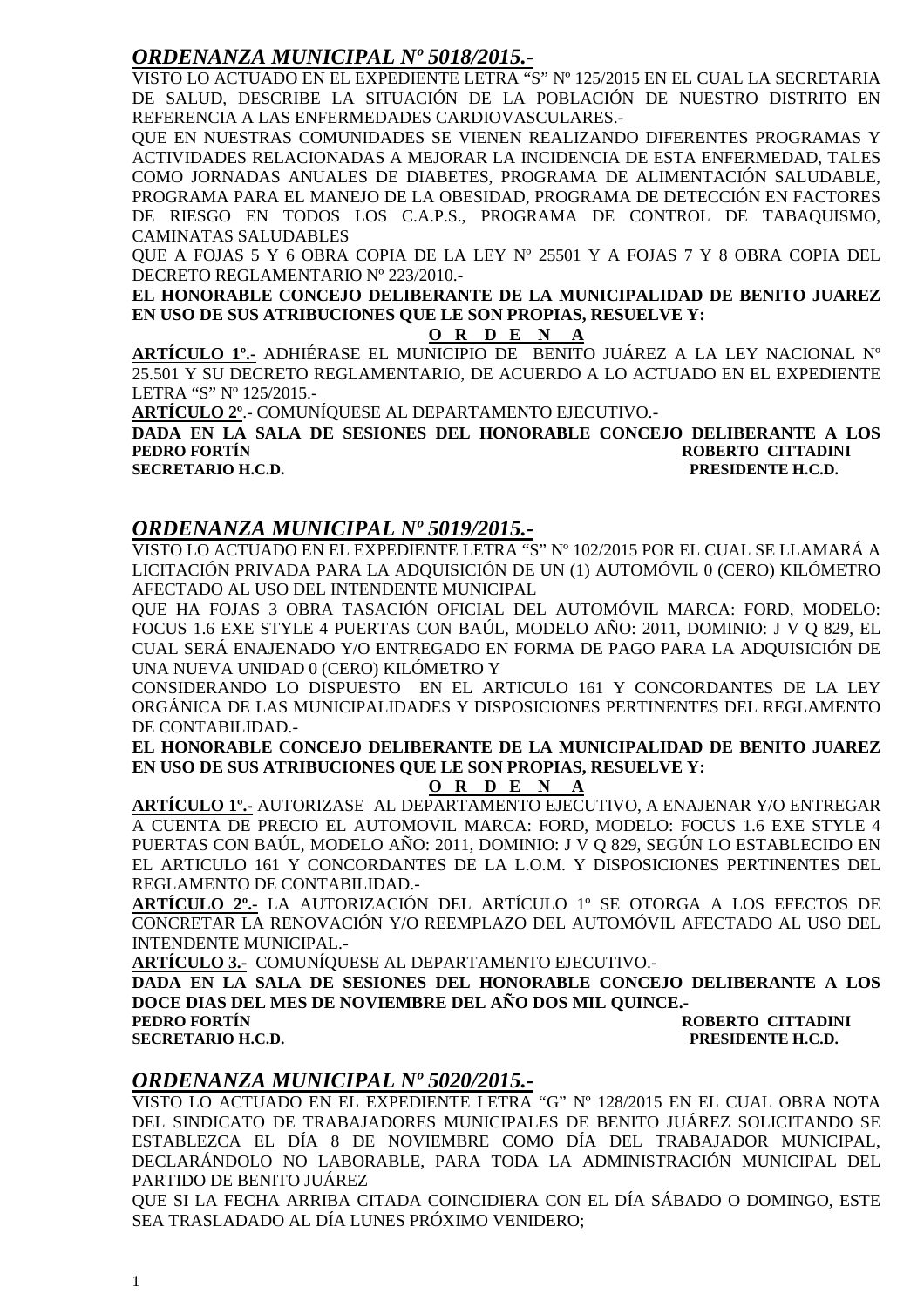QUE EL DEPARTAMENTO EJECUTIVO COINCIDE CON LO SOLICITADO POR EL SINDICATO DE TRABAJADORES MUNICIPALES DE BENITO JUÁREZ Y

CONSIDERANDO NECESARIO ESTABLECER MEDIANTE ORDENANZA EL DÍA DEL TRABAJADOR MUNICIPAL,

**EL HONORABLE CONCEJO DELIBERANTE DE LA MUNICIPALIDAD DE BENITO JUAREZ EN USO DE SUS ATRIBUCIONES QUE LE SON PROPIAS, RESUELVE Y:** 

**O R D E N A** 

**ARTÍCULO 1º**.- ESTABLÉZCASE DIA NO LABORABLE PARA TODA LA ADMINISTRACIÓN MUNICIPAL DEL PARTIDO DE BENITO JUÁREZ, EL DÍA 8 DE NOVIEMBRE "DIA DEL TRABAJADOR MUNICIPAL, SI ESTA FECHA COINCIDIERA CON EL DÍA SÁBADO O DOMINGO, TRASLÁDESE PARA EL DÍA LUNES PRÓXIMO VENIDERO.-

**ARTÍCULO 2º.-** LOS DÍAS LUNES QUE RESULTEN FERIADOS POR LA APLICACIÓN DEL ARTÍCULO PRECEDENTE GOZARÁN EN EL ASPECTO REMUNERATIVO DE LOS DERECHOS QUE ESTABLECE LA LEGISLACIÓN VIGENTE RESPECTO DE LOS FERIADOS NACIONALES.

**ARTÍCULO 3º.-** LOS RESPONSABLES DE LAS AÉREAS DE SERVICIOS Y ASISTENCIAS DEBERÁN ORGANIZAR GUARDIAS A EFECTOS DE ASEGURAR LAS DEBIDAS PRESTACIONES A LA POBLACIÓN.-

**ARTÍCULO 4º.-** COMUNÍQUESE AL DEPARTAMENTO EJECUTIVO.-

**DADA EN LA SALA DE SESIONES DEL HONORABLE CONCEJO DELIBERANTE A LOS DOCE DIAS DEL MES DE NOVIEMBRE DEL AÑO DOS MIL QUINCE.-** 

**PEDRO FORTÍN ROBERTO CITTADINI SECRETARIO H.C.D. PRESIDENTE H.C.D.** 

### *ORDENANZA MUNICIPAL Nº 5021/2015.-*

VISTO LO ACTUADO EN EL EXPEDIENTE LETRA "S" Nº 108/2015 Y EL DECRETO MUNICIPAL Nº 1462/2015, POR EL QUE SE LLAMO A LICITACIÓN PRIVADA Nº 70/2015 PARA LA ADQUISICIÓN DE UNA (1) COMBI DE 15 ASIENTOS CARROZADO 0 KM.,

QUE SE PRESENTO UN SOLO OFERENTE PESE A HABER INVITADO A PROVEEDORES DEL RAMO (FJS. 14),

QUE EL JEFE DE COMPRAS, LA CONTADORA MUNICIPAL INTERINA Y EL SECRETARIO DE HACIENDA COINCIDEN EN LA CONVENIENCIA DE ADJUDICAR A LA FIRMA AUSTRAL MOTOR S.A. LA PROVISIÓN DE UNA (1) COMBI DE 15 ASIENTOS CARROZADO 0 KM., MARCA MECEDES BENZ, MODELO: SPRINTER 415

QUE SE ELEVA EL PRESENTE DANDO CUMPLIMIENTO A LO DISPUESTO POR EL ARTICULO 155 DE LA LEY ORGÁNICA DE LAS MUNICIPALIDADES, SOLICITANDO AUTORIZACIÓN PARA REALIZAR LA ADJUDICACIÓN MENCIONADA,

**EL HONORABLE CONCEJO DELIBERANTE DE LA MUNICIPALIDAD DE BENITO JUAREZ EN USO DE SUS ATRIBUCIONES QUE LE SON PROPIAS, RESUELVE Y:** 

### **O R D E N A**

**ARTÍCULO 1º.-** APRUÉBESE LO ACTUADO EN EL LICITACIÓN PRIVADA Nº 70/2015.-

**ARTÍCULO 2º.-** AUTORIZASE AL DEPARTAMENTO EJECUTIVO A ADJUDICAR A LA FIRMA, AUSTRAL MOTOR S.A.; CUIT 30-53496120-7, LA PROVISIÓN DE UNA (1) COMBI DE 15 ASIENTOS CARROZADO 0 KM., MARCA MECEDES BENZ, MODELO: SPRINTER 415 POR UN MONTO TOTAL DE PESOS SEISCIENTOS SETENTA Y TRES MIL QUINIENTOS (\$ 673.500,00.-), DE ACUERDO A LO ACTUADO EN EL EXPEDIENTE LETRA "S" Nº 108/2015.-

**ARTÍCULO 3.-** EL GASTO DEBERÁ IMPUTARSE DE ACUERDO A LA JURISDICCIÓN: 1110104000 – SECRETARIA DE INFRAESTRUCTURA, VIVIENDA Y SERVICIOS PUBLICOS; CATEGORÍA PROGRAMÁTICA: 43.03.00; FUENTE DE FINANCIAMIENTO: 132 DE ORIGEN PROVINCIAL.-

**ARTÍCULO 4.-** COMUNÍQUESE AL DEPARTAMENTO EJECUTIVO.-

**DADA EN LA SALA DE SESIONES DEL HONORABLE CONCEJO DELIBERANTE A LOS DOCE DIAS DEL MES DE NOVIEMBRE DEL AÑO DOS MIL QUINCE.-** 

**PEDRO FORTÍN ROBERTO CITTADINI SECRETARIO H.C.D. PRESIDENTE H.C.D. PRESIDENTE H.C.D.** 

### *ORDENANZA MUNICIPAL Nº 5022/2015.-*

VISTO LO ACTUADO EN EL EXPEDIENTE LETRA "D" Nº 35/2010 EN EL CUAL A FOJAS 372 Y 373 OBRA CONTRATO SUSCRIPTO CON EL SR. FERNANDEZ JORGE (EL CAPACITADOR) Y QUE FUERA REGISTRADO BAJO EL Nº 312/2015 DEL REGISTRO MUNICIPAL DE CONTRATOS,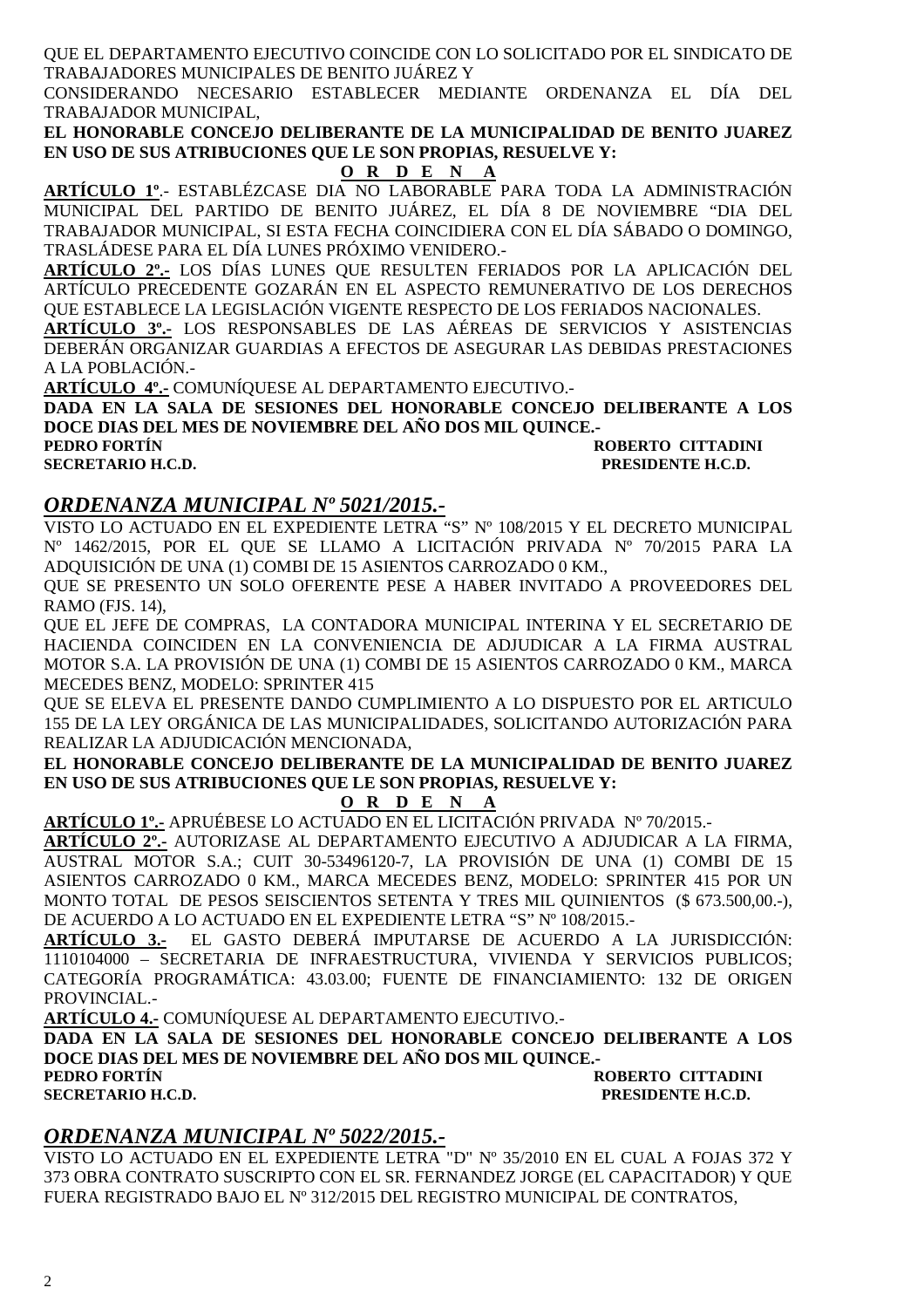QUE EL CITADO CONTRATO SE FIRMO DENTRO DEL MARCO DEL PROGRAMA DE RESPONSABILIDAD SOCIAL COMPARTIDA "ENVIÓN", DONDE "EL CAPACITADOR", DESEMPEÑARA TAREAS DE CAPACITADOR EN EL TALLER DE COCINA

Y CONSIDERANDO LO DISPUESTO EN LA CLÁUSULA QUINTA DEL CITADO CONVENIO,

**EL HONORABLE CONCEJO DELIBERANTE DE LA MUNICIPALIDAD DE BENITO JUAREZ EN USO DE SUS ATRIBUCIONES QUE LE SON PROPIAS, RESUELVE Y:** 

#### **O R D E N A**

**ARTÍCULO 1°.-** CONVALÍDESE EL CONTRATO SUSCRIPTO OPORTUNAMENTE, ENTRE LA MUNICIPALIDAD DE BENITO JUÁREZ Y EL SR. FERNANDEZ JORGE DNI 34.086.267 QUE FUERA REGISTRADO BAJO EL Nº 312/15 DEL REGISTRO MUNICIPAL DE CONTRATOS, DE ACUERDO A LO ACTUADO EN EL EXPEDIENTE LETRA "D" Nº 35/2010.-

**ARTÍCULO 2°.-** COMUNÍQUESE AL DEPARTAMENTO EJECUTIVO.-

**DADA EN LA SALA DE SESIONES DEL HONORABLE CONCEJO DELIBERANTE A LOS DOCE DIAS DEL MES DE NOVIEMBRE DEL AÑO DOS MIL QUINCE.-** 

**PEDRO FORTÍN ROBERTO CITTADINI SECRETARIO H.C.D. PRESIDENTE H.C.D.** 

### *ORDENANZA FISCAL Nº 5023/2015 ORDENANZA IMPOSITIVA Nº 5024/2015 ORDENANZA MUNICIPAL Nº 5025/2015.-*  **VISTO**

LO ESTABLECIDO EN EL ART. 27 INC. 4 DE LA CARTA ORGÁNICA DE LAS MUNICIPALIDADES Y TENIENDO EN CUENTA LA INQUIETUD MANIFESTADA POR UN GRUPO DE VECINOS, COMO ASÍ TAMBIÉN POR INTEGRANTES DE LA COMUNIDAD EDUCATIVA DE ESTACIÓN LÓPEZ, EN RELACIÓN A LA COLOCACIÓN DE NOMBRES EN SUS CALLES, Y CONSIDERARNDO

QUE, ES SUMAMENTE IMPORTANTE QUE LOS HABITANTES DE LA LOCALIDAD DE ESTACIÓN LÓPEZ PUEDAN NOMBRAR SUS CALLES, Y QUE EN ESTE SENTIDO LOS INTEGRANTES QUE COMPONEN LA COMUNIDAD EDUCATIVA DE LA ESC. N° 6 "JOSÉ HERNÁNDEZ", MÁS PRECISAMENTE SUS ALUMNOS, DOCENTES Y DIRECTORA, LUEGO DE DISTINTAS ESTRATEGIAS PROPUSIERON QUE LAS CALLES SE DENOMINEN CON NOMBRES PROPIOS, EN RELACIÓN A PERSONAS QUE HAYAN DEJADO HUELLAS A TRAVÉS DE SUS ACTIVIDADES, PARA SUS HABITANTES.

QUE, ES UN ELEMENTO QUE CONTRIBUYE A SOSTENER Y CONSOLIDAR LA IDENTIDAD DE LOS HABITANTES CON SU TERRUÑO, Y QUE EL PRESENTE PROYECTO DE NOMENCLATURA DE LAS CALLES HA PERMITIDO VISIBILIZAR EL CAPITAL SOCIAL DE DICHO PUEBLO, COMO ASÍ TAMBIÉN PROMOVER INSTANCIAS DE APORTE E INCIDENCIA EN POLÍTICAS PÚBLICAS DE URBANIZACIÓN Y LA CONCRECIÓN DE UN "SUEÑO" Y OBJETIVO COMPARTIDO QUE CONSOLIDE LA IDENTIDAD Y LA PARTICIPACIÓN CIUDADANA,

QUE, ESTE CAMINO RECORRIDO FUE POSIBLE POR LA CONVICCIÓN DE QUE LAS POLÍTICAS PÚBLICAS SON LEGITIMADAS, EN CUANTO MAYORES SON LOS ESPACIOS DE ESCUCHA, DEBATE Y PARTICIPACIÓN DE LOS AGENTES SOCIALES TERRITORIALES INVOLUCRADOS, SIENDO EN TAL SENTIDO NUESTRA OBLIGACIÓN COMO CUERPO ACOMPAÑAR ESTE TIPO DE INICIATIVA.

**EL HONORABLE CONCEJO DELIBERANTE DE LA MUNICIPALIDAD DE BENITO JUAREZ EN USO DE SUS ATRIBUCIONES QUE LE SON PROPIAS, RESUELVE Y:** 

#### **O R D E N A**

**ARTICULO 1º-**PROCÉDASE A MODIFICAR LA NOMENCLATURA DE LAS SIGUIENTES CALLES POR LOS NOMBRES QUE A CONTINUACIÓN SE DETALLAN:

CALLE 1 - EDUARDO DUHALDE

CALLE 2 - REGINALDO DE CASTRO

CALLE 3 - JOSÉ VIDAL

CALLE 4 - ROBERTO GIRADO

CALLE 5 - EMA EANDI DE GIRADO

CALLE 6 - ABEL CAMPOAMOR

CALLE 7 - ALEJANDRO ANDERSEN

CALLE 8 - LUIS MAGNANINI

CALLE 9 - TOMASA TÁPIA DE BUSTOS

CALLE 10 - AV. LOS PINOS (EXISTENTE)

CALLE 11 - MÓNICA AGUILERA

CALLE 12 - GERÓNIMO SANTILLÁN

CALLE 13 - RAMÓN ARAUJO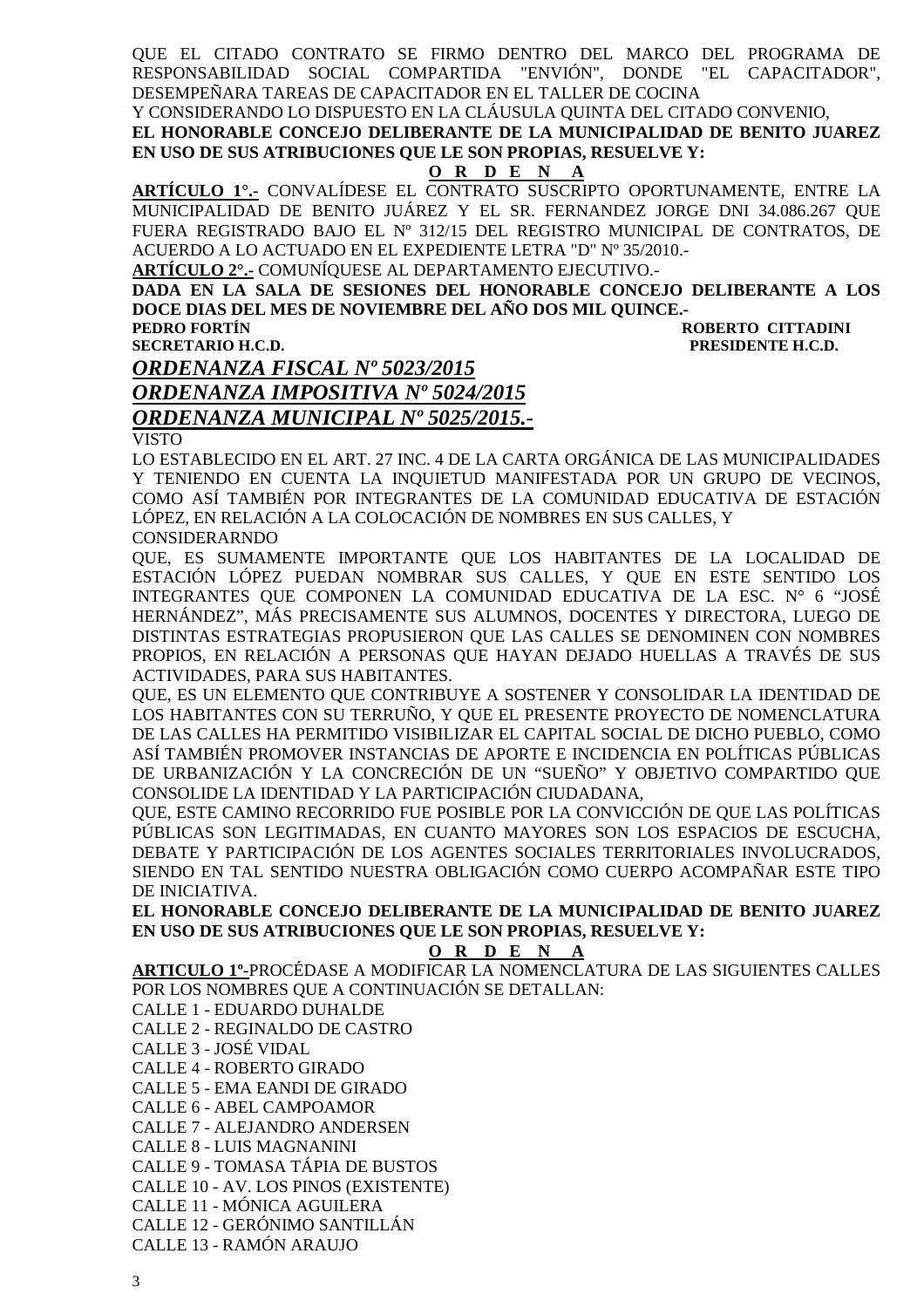CALLE 14 - JOSÉ BUSTOS

CALLE 15 - ELENA PÉREZ DE SEQUEIRA

CALLE 16 - BERNARDO FERNÁNDEZ

**ARTICULO 2º-**INSTRUMENTASE LAS ACCIONES PERTINENTES A EFECTO DE REALIZAR LA SEÑALIZACIÓN CORRESPONDIENTE MEDIANTE LA COLOCACIÓN DE LOS RESPECTIVOS CARTELES A LAS CALLES ANTES MENCIONADAS.

**ARTICULO 3º-**IMPUTASE LOS GASTOS QUE DEMANDE EL PRESENTE PROYECTO A LA PARTIDA QUE CORRESPONDA.

**ARTICULO 4º-**ORGANIZASE UN ACTO DE IMPOSICIÓN DE NOMBRES CON PARTICIPACIÓN DE TODA LA COMUNIDAD, Y TAMBIÉN DE FAMILIARES, ALLEGADOS Y/O AMIGOS DE LAS PERSONAS QUE CONFORMAN LA NUEVA NOMENCLATURA.

**ARTICULO 5º-** COMUNÍQUESE AL DEPARTAMENTO EJECUTIVO.-

**DADA EN LA SALA DE SESIONES DEL HONORABLE CONCEJO DELIBERANTE A LOS DOCE DIAS DEL MES DE NOVIEMBRE DEL AÑO DOS MIL QUINCE.-** 

**ROBERTO CITTADINI SECRETARIO H.C.D. PRESIDENTE H.C.D.** 

### *ORDENANZA MUNICIPAL Nº 5026/2015.-*

VISTO

LA IMPORTANCIA QUE TIENE PARA LOS PUEBLOS RECUPERAR Y ENALTECER SU ACERVO CULTURAL EN BUSCA DE APUNTALAR EL SENTIDO DE PERTENENCIA CON EL MISMO, PROCURANDO SIEMPRE PONER DE RELIEVE LA FIGURA DE AQUELLOS HOMBRES Y MUJERES QUE HAN CONTRIBUIDO CON SU DEDICACIÓN AL FORTALECIMIENTO DE NUESTRA IDENTIDAD

Y AL SOSTENIMIENTO EN EL TIEMPO DE NUESTRAS RAÍCES COMO LO ES SIN LUGAR A DUDAS LA PERSONA DE TIMOTEO CONTRERAS, Y

CONSIDERANDO

QUE, TIMOTEO CONTRERAS CONSTITUYE UN PILAR FUNDAMENTAL PARA LA CULTURA POPULAR DE TODO EL PARTIDO DE BENITO JUÁREZ.

QUE, DEDICÓ SU VIDA A CONTAR DE UNA FORMA MUY PARTICULAR NUESTRO DEVENIR HISTÓRICO

QUE, A TRAVÉS DE SUS PALABRAS LE DIO VIDA A LOS MOMENTOS MÁS DIVERSOS DE NUESTRA VIDA COMO COMUNIDAD.

QUE, NOS DEJÓ UNA OBRA LITERARIA COMO ES "EL DESPERTAR DE UN PUEBLO EN VERSOS" Y UN SINNÚMERO DE MANUSCRITOS EN FORMA DE SEXTILLAS.

QUE, SU PROGRAMAS RADIALES "EL FOGÓN DE TIMOTEO" Y " TIERRA GAUCHA ", CONDUCIDOS POR ÉL, FUERON GALARDONADOS CON LOS PREMIOS "GAVIOTA FEDERAL MAR DEL PLATA 2009" Y "NACIONAL TANDIL 2010",

QUE, REALIZÓ PROGRAMAS TANTO EN RADIO COMO EN TELEVISIÓN PARA DIFUNDIR NUESTRAS COSTUMBRES Y TRADICIONES.

QUE, IMPULSÓ Y CONSTITUYÓ UN MUSEO HISTÓRICO QUE TUVO VARIAS UBICACIONES, PRIMERO EN SU CASA, LUEGO EN EL CENTRO CULTURAL DE BARKER, POSTERIORMENTE SE INSTAURÓ EN UN EDIFICIO CERCANO A DICHO CENTRO (EL MISMO FUE CERRADO) Y FINALMENTE COMO MUESTRA DE SU PERSISTENCIA Y DEFENSA DE LA CULTURA EN POS DE MANTENER VIVA NUESTRA TRADICIÓN VOLVIÓ A ABRIR SUS PUERTAS EN SU DOMICILIO PARTICULAR HASTA SU FALLECIMIENTO.

**EL HONORABLE CONCEJO DELIBERANTE DE LA MUNICIPALIDAD DE BENITO JUAREZ EN USO DE SUS ATRIBUCIONES QUE LE SON PROPIAS, RESUELVE Y:** 

#### **O R D E N A**

**ARTICULO 1º-**IMPÓNGASE EL NOMBRE "CENTRO CULTURAL DON TIMOTEO CONTRERAS" AL EDIFICIO DEL CENTRO CULTURAL DE BARKER, UBICADO EN LA INTERSECCIÓN DE LAS CALLE ESPETXE Y ALMAFUERTE DE DICHA LOCALIDAD.

**ARTICULO 2º-**COLÓQUESE EN DICHO EDIFICIO CARTELERIA TANTO CON LA RESEÑA "CENTRO CULTURAL DON TIMOTEO CONTRERAS", COMO ASÍ TAMBIÉN EN DONDE QUEDE PLASMADA LA TRAYECTORIA DE DON TIMOTEO Y SU IMAGEN.

**ARTICULO 3º-**COLÓQUESE EN SU DOMICILIO PARTICULAR EN DONDE FUNCIONÓ EL MUSEO DE DON TIMOTEO CONTRERAS HASTA SU FALLECIMIENTO UNA PLACA QUE DESTAQUE AL MISMO COMO "PATRIMONIO CULTURAL DEL MUNICIPIO DE BENITO JUÁREZ".

**ARTICULO 4º-**ORGANÍCESE UN ACTO DE IMPOSICIÓN DE NOMBRE CON PARTICIPACIÓN DE SUS FAMILIARES, ALLEGADOS, AUTORIDADES Y COMUNIDAD TODA.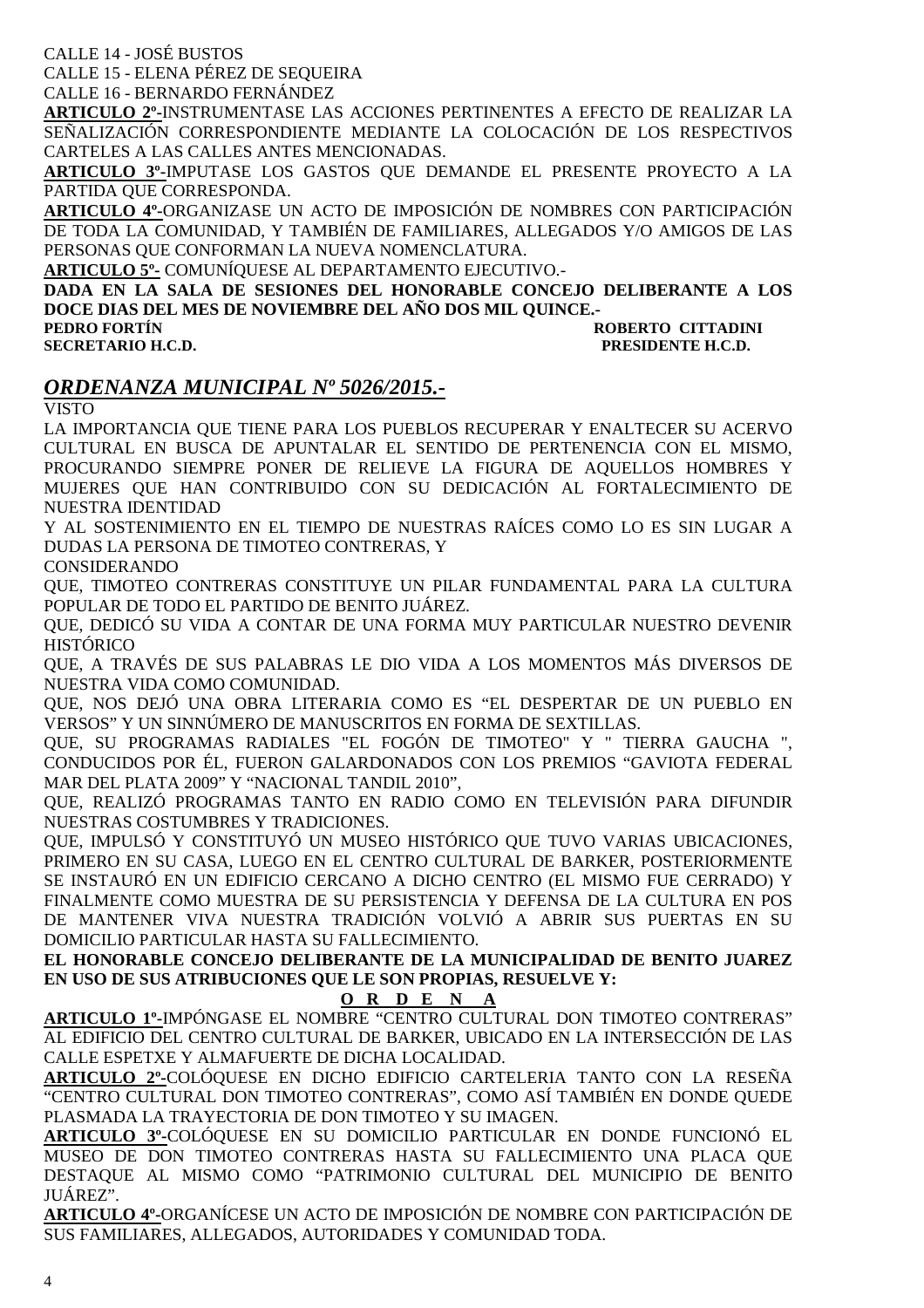**ARTICULO 5º-**HÁGASE ENTREGA DE UNA COPIA DEL PRESENTE PROYECTO A SU HIJA SILVIA CONTRERAS.

**ARTICULO 6º-**IMPUTASE LOS GASTOS QUE DEMANDE EL PRESENTE RECONOCIMIENTO A LA PARTIDA PRESUPUESTARIA QUE CORRESPONDA.

**ARTICULO 7º-** COMUNÍQUESE AL DEPARTAMENTO EJECUTIVO.-

**DADA EN LA SALA DE SESIONES DEL HONORABLE CONCEJO DELIBERANTE A LOS DOCE DIAS DEL MES DE NOVIEMBRE DEL AÑO DOS MIL QUINCE.-** 

**PEDRO FORTÍN ROBERTO CITTADINI SECRETARIO H.C.D. PRESIDENTE H.C.D.** 

### *ORDENANZA MUNICIPAL Nº 5027/2015.-*

VISTO QUE A FS. 1 DEL EXPTE. LETRA "O" Nº 124/2015, LA SECRETARIA DE INFRAESTRUCTURA, VIVIENDA Y SERVICIOS PÚBLICOS SOLICITA LA IMPOSICIÓN DEL NOMBRE A LA CALLE QUE SE ENCUENTRA EN LA CIRC. I SECC. B QUINTA 22 MANZANA 22 B Y 22 C EN LA CIUDAD DE BENITO JUÁREZ.

ESTO SE GENERA POR LAS SUBDIVISIONES, A TRAVÉS DEL PROGRAMA DE SUELO URBANO PROCREAR, CON LA CREACIÓN DE CUARENTA NUEVOS LOTES.-

CONSIDERANDO QUE EL PARTIDO SOCIALISTA REMITE NOTA DONDE SOLICITA ANALIZAR LA POSIBILIDAD DE PONER EL NOMBRE A UNA CALLE DE NUESTRA CIUDAD.-

QUE SERIA UN JUSTO HOMENAJE AL SR. MARIO QUIÑONES QUIEN LUCHO A FAVOR POR LO QUE MENOS TIENEN COMO POR EJEMPLO CON LA CREACIÓN DE ABASTOS MUNICIPALES Y TAMBIÉN DESTACAR SU PREOCUPACIÓN CONSTANTE POR LA EDUCACIÓN DE LOS JÓVENES QUE LO LLEVO A IMPULSAR LA CREACIÓN DE LA ESCUELA TÉCNICA DE BENITO JUÁREZ.-

**EL HONORABLE CONCEJO DELIBERANTE DE LA MUNICIPALIDAD DE BENITO JUAREZ EN USO DE SUS ATRIBUCIONES QUE LE SON PROPIAS, RESUELVE Y:** 

#### **O R D E N A**

**ARTICULO 1º:** IMPÓNGASE CON EL NOMBRE DE "MARIO QUIÑONES" AL PASAJE QUE DIVIDE LAS MANZANAS CUYA NOMENCLATURA ES: CIRC, I SECC. B, QUINTA 22 MANZANA 22 B Y 22 C.-

**ARTICULO 2º:** INSTRUMENTASE LAS ACCIONES PERTINENTES A EFECTO DE REALIZAR LA SEÑALIZACIÓN CORRESPONDIENTE MEDIANTE LA COLOCACIÓN DE LOS RESPECTIVOS CARTELES EN EL PASAJE ANTES MENCIONADO.-

**ARTICULO 3º:** REMÍTASE COPIA AL PARTIDO SOCIALISTA, COMO ASÍ TAMBIÉN A FAMILIARES, DE ACUERDO A LO EXPRESADO EN EL ART. 1º.-

**ARTICULO 4º:** IMPUTASE LOS GASTOS QUE DEMANDE LA PRESENTE, A LA PARTIDA PRESUPUESTARIA QUE CORRESPONDA.

**ARTICULO 5º:** COMUNÍQUESE AL DEPARTAMENTO EJECUTIVO.-

**DADA EN LA SALA DE SESIONES DEL HONORABLE CONCEJO DELIBERANTE A LOS DOCE DIAS DEL MES DE NOVIEMBRE DEL AÑO DOS MIL QUINCE.-** 

**ROBERTO CITTADINI SECRETARIO H.C.D. PRESIDENTE H.C.D.** 

#### *ORDENANZA MUNICIPAL Nº 5028/2015.-*

VISTO QUE A FS. 1 DEL EXPTE. LETRA "O" Nº 124/2015, LA SECRETARIA DE INFRAESTRUCTURA, VIVIENDA Y SERVICIOS PÚBLICOS SOLICITA LA IMPOSICIÓN DE NOMBRES A LAS CALLES QUE SE ENCUENTRA IDENTIFICADAS EN EL PLANO DE MENSURA A FS. 3. DE VILLA CACIQUE.-

QUE SEGÚN NOTA EMITIDA POR LOS VECINOS DEL BARRIO "RUCA MAIPUE" PROPONEN DARLE IDENTIDAD, EN BASE A LA LENGUA NATIVA MAPUCHE. A MODO DE ORIENTACIÓN SE DESCRIBEN LOS SIGNIFICADOS DE LOS SIGUIENTES NOMBRES:

**KUPAL:** LOS MAPUCHES TIENEN UN ABANICO DE DESIGNACIONES PARA REFERIRSE A LOS PARIENTES, DEL MISMO MODO SUCEDE PARA LA IDEA DE FAMILIA. UN TRASLADO LITERAL DE LAS EXPRESIONES EN "ESPAÑOL" A VECES NO LOGRA DAR CUENTA DE ESTA RIQUEZA. EN CASO DEL CONCEPTO DE FAMILIA SE REFIEREN A KUÑUL COMO "AQUELLOS QUE ESTÁN A MI CUIDADO O DE MI CUIDADO" O KUPAL COMO FAMILIA. SI BIEN MUCHOS DE NUESTROS SOCIOS CONFORMAN, LO QUE HOY SE DENOMINA HOGAR UNIPERSONAL, HAN SIDO LAS FAMILIAS SIN TECHO PROPIO; NUESTRA PRIORIDAD, POR ESO PROPONEMOS EL VOCABLO KUPAL.-

**WEICHA**: UNA EXPRESIÓN COMÚN, UN DECIR DE LOS MAPUCHE, ES "AMULEPATAIÑWEICHAN" QUE SIGNIFICA "NUESTRA LUCHA". PARA REFERIRSE A UNA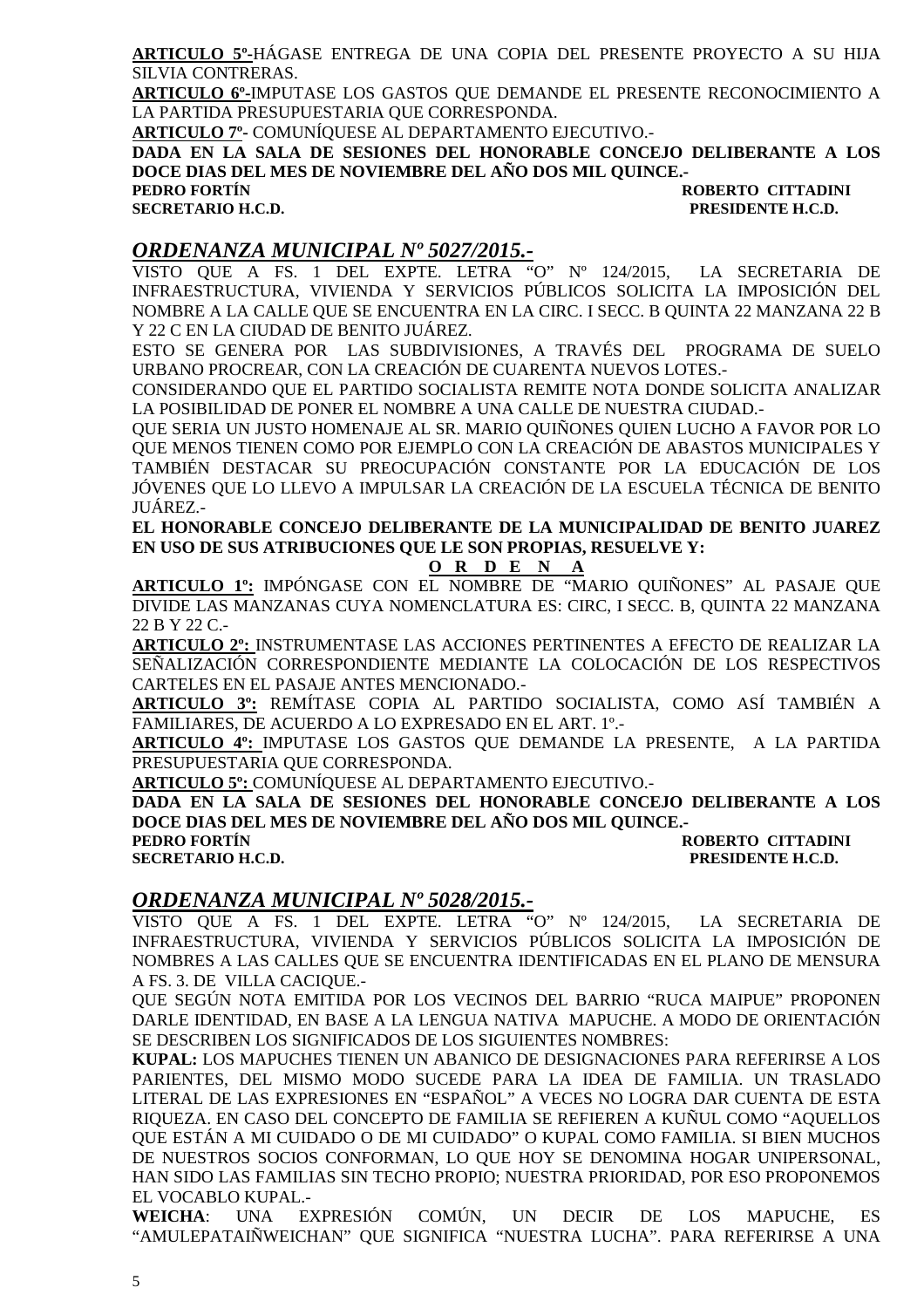PERSONA LUCHADORA, CON FUERZA INTERNA SE UTILIZA LA EXPRESIÓN WEICHAFE.- CONSIDERAMOS QUE LA EXPRESIÓN WEICHA CONDESARÍA UN VALOR QUE HA SIDO FUNDAMENTAL EN ESTOS AÑOS DE TRABAJO DE LA SOCIEDAD, LA FUERZA DE LUCHA DE SUS INTEGRANTES.-

**NEWEN:** LA CONCEPCIÓN MAPUCHE DEL "SER" HUMANO ES INTEGRADORA, EL CUERPO Y EL ESPÍRITU ESTÁN LIGADOS, DE ALLÍ QUE IDEAS COMO LA DE FORTALEZA SE REFIERE NO SÓLO A LA FUERZA FÍSICA, SINO TAMBIÉN AL TEMPLE DE LA PERSONA, SE APLICA TAMBIÉN A LA FORTALEZA DE ESPÍRITU DE ESTA. LOS MAPUCHES CONCIBEN UN EQUILIBRIO ENTRE AMBAS. ENTENDEMOS QUE NEWEN SERIA UNA EXPRESIÓN APROPIADA PARA REFERIRNOS A OTRO VALOR DEL GRUPO, LA FORTALEZA DE SUS INTEGRANTES, LA TENACIDAD EN LA LUCHA, LA PERSISTENCIA EN SU OBJETIVO.-

**RUKAWEN:** LA CONSTRUCCIÓN DE UNA CASA MAPUCHE ES UN TRABAJO COLECTIVO. CUANDO UN INTEGRANTE DE LA COMUNIDAD TOMA LA DECISIÓN DE CONSTRUIRLA SE CONTACTA CON EL HOMBRE MAYOR DE LA COMUNIDAD PORQUE ÉL TIENE EL CONOCIMIENTO Y SERÁ EL ENCARGADO DE CANALIZAR LA AYUDA DE LA COMUNIDAD. LOS ELEMENTOS TANTO MATERIALES COMO LA MANO DE OBRA SE DENOMINAN RUKAWEN Y NOSOTROS NO HUBIÉRAMOS ALCANZADO NUESTRO OBJETIVO SINO FUERA DE MANERA COLECTIVA, CON EL APORTE DE TODOS.-

**NAMUNCURA:** (NAMUNKURRA): EN ESTE PUNTO PRETENDEMOS HACER ALUSIÓN A UNA DE LAS PRINCIPALES FUENTES DE SUBSISTENCIA HISTÓRICA DE LA COMUNIDAD, SIN ALEJARNOS DE LOS FUNDAMENTOS DE LA SELECCIÓN DE VOCABLOS NATIVOS PODEMOS DARLE LUGAR A UN RECONOCIMIENTO A LOS TRABAJADORES DE LA MINERÍA.-

**EL HONORABLE CONCEJO DELIBERANTE DE LA MUNICIPALIDAD DE BENITO JUAREZ EN USO DE SUS ATRIBUCIONES QUE LE SON PROPIAS, RESUELVE Y:**

#### **O R D E N A**

**ARTÍCULO 1º:** PROCÉDASE A LA IMPOSICIÓN DE NOMBRES DE CALLES QUE A CONTINUACIÓN SE DETALLAN, DE ACUERDO AL PLANO DE MENSURA, UNIFICACIÓN Y CESIÓN DE CALLES –PLAN FAMILIA PROPIETARIA (DECRETO 807/95).PLANO: 053-13-2014 NOMENCLATURA CATASTRAL CIRC. II PARCELAS 53BA; 53BD.-

- CALLE 8 (BIS) : NAMUNCURA .-
- CALLE 10(BIS) : KUPAL.-
- CALLE 11 : WEICHA.-
- CALLE 12 (BIS) : NEWEN.-
- CALLE 13 (BIS) : RUKAWEN.-

**ARTÍCULO 2º:** INSTRUMENTASE LAS ACCIONES PERTINENTES A EFECTO DE REALIZAR LA SEÑALIZACIÓN CORRESPONDIENTE MEDIANTE LA COLOCACIÓN DE LOS RESPECTIVOS CARTELES EN LAS CALLES ANTES MENCIONADAS.-

**ARTÍCULO 3º:** IMPUTASE LOS GASTOS QUE DEMANDE LA PRESENTE, A LA PARTIDA PRESUPUESTARIA QUE CORRESPONDA.-

**ARTÍCULO 4º:** COMUNÍQUESE AL DEPARTAMENTO EJECUTIVO.-

**DADA EN LA SALA DE SESIONES DEL HONORABLE CONCEJO DELIBERANTE A LOS DOCE DIAS DEL MES DE NOVIEMBRE DEL AÑO DOS MIL QUINCE.-** 

**PEDRO FORTÍN ROBERTO CITTADINI SECRETARIO H.C.D. PRESIDENTE H.C.D.** 

### *ORDENANZA MUNICIPAL Nº 5029/2015.-*

VISTO LO ACTUADO EN EL EXPEDIENTE LETRA "H" N° 32/15 EN EL CUAL DE FOJAS 29 A FOJAS 41 OBRA CONVENIO Y ANEXOS SUSCRIPTOS CON EL MINISTERIO DE AGRICULTURA, GANADERÍA Y PESCA DE LA NACIÓN EL CUAL TIENE POR OBJETO LA COOPERACIÓN Y ASISTENCIA ENTRE LAS PARTES A LOS EFECTOS DE REPARAR Y MEJORAR LAS CONDICIONES DE LOS CAMINOS RURALES;

QUE EL MISMO SE REGISTRÓ BAJO EL N° 22/15 DEL REGISTRO DE CONVENIOS MUNICIPAL; **EL HONORABLE CONCEJO DELIBERANTE DE LA MUNICIPALIDAD DE BENITO JUAREZ EN USO DE SUS ATRIBUCIONES QUE LE SON PROPIAS, RESUELVE Y:** 

#### **O R D E N A**

**ARTÍCULO 1 º.-**CONVALÍDESE EL CONVENIO SUSCRIPTO OPORTUNAMENTE ENTRE LA MUNICIPALIDAD DE BENITO JUÁREZ Y MINISTERIO DE AGRICULTURA, GANADERÍA Y PESCA, EL CUAL TIENE POR OBJETO LA COOPERACIÓN Y ASISTENCIA ENTRE LAS PARTES A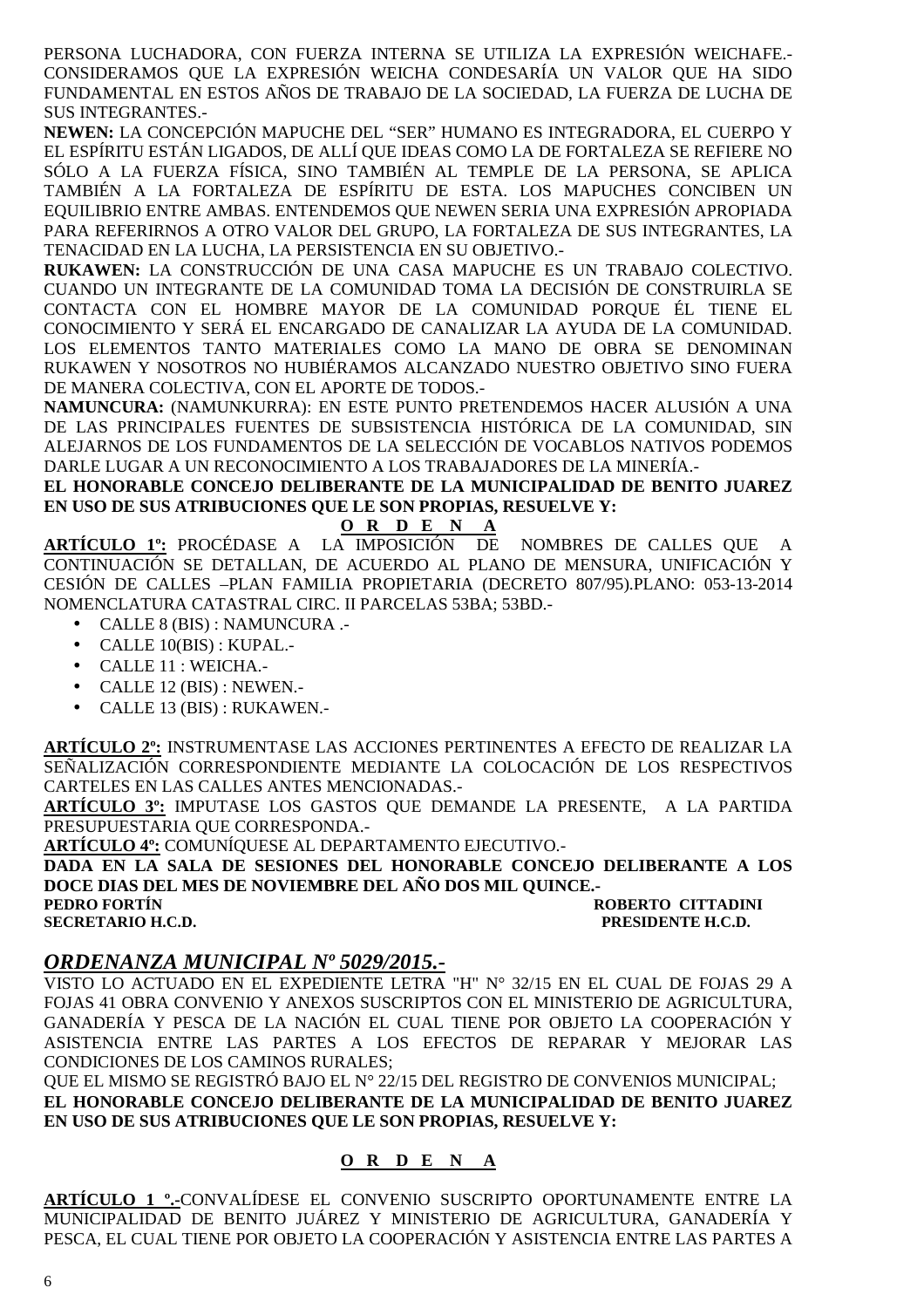LOS EFECTOS DE REPARAR Y MEJORAR LAS CONDICIONES DE LOS CAMINOS RURALES, EL CUAL SE REGISTRÓ BAJO EL N° 22/15 DEL REGISTRO MUNICIPAL DE CONVENIOS Y OBRA DE FOJAS 29 A 41 DEL EXPEDIENTE LETRA "H" N° 32/15.-

**ARTÍCULO 2°.-** COMUNÍQUESE AL DEPARTAMENTO EJECUTIVO.-

**DADA EN LA SALA DE SESIONES DEL HONORABLE CONCEJO DELIBERANTE A LOS VEINTISÉIS DIAS DEL MES DE NOVIEMBRE DEL AÑO DOS MIL QUINCE.- PEDRO FORTÍN CONTRADINI DE LA CONTRADINI EN EL ENCONTRADINI EN EL ENCONTRADINI** 

**SECRETARIO H.C.D. PRESIDENTE H.C.D.** 

### *ORDENANZA MUNICIPAL Nº 5030/2015.-*

VISTO QUE LA ESCRIBANÍA GENERAL DE GOBIERNO, EJERCE LA COMPETENCIA QUE LE ACUERDA EL ARTÍCULO 4° INC. D) DE LA LEY PROVINCIAL 10.830 PARA REGULARIZACIÓN DOMINIAL DE "INTERÉS SOCIAL",

CONSIDERANDO QUE EL OBJETIVO DE LA MISMA ES POSIBILITAR LA CESIÓN DE INMUEBLES ENTRE PARTICULARES, PREVIO CUMPLIMIENTO DE LOS REQUISITOS QUE LA MISMA LEGISLA,

QUE CUMPLIDOS ESTOS A TRAVÉS DE LAS ÁREAS PERTINENTES DEL DEPARTAMENTO EJECUTIVO, ES NECESARIO OTORGAR A LOS BENEFICIARIOS LA SEGURIDAD JURÍDICA QUE IMPLICA LA TITULARIDAD DEL DOMINIO SOBRE EL BIEN MENCIONADO.

**EL HONORABLE CONCEJO DELIBERANTE DE LA MUNICIPALIDAD DE BENITO JUAREZ EN USO DE SUS ATRIBUCIONES QUE LE SON PROPIAS, RESUELVE Y:** 

#### **O R D E N A**

**ARTÍCULO 1°.-** DECLÁRESE DE INTERÉS SOCIAL, LA INTERVENCIÓN DE LA ESCRIBANÍA GENERAL DE GOBIERNO, A EFECTOS DE PROCEDER A LA ESCRITURACIÓN DEL INMUEBLE QUE A CONTINUACIÓN SE DETALLA:

ENTRE PARTICULARES:

#### **EXPTE. LETRA "T" N° 159/2015**

DATOS CATASTRALES: Circ.: 1 - Secc.: B - Quinta: 8 - Manzana.: 8-f -Parcela: 13 PARTIDA DE ARBA: 053-15814 BENEFICIARIOS: GIMÉNEZ MARCELA LUCIA - DNI 24.326.681 CUIL: 27-24326681-0

#### **EXPTE. LETRA "T" N° 160/2015**

DATOS CATASTRALES: CIRC.: I - SECC.: B - QUINTA: 70 - FRACCIÓN: I - PARCELA: 7 PARTIDA DE ARBA: 053-6403 BENEFICIARIOS: CALLEJÓN CRISTIAN JOSÉ DNI 31.104.916 CUIL: 20-31104916-0 RON CECILIA INÉS DNI 29.163.276 CUIL: 27-29163276-4

#### **EXPTE. LETRA "T" N° 164/15**

DATOS CATASTRALES: CIRC.: II - SECC.: B - QUINTA: 5 - MANZANA.: 5-E - PARCELA: 12 PARTIDA DE ARBA: 053-15414 BENEFICIARIOS: SANDOVAL LUIS ALBERTO - DNI 24.799.437 CUIL: 20-24799437-9.-

**ARTÍCULO 2°.-** LA PRESENTE DECLARACIÓN SE FUNDAMENTA EN LOS ANTECEDENTES OBRANTES EN EL RESPECTIVO EXPEDIENTE QUE SE CITA EN EL ARTÍCULO 1°.

**ARTÍCULO 3°.-** AUTORIZASE AL D.E. A CONDONAR LAS DEUDAS HASTA LA FECHA DE ESCRITURACIÓN, QUE POR GRAVÁMENES MUNICIPALES PUEDAN AFECTAR EL INMUEBLE QUE SE CITA EN EL ARTICULO 1°

**ARTÍCULO 4°.-** ELÉVESE LA PRESENTE ORDENANZA A LA ESCRIBANÍA GENERAL DE GOBIERNO.

**ARTÍCULO 5°.-** COMUNÍQUESE AL DEPARTAMENTO EJECUTIVO.-

**DADA EN LA SALA DE SESIONES DEL HONORABLE CONCEJO DELIBERANTE A LOS VEINTISÉIS DIAS DEL MES DE NOVIEMBRE DEL AÑO DOS MIL QUINCE.- PEDRO FORTÍN ROBERTO CITTADINI SECRETARIO H.C.D. PRESIDENTE H.C.D.**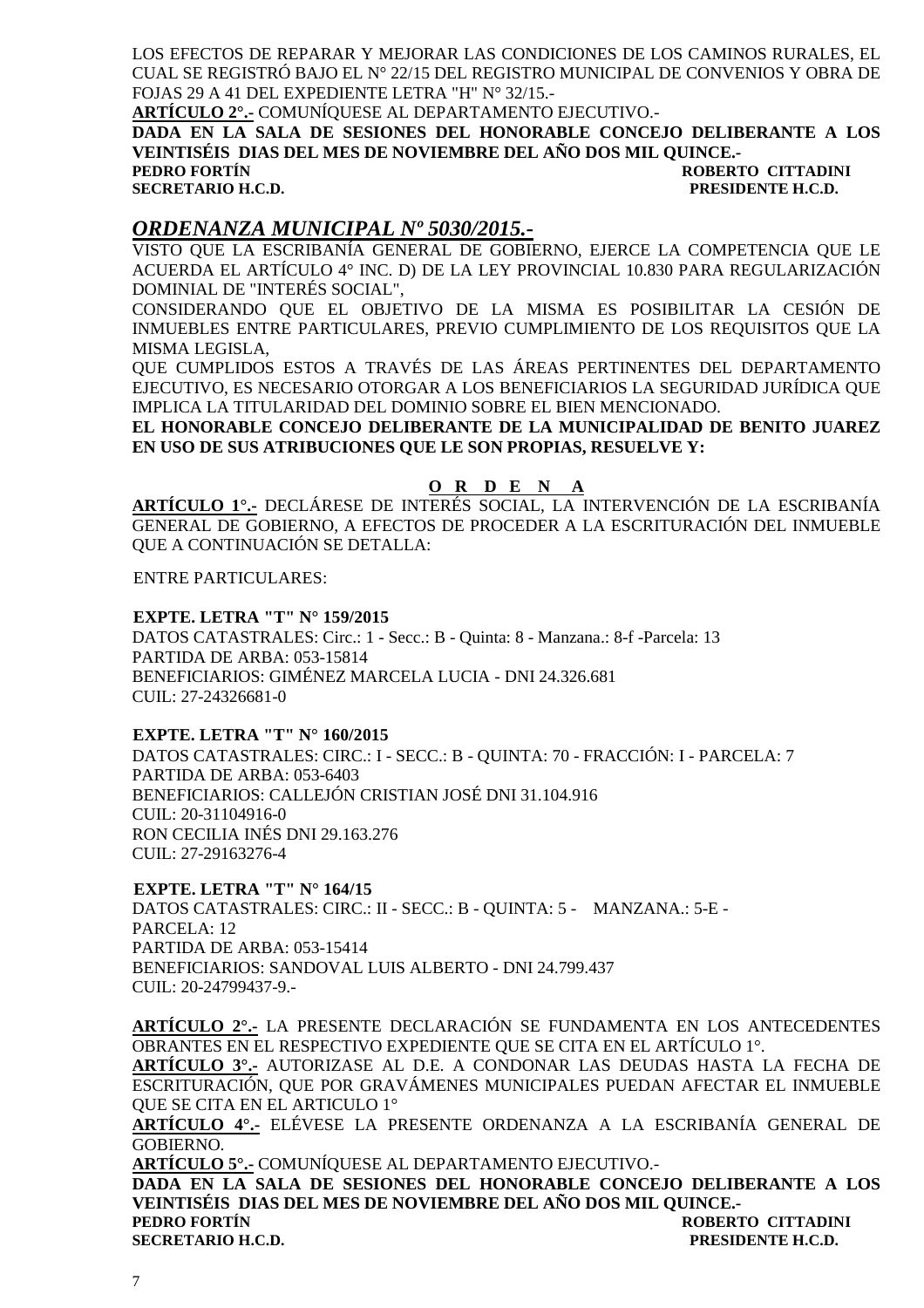### *ORDENANZA MUNICIPAL Nº 5031/2015.-*

VISTO LO ACTUADO EN EL EXPEDIENTE LETRA "G" N° 131/2015, EN EL CUAL LA DELEGADA MUNICIPAL DE BARKER, SOLICITA LA POSIBILIDAD DE IMPLEMENTAR UN SERVICIO DE TRANSPORTE PUBLICO DE PASAJEROS, GRATUITO ENTRE LAS LOCALIDADES DE BARKER Y VILLA **CACIOUE** 

QUE EL RECORRIDO DEL SERVICIO DE TRANSPORTE PUBLICO DE PASAJEROS, TENDRÁ SU SALIDA DESDE LA DELEGACIÓN MUNICIPAL DE BARKER TERMINANDO SU RECORRIDO EN LA ESTACIÓN TERMINAL DE VILLA CACIQUE, MIENTRAS QUE EL RECORRIDO DE VUELTA TENDRÁ COMO PUNTO DE PARTIDA LA ESTACIÓN TERMINAL DE VILLA CACIQUE TERMINANDO SU RECORRIDO EN LA DELEGACIÓN MUNICIPAL DE BARKER,

QUE LOS RECORRIDOS SERÁN EN HORARIOS CLAVES COMO LA ENTRADA Y SALIDA DE TRABAJADORES MUNICIPALES, HORARIOS BANCARIOS, OFICINAS PÚBLICAS Y COMERCIOS,

QUE EL VEHÍCULO AFECTADO A ESTE SERVICIO TAMBIÉN SERÁ UTILIZADO LOS DÍAS SÁBADOS O DOMINGOS PARA TRANSPORTAR Y REALIZAR PASEOS RECREATIVOS A LOS ABUELOS DEL HOGAR DE ANCIANOS DE BARKER Y

CONSIDERANDO NECESARIA LA APROBACIÓN DEL HONORABLE CONCEJO DELIBERANTE

**EL HONORABLE CONCEJO DELIBERANTE DE LA MUNICIPALIDAD DE BENITO JUAREZ EN USO DE SUS ATRIBUCIONES QUE LE SON PROPIAS, RESUELVE Y:** 

#### **O R D E N A**

**ARTÍCULO 1°.-** IMPLEMÉNTESE A PARTIR DEL 1° DE DICIEMBRE DEL AÑO 2015, EL SERVICIO DE TRANSPORTE PUBLICO DE PASAJEROS, GRATUITO, ENTRE LAS LOCALIDADES DE BAKER Y VILLA CACIQUE Y VILLA CACIQUE BARKER.-

**ARTÍCULO 2°.-** LOS DÍAS SÁBADOS Y DOMINGOS EL VEHÍCULO QUE PRESTA LOS SERVICIOS DETALLADOS EN EL ARTÍCULO 1°, SERÁ AFECTADO PARA EL TRANSPORTE Y REALIZAR PASEOS RECREATIVOS A LOS ABUELOS DEL HOGAR DE ANCIANOS DE BARKER.

**ARTICULO 3º.-** EL DEPARTAMENTO EJECUTIVO REGLAMENTARÁ EL RECORRIDO Y LOS HORARIOS EN QUE SE REALIZARA EL SERVICIO DE TRANSPORTE PUBLICO DE PASAJEROS IMPLEMENTADO EN EL ARTICULO 1º DE LA PRESENTE

**ARTICULO 4º.-** COMUNÍQUESE AL DEPARTAMENTO EJECUTIVO.-

**DADA EN LA SALA DE SESIONES DEL HONORABLE CONCEJO DELIBERANTE A LOS VEINTISÉIS DIAS DEL MES DE NOVIEMBRE DEL AÑO DOS MIL QUINCE.-** 

**PEDRO FORTÍN ROBERTO CITTADINI SECRETARIO H.C.D. PRESIDENTE H.C.D.** 

#### *ORDENANZA MUNICIPAL Nº 5032/2015.-*

VISTO LO ACTUADO EN EL EXPEDIENTE LETRA "D" N° 188/2012, EN EL CUAL A FOJAS 287 Y 288 OBRA UN NUEVO CONVENIO, FIRMADO CON LA DIRECCIÓN DE VIALIDAD DE LA PROVINCIA DE BUENOS AIRES (D.V.B.A.) Y QUE FUERA REGISTRADO BAJO EL N° 23/2015 DEL REGISTRO MUNICIPAL DE CONVENIOS, POR EL CUAL LA D.V.B.A. PONE AL SERVICIO DE ESTA MUNICIPALIDAD UNA 1 TOPADORA Y SU CORRESPONDIENTE EQUIPISTA; QUE SE ENTIENDE PROCEDENTE LA CONVALIDACIÓN DEL HONORABLE CONCEJO DELIBERANTE

**EL HONORABLE CONCEJO DELIBERANTE DE LA MUNICIPALIDAD DE BENITO JUAREZ EN USO DE SUS ATRIBUCIONES QUE LE SON PROPIAS, RESUELVE Y:** 

#### **O R D E N A**

**ARTÍCULO 1°.-** CONVALÍDESE, EL CONVENIO, SUSCRIPTO OPORTUNAMENTE ENTRE LA MUNICIPALIDAD DE BENITO JUÁREZ Y LA DIRECCIÓN DE . VIALIDAD DE LA PROVINCIA DE BUENOS AIRES (D.V.B.A), REGISTRADO BAJO EL N° 23/2015 DEL REGISTRO MUNICIPAL DE CONVENIOS, REFERENTE A LA PUESTA EN SERVICIO DE LA MUNICIPALIDAD, UNA (1) TOPADORA, DE ACUERDO A LOS ANTECEDENTES OBRANTES EN EL EXPEDIENTE LETRA "D" N° 188/2012.-

**ARTÍCULO 2°.-** COMUNÍQUESE AL DEPARTAMENTO EJECUTIVO.- **DADA EN LA SALA DE SESIONES DEL HONORABLE CONCEJO DELIBERANTE A LOS VEINTISÉIS DIAS DEL MES DE NOVIEMBRE DEL AÑO DOS MIL QUINCE.- PEDRO FORTÍN ROBERTO CITTADINI** 

**SECRETARIO H.C.D. PRESIDENTE H.C.D.**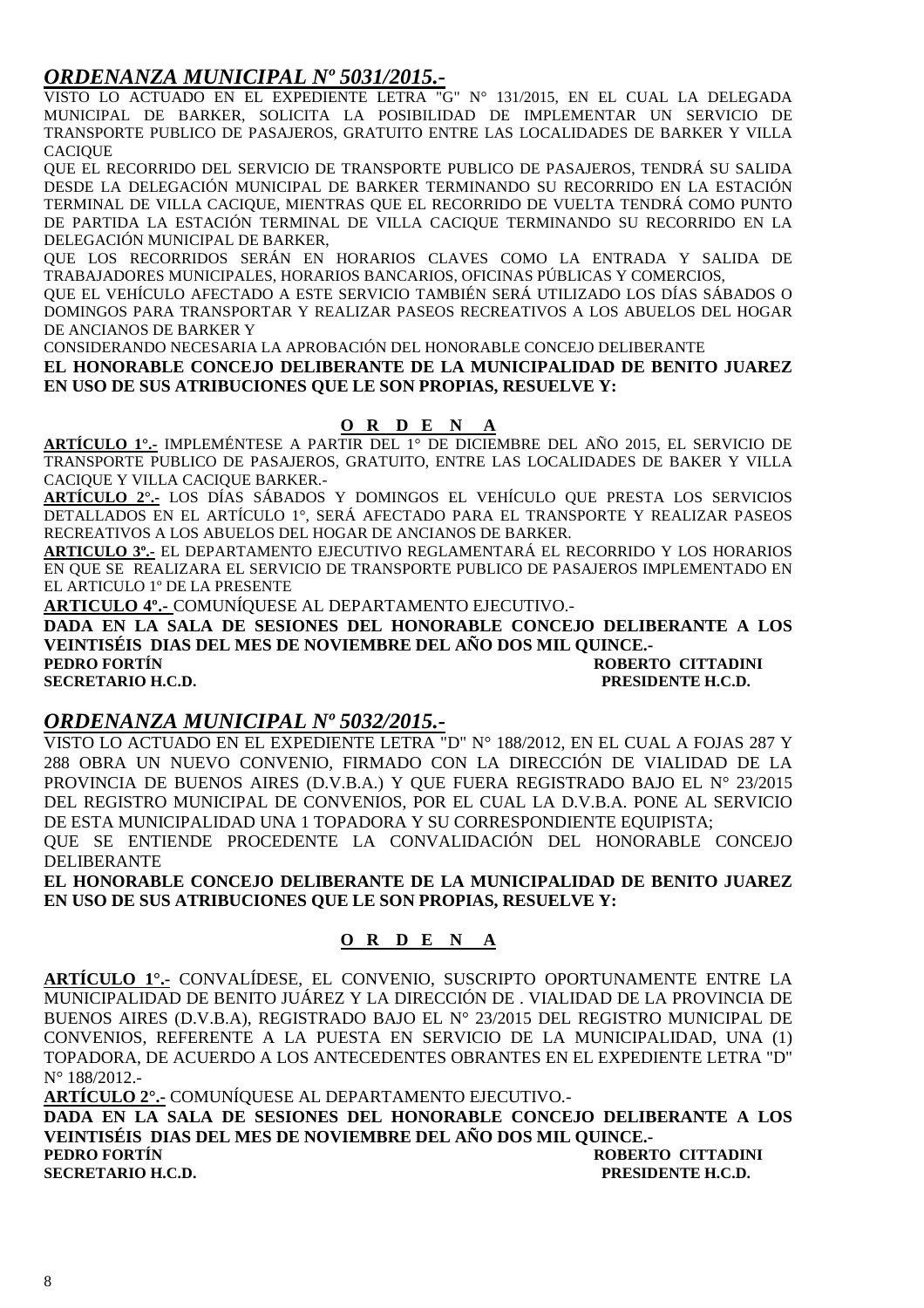### *ORDENANZA MUNICIPAL Nº 5033/2015.-*

VISTO:

LAS COMPETENCIAS Y ATRIBUCIONES DEL DEPARTAMENTO DELIBERATIVO CONFERIDAS POR LA LEY ORGÁNICA DE LAS MUNICIPALIDADES CAPITULO II, 1, ARTÍCULOS Nº 24, 25 26 Y 77.

Y QUE PARTICULARMENTE UNA DE LAS COMPETENCIAS Y ATRIBUCIONES ES PRECISAMENTE LA DE IMPLANTAR Y/O APLICAR DENOMINACIONES; ARTICULO Nº 27 CORRESPONDE A LA FUNCIÓN DELIBERATIVA MUNICIPAL REGLAMENTAR:

INCISO 4. - LA IMPOSICIÓN DE NOMBRES A LAS CALLES Y A LOS SITIOS PÚBLICOS. Y CONSIDERANDO:

QUE, EL DR. NATALIO J. ALONSO MARCÓ UNA TRAYECTORIA, POLÍTICA, PROFESIONAL, DOCENTE, SOCIAL; CON UN AMPLIO DESEMPEÑO, CAPACIDAD, CALIDAD HUMANA, DEDICACIÓN, Y PERMANENTE APORTE A LA SALUD DEL DISTRITO DE BENITO JUÁREZ.- Y SIENDO QUE FUE, Y ES UN EJEMPLO PARA MUCHOS DE NOSOTROS.-

Y QUE, RECORDARLO IMPONIÉNDOLE ESTA DENOMINACIÓN "DR. NATALIO J. ALONSO", AL ÁREA DE LA GUARDIA DEL HOSPITAL EVA PERÓN, ENTE DESCENTRALIZADO DR. ALFREDO SAINTOUT SERÍA UN PEQUEÑO HOMENAJE A ESTE GRAN HOMBRE.-

**EL HONORABLE CONCEJO DELIBERANTE DE LA MUNICIPALIDAD DE BENITO JUAREZ EN USO DE SUS ATRIBUCIONES QUE LE SON PROPIAS, RESUELVE Y:** 

### **O R D E N A**

**ARTICULO 1º.-** IMPÓNGASE AL ÁREA DE GUARDIA DEL HOSPITAL EVA PERÓN, ENTE DESCENTRALIZADO DR. ALFREDO SAINTOUT, EL NOMBRE "DR. NATALIO J. ALONSO".-

**ARTICULO 2º.-** EL DEPARTAMENTO EJECUTIVO MUNICIPAL ORGANIZARÁ Y ESTABLECERÁ EL DÍA, DONDE SE DESCUBRIRÁ UNA PLAQUETA, COLOCADA EN EL INGRESO AL ÁREA REFERIDA EN EL ARTÍCULO Nº 1º. ESTE DISTINTIVO, RUBRICARÁ LA DETERMINACIÓN DEL NOMBRE ESTABLECIDO.

**ARTICULO 3º.-** PARA LA CEREMONIA SE INVITARÁ A LA POBLACIÓN EN GENERAL Y EN PARTICULAR A FAMILIARES A FIN DE PARTICIPAR DEL SOLEMNE ACTO.-

**ARTICULO 4º.-** SE ENTREGARÁ COPIA DE LA PRESENTE A LOS FAMILIARES DEL DR. NATALIO J. ALONSO ASISTENTES A LA CEREMONIA.-

**ARTICULO 5º**.- EL DEPARTAMENTO EJECUTIVO MUNICIPAL ESTABLECERÁ LAS ADECUACIONES PRESUPUESTARIAS -SI FUERAN NECESARIAS- A LOS FINES DE ASIGNAR EL GASTO QUE DEMANDE LA IMPLEMENTACIÓN DE LA PRESENTE ORDENANZA.-

**ARTICULO 6º**.- COMUNÍQUESE AL DEPARTAMENTO EJECUTIVO.-

**SECRETARIO H.C.D. PRESIDENTE H.C.D.** 

### **ROBERTO CITTADINI**

### *ORDENANZA MUNICIPAL Nº 5034/2015.-*

VISTO:

 QUE LA LEY ORGÁNICA MUNICIPAL EN SU ARTÍCULO 27 INCISO 4 FACULTA A ESTE HONORABLE CUERPO A IMPONER NOMBRES A LAS CALLES O A LOS SITIOS PÚBLICOS Y CONSIDERANDO:

 QUE ES FACULTAD DEL CONCEJO DELIBERANTE RECONOCER CON DICHAS DENOMINACIONES A PERSONAS QUE HAN CUMPLIDO ALGUNA TAREA DESTACADA O SE HAN CONQUISTADO UN LUGAR DIGNO DE MENCIÓN, POR UNA DEDICACIÓN QUE AMERITA SU RECONOCIMIENTO COMUNITARIO,

Y QUE EL DR. ESTEBAN VICTOR RIGANTI, NACIDO EN BENITO JUÁREZ EL 27/02/1916, Y GRADUADO DE MÉDICO CIRUJANO EN EL AÑO 1942 EN LA UNIVERSIDAD NACIONAL DE LA PLATA ,

QUE DE LA FORMA MÁS DESINTERESADA, SE BRINDÓ EN CUERPO Y ALMA A SU PROFESIÓN, "LA ATENCIÓN DE SUS PACIENTES, DEDICANDO ESPECIAL INTERÉS A LOS MÁS NECESITADOS",

QUE EJERCIÓ SU PROFESIÓN EN NUESTRA COMUNIDAD TAMBIÉN SIENDO MÉDICO DE POLÍCIA DURANTE MUCHOS AÑOS, DIRECTOR DEL CENTRO DE PROFILAXIS, QUE TRABAJO EN LA CLÍNICA Y MATERNIDAD DR. ALFREDO SAINTOUT.

QUE EN 1949 SE ASOCIA AL DR. SAINTOUT, Y AL DR. JUAN TAGLIORETTI Y SE INSTALAN EN CALLE ZIBECCHI, DONDE AÑOS MAS TARDE FORMARÁN UNA SOCIEDAD CON LOS MÉDICOS RADICADOS AQUÍ, DANDO NACIMIENTO AL SANATORIO JUÁREZ S.A.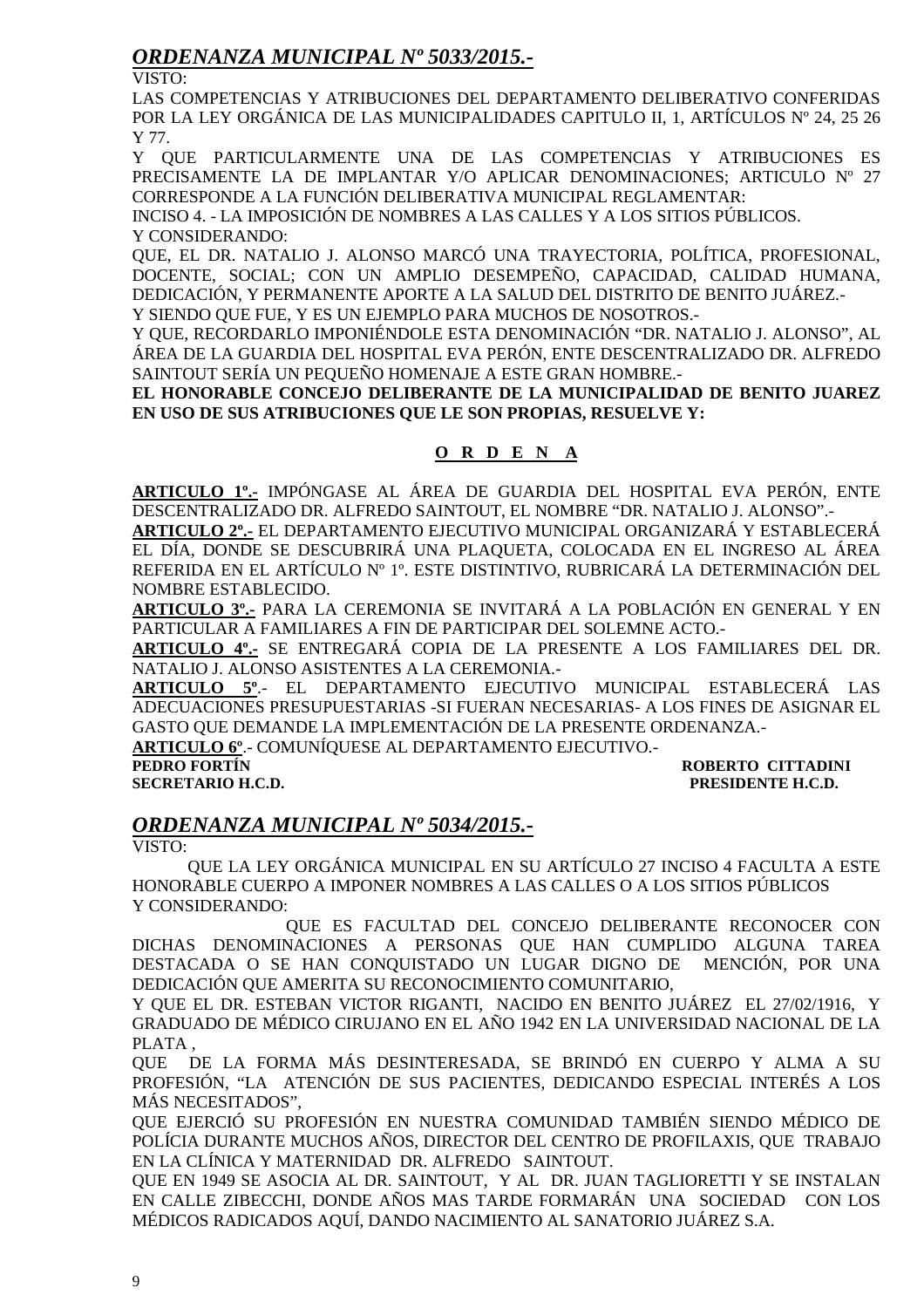QUE FUE SOCIO FUNDADOR DEL CIRCULO MÉDICO DE BENITO JUÁREZ, MÉDICO DE LA COLONIA HOGAR CAYETANO ZIBECCHI.

Y QUE EN LA FAZ POLÍTICA, FUE ELEGIDO INTENDENTE MUNICIPAL, POR EL PARTIDO JUSTICIALISTA, EN EL AÑO 1954 Y DESTITUÍDO POR LA REVOLUCIÓN LIBERTADORA EN EL AÑO 1955, LO QUE LE VALIÓ TENER PROHIBIDA LA ENTRADA DURANTE MUCHOS AÑOS A NUESTRO HOSPITAL, PERO SIGUIO ATENDIENDO A SUS PACIENTES EN SU CONSULTORIO PARTICULAR.

**EL HONORABLE CONCEJO DELIBERANTE DE LA MUNICIPALIDAD DE BENITO JUAREZ EN USO DE SUS ATRIBUCIONES QUE LE SON PROPIAS, RESUELVE Y:** 

### **O R D E N A**

**ARTÍCULO 1º** IMPONGASE A LA SEDE DONDE FUNCIONA LA SECRETARIA DE SALUD, UBICADA EN LA CALLE CAYETANO ZIBECHI 74, EL NOMBRE "DR. ESTEBAN VICTOR RIGANTI".-

**ARTICULO 2º** ENTRÉGUESE COPIA DE ESTA ORDENANZA A LOS FAMILIARES DEL DR ESTEBAN VICTOR RIGANTI.

**ARTICULO 3º:** COMUNÍQUESE AL DEPARTAMENTO EJECUTIVO.-

**DADA EN LA SALA DE SESIONES DEL HONORABLE CONCEJO DELIBERANTE A LOS VEINTISÉIS DIAS DEL MES DE NOVIEMBRE DEL AÑO DOS MIL QUINCE.- PEDRO FORTÍN ROBERTO CITTADINI SECRETARIO H.C.D. PRESIDENTE H.C.D.** 

### *ORDENANZA MUNICIPAL Nº 5035/2015.-*

**EL HONORABLE CONCEJO DELIBERANTE DE LA MUNICIPALIDAD DE BENITO JUAREZ EN USO DE SUS ATRIBUCIONES QUE LE SON PROPIAS, RESUELVE Y:** 

#### **O R D E N A**

**ARTÍCULO 1°.-** FÍJESE EN LA SUMA DE PESOS TRESCIENTOS VEINTINUEVE MILLONES QUINIENTOS SETENTA Y TRES MIL CIENTO OCHENTA Y DOS C/52 CTVOS (\$ 329.573.182,52) EL PRESUPUESTO GENERAL DE GASTOS DE LA ADMINISTRACIÓN MUNICIPAL PARA E! EJERCICIO FINANCIERO CORRESPONDIENTE AL AÑO 2016, CONFORME A LAS PLANILLAS Y DETALLE OBRANTE DE FOJAS 101 A 440 DEL EXPEDIENTE LETRA ""P" N° 133/15 QUE FORMAN PARTE INTEGRANTE DE LA PRESENTE ORDENANZA.

**ARTÍCULO 2**°.- FÍJESE EN LA SUMA DE PESOS TRESCIENTOS VEINTINUEVE MILLONES QUINIENTOS SETENTA Y TRES MIL CIENTO OCHENTA Y DOS C/52 CTVOS (\$ 329.573.182,52) EL PRESUPUESTO GENERAL DE RECURSOS DE LA ADMINISTRACIÓN MUNICIPAL PARA EL EJERCICIO FINANCIERO CORRESPONDIENTE AL AÑO 2016 CON DESTINO A LA FINANCIACIÓN DEL ARTÍCULO 1°, CONFORME A LAS PLANILLAS Y DETALLE OBRANTE DE FOJAS 87 A 100 DEL EXPEDIENTE LETRA "P" Nº 133/15 QUE FORMAN PARTE INTEGRANTE DE LA PRESENTE ORDENANZA.

**ARTÍCULO 3°.-** COMUNÍQUESE AL DEPARTAMENTO EJECUTIVO.-

**DADA EN LA SALA DE SESIONES DEL HONORABLE CONCEJO DELIBERANTE A LOS VEINTISÉIS DIAS DEL MES DE NOVIEMBRE DEL AÑO DOS MIL QUINCE.- PEDRO FORTÍN ROBERTO CITTADINI SECRETARIO H.C.D. PRESIDENTE H.C.D.** 

#### *ORDENANZA MUNICIPAL COMPLEMENTARIA Nº 5036/2015.-*

**EL HONORABLE CONCEJO DELIBERANTE DE LA MUNICIPALIDAD DE BENITO JUAREZ EN USO DE SUS ATRIBUCIONES QUE LE SON PROPIAS, RESUELVE Y:** 

#### **O R D E N A**

**ARTICULO 1°.-** FÍJESE LA REMUNERACIÓN BÁSICA DEL INTENDENTE MUNICIPAL EN EL MONTO MÍNIMO ESTABLECIDO EN EL ARTÍCULO 1° DE LA LEY 12.120. FÍJENSE LOS GASTOS DE REPRESENTACIÓN DEL INTENDENTE MUNICIPAL EN EL 48% DEL CORRESPONDIENTE SUELDO BÁSICO.

**ARTICULO 2°.-** EL PERSONAL POLÍTICO SIN ESTABILIDAD Y CARGOS DE LEY, GOZARÁN DE LAS REMUNERACIONES PREVISTAS EN EL PRESUPUESTO DE GASTOS PARA EL AÑO EN CURSO, Y CUALQUIER MODIFICACIÓN DE LOS MISMOS REQUERIRÁ ACTO ADMINISTRATIVO EMANADO DEL DEPARTAMENTO EJECUTIVO.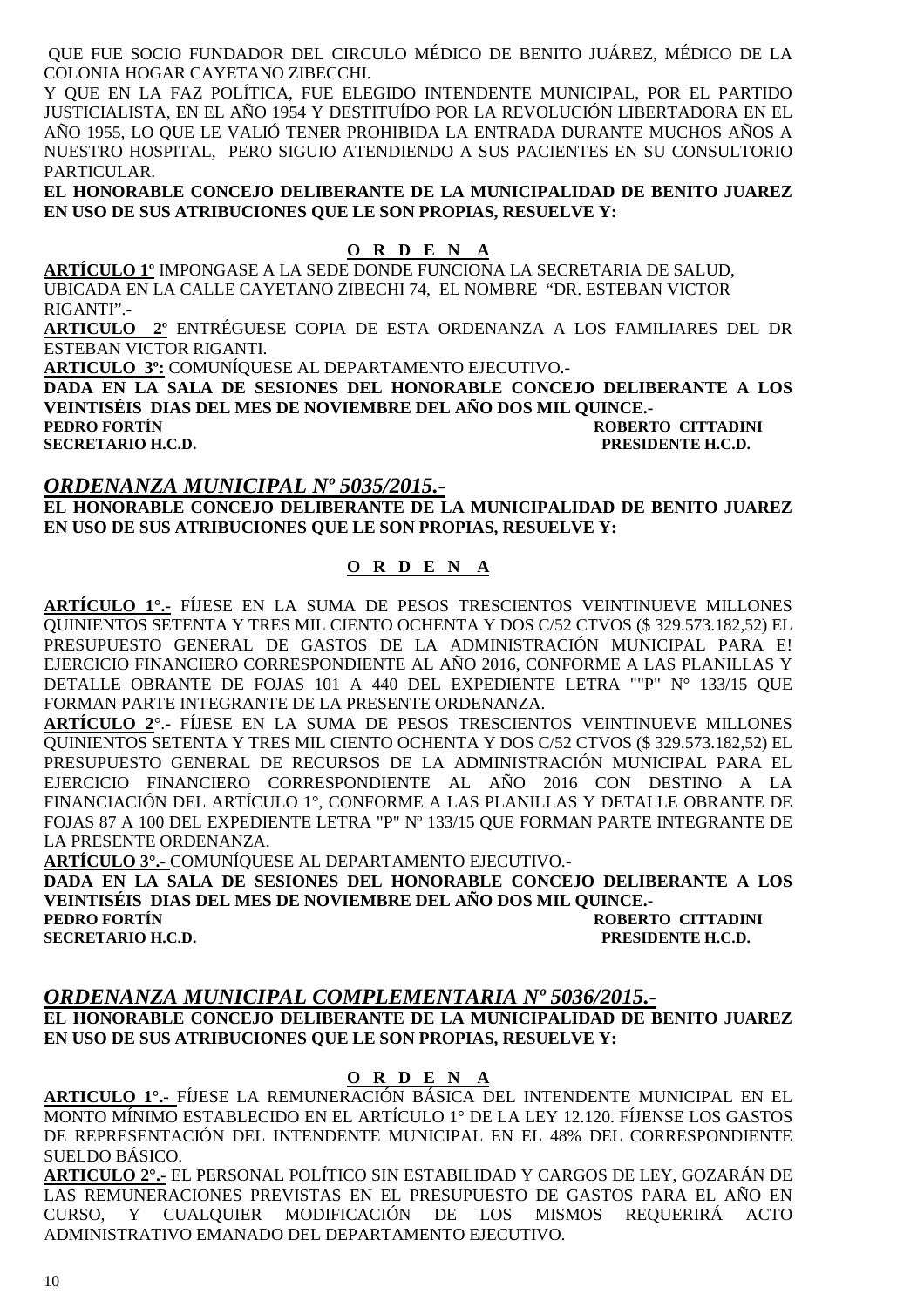**ARTICULO 3°.-** ESTABLÉCESE COMO RÉGIMEN DE LICENCIAS PARA EL INTENDENTE Y LOS FUNCIONARIOS INCLUIDO EN EL ARTÍCULO 2° DE LA PRESENTE, EL RÉGIMEN LEGAL VIGENTE PARA EL RESTO DEL PERSONAL MUNICIPAL. ASIMISMO, SE ESTABLECE EL DERECHO A PERCIBIR VACACIONES NO GOZADAS POR LOS PERÍODOS NO PRESCRIPTOS DE ACUERDO A LOS ARTÍCULOS 1° Y 3° DE LA LEY 10.921,

**ARTICULO 4°,-** FÍJESE EL MONTO DE LA INDEMNIZACIÓN POR LA AFECTACIÓN DE SUS ACTIVIDADES PRIVADAS DE LOS SEÑORES CONCEJALES EL EQUIVALENTE A DOS SUELDOS Y MEDIO (2,5) SEGÚN LO ESTABLECIDO EN EL ARTÍCULO 92° DE LA LEY ORGÁNICA DE LAS MUNICIPALIDADES. SE LE DEBERÁ ADICIONAR A DICHA DIETA LA BONIFICACIÓN POR ANTIGÜEDAD ESTABLECIDA EN EL ARTÍCULO 5° EN LOS CASOS QUE CORRESPONDA, SEGÚN RESOLUCIÓN EMANADA DEL HONORABLE CONCEJO DELIBERANTE.

**ARTICULO** 5°.- LOS FUNCIONARIOS QUE SE DESEMPEÑEN EN LAS FUNCIONES MENCIONADAS EN LOS ARTÍCULOS 2° Y 4° GOZARÁN DE UN BONIFICACIÓN POR ANTIGÜEDAD DEL UNO POR CIENTO (1%) DE LA REMUNERACIÓN BÁSICA O DIETA, POR MES, POR CADA AÑO DE SERVICIO PRESTADO EN LA ADMINISTRACIÓN PÚBLICA NACIONAL, PROVINCIAL Y/O MUNICIPAL. AL AGENTE PROVENIENTE DE LA PLANTA PERMANENTE SE LE LIQUIDARÁ SU ANTIGÜEDAD SEGÚN ARTÍCULO 19, INCISO B), DE LA LEY 11.757, O DEL PORCENTAJE QUE SE DETERMINE DE ACUERDO A LA APLICACIÓN DE LA NORMATIVA LEGAL VIGENTE O EL CONVENIO DE NEGOCIACIÓN COLECTIVA RESPECTIVO PARA EL RESTO DEL PERSONA! MUNICIPAL. AL AGENTE JUBILADO VUELTO AL SERVICIO, NO SE LE COMPUTARAN A ESTOS EFECTOS, LOS AÑOS QUE HUBIERA APORTADO PARA LA OBTENCIÓN DE! BENEFICIO.

**ARTICULO 6°,-** FACÚLTESE AL DEPARTAMENTO EJECUTIVO A INSTITUIR CON CARÁCTER PERMANENTE O TRANSITORIO, A LOS FUNCIONARIOS DETALLADOS EN EL ARTÍCULO 2° DE LA PRESENTE ORDENANZA, UNA "BONIFICACIÓN POR TÍTULO", EN LOS PORCENTAJES ESTABLECIDOS PARA EL PERSONAL DE PLANTA PERMANENTE.

**ARTÍCULO 7°.-** EL DEPARTAMENTO EJECUTIVO PODRÁ INSTAURAR PARA EL PERSONAL QUE SE DESEMPEÑE EN LAS FUNCIONES MENCIONADAS EN EL ARTÍCULO 2° OTROS COMPLEMENTOS EN FORMA GENERAL, PARTICULAR O SECTORIAL, DEBIENDO LOS MISMOS SER REMUNERATIVOS Y NO BONIFICABLES.

**ARTÍCULO 8°.-** EL INTENDENTE MUNICIPAL Y EL PERSONAL QUE SE DESEMPEÑE EN LAS FUNCIONES MENCIONADAS EN EL ARTÍCULO 2° GOZARÁN DEL BENEFICIO DE UN SUELDO ANUAL COMPLEMENTARIO CONFORME LO DETERMINE LA LEGISLACIÓN VIGENTE.

**ARTICULO 9.-** EL SALARIO MÍNIMO MUNICIPAL, SERÁ EL QUE DETERMINE EL DEPARTAMENTO EJECUTIVO EN SU ESCALA SALARIAL VIGENTE PARA LA CATEGORÍA 1 ADICIONÁNDOLE LOS COMPLEMENTOS AL SUELDO BÁSICO BONIFICABLE Y REMUNERATIVO EN RÉGIMEN EQUIVALENTE O PROPORCIONALES A 40 HS. SEMANALES.

**ARTICULO 10°,-** EL DEPARTAMENTO EJECUTIVO PODRÁ APLICAR EN FORMA SUPLETORIA LO NORMADO POR LA LEY 11,757 EN SU ARTÍCULO 2° Y LEY 14.656.

**ARTÍCULO 11".-** FÍJESE PARA EL PERSONAL QUE SE DESEMPEÑE EN LAS FUNCIONES MENCIONADAS EN EI ARTÍCULO 2, EN CONCEPTO DE ASIGNACIONES FAMILIARES LOS IMPORTES ESTABLECIDOS EN LA LEY 24.714, LEGISLACIÓN PROVINCIAL COMPLEMENTARIA Y/O DISPOSICIONES MUNICIPALES DICTADAS A TAL EFECTO.

**ARTICULO 12°.-** AUTORÍCESE AL D.E. A REALIZAR MODIFICACIONES PRESUPUESTARIAS, INCORPORAR CONCEPTOS NO PREVISTOS EN LA ESTRUCTURA PROGRAMÁTICA, TRANSFERENCIAS DE CRÉDITOS Y CREACIONES DE PARTIDAS, CUANDO LOS CRÉDITOS PRESUPUESTARIOS RESULTEN INSUFICIENTES O SEA NECESARIO, SIEMPRE QUE LAS PARTIDAS ARROJEN ECONOMÍAS Y CONSERVEN CRÉDITO SUFICIENTE PARA CUBRIR LAS NECESIDADES DEL EJERCICIO.

**ARTICULO 13**°.- AUTORÍCESE A! DEPARTAMENTO EJECUTIVO A HACER USO TRANSITORIO DE RECURSOS DEL MUNICIPIO CON AFECTACIÓN ESPECÍFICA CUANDO ELLO FUESE NECESARIO PARA HACER FRENTE A APREMIOS FINANCIEROS CIRCUNSTANCIALES. DICHA AUTORIZACIÓN TRANSITORIA NO SIGNIFICARÁ CAMBIOS DE FINANCIACIÓN NI DE DESTINO DE LOS RECURSOS Y DEBERÁ QUEDAR NORMALIZADA EN EL TRANSCURSO DEL EJERCICIO DE ACUERDO A LO NORMADO POR EL DECRETO N° 2980/00 REGLAMENTARIO DE LA LEY ORGÁNICA DE LAS MUNICIPALIDADES.

**ARTICULO 14°.-** AUTORÍCESE AL DEPARTAMENTO EJECUTIVO A REGIRSE POR LOS NOMENCLADORES DE RECURSOS Y GASTOS QUE DISPONE LA LEGISLACIÓN VIGENTE PARA E! SISTEMA RAFAM, Y FACULTASE A INSERTAR EN EL CLASIFICADOR DE RECURSOS Y GASTOS, NUEVAS CUENTAS QUE SE PUDIERAN GENERAR DURANTE EL DESARROLLO DEL EJERCICIO ADMINISTRATIVO.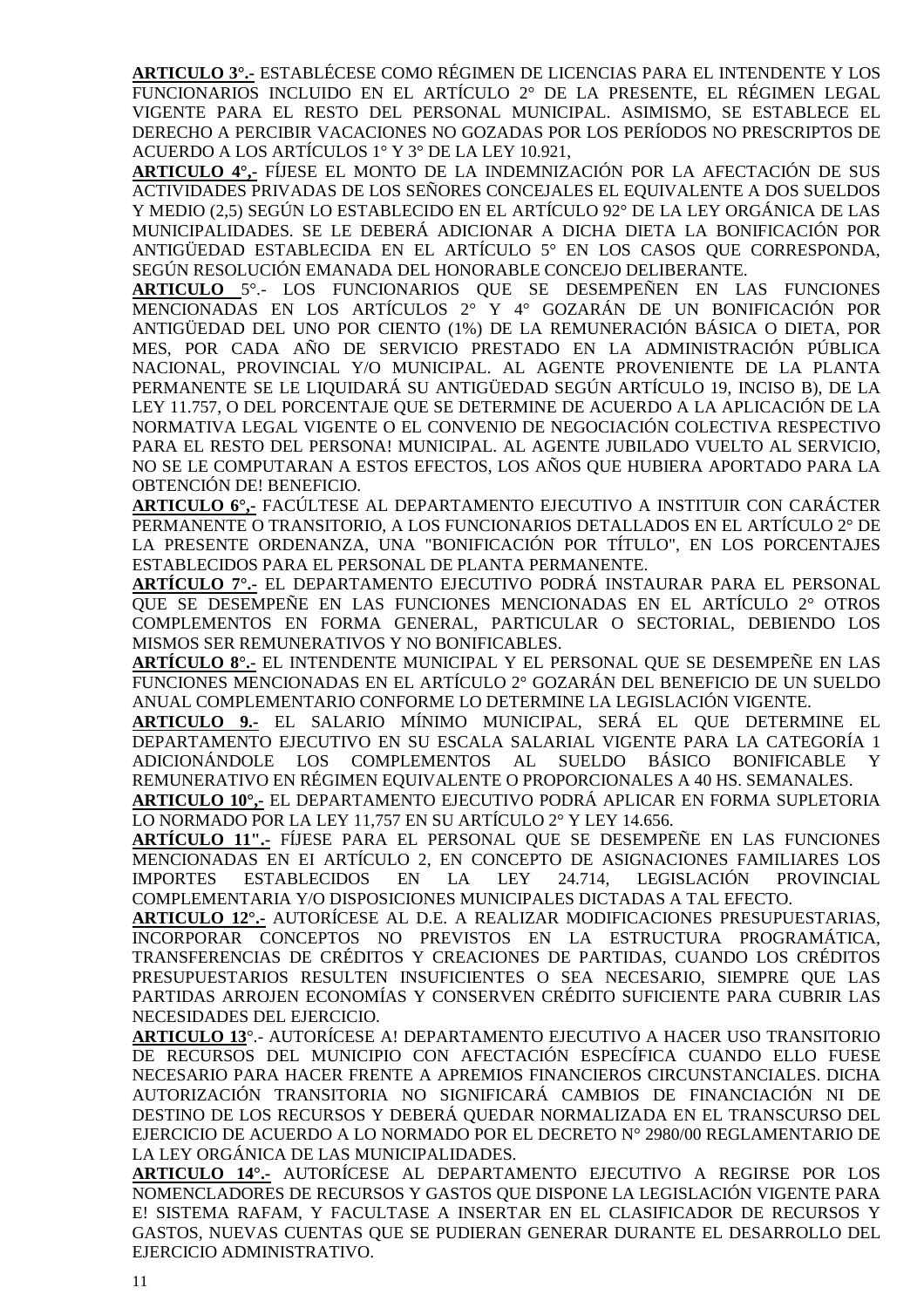**ARTICULO 15°.-** AUTORÍCESE AL DEPARTAMENTO EJECUTIVO A COMPROMETER FONDOS DE MÁS DE UN EJERCICIO PARA PLANES DE OBRA PÚBLICA, COMPRA DE ELEMENTOS MECÁNICOS PARA SERVICIOS PÚBLICOS Y OTRAS CONTRATACIONES.

**ARTICULO 16**°,- AUTORÍCESE AL D.E. A FIJAR EL CALENDARIO DE VENCIMIENTOS IMPOSITIVOS.

**ARTICULO 17**°.- AUTORÍCESE AL DEPARTAMENTO EJECUTIVO A OTORGAR BECAS A LOS ESTUDIANTES UNIVERSITARIOS Y/O TERCIARIOS VALORIZADOS DE LA SIGUIENTE FORMA A SABER:

- BECAS UNIVERSITARIAS DE \$ 1.550 CADA UNA POR EL TERMINO DE DIEZ MESES.-
- BECAS TERCIARIAS UNIVERSITARIAS DE \$ 1.550 CADA UNA POR EL TERMINO DE DIEZ MESES.-
- BECAS TERCIARIAS DE \$ 500 CADA UNA POR EL TERMINO DE DIEZ MESES.-
- BECAS SECUNDARIAS CUYO IMPORTE SE ESTABLECERÍA DE ACUERDO AL VALOR DE LOS PASAJES BARKER/ BENITO JUÁREZ, BARKER/ VILLA CACIQUE Y TEDIN URIBURU/BENITO JUÁREZ.-
- BECAS DE CARRERAS QUE SE DICTAN EN EL INSTITUTO SUPERIOR DEL SUDESTE DE \$ 300 CADA UNA.-

**ARTICULO 18**°.- COMUNÍQUESE AL DEPARTAMENTO EJECUTIVO.-

**DADA EN LA SALA DE SESIONES DEL HONORABLE CONCEJO DELIBERANTE A LOS VEINTISÉIS DIAS DEL MES DE NOVIEMBRE DEL AÑO DOS MIL QUINCE.-** 

**PEDRO FORTÍN ROBERTO CITTADINI A RECRETARIO H.C.D.**<br> **PERSIDENTE H.C.D. PRESIDENTE H.C.D.** 

#### *ORDENANZA MUNICIPAL Nº 5037/2015.-*

**EL HONORABLE CONCEJO DELIBERANTE DE LA MUNICIPALIDAD DE BENITO JUAREZ EN USO DE SUS ATRIBUCIONES QUE LE SON PROPIAS, RESUELVE Y:** 

#### **O R D E N A**

**ARTICULO 1º**: FIJASE EN LA SUMA DE PESOS CINCUENTA Y NUEVE MILLONES CON 00/100 (\$ 59.000.000,00), EL PRESUPUESTO DE GASTOS DEL PERÍODO 1 DE ENERO DE 2016 AL 31 DE DICIEMBRE DE 2016.

**ARTICULO 2º:** FIJASE EN LA SUMA DE PESOS CINCUENTA Y NUEVE MILLONES CON 00/100 (\$ 59.000.000,00), EL CÁLCULO DE RECURSOS CON DESTINO A LA FINANCIACIÓN DEL ART. 1º. **ARTICULO 3º**: COMUNÍQUESE AL DEPARTAMENTO EJECUTIVO.-

**DADA EN LA SALA DE SESIONES DEL HONORABLE CONCEJO DELIBERANTE A LOS VEINTISÉIS DIAS DEL MES DE NOVIEMBRE DEL AÑO DOS MIL QUINCE.- ROBERTO CITTADINI SECRETARIO H.C.D. PRESIDENTE H.C.D.** 

#### *ORDENANZA MUNICIPAL COMPLEMENTARIA Nº 5038/2015.-*

**EL HONORABLE CONCEJO DELIBERANTE DE LA MUNICIPALIDAD DE BENITO JUAREZ EN USO DE SUS ATRIBUCIONES QUE LE SON PROPIAS, RESUELVE Y:** 

#### **O R D E N A**

**ARTÍCULO 1**: EL PERSONAL POLÍTICO SIN ESTABILIDAD Y CARGOS DE LEY, GOZARÁN DE LOS SUELDOS BÁSICOS PREVISTOS EN EL PRESUPUESTO DE GASTOS PARA EL AÑO EN CURSO, Y CUALQUIER MODIFICACIÓN DE LOS MISMOS REQUERIRÁ ACTO ADMINISTRATIVO EMANADO DEL DEPARTAMENTO EJECUTIVO.

**ARTÍCULO 2**: EL PERSONAL QUE SE DESEMPEÑE EN LAS FUNCIONES MENCIONADAS EN EL ARTÍCULO 1 GOZARÁ DE UNA BONIFICACIÓN POR ANTIGÜEDAD DEL 1% DEL SUELDO BÁSICO POR MES, POR CADA AÑO DE SERVICIO PRESTADO EN LA ADMINISTRACIÓN PÚBLICA NACIONAL, PROVINCIAL Y/O MUNICIPAL, Ó DEL PORCENTAJE QUE SE DETERMINE DE ACUERDO A LA APLICACIÓN DE LA NORMATIVA LEGAL VIGENTE, Ó EL RESPECTIVO CONVENIO DE NEGOCIACIÓN COLECTIVA. AL AGENTE PROVENIENTE DE LA PLANTA PERMANENTE SE LE LIQUIDARÁ SU ANTIGÜEDAD SEGÚN ARTÍCULO 19, INCISO B), DE LA LEY 11.757. AL AGENTE JUBILADO VUELTO AL SERVICIO, NO SE LE COMPUTARÁN A ESTOS EFECTOS, LOS AÑOS QUE HUBIERE APORTADO PARA LA OBTENCIÓN DEL BENEFICIO.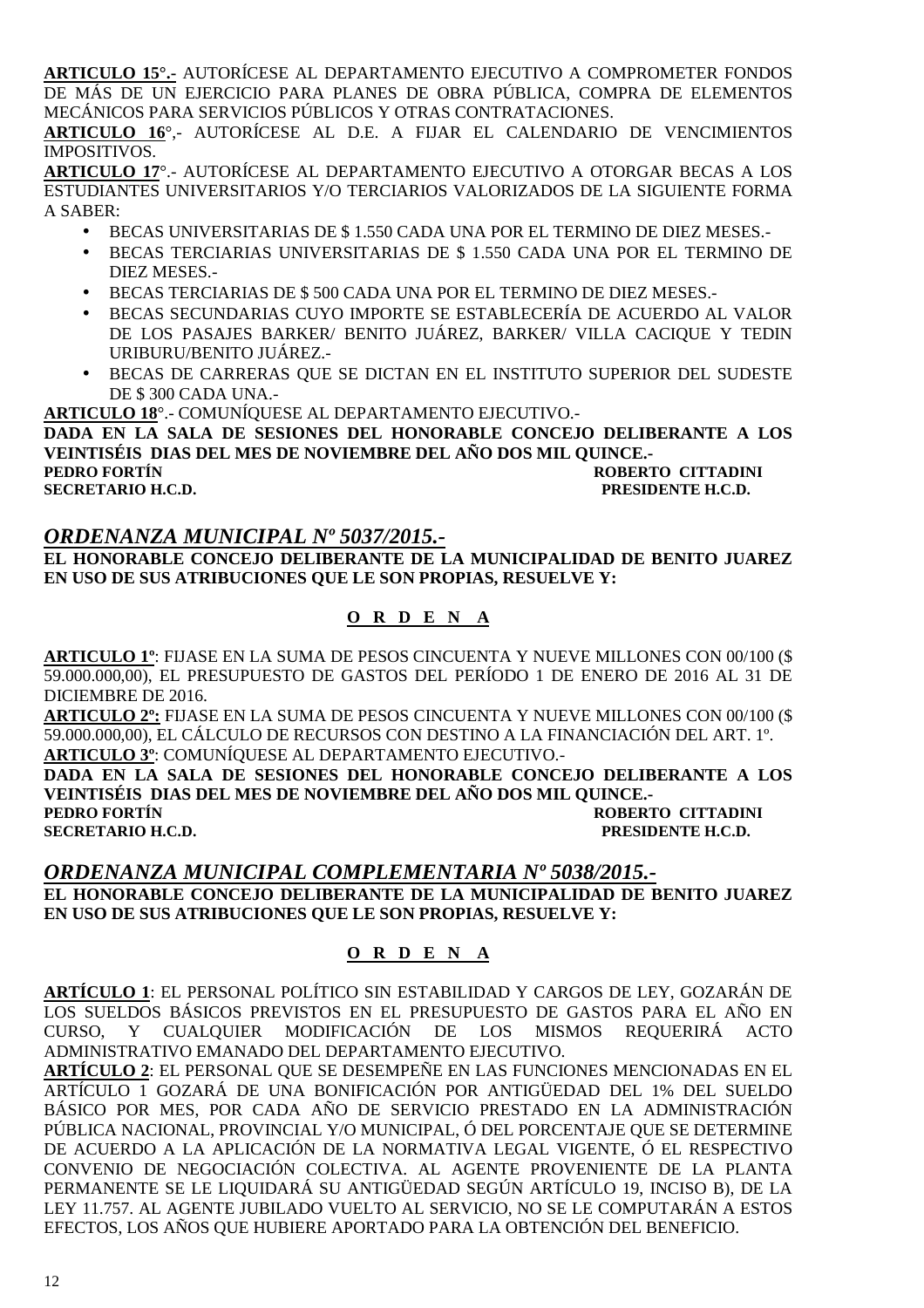**ARTÍCULO 3**: EL PERSONAL QUE SE DESEMPEÑE EN LAS FUNCIONES MENCIONADAS EN EL ARTÍCULO 1º GOZARÁ DE UNA BONIFICACIÓN POR TÍTULO, EN LOS PORCENTAJES ESTABLECIDOS PARA EL PERSONAL DE PLANTA PERMANENTE.

**ARTÍCULO 4:** EL ENTE DESCENTRALIZADO PODRÁ INSTAURAR PARA EL PERSONAL QUE SE DESEMPEÑE EN LAS FUNCIONES MENCIONADAS EN EL ARTÍCULO 1, OTROS COMPLEMENTOS EN FORMA GENERAL Ó SECTORIAL, DEBIENDO LOS MISMOS SER REMUNERATIVOS Y NO BONIFICABLES.

**ARTÍCULO 5**: EL PERSONAL QUE SE DESEMPEÑE EN LAS FUNCIONES MENCIONADAS EN EL ARTÍCULO 1 GOZARÁ DEL BENEFICIO DE UN SUELDO ANUAL COMPLEMENTARIO CONFORME LO DETERMINE LA LEGISLACIÓN VIGENTE.

**ARTÍCULO 6:** FÍJESE PARA LOS AGENTES DE LA ADMINISTRACIÓN PÚBLICA MUNICIPAL, EN CONCEPTO DE ASIGNACIONES FAMILIARES LOS IMPORTES ESTABLECIDOS EN LA LEY 24.714, LEGISLACIÓN PROVINCIAL COMPLEMENTARIA Y/O DISPOSICIONES MUNICIPALES DICTADAS A TAL EFECTO.

**ARTÍCULO 7:** EL ENTE DESCENTRALIZADO PODRÁ APLICAR SUPLETORIAMENTE LO NORMADO POR LA LEY 11.757, SEGÚN LO ESTABLECIDO EN SU ARTÍCULO 2.

**ARTÍCULO 8:** ESTABLÉCESE COMO RÉGIMEN DE LICENCIAS PARA EL PERSONAL QUE SE DESEMPEÑE EN LAS FUNCIONES MENCIONADAS EN EL ARTÍCULO 1, EL RÉGIMEN LEGAL VIGENTE PARA EL RESTO DEL PERSONAL MUNICIPAL. ASIMISMO, SE ESTABLECE EL DERECHO A PERCIBIR VACACIONES NO GOZADAS POR LOS PERÍODOS NO PRESCRIPTOS.

**ARTÍCULO 9:** AUTORIZASE AL ENTE DESCENTRALIZADO A REALIZAR MODIFICACIONES PRESUPUESTARIAS DENTRO DE CADA JURISDICCIÓN, CUANDO LOS CRÉDITOS PRESUPUESTARIOS RESULTEN INSUFICIENTES, SIEMPRE QUE LAS PARTIDAS ARROJEN ECONOMÍA Y CONSERVEN CRÉDITO SUFICIENTE PARA CUBRIR LAS NECESIDADES DEL EJERCICIO.

**ARTÍCULO 10:** FACULTASE EXPRESAMENTE AL ENTE DESCENTRALIZADO A CREAR, AMPLIAR, Y/O MODIFICAR EL CÁLCULO DE RECURSOS Y PRESUPUESTO DE GASTOS, HACIENDO LUGAR A LA AUTORIZACIÓN DE CRÉDITOS SUPLEMENTARIOS, EN VIRTUD DE QUE EXISTAN RECURSOS SEGÚN EL ORIGEN PREVISTO EN EL ART. 120 DEL DTO. LEY 6769/58, MEDIANTE DECRETO DEL PODER EJECUTIVO MUNICIPAL.

**ARTÍCULO 11**: AUTORIZASE AL ENTE DESCENTRALIZADO A COMPROMETER FONDOS DE MAS DE UN EJERCICIO PARA LA COMPRA DE INSTRUMENTAL TÉCNICO Y CIENTÍFICO, MÁQUINAS Y OTRAS ADQUISICIONES Y/O CONTRATACIONES, DESTINADAS A LA ATENCIÓN INTEGRAL DE LA SALUD.

**ARTÍCULO 12:** AUTORIZASE AL ENTE DESCENTRALIZADO A REGIRSE POR LOS NOMENCLADORES DE RECURSOS Y GASTOS QUE DISPONE LA LEGISLACIÓN VIGENTE PARA EL SISTEMA R.A.F.A.M., Y FACULTASE A INSERTAR EN EL CLASIFICADOR DE RECURSOS Y GASTOS, NUEVAS CUENTAS QUE SE PUDIEREN GENERAR DURANTE EL DESARROLLO DEL EJERCICIO ADMINISTRATIVO.

**ARTÍCULO 13:** COMUNÍQUESE AL DEPARTAMENTO EJECUTIVO.-

**DADA EN LA SALA DE SESIONES DEL HONORABLE CONCEJO DELIBERANTE A LOS VEINTISÉIS DIAS DEL MES DE NOVIEMBRE DEL AÑO DOS MIL QUINCE.-** 

**ROBERTO CITTADINI SECRETARIO H.C.D. PRESIDENTE H.C.D.** 

### *DECRETOS 2015-Nº 1688*

**BENITO JUÁREZ** – Noviembre 2 de 2015 –

**VISTO** lo actuado en Expte. Letra "A" Nº 76/12, por el que la "**ASOCIACION DE PADRES DE PERSONAS DISCAPACITADAS"** (fs. 93) solicita Subsidio con destino a solventar gastos de la Institución;

**QUE** a fs. 96 Contaduría efectúa la respectiva reserva preventiva del gasto; mientras que a fs. 97 la Secretaría de Gobierno dispone dictar el presente acto administrativo;

**EL INTENDENTE MUNICIPAL,** en uso de sus facultades,

### **DECRETA:**

**Artículo lº.-**Otórgase **SUBSIDIO** a la **"ASOCIACIÓN DE PADRES DE PERSONAS DISCAPACITADAS"** por la suma de **Pesos TRES MIL (\$ 3.000,00)** con destino a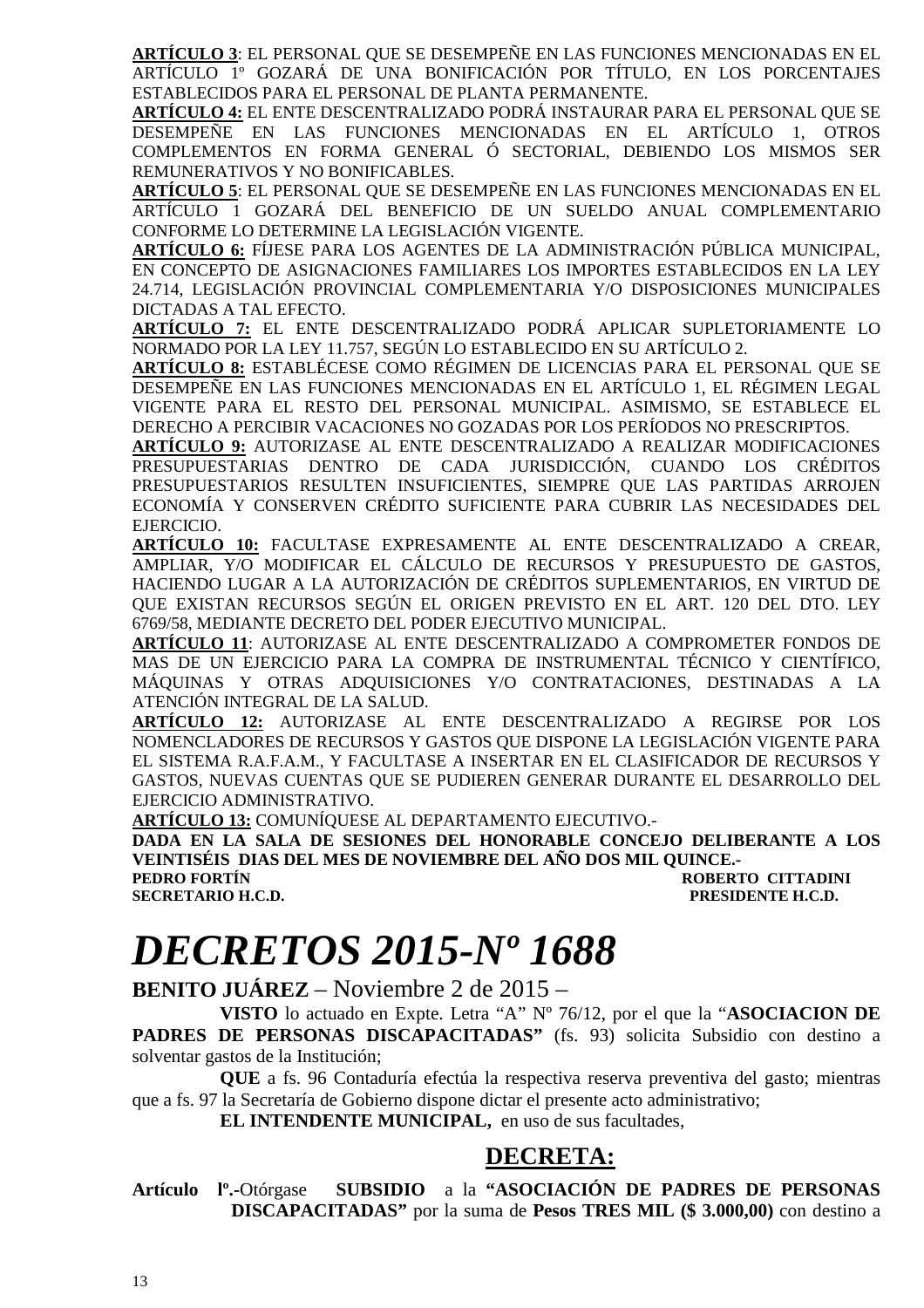solventar gastos de la Institución. El mismo deberá ser rendido oportunamente mediante "Balance de Inversión".----------------------------------------------------------------

**Artículo 2º.-**El gasto será imputado según lo informado por Contaduría a fs. precedente.-------------

 **Artículo 3º.-**Tesorería, previo a hacer efectivo el Subsidio del Art. 1°, deberá verificar el cumplimiento del Art. 132 del Reglamento de Contabilidad.--------------------------------

**Artículo 4º**.-Refrendará el presente acto administrativo el Sr. Secretario de Gobierno.-----------------

**Artículo 5º.-**Comuníquese, dése al R.O. De Decretos y Resoluciones, tome nota Contaduría, Tesorería, Secretarías de Gobierno, Hacienda y Auditoría, cumplido, archívese.-------- **JULIO CÉSAR MARINI** 

**SECRETARIO DE GOBIERNO INTENDENTE MUNICIPAL** 

## *DECRETOS 2015-Nº 1689*

### **BENITO JUÁREZ –** Noviembre 2 de 2015**-**

**VISTO** lo actuado en el Expediente Letra "D" Nº 244/14 por el cual la Sra. Secretaria de Desarrollo Social eleva nota (fs. 374), solicitando SUBSIDIO destinado a medicamentos para personas indigentes;

**QUE** a fojas 398 Contaduría realiza la respectiva reserva preventiva del gasto;

**QUE** el Secretario de Gobierno dispone dictar el presente acto administrativo de subsidio;

### **EL INTENDENTE MUNICIPAL,** en uso de sus facultades,

### **DECRETA**:

**Artículo 1º.-**Abonar SUBSIDIO A INDIGENTES, por la suma total de pesos cuatro mil novecientos treinta y seis con ochenta y tres centavos (\$ 4.936,83.) según lo solicitado por la Secretaria de Desarrollo Social a fojas 374 del Expediente "D" Nº 244/14.-------

**Artículo 2º.-**El gasto será imputado según lo informado por Contaduría a fs. precedentes.------------

**Artículo 3º.-**Refrendará el presente acto administrativo la Sra. Secretaria de Desarrollo Social.------

**Artículo 4º.-**Comuníquese, desde la R. O. de Decretos y Resoluciones, tome nota, Contaduría, Tesorería, Presupuesto, Secretarías de Desarrollo Social, de Gobierno, de Hacienda y

Auditoría, cumplido, archívese-------------------------------------------------------------------

**MARÍA TERESA RICCI JULIO CÉSAR MARINI S. DE DESARROLLO SOCIAL COMPUTE DESARROLLO SOCIAL COMPUTE DE L'ALGEBRE DE L'ALGEBRE DE L'ALGEBRE DE L'ALGEBRE DE L'ALGEBRE DE L'ALGEBRE DE L'ALGEBRE DE L'ALGEBRE DE L'ALGEBRE DE L'ALGEBRE DE L'ALGEBRE DE L'ALGEBRE DE L'AL** 

### *DECRETOS 2015-Nº 1690*

### **BENITO JUÁREZ** – Noviembre 2 de 2015-

**VISTO** lo actuado en el Decreto Municipal N° 1461/15, por el cual dispuso el cambio de área, tareas y régimen horario del agente PORCEL DE PERALTA JUAN PABLO (L.P. 3169);

 **QUE** la Directora de Recursos Humanos solicita modificar dicho Decreto, debido a que se ha detectado un error en el nombre de dicho agente;

> **QUE** el Secretario de Gobierno dispone dictar el presente acto administrativo;  **EL INTENDENTE MUNICIPAL**, en uso de sus facultades,

### **DECRETA:**

**Artículo 1º.-**Modifíquese el artículo 1º del Decreto Municipal Nº 1461/15, respecto del cambio de área, tareas y régimen horario del agente PORCEL DE PERALTA JUAN PABLO (L.P. 3169), **donde decía: "…PORCEL DE PERALTA JUAN CARLOS (L.P. 3169)..." debe decir: "…PORCEL DE PERALTA JUAN PABLO (L.P. 3169)..." ,**  de acuerdo a lo solicitado por la Directora de Recursos Humanos a fs. 7 del Expte. Letra "P" Nº 124/15.**-------------------------------------------------------------------------------** 

### **Artículo 2º.-**Refrendará el presente acto administrativo el Sr. Secretario de Gobierno.-----------------

**Artículo 3º.-**Comuníquese, dése al R. O. de Decretos y Resoluciones, tome nota, Recursos Humanos, Secretarías de Gobierno, de Hacienda, Dirección de Cultura y Educación, Contaduría, Direcciones de Presupuesto y Auditoría, cumplido, archívese.-------------- **SERGIO JULIO ACOSTA** JULIO CÉSAR MARINI

**SECRETARIO DE GOBIERNO INTENDENTE MUNICIPAL**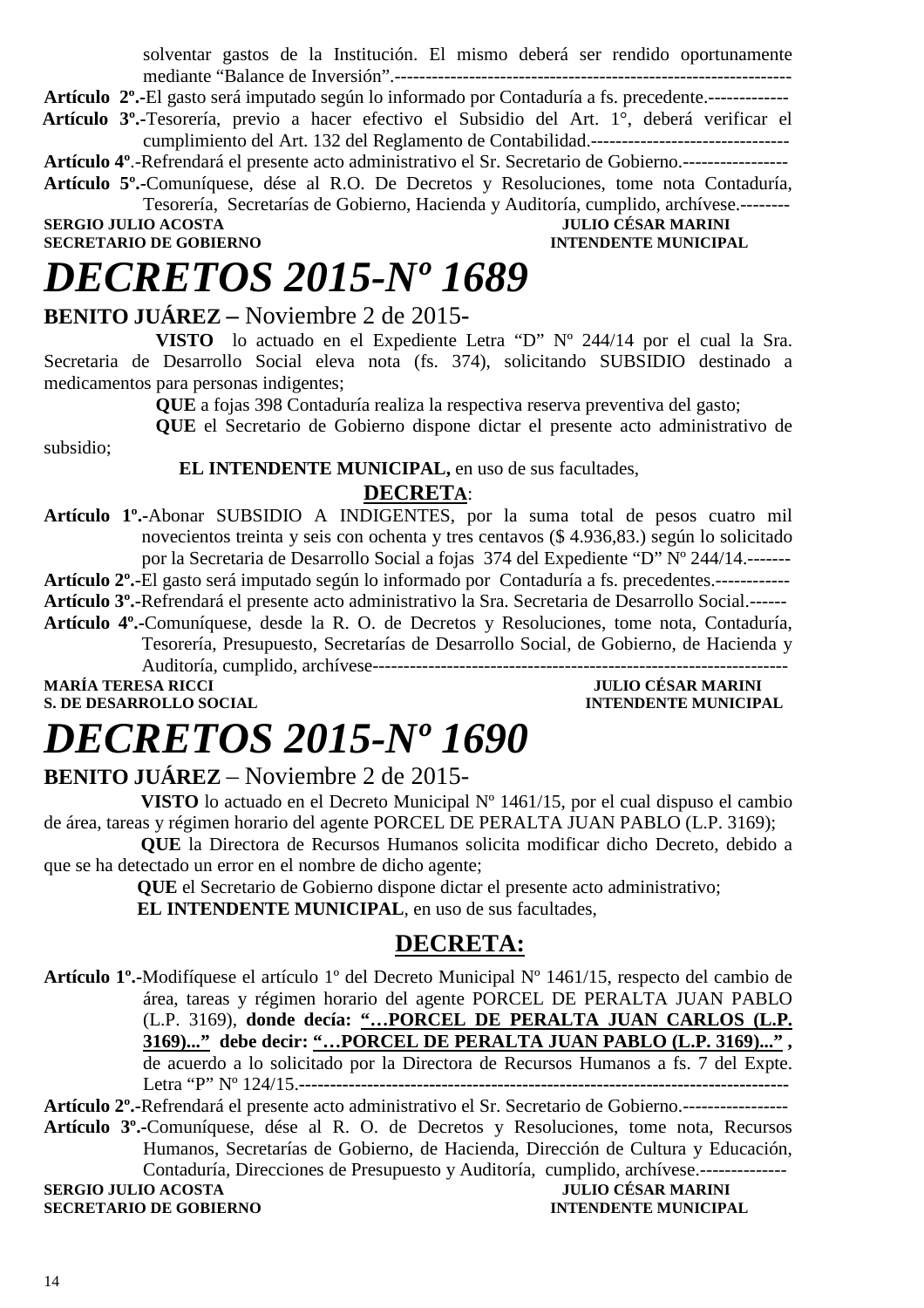# *DECRETOS 2015-Nº 1691*

### **BENITO JUÁREZ** – Noviembre 2 de 2015-

**VISTO** lo actuado en Expte. Letra "A" Nº 136/12, por el que la **ASOCIACIÓN BOMBEROS VOLUNTARIOS DE JUÁREZ** (fs.186), solicita Subsidio destinado a solventar gastos de la institución;

**QUE** a fs. 189 Contaduría efectúa la respectiva reserva preventiva del gasto; mientras que a fs. 190 la Secretaría de Gobierno dispone dictar el presente acto administrativo;

**EL INTENDENTE MUNICIPAL,** en uso de sus facultades,

### **DECRETA:**

**Artículo lº.-**Otórgase **SUBSIDIO** a la **ASOCIACIÓN BOMBEROS VOLUNTARIOS DE JUÁREZ** por la suma de **Pesos ocho mil quinientos (\$ 8.500,00)** destinado a solventar gastos de la Institución. El mismo deberá ser rendido oportunamente mediante "Balance de Inversión".----------------------------------------------------------------

**Artículo 2º.-**El gasto será imputado según lo informado por Contaduría a fs. precedente.-------------

 **Artículo 3º.-**Tesorería, previo a hacer efectivo el Subsidio del Art. 1°, deberá verificar el cumplimiento del Art. 132 del Reglamento de Contabilidad.--------------------------------

**Artículo 4º**.-Refrendará el presente acto administrativo el Sr. Secretario de Gobierno.----------------

**Artículo 5º.-**Comuníquese, dése al R.O. De Decretos y Resoluciones, tome nota Contaduría, Tesorería, Secretarías de Gobierno, de Hacienda y Auditoría, cumplido, archívese.---

**SERGIO JULIO ACOSTA JULIO CÉSAR MARINI SECRETARIO DE GOBIERNO** 

## *DECRETOS 2015-Nº 1692*

### **BENITO JUÁREZ** – Noviembre 2 de 2015 –

**VISTO** lo actuado en Expte. Letra "G" Nº 97/11, por el que la **ASOCIACIÓN COOPERADORA DE LA ESCUELA MEDIA Nº 2 "JUAN JOSE BERNAL TORRES"** (fs. 58) solicita Subsidio con destino a solventar gastos de remis que trasladó alumnos al Primer Encuentro de Jóvenes en la ciudad de Chapadmalal;

**QUE** a fs. 61 Contaduría efectúa la respectiva reserva preventiva del gasto; mientras que a fs. 62 el Secretario de Gobierno dispone dictar el presente acto administrativo;

**EL INTENDENTE MUNICIPAL,** en uso de sus facultades,

### **DECRETA:**

**Artículo lº.-**Otórgase **SUBSIDIO** a la **ASOCIACIÓN COOPERADORA DE LA ESCUELA MEDIA Nº 2 "JUAN JOSE BERNAL TORRES"** por la suma de **Pesos SEIS MIL (\$ 6.000,00)** con destino a solventar gastos de remis que trasladó alumnos al Primer Encuentro de Jóvenes en la ciudad de Chapadmalal. El mismo deberá ser rendido oportunamente mediante "Balance de Inversión".---------------------------------------------

**Artículo 2º.-**El gasto será imputado según lo informado por Contaduría a fs. precedente.-------------

 **Artículo 3º.-**Tesorería, previo a hacer efectivo el Subsidio del Art. 1°, deberá verificar el cumplimiento del Art. 132 del Reglamento de Contabilidad.--------------------------------

**Artículo 4º**.-Refrendará el presente acto administrativo el Sr. Secretario de Gobierno.-----------------

**Artículo 5º.-**Comuníquese, dése al R. O. De Decretos y Resoluciones, tome nota Contaduría, Tesorería, Secretarías de Gobierno, de Hacienda y Auditoría, cumplido, archívese.----

**SERGIO JULIO ACOSTA JULIO CÉSAR MARINI SECRETARIO DE GOBIERNO INTENDENTE MUNICIPAL** 

# *DECRETOS 2015-Nº 1693*

### **BENITO JUÁREZ** – Noviembre 2 de 2015 –

**VISTO** lo actuado en Expte. Letra "G" Nº 100/11 por el cual el **CLUB ATLETICO JUARENSE** (fs. 118) solicita Subsidio con destino a solventar gastos de arreglos de infraestructura de la Institución;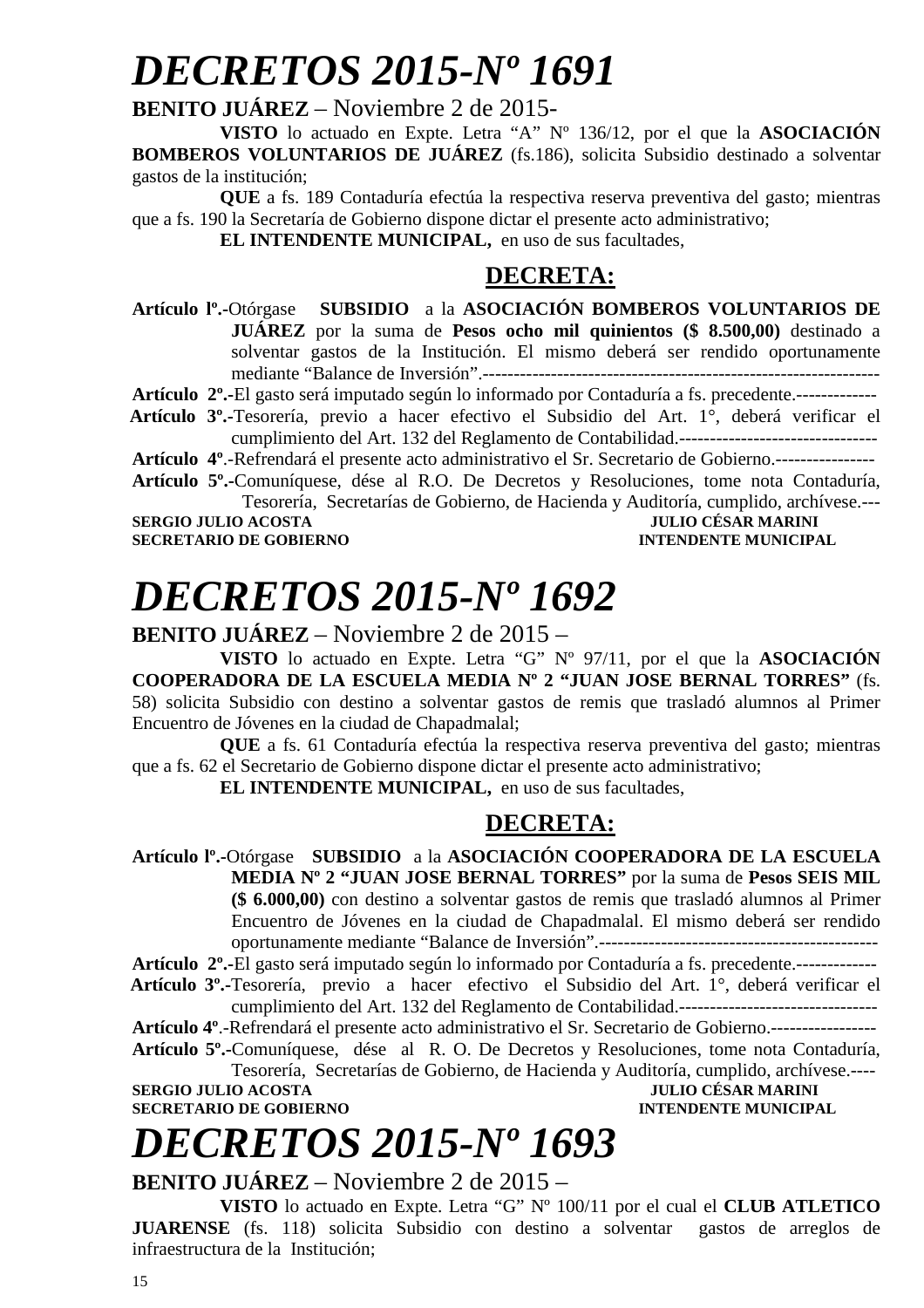**QUE** a fs. 121 Contaduría efectúa la respectiva reserva preventiva del gasto; mientras que a fs. 122 la Secretaría de Gobierno dispone dictar el presente acto administrativo; **EL INTENDENTE MUNICIPAL,** en uso de sus facultades,

### **DECRETA:**

- **Artículo lº.-** Otórgase SUBSIDIO al **"CLUB ATLÉTICO JUARENSE"** por la suma de Pesos ochenta mil (\$ 80.000,00) destinado a solventar gastos de arreglos de infraestructura de la Institución. El mismo deberá ser rendido oportunamente mediante "Balance de Inversión".-------------------------------------------------------------------------------------------
- **Artículo 2º.-**El gasto será imputado según lo informado por Contaduría a fs. precedente.-------------
- **Artículo 3º.-**Tesorería, previo a hacer efectivo el Subsidio del Art. 1°, deberá verificar el cumplimiento del Art. 132 del Reglamento de Contabilidad.--------------------------------
- **Artículo 4º**.-Refrendará el presente acto administrativo el Sr. Secretario de Gobierno.----------------
- **Artículo 5º.-**Comuníquese, dése al R.O. De Decretos y Resoluciones, tome nota Contaduría, Tesorería, Secretarías de Gobierno, de Hacienda y Auditoría, cumplido, archívese.--- **SERGIO JULIO ACOSTA JULIO CÉSAR MARINI**

**SECRETARIO DE GOBIERNO INTENDENTE MUNICIPAL** 

### *DECRETOS 2015-Nº 1694*

**BENITO JUÁREZ** –Noviembre 2 de 2015 –

**VISTO** lo actuado en Expte. Letra "G" Nº 9/13, por el que la **ASOCIACIÓN CIVIL AMIGOS DEL CICLISMO** solicita a fojas 88 subsidio con destino a solventar gastos de premios de la carrera de mountain bike a realizarse el 8 de Noviembre;

**QUE** a fojas 91 Contaduría efectúa la respectiva reserva preventiva del gasto; mientras que a fojas 92 la Secretaría de Gobierno dispone dictar el presente acto administrativo;

**EL INTENDENTE MUNICIPAL,** en uso de sus facultades,

### **DECRETA:**

**Artículo lº.-**Otórgase **SUBSIDIO** a la **ASOCIACIÓN CIVIL AMIGOS DEL CICLISMO** por la suma de **PESOS SEIS MIL (\$ 6.000,00)** con destino a solventar gastos premios de la carrera de mountain bike, a realizarse el 8 de Noviembre. El mismo deberá ser rendido oportunamente mediante "Balance de Inversión".-----------------------------------

**Artículo 2º.-**El gasto será imputado según lo informado por Contaduría a fs. precedente.-------------

- **Artículo 3º.-**Tesorería, previo a hacer efectivo el Subsidio del Art. 1°, deberá verificar el cumplimiento del Art. 132 del Reglamento de Contabilidad.--------------------------------
- **Artículo 4º**.-Refrendará el presente acto administrativo el Sr. Secretario de Gobierno.-----------------
- **Artículo 5º.-**Comuníquese, dése al R. O. De Decretos y Resoluciones, tome nota Contaduría, Tesorería, Secretarías de Gobierno, de Hacienda, Dirección de Presupuesto y Auditoria, cumplido archívese.-------------------------------------------------------------------

**SECRETARIO DE GOBIERNO** 

**SERGIO JULIO ACOSTA JULIO CÉSAR MARINI A LOGALIZAT DE LOGALIZAT DE LOGALIZAT DE LOGALIZAT DE LOGALIZAT DE LOGALIZAT DE LOGALIZAT DE LOGALIZAT DE LOGALIZAT DE LOGALIZAT DE LOGALIZAT DE LOGALIZAT DE LOGALIZAT DE LOGALIZAT D** 

# *DECRETOS 2015-Nº 1695*

**BENITO JUÁREZ** –Noviembre 2 de 2015 –

**VISTO** lo actuado en Expte. Letra "G" Nº 86/13, por el que la **"ASOCIACIÓN COOPERADORA JARDÍN DE INFANTES Nº 906"** solicita Subsidio (fs. 30) para la compra de materiales para la ampliación que se está llevando a cabo en la institución;

**QUE** a fs. 33 Contaduría efectúa la respectiva reserva preventiva del gasto; mientras que a fs. 34 la Secretaría de Gobierno dispone dictar el presente acto administrativo;

**EL INTENDENTE MUNICIPAL,** en uso de sus facultades,

### **DECRETA:**

 **Artículo lº.-**Otórgase **SUBSIDIO** a la "**ASOCIACIÓN COOPERADORA JARDÍN DE INFANTES Nº 906"** por la suma de **Pesos DIECIOCHO MIL (\$ 18.000,00)**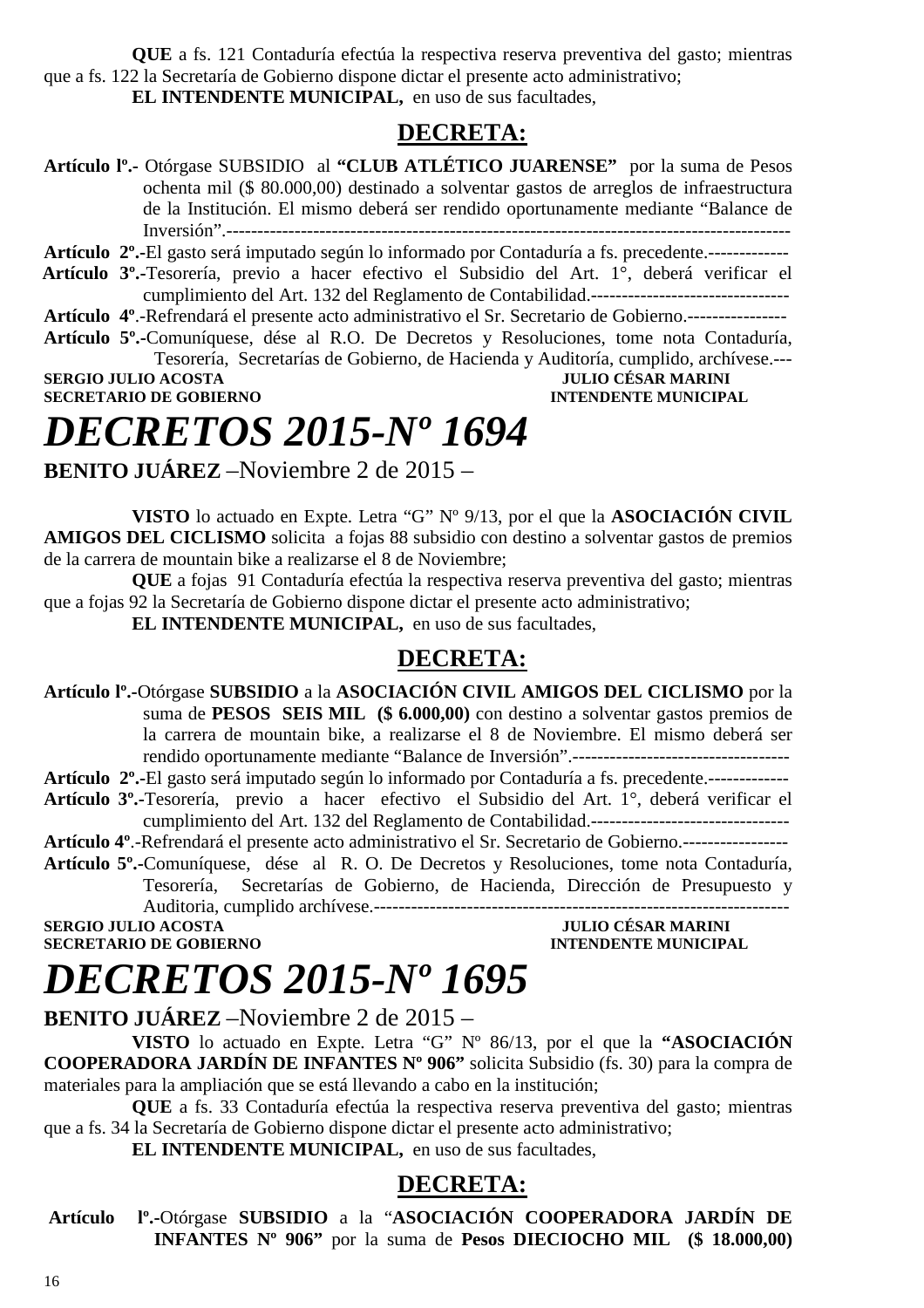destinado a la compra de materiales para la ampliación que se está llevando a cabo en la institución. El mismo deberá ser rendido oportunamente mediante "Balance de Inversión".--------------**---------------------------------------------------------------------------** 

**Artículo 2º.-**El gasto será imputado según lo informado por Contaduría a fs. precedente.-------------

 **Artículo 3º.-**Tesorería, previo a hacer efectivo el Subsidio del Art. 1°, deberá verificar el cumplimiento del Art. 132 del Reglamento de Contabilidad.--------------------------------

**Artículo 4º**.- Refrendará el presente acto administrativo el Sr. Secretario de Gobierno.----------------

**Artículo 5º.-**Comuníquese, dése al R.O. De Decretos y Resoluciones, tome nota Contaduría, Tesorería, Secretarías de Gobierno, de Hacienda, Auditoría, cumplido, archívese.-------

**SERGIO JULIO ACOSTA JULIO CÉSAR MARINI SECRETARIO DE GOBIERNO** 

### *DECRETOS 2015-Nº 1696*

**BENITO JUÁREZ** – Noviembre 2 de 2015 –

**VISTO** lo actuado en Expte. Letra "G" Nº 120/13, por el que el **INSTITUTO DE ENSEÑANZA PRIVADO "Dr. PEDRO DÍAZ PUMARÁ" Y COLEGIO INMACULADA CONCEPCIÓN"** (fs. 74) solicita Subsidio con destino a solventar gastos de refacción del patio del jardín;

**QUE** a fs. 77 Contaduría efectúa la respectiva reserva preventiva del gasto; mientras que a fs. 78 la Secretaría de Gobierno dispone dictar el presente acto administrativo;

**EL INTENDENTE MUNICIPAL,** en uso de sus facultades,

### **DECRETA:**

**Artículo lº.-**Otórgase **SUBSIDIO** al **INSTITUTO DE ENSEÑANZA PRIVADO "Dr. PEDRO DÍAZ PUMARÁ" Y COLEGIO INMACULADA CONCEPCIÓN"** por la suma de **Pesos QUINCE MIL (\$ 15.000,00)** con destino a solventar gastos de refacción del patio del jardín. El mismo deberá ser rendido oportunamente mediante "Balance de Inversión".-------------------------------------------------------------------------------------------

**Artículo 2º.-**El gasto será imputado según lo informado por Contaduría a fs. precedentes.------------

 **Artículo 3º.-**Tesorería, previo a hacer efectivo el Subsidio del Art. 1°, deberá verificar el cumplimiento del Art. 132 del Reglamento de Contabilidad.--------------------------------

**Artículo 4º**.-Refrendará el presente acto administrativo el Sr. Secretario de Gobierno.----------------

**Artículo 5º.-**Comuníquese, dése al R.O. De Decretos y Resoluciones, tome nota Contaduría, Tesorería, Presupuesto, Secretarías de Gobierno, de Hacienda y Auditoría, cumplido, archívese.--------------------------------------------------------------------------------------------

**SERGIO JULIO ACOSTA JULIO CÉSAR MARINI** 

**SECRETARIO DE GOBIERNO INTENDENTE MUNICIPAL** 

### *DECRETOS 2015-Nº 1697*

**BENITO JUÁREZ** – Noviembre 2 de 2015 –

**VISTO** lo actuado en Expte. Letra "C" Nº 180/12, por el que la "**ASOCIACIÓN COOPERADORA DEL CENTRO DE EDUCACIÓN FÍSICA Nº 50"** (fs. 66) solicita Subsidio con destino a solventar gastos de compra de mallas de gimnasia artística para 40 alumnas de nuestro CEF;

**QUE** a fs. 70 Contaduría efectúa la respectiva reserva preventiva del gasto; mientras que a fs. 71 la Secretaría de Gobierno dispone dictar el presente acto administrativo;

**EL INTENDENTE MUNICIPAL,** en uso de sus facultades,

### **DECRETA:**

**Artículo lº.-**Otórgase **SUBSIDIO** a la **"ASOCIACIÓN COOPERADORA DEL CENTRO DE EDUCACIÓN FÍSICA Nº 50"** por la suma de **Pesos SEIS MIL QUINIENTOS (\$ 6.500,00)** destinado a solventar gastos de compra de mallas de gimnasia artística para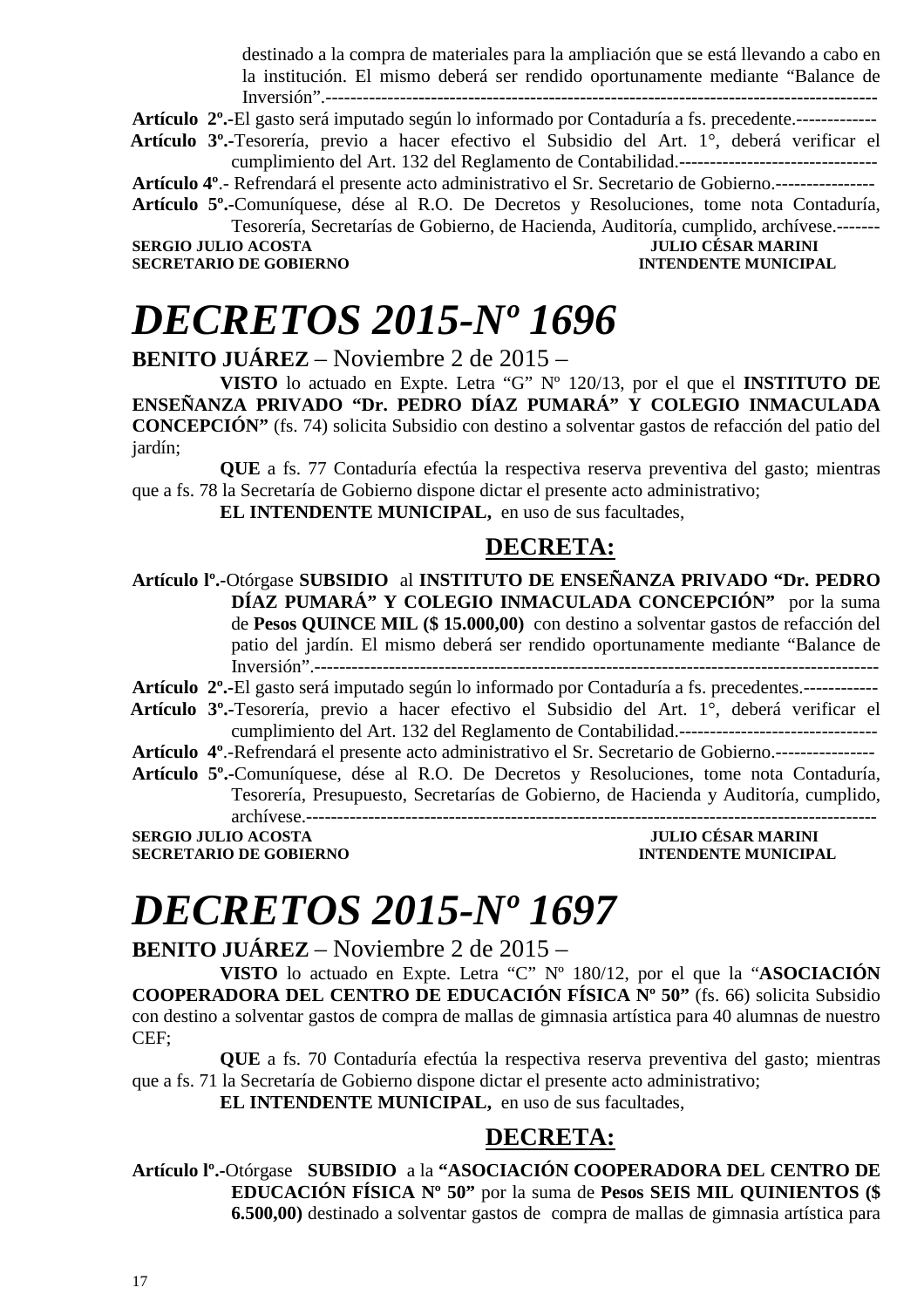40 alumnas del CEF. El mismo deberá ser rendido oportunamente mediante "Balance de Inversión".---------------------------------------------------------------------------------------

**Artículo 2º.-**El gasto será imputado según lo informado por Contaduría a fs. precedentes.------------

 **Artículo 3º.-**Tesorería, previo a hacer efectivo el Subsidio del Art. 1°, deberá verificar el cumplimiento del Art. 132 del Reglamento de Contabilidad.--------------------------------

**Artículo 4º**.-Refrendará el presente acto administrativo el Sr. Secretario de Gobierno.----------------

**Artículo 5º.-**Comuníquese, dése al R. O. De Decretos y Resoluciones, tome nota Contaduría, Tesorería, Secretarías de Gobierno, de Hacienda y Auditoría, cumplido, archívese.---- **JULIO CÉSAR MARINI** 

**SECRETARIO DE GOBIERNO INTENDENTE MUNICIPAL** 

### *DECRETOS 2015-Nº 1698*

### **BENITO JUÁREZ** – Noviembre 2 de 2015-

**VISTO** lo actuado en el Expte. Letra "S" Nº 81/15, en el cual el Director General de Servicios a fojas 1 solicita la compra de 130 contenedores plásticos de residuos;

**QUE** a fojas 3 el Jefe de Compras informa que dado el monto al que asciende el Presupuesto Oficial deberá realizar un llamado a Licitación Privada, acompañando Pliego de Bases y Condiciones;

**QUE** a fojas 12 Contaduría Municipal informa que el Pliego de Bases y Condiciones cumple con los requisitos enunciados en la L.O.M. y en el Reglamento de Contabilidad,

**QUE** a fojas 11 obra solicitud de gastos;

**QUE** a fojas 13 obra nota del Secretario de Hacienda y a fs. 13 vta. el Jefe de Compras informa Nº de la Licitación Privada, fecha, lugar y hora de apertura de la misma;

**QUE** el Secretario de Gobierno dispone dictar acto administrativo;

**EL INTENDENTE MUNICIPAL,** en uso de sus facultades,

### **DECRETA:**

**Artículo lº.-**Llámese a **LICITACIÓN PRIVADA Nº 78/15** para la compra de 130 contenedores plásticos de residuos.-------------------------------------------------------------------------------

**Artículo 2º.**-El presupuesto oficial asciende la suma de pesos seiscientos noventa mil (\$ 690.000,00).-----------------------------------------------------------------------------------------

**Artículo 3º.**-La apertura de propuesta se realizará el día 24 de Noviembre de 2015 a las 11 horas en la Oficina Compras de la Municipalidad de Benito Juárez sita en Mitre Nº 42.-------

- **Artículo 4º.**-Refrendará el presente acto administrativo el Sr. Secretario Infraestructura, Vivienda y Servicios Públicos.---------------------------------------------------------------------------------
- **Artículo 5º.**-Comuníquese, dése al R.O. de Decretos y Resoluciones, tome nota Compras, Secretarías de Gobierno, de Hacienda, de Secretario Infraestructura, Vivienda y Servicios Públicos, Contaduría, Auditoría y Dirección de Presupuesto, cumplido, archívese.--------------------------------------------------------------------------------------------

**DIEGO ROSSETTI JULIO CÉSAR MARINI S. DE INF., VIV., Y SERV. PÚBLICOS INTENDENTE MUNICIPAL** 

### *DECRETOS 2015-Nº 1699*

### **BENITO JUÁREZ** – Noviembre 2 de 2015-

**VISTO** lo actuado en el Expte. Letra "O" Nº 129/15, en el cual a fs. 1 el Sr. Secretario de Infraestructura, Vivienda y Servicios Públicos solicita la compra de 180 toneladas de Cemento Pórtland a Granel para la Obra Cordón Cuneta en Avenida Salenave;

**QUE** a fs. 4 el Jefe de Compras informa que dados los montos se deberá realizar un llamado a Concurso de Precios, acompañando Pliego de Bases y Condiciones;

**QUE** a fojas 10 la Contadora Municipal informa que el Pliego de Bases y Condiciones cumple con los requisitos enunciados en la L.O.M. y en el Reglamento de Contabilidad, obrando a fs. 11 la reserva preventiva del gasto;

**QUE** a fojas 13 obra informe del Secretario de Hacienda y a fojas 13 vta. el Jefe de Compras informa Nº de Concurso de Precios, fecha y hora de apertura del mismo;

**QUE** el Secretario de Gobierno dispone dictar acto administrativo;

**EL INTENDENTE MUNICIPAL,** en uso de sus facultades,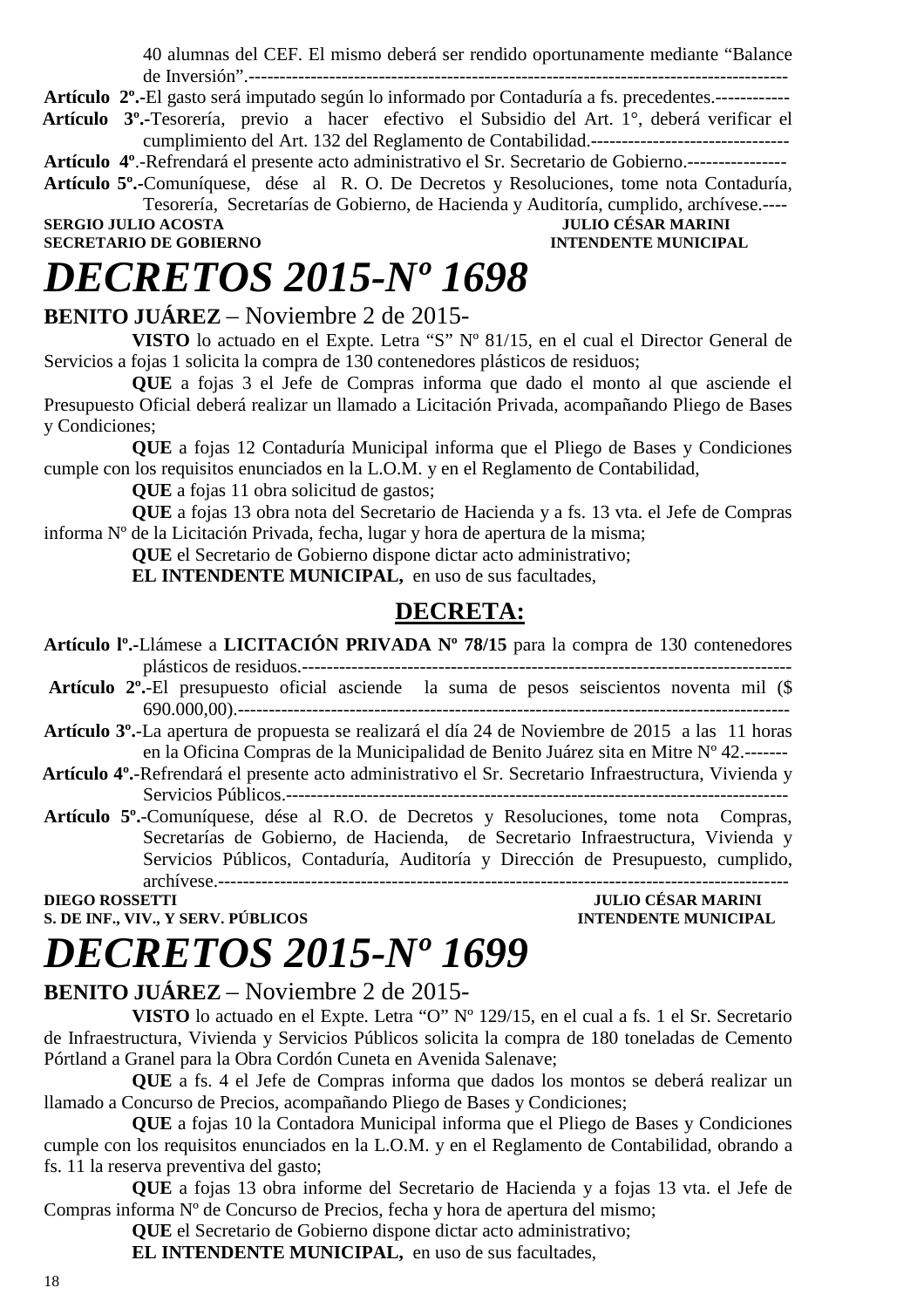### **DECRETA:**

**Artículo lº.-**Llámese a **CONCURSO DE PRECIOS Nº 77/15,** para la compra de 180 toneladas de Cemento Pórtland a Granel para la Obra Cordón Cuneta en Avenida Salenave.----------

**Artículo 2º.**-El presupuesto oficial asciende a la suma de pesos doscientos cuarenta y tres mil (\$ 243.000,00).-----------------------------------------------------------------------------------------

**Artículo 3º.**-La apertura de propuesta se realizará el día 17 de Noviembre a las 11 horas en la Oficina Compras de la Municipalidad de Benito Juárez sita en Avenida Mitre N° 42.---

- **Artículo 4º.**-Refrendará el presente acto administrativo el Sr. Secretario de Infraestructura, Vivienda y Servicios Públicos.-------------------------------------------------------------------
- **Artículo 5º.**-Comuníquese, dése al R.O. de Decretos y Resoluciones, tome nota Compras, Secretarías de Gobierno, de Hacienda, Contaduría, Dirección de Presupuesto, Delegación Barker y Auditoría, cumplido, archívese.-----------------------------------------

**S. DE INF., VIV., Y SERV. PÚBLICOS** 

### **DIEGO ROSSETTI JULIO CÉSAR MARINI**

### *DECRETOS 2015-Nº 1700*

**BENITO JUÁREZ** – Noviembre 2 de 2015-

 **VISTO** lo actuado en Expte. Letra "D" Nº 195/14 por el cual la Secretaria de Desarrollo Social a fojas 103 solicita **SUBSIDIO** destinado a la Sra. MAZZA MIRIAM;

 **QUE** a fojas 105 Contaduría realiza la respectiva reserva preventiva del gasto;

 **QUE** el Secretario de Gobierno dispone emitir acto administrativo de Subsidio;

 **EL INTENDENTE MUNICIPAL,** en uso de sus facultades

### **DECRETA:**

**Artículo 1º.-**Abonar **SUBSIDIO A INDIGENTES** a la Sra. **MAZZA MIRIAM D.N.I. 31.072.094**, por un monto total de pesos dos mil ciento setenta y ocho (\$ 2.178,00) de acuerdo a lo actuado en el Expte Letra "D" Nº 195/14.---------------------------------------

**Artículo 2º.-**El gasto será imputado según lo informado por Contaduría a fs. precedentes.- -----------

**Artículo 3º.-**Refrendará el presente acto administrativo la Sra. Secretaria de Desarrollo Social.------

**Artículo 4º.-**Comuníquese, dése al R. O. de Decretos y Resoluciones, tome nota Contaduría, Tesorería, Presupuesto, Secretarías de Gobierno, de Hacienda, de Desarrollo Social y

Auditoría, cumplido, archívese.------------------------------------------------------------------

**S. DE DESARROLLO SOCIAL** *INTENDENTE MUNICIPAL* 

**JULIO CÉSAR MARINI** 

# *DECRETOS 2015-Nº 1701*

**BENITO JUÁREZ** – Noviembre 2 de 2015 –

**VISTO** lo actuado en Expte. Letra "G" Nº 38/13, por el que el "**CLUB SOCIAL Y DEPORTIVO ARGENTINO"** (fs. 229) solicita subsidio con destino a finalizar la obra de construcción de vestuarios para la Institución;

**QUE** a fs. 232 Contaduría efectúa la respectiva reserva preventiva del gasto; mientras que a fs. 233 la Secretaría de Gobierno dispone dictar el presente acto administrativo;

**EL INTENDENTE MUNICIPAL,** en uso de sus facultades,

### **DECRETA:**

**Artículo lº.-**Otórgase **SUBSIDIO** al **"CLUB SOCIAL Y DEPORTIVO ARGENTINO"** por la suma de **Pesos OCHENTA MIL (\$ 80.000,00)** destinado a destino a finalizar la obra de construcción de vestuarios para la Institución. El mismo se hará efectivo en dos cuotas iguales y consecutivas de pesos cuarenta mil (\$ 40.000,00) pagaderas en los meses de Noviembre y Diciembre del corriente año El mismo deberá ser rendido oportunamente mediante "Balance de Inversión".-------------------------------------------

**Artículo 2º.-**El gasto será imputado según lo informado por Contaduría a fs. precedente.-------------  **Artículo 3º.-**Tesorería, previo a hacer efectivo el Subsidio del Art. 1°, deberá verificar el cumplimiento del Art. 132 del Reglamento de Contabilidad.--------------------------------

**Artículo 4º**.-Refrendará el presente acto administrativo el Sr. Secretario de Gobierno.----------------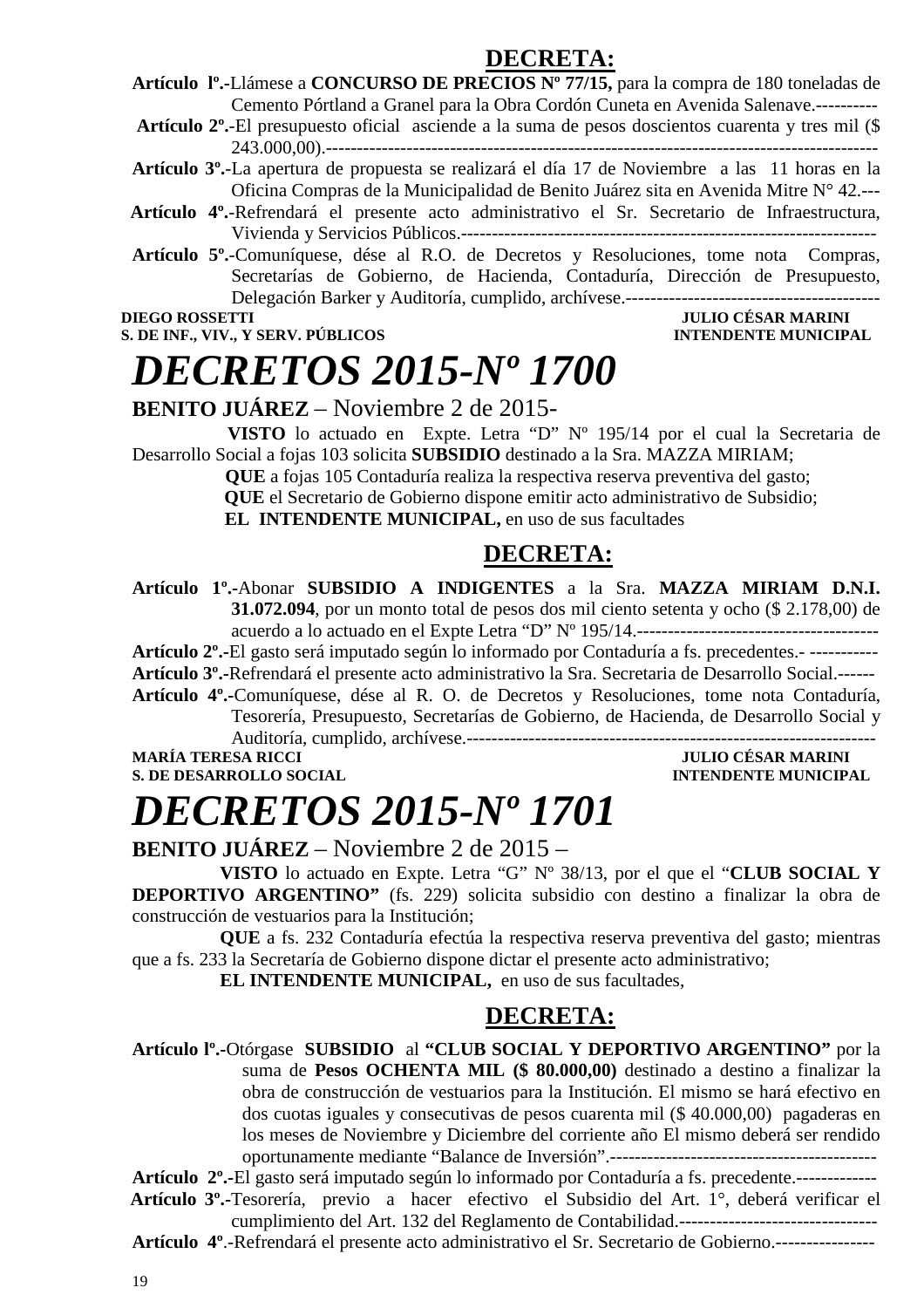**Artículo 5º.-**Comuníquese, dése al R. O. De Decretos y Resoluciones, tome nota Contaduría,

Tesorería, Secretarías de Gobierno, de Hacienda y Auditoría, cumplido, archívese.---- **SERGIO JULIO ACOSTA JULIO CÉSAR MARINI SECRETARIO DE GOBIERNO INTENDENTE MUNICIPAL** 

### *DECRETOS 2015-Nº 1702*

**BENITO JUÁREZ** –Noviembre 2 de 2015–

 **VISTO** que el H.C.D. eleva al Departamento Ejecutivo las **ORDENANZAS MUNICIPALES**  sancionadas en la Sesión Ordinaria que se llevó a cabo el día **29 de Octubre de 2015** para su respectiva promulgación, **EL INTENDENTE MUNICIPAL**, en uso de sus facultades,

#### **DECRETA:**

**Artículo1º.-**Quedan **PROMULGADAS** por el presente acto administrativo las **ORDENANZAS MUNICIPALES** que se indican a continuación, que fueran sancionadas por el Honorable Concejo Deliberante en la Sesión Ordinaria del día **29 de Octubre de 2015:** 

 **OZA. 5016/2015**-Expte. Letra "O" Nº 130/15 AUTORIZASE AL DEPARTAMENTO EJECUTIVO A ADJUDICAR A LA FIRMA "LOMA NEGRA CIASA" LA PROVISIÓN DE 360 TONELADAS DE CEMENTO PÓRTLAND, POR UN MONTO TOTAL DE PESOS CUATROCIENTOS SETENTA Y UN MIL QUINIENTOS CUARENTA Y SEIS (\$471.546,00), PUESTOS EN LA PLANTA HORMIGONERA.-------------------------------------------------------------

**OZA**. **5017/2015**-Exptes. Letra "O" Nº 132/2015 APRUEBESE LO ACTUADO EN LA LICITACIÓN PRIVADA Nº 69/2015; AUTORIZASE AL DEPARTAMENTO EJECUTIVO A VENDER A LA FIRMA "MARIO MOLINA" LOS ÍTEMS DETALLADOS EN LA PRESENTE ORDENANZA.--------------------------------

**Artículo 2º.-**Refrendará el presente acto administrativo el Sr. Secretario de Gobierno.-----------------

**Artículo 3º.-**Comuníquese, dése al R. O. de Decretos y Resoluciones, tome nota Secretarías de Hacienda, de Gobierno, de Seguridad y Auditoría, cumplido, archívese.- **SERGIO JULIO ACOSTA JULIO CÉSAR MARINI** 

**SECRETARIO DE GOBIERNO INTENDENTE MUNICIPAL** 

### *DECRETOS 2015-Nº 1703*

**BENITO JUÁREZ** – Noviembre 2 de 2015 **-** 

 **VISTO** lo actuado en Expte. Letra "G" Nº 125/15, en el cual el **CLUB SOCIAL Y DEPORTIVO "VILLA LUMIERI"** eleva documentación pertinente, dando cumplimiento a lo previsto por la Oza. Municipal Nº 1.332/84 y el Decreto Reglamentario Nº 284/84;

 **QUE** a fs. 17 obra informe de la Subdirectora de Procuración;

 **QUE** la Secretaría de Gobierno dispone emitir el acto administrativo e indica que a la mencionada Institución se le otorga el Nº 168;

 **EL INTENDENTE MUNICIPAL,** en uso de sus facultades,

### **DECRETA:**

**Artículo 1º**.-Inscríbase en el Registro de Entidades de Bien Público de la comuna de Benito Juárez al **CLUB SOCIAL Y DEPORTIVO "VILLA LUMIERI",** bajo el Nº 168/15 habiendo cumplimentado lo dispuesto por la Oza. Mpal. Nº 1.332/84 y su Decreto Reglamentario Nº 284/84.------------------------------------------------------------------------- **Artículo 2º.-**Notifíquese.------------------------------------------------------------------------------------------

**Artículo 3º.-**Refrendará el presente acto administrativo el Sr. Secretario de Gobierno.-----------------

**Artículo 4º.-**Comuníquese, dése al R. O. de Decretos y Resoluciones, tome nota Secretaría de Gobierno, Asesoría Legal y Auditoría, cumplido, archívese.--------------------------------

**SERGIO JULIO ACOSTA SECRETARIO DE GOBIERNO INTENDENTE MUNICIPAL**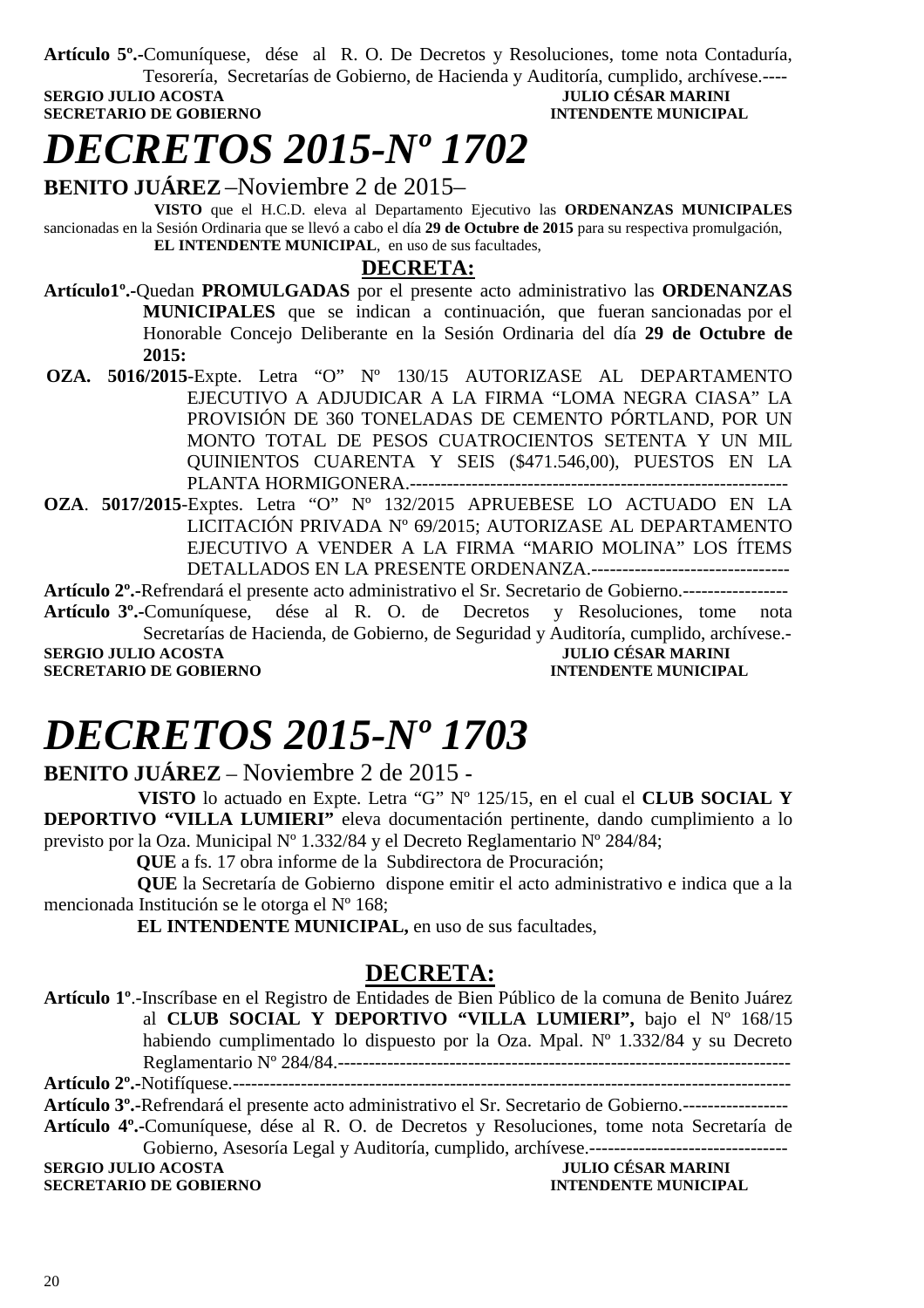# *DECRETOS 2015-Nº 1704*

### **BENITO JUÁREZ** –Noviembre 2 de 2015-

**VISTO** lo actuado en el Expte. Letra "D" Nº 311/15, en el cual a fojas 1 la Secretaría de Desarrollo Social solicita la cotización de productos alimenticios destinados a indigentes;

**QUE** a fojas 4 el Jefe de Compras informa que dados los montos se deberá realizar un llamado a Concurso de Precios anexando pedido de cotización;

**QUE** a fojas 6 la Contadora Municipal Interina informa que el Pedido de Cotización cumple con los requisitos enunciados en la L.O.M. y en el Reglamento de Contabilidad;

**QUE** a fojas 8 obra informe del Secretario de Hacienda;

**QUE** a fs. 8 vta. el Jefe de Compras informa Nº del Concurso de precios, fecha y hora de apertura del mismo;

**QUE** el Secretario de Gobierno dispone dictar acto administrativo;

**EL INTENDENTE MUNICIPAL,** en uso de sus facultades,

### **DECRETA:**

**Artículo lº.-**Llámase a **CONCURSO DE PRECIOS Nº 76/15** para la compra de alimentos para indigentes.-------------------------------------------------------------------------------------------

**Artículo 2º.**-El presupuesto oficial asciende a la suma de pesos ciento noventa y cinco mil setecientos sesenta (\$ 195.760,00).--------------------------------------------------------------

**Artículo 3º.**-La apertura de propuesta se realizará el día 12 de Noviembre de 2015 a las 11 horas en la Oficina Compras de la Municipalidad de Benito Juárez sita en Avenida Mitre N° 42.----------------------------------------------------------------------------------------------------

 **Artículo 4º.**-Refrendará el presente acto administrativo la Sra. Secretaria de Desarrollo Social.-------

**Artículo 5º.**-Comuníquese, dése al R.O. de Decretos y Resoluciones, tome nota Compras, Secretarías de Gobierno, de Hacienda, de Desarrollo Social, Contaduría, Dirección de Presupuesto, Asesoría Legal y Auditoría, cumplido, archívese.---------------------**MARÍA TERESA RICCI JULIO CÉSAR MARINI** 

**S. DE DESARROLLO SOCIAL CONSUMING A LOCAL CONSUMING A LOCAL CONSUMING A LOCAL CONSUMING A LOCAL CONSUMING A LOCAL CONSUMING A LOCAL CONSUMING A LOCAL CONSUMING A LOCAL CONSUMING A LOCAL CONSUMING A LOCAL CONSUMING A LOCAL** 

# *DECRETOS 2015-Nº 1705*

### **BENITO JUÁREZ** – Noviembre 2 de 2015-

**VISTO** lo actuado en el Expediente Letra "O" Nº 134/15, por el que a fs. 2 el Secretario de Infraestructura, Vivienda y Servicios Públicos solicita la realización de las obras de extensión de energía eléctrica y alumbrado público sobre la calle de acceso hacia el predio donde se encuentra implantando el "Cementerio Parque" en la localidad de Villa Cacique, incluyendo el tendido de la red con postes de hormigón y conductores, un transformador monofásico y la colocación de las luminarias;

**QUE** de fojas 10 obra proyecto de la Cooperativa de Servicios Públicos de Barker Limitada;

**QUE** a fojas 15 el Jefe de Compras informa que teniendo en cuenta el contrato de concesión municipal para el servicio público de distribución de Energía Eléctrica que mantiene el municipio con la Cooperativa de Servicios Públicos de Barker Limitada. Y basándose en la capacidad técnica y operativa, no encuentra objeciones para aconsejar la adjudicación de la obra por la excepción del artículo 156 inc. 1 y 10 de la L.OM., en un todo de acuerdo a la oferta presentada, por un importe total de pesos trescientos diecisiete mil novecientos (\$317.900,00);

**QUE** a fojas 16 la Contadora Municipal Interina presta conformidad con lo informado por el Jefe de Compras, acompañando solicitudes de gastos a fs. 17 y 18;

**QUE** el Secretario de Gobierno dispone emitir el acto administrativo;

**EL INTENDENTE MUNICIPAL,** en uso de sus facultades,

### **DECRETA:**

**Artículo lº.-**Adjudíquese en forma directa a la Cooperativa de Servicios Públicos de Barker Limitada, la obra de extensión de energía eléctrica y alumbrado público sobre la calle de acceso hacia el predio donde se encuentra implantando el "Cementerio Parque" en la localidad de Villa Cacique, por un importe total de Pesos trescientos diecisiete mil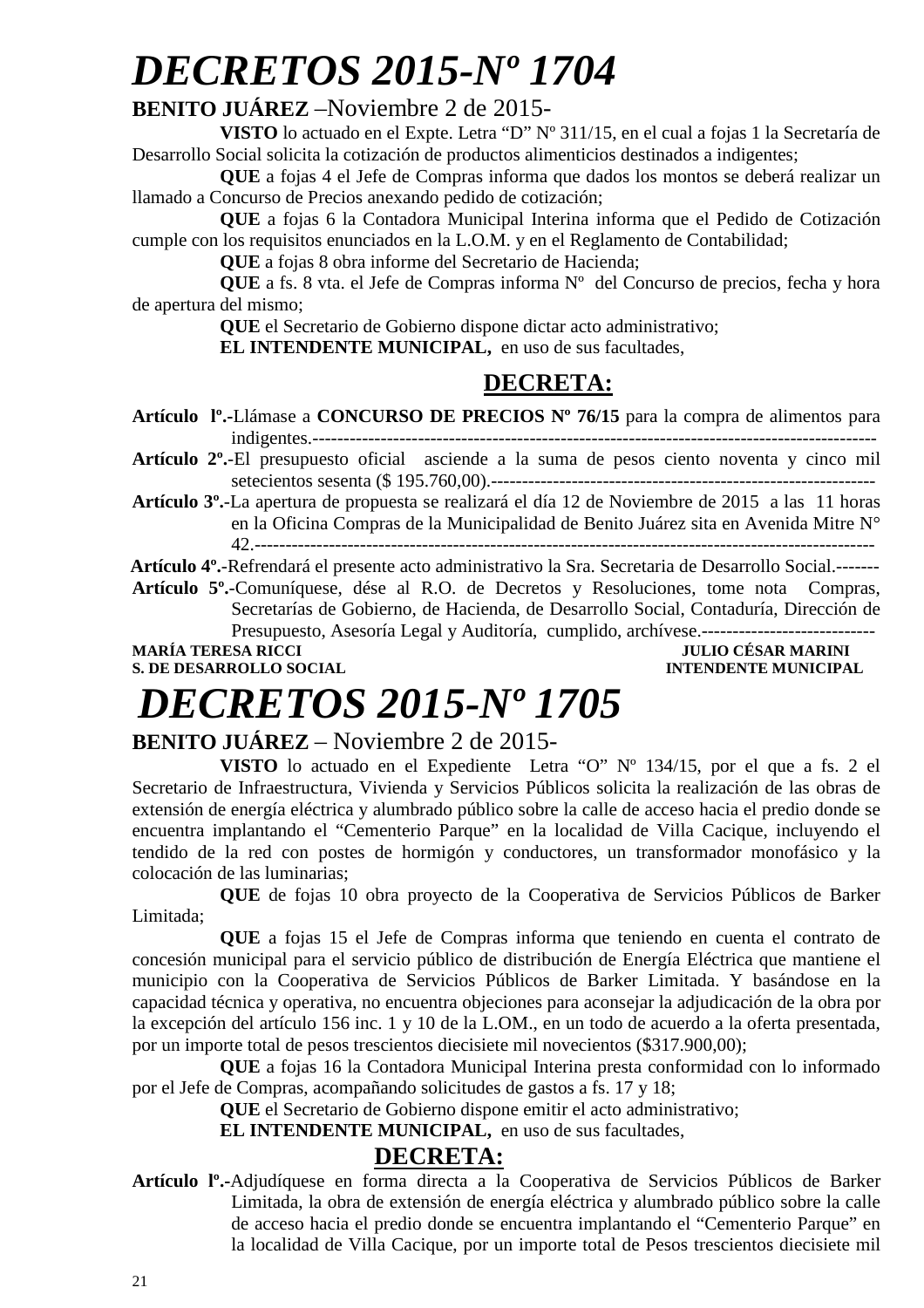novecientos (\$ 317.900,00), de acuerdo a la excepción del artículo 156 inc. 1 de la L.O.M. y a lo actuado en el Expediente Letra "O" Nº 134/15.-------------------------------

**Artículo 2º.-**El gasto deberá imputarse de acuerdo a la solicitud de gasto obrante a fojas 17 y 18 del Expediente Letra "O" Nº 134/15.------------------------------------------------------------

**Artículo 3º.-**Notifíquese.------------------------------------------------------------------------------------------

- **Artículo 4º.-**Refrendará el presente acto administrativo el Sr. Secretario de Infraestructura Vivienda y Servicios Públicos.-------------------------------------------------------------------------------
- **Artículo 5º.-**Comuníquese, dése al R. O. de Decretos y Resoluciones, tome nota Secretarías de Hacienda, de Infraestructura, Vivienda y Servicios Públicos, de Gobierno, Direcciones de Compras, Presupuesto, Contaduría, Tesorería y Auditoría, cumplido, archívese.--------------------------------------------------------------------------------------------

**S. DE INF., VIV., Y SERV. PÚBLICOS INTENDENTE MUNICIPAL** 

### **DIEGO ROSSETTI JULIO CÉSAR MARINI**

# *DECRETOS 2015-Nº 1706*

### **BENITO JUÁREZ** – Noviembre 2 de 2015-

**VISTO** lo actuado en el Expediente Letra "O" Nº 135/15, por el que a fs. 2 el Secretario de Infraestructura, Vivienda y Servicios Públicos solicita la realización de la obra de iluminación y modificaciones en la Red de Media Tensión sobre Av. Salenave entre Av. Muñiz y Ruta Provincial Nº 74 donde se construirán las ramblas;

**QUE** de fojas 8 obra presupuesto de la Cooperativa de Consumo de Electricidad de Benito Juárez Ltda.;

**QUE** a fojas 10 el Jefe de Compras informa que teniendo en cuenta el contrato de concesión municipal para el servicio público de distribución de Energía Eléctrica que mantiene el municipio con la Cooperativa de Consumo de Electricidad de Benito Juárez Ltda. Y basándose en la capacidad técnica y operativa, no encuentra objeciones para aconsejar la adjudicación de la obra por la excepción del artículo 156 inc. 1 y 10 de la L.OM., en un todo de acuerdo a la oferta presentada, por un importe total de pesos novecientos catorce mil seiscientos veintidós con sesenta centavos (\$914.622,60);

**QUE** a fojas 11 la Contadora Municipal Interina presta conformidad con lo informado por el Jefe de Compras,

**QUE** el Secretario de Gobierno dispone emitir el acto administrativo;

**EL INTENDENTE MUNICIPAL,** en uso de sus facultades,

### **DECRETA:**

- **Artículo lº.-**Adjudíquese en forma directa a la Cooperativa de Consumo de Electricidad de Benito Juárez Ltda., la obra de de iluminación y modificaciones en la Red de Media Tensión sobre Av. Salenave entre Av. Muñiz y Ruta Provincial Nº 74 donde se construirán las ramblas, por un importe total de Pesos novecientos catorce mil seiscientos veintidós con sesenta centavos (\$ 914.622,60), de acuerdo a la excepción del artículo 156 inc. 1 de la L.O.M. y a lo actuado en el Expediente Letra "O" Nº 135/15.------------------------ **Artículo 2º.-**El gasto deberá imputarse de acuerdo a lo informado por el Secretario de Hacienda a
- fojas 12 del Expediente Letra "O" Nº 135/15.--------------------------------------------------
- **Artículo 3º.-**Notifíquese.------------------------------------------------------------------------------------------ **Artículo 4º.-**Refrendará el presente acto administrativo el Sr. Secretario de Infraestructura,

Vivienda y Servicios Públicos.-------------------------------------------------------------------

**Artículo 5º.-**Comuníquese, dése al R. O. de Decretos y Resoluciones, tome nota Secretarías de Hacienda, de Infraestructura, Vivienda y Servicios Públicos, de Gobierno, Direcciones de Compras, Presupuesto, Contaduría, Tesorería y Auditoría, cumplido, archívese.--------------------------------------------------------------------------------------------

**S. DE INF., VIV., Y SERV. PÚBLICOS** 

**DIEGO ROSSETTI JULIO CÉSAR MARINI** 

### *DECRETOS 2015-Nº 1707* **BENITO JUÁREZ –** Noviembre 3 de 2015-

**VISTO** que conforme las previsiones de la Oza. Mpal. N° 4854/14, el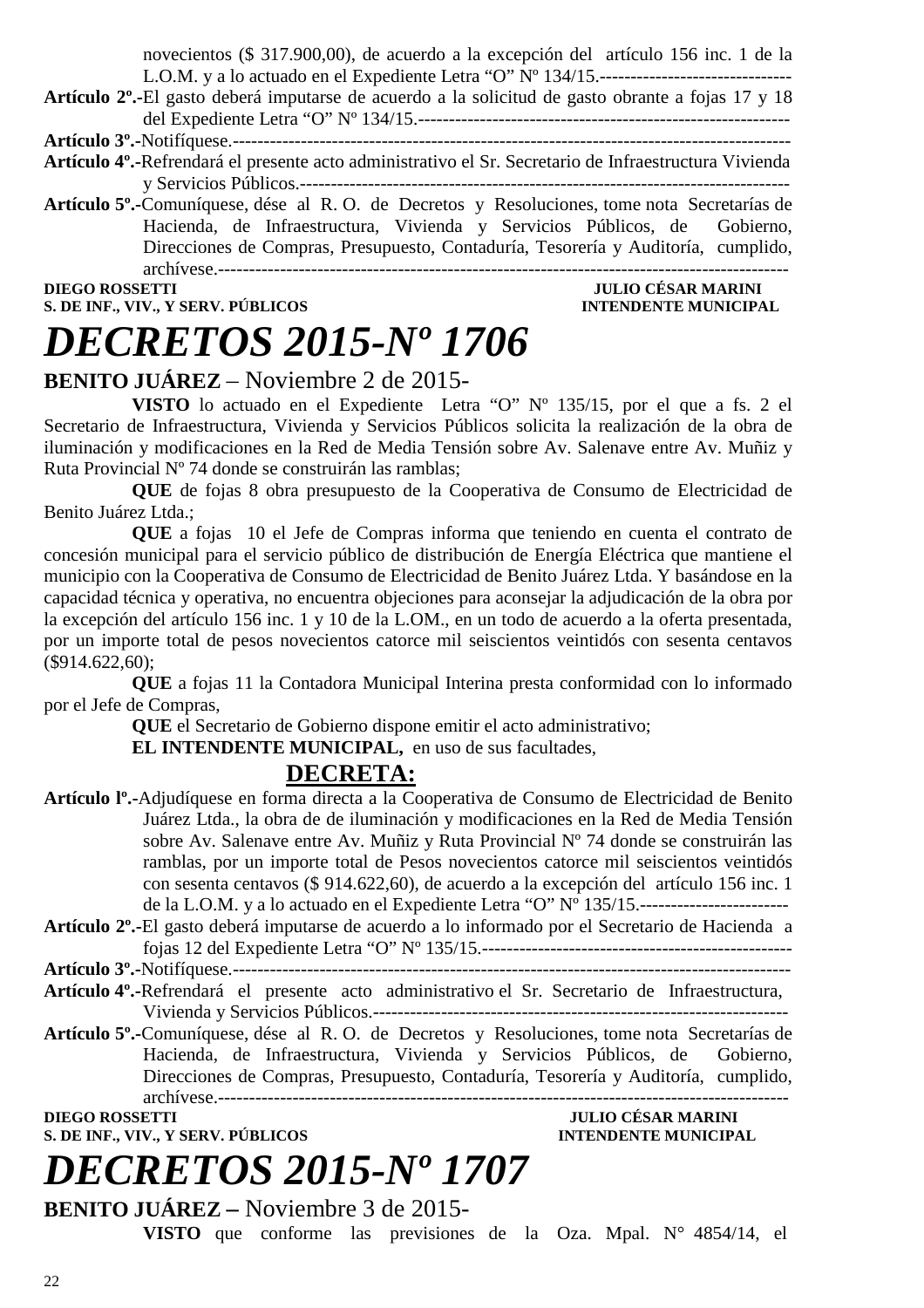### **"FONDO MUNICIPAL PARA EMERGENCIAS DE SALUD" (FO.MU.ES.),** se

encuentra facultado para solucionar económicamente enfermedades cuya gravedad requiere derivación médica debido al alto riesgo en la salud;

**QUE** el Secretario de Gobierno dispone dictar el presente acto administrativo;

 **EL INTENDENTE MUNICIPAL**, en uso de sus facultades,

### **DECRETA:**

**Artículo 1º.-**Dispónese que el **"FONDO MUNICIPAL PARA EMERGENCIAS ESPECIALES DE SALUD" (FO.MU.ES),** efectúe pagos en el marco de la Oza. Mpal. N° 4854/14, a las personas que se indican a continuación, cuyas historias clínicas obran en los Expedientes:

PAVÓN CLAUDIA Expte. Letra "F" Nº 76/96

**Subsidio \$ 1.000,00 (fs. 159)** 

**Subsidio Reintegrable \$ 1.900,00 (fs. 8)** 

**CAGLIERO JUAN PABLO Expte. Letra "F" Nº 87/15** 

**Artículo 2º.-**La Dirección de Recursos Humanos o la Dirección de Recaudación según corresponda deberá tomar recaudos necesarios para la retención de haberes y/o gestión de cobro para obtener el reintegro del subsidio, según corresponda, mencionado en el Articulo 1º.-----------------------------------------------------------------------------------------------------

**Artículo 3º.-**Refrendará el presente acto administrativo la Sra. Secretaria de Desarrollo Social.---

**Artículo 4º.-**Comuníquese, dése al R. O. de Decretos y Resoluciones, tome nota Contaduría, Tesorería, Direcciones de Recursos Humanos, de Recaudación, Secretarías de Desarrollo Social, de Gobierno, de Hacienda, Subdirección de Tasas, FO.MU.ES. y Auditoría, cumplido, archívese.------------------------------------------------------------------

**S. DE DESARROLLO SOCIAL** *INTENDENTE MUNICIPAL* 

**MARÍA TERESA RICCI JULIO CÉSAR MARINI** 

### *DECRETOS 2015-Nº 1708*

**BENITO JUÁREZ** –Noviembre 3 de 2015–

**VISTO** lo actuado en Expte. Letra "G" Nº 8/13, por el que la **ASOCIACIÓN DE PADRES DE AUTISTAS "A.P.A.D.E.A."** solicita (fs. 138) Subsidio con destino a solventar gastos de la institución;

**QUE** a fojas 140 Contaduría efectúa la respectiva reserva preventiva del gasto; mientras que la Secretaría de Gobierno a fojas 141 dispone dictar el presente acto administrativo;

**EL INTENDENTE MUNICIPAL,** en uso de sus facultades,

### **DECRETA:**

**Artículo lº.-**Otórgase **SUBSIDIO** a la **ASOCIACIÓN DE PADRES DE AUTISTAS "A.P.A.D.E.A."** por la suma de **PESOS TREINTA Y CUATRO MIL QUINIENTOS (\$ 34.500,00)** con destino a solventar gastos de la Institución, el pago se hará efectivo en dos (2) cuotas, la primera en el mes de noviembre de \$ 23.000,00 (pesos veintitrés mil) y la segunda en el mes de Diciembre de \$ 11.500,00 (pesos once mil quinientos).. El mismo deberá ser rendido oportunamente mediante "Balance de Inversión".-------------------------------------------------------------------------------------------

**Artículo 2º.-**El gasto será imputado según lo informado por Contaduría a fs. precedente.-------------

 **Artículo 3º.-**Tesorería, previo a hacer efectivo el Subsidio del Art. 1°, deberá verificar el cumplimiento del Art. 132 del Reglamento de Contabilidad.--------------------------------

- **Artículo 4º**.-Refrendará el presente acto administrativo el Sr. Secretario de Gobierno.----------------
- **Artículo 5º.-**Comuníquese, dése al R. O. De Decretos y Resoluciones, tome nota Contaduría,
- Tesorería, Secretarías de Gobierno, de Hacienda y Auditoría, cumplido, archívese.---- **SERGIO JULIO ACOSTA JULIO CÉSAR MARINI**

**SECRETARIO DE GOBIERNO INTENDENTE MUNICIPAL**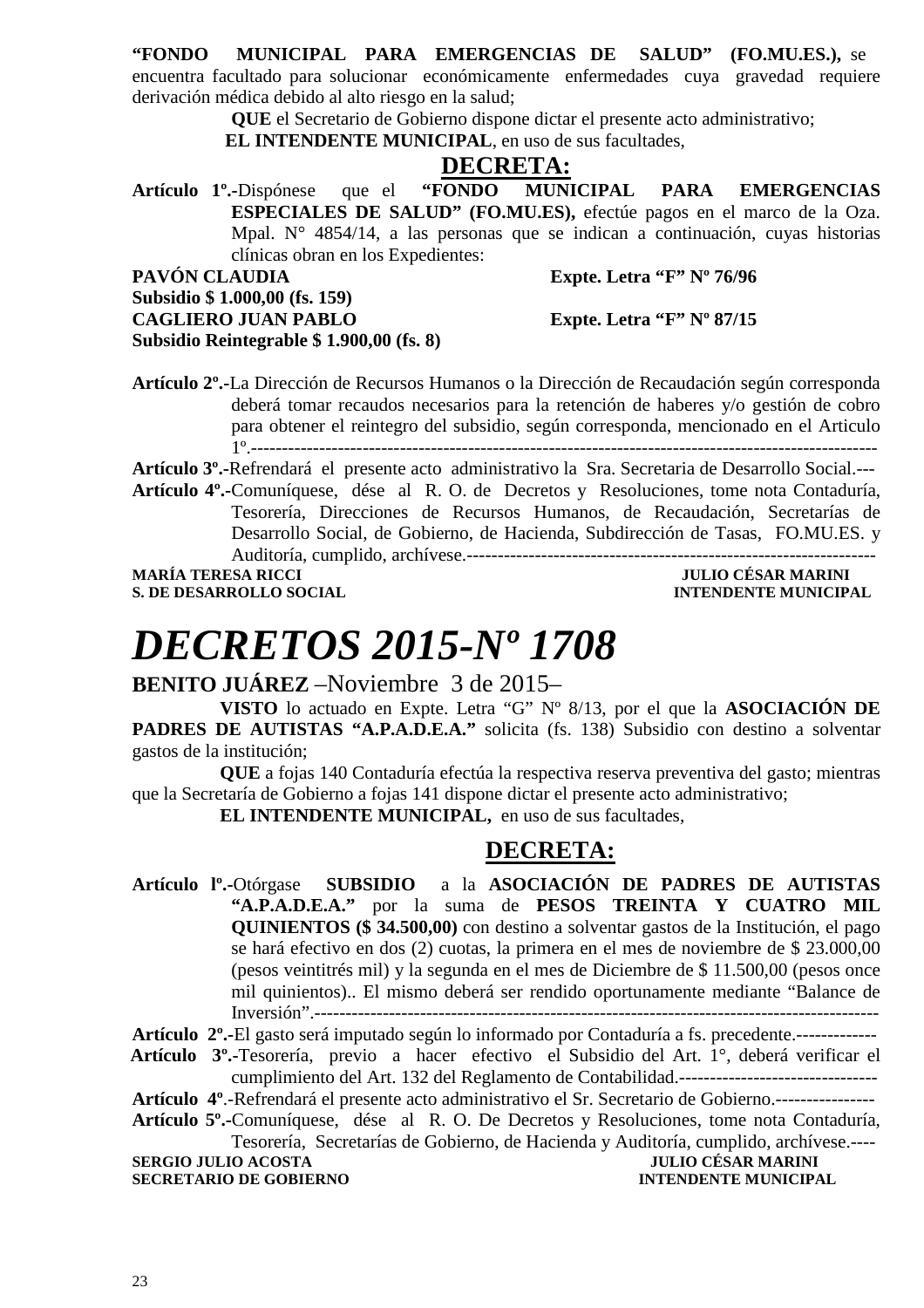# *DECRETOS 2015-Nº 1709*

### **BENITO JUÁREZ** – Noviembre 3 de 2015-

**VISTO** lo actuado en el Expediente Letra "O" Nº 132/15, donde a fs. 11 obra Decreto Municipal Nº 1467/15 por el que se llamó a Licitación Privada Nº 69/15 para la venta de distintos tipos de materiales acopiados en las Plantas de Tratamiento de Residuos Sólidos Urbanos de las localidades de Benito Juárez, Barker y Villa Cacique;

**QUE** a fojas 25 obra informe del Director de Compras informando que se ha presentado un solo oferente al llamado a Licitación Privada;

**QUE** a fojas 26 obra informe de la Contadora Municipal solicitando la adjudicación en forma directa a la firma "MOLINA MARIO", por un importe total de pesos doscientos treinta y ocho mil doscientos veinticinco (\$ 238.225,00);

**QUE** a fojas 30 obra la Ordenanza Municipal Nº 5017/15, Promulgada por el Decreto Municipal  $N^{\circ}$  1702/15, por la cual se aprueba lo actuado en la Licitación Privada  $N^{\circ}$  69/15 y autoriza la adjudicación de la obra arriba citada a la firma "MOLINA MARIO";

**QUE** el Secretario de Gobierno dispone emitir el acto administrativo;

**EL INTENDENTE MUNICIPAL,** en uso de sus facultades,

### **DECRETA:**

**Artículo lº.-**Adjudíquese a la firma "MOLINA MARIO", la venta de distintos tipos de materiales acopiados en las Plantas de Tratamiento de Residuos Sólidos Urbanos de las localidades de Benito Juárez, Barker y Villa Cacique, por un importe total de Pesos doscientos treinta y ocho mil doscientos veinticinco (\$ 238.225,00) de acuerdo a lo actuado en el Expediente Letra "O" Nº 132/15.------------------------------------------------ **Artículo 2º.-** Notifíquese.-----------------------------------------------------------------------------------------

- **Artículo 3º.-**Refrendará el presente acto administrativo el Sr. Secretario de Infraestructura, Vivienda y Servicios Públicos.-------------------------------------------------------------------
- **Artículo 4º.-**Comuníquese, dése al R. O. de Decretos y Resoluciones, tome nota Secretarías de Hacienda, de Infraestructura, Vivienda y Servicios Públicos, de Gobierno, Direcciones de Compras, de Presupuesto, Contaduría, Tesorería y Auditoría, cumplido, archívese.-------------------------------------------------------------------------------

**S. DE INF., VIV., Y SERV. PÚBLICOS INTENDENTE MUNICIPAL** 

### **DIEGO ROSSETTI** JULIO CÉSAR MARINI

# *DECRETOS 2015-Nº 1710*

**BENITO JUÁREZ** –Noviembre 4 de 2015–

**VISTO** lo actuado en Expte. Letra "G" Nº 126/15, por el que el **CONSEJO ESCOLAR BENITO JUÁREZ** solicita (fs. 2) Subsidio con destino a complementar la dieta que se afectará a la matrícula del Servicio Alimentario Escolar del distrito;

**QUE** a fojas 10 Contaduría efectúa la respectiva reserva preventiva del gasto; mientras que la Secretaría de Gobierno a fojas 10 vta. dispone dictar el presente acto administrativo;

**EL INTENDENTE MUNICIPAL,** en uso de sus facultades,

### **DECRETA:**

**Artículo lº.-** Otórgase **SUBSIDIO** al **CONSEJO ESCOLAR BENITO JUÁREZ** por la suma de **PESOS DOSCIENTOS MIL (\$ 200.000,00)** con destino a complementar la dieta que se afectará a la matrícula del Servicio Alimentario Escolar del distrito. El mismo deberá ser rendido oportunamente mediante "Balance de Inversión".----------------------

**Artículo 2º.-**El gasto será imputado según lo informado por Contaduría a fs. precedente.-------------  **Artículo 3º.-**Tesorería, previo a hacer efectivo el Subsidio del Art. 1°, deberá verificar el

- cumplimiento del Art. 132 del Reglamento de Contabilidad.--------------------------------
- **Artículo 4º**.-Refrendará el presente acto administrativo el Sr. Secretario de Gobierno.----------------
- **Artículo 5º.-**Comuníquese, dése al R. O. De Decretos y Resoluciones, tome nota Contaduría, Tesorería, Secretarías de Gobierno, de Hacienda y Auditoría, cumplido, archívese.----

**SERGIO JULIO ACOSTA JULIO CÉSAR MARINI A LOGALIZAT DE LOGALIZAT DE LOGALIZAT DE LOGALIZAT DE LOGALIZAT DE LOG**<br>INTENDENTE MUNICIPAL **SECRETARIO DE GOBIERNO**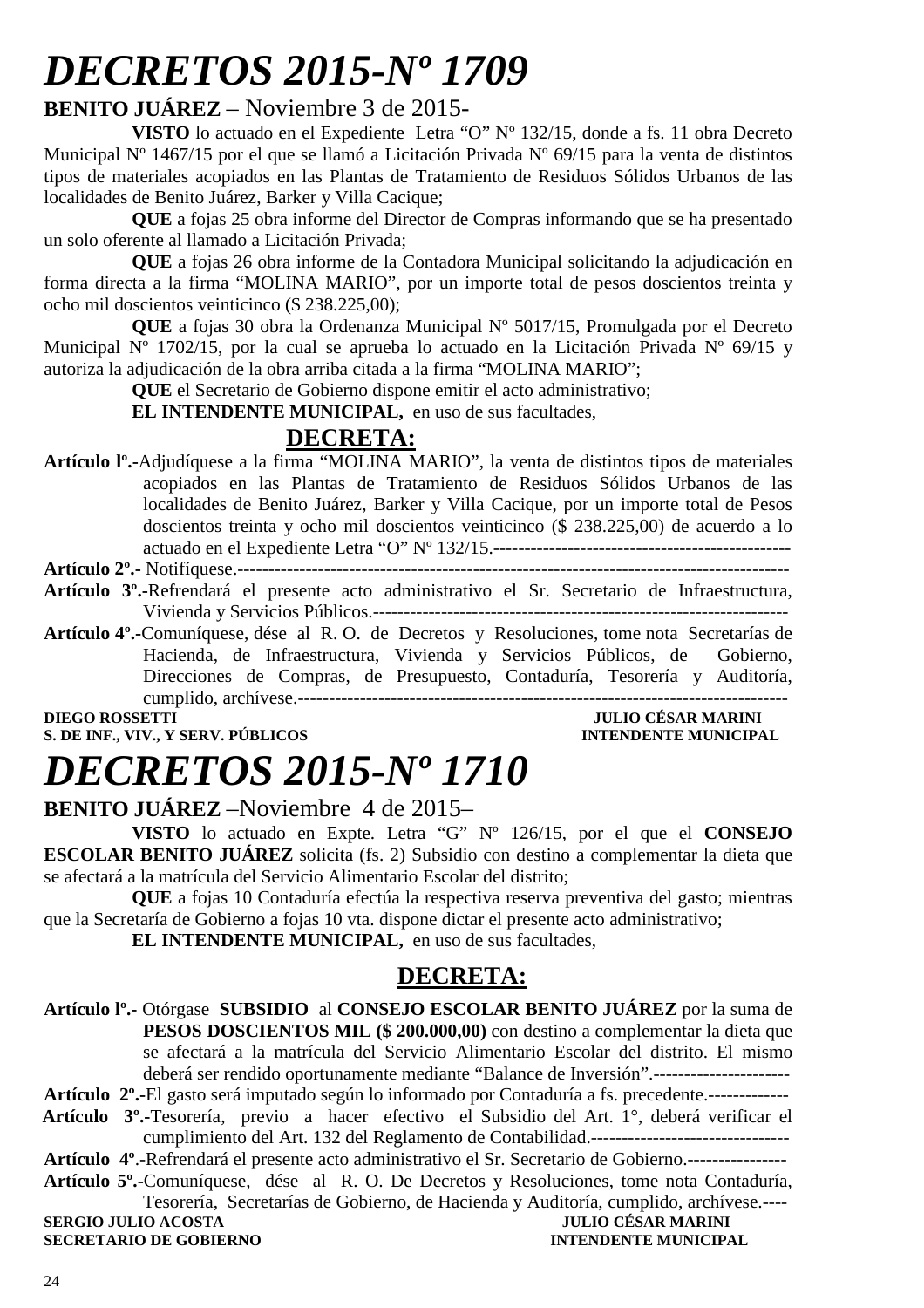# *DECRETOS 2015-Nº 1711*

### **BENITO JUÁREZ** – Noviembre 4 de 2015-

**VISTO** lo actuado en el Expediente Letra "O" Nº 130/15, donde a fs. 14 obra Decreto Municipal Nº 1520/15 por el que se llamó a Licitación Privada Nº 72/15 para la adquisición de 360 toneladas de Cemento Portland a Granel CYF puesto y descargado en Planta Hormigonera de Benito Juárez;

**QUE** a fojas 34 obra informe del Director de Compras informando que se ha presentado un solo oferente al llamado a Licitación Privada;

**QUE** a fs. 35 obra despacho favorable de la Contadora Municipal Interina;

**QUE** a fojas 36 obra informe del Sr. Secretario de Hacienda solicitando la adjudicación en forma directa a la firma "LOMA NEGRA CIASA", por un importe total de cuatrocientos setenta y un mil quinientos cuarenta y seis (\$ 471.546,00);

**QUE** a fojas 40 obra la Ordenanza Municipal Nº 5016/15, Promulgada por el Decreto Municipal  $N^{\circ}$  1702/15, por la cual se aprueba lo actuado en la Licitación Privada  $N^{\circ}$  72/15 y autoriza la adjudicación de la obra arriba citada a la firma "LOMA NEGRA CIASA";

**QUE** el Secretario de Gobierno dispone emitir el acto administrativo;

**EL INTENDENTE MUNICIPAL,** en uso de sus facultades,

### **DECRETA:**

**Artículo 2º.-** Notifíquese.-----------------------------------------------------------------------------------------

**Artículo 3º.-**Refrendará el presente acto administrativo el Sr. Secretario de Infraestructura, Vivienda y Servicios Públicos.-------------------------------------------------------------------

**Artículo 4º.-**Comuníquese, dése al R. O. de Decretos y Resoluciones, tome nota Secretarías de Hacienda, de Infraestructura, Vivienda y Servicios Públicos, de Gobierno, Direcciones de Compras, de Presupuesto, Contaduría, Tesorería y Auditoría, cumplido, archívese.-------------------------------------------------------------------------------

**S. DE INF., VIV., Y SERV. PÚBLICOS** 

### **DIEGO DE SAR MARINI<br>INTENDENTE MUNICIPAL**

### *DECRETOS 2015-Nº 1712*

### **BENITO JUÁREZ**- Noviembre 4 de 2015-

**VISTO** que el próximo domingo 8 de Noviembre del corriente año se celebra el **"DÍA DEL EMPLEADO MUNICIPAL"** y;

**CONSIDERANDO** lo solicitado por el Sindicato de Trabajadores Municipales de Benito Juárez, respecto de dar traslado al mencionado día de celebración al día lunes 9 de Noviembre del corriente año;

**QUE** el Secretario de Gobierno dispone emitir el presente;

**EL INTENDENTE MUNICIPAL,** en uso de sus facultades,

### **DECRETA:**

**Artículo lº.-** Declárese NO LABORABLE para la Administración Municipal y Ente Descentralizado Hospital "Dr. Alfredo Saintout", el día lunes 9 de Noviembre del corriente año, con motivo del traslado de la celebración del "DÍA DEL EMPLEADO MUNICIPAL".-------------------------------------------------------------------------------------

**Artículo 2º.-**Los responsables de las áreas de servicios y asistenciales deberán organizar guardias a efectos de asegurar las debidas prestaciones a la población.---------------------------------

**Artículo 3°.-**Refrendará el presente acto administrativo el Sr. Secretario de Gobierno.-----------------

**Artículo 4º.-**Comuníquese, dése al R. O. De Decretos y Resoluciones, tome nota Recursos Humanos, Secretarías de Gobierno, de Hacienda, de Desarrollo Social, de

**Artículo lº.-**Adjudíquese a la firma "LOMA NEGRA CIASA", la adquisición de 360 toneladas de Cemento Portland a Granel CYF puesto y descargado en Planta Hormigonera de Benito Juárez, por un importe total de Pesos cuatrocientos setenta y un mil quinientos cuarenta y seis (\$ 471.546,00) de acuerdo a lo actuado en el Expediente Letra "O" Nº130/15.-------------------------------------------------------------------------------------------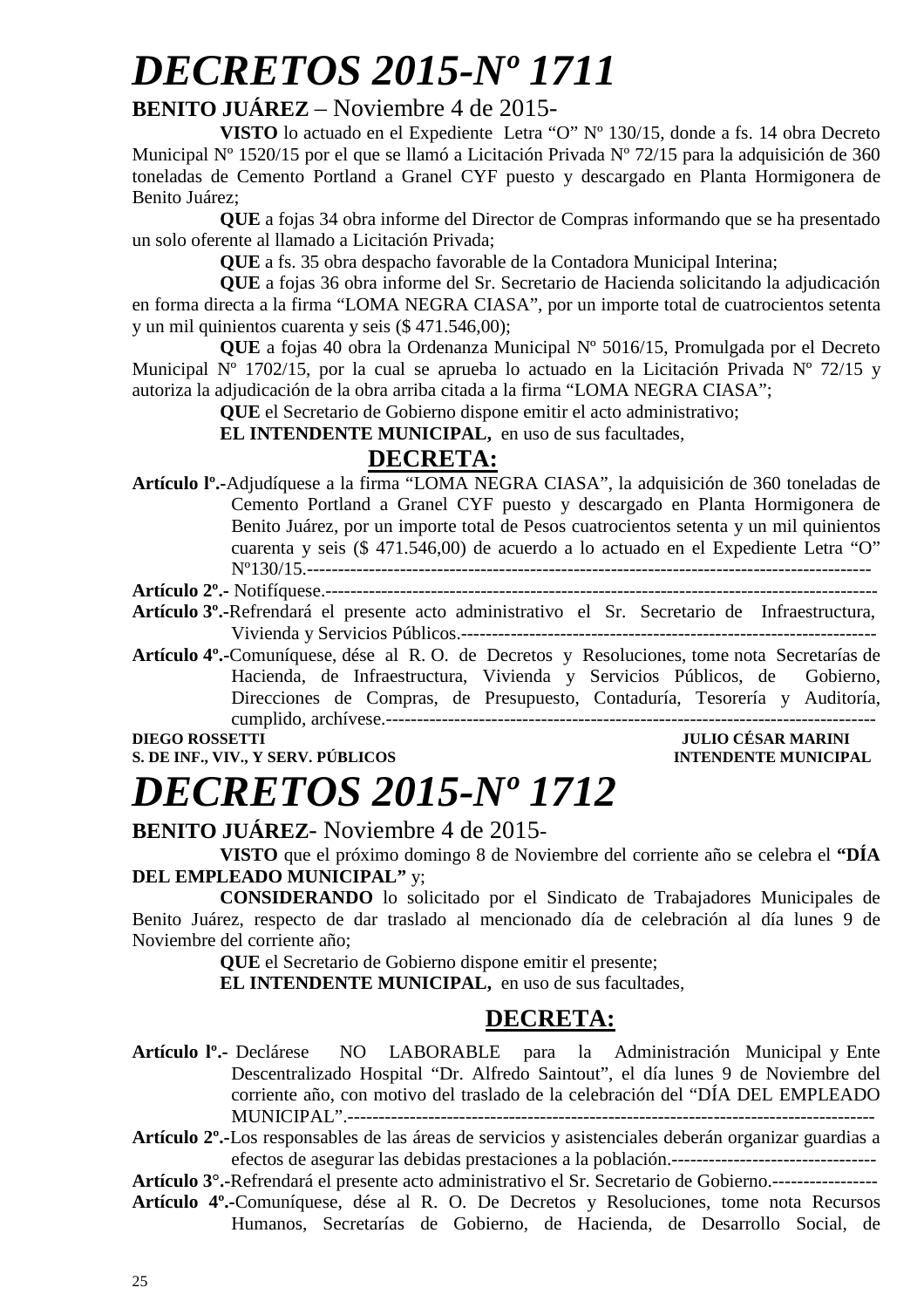Infraestructura, Vivienda y Servicios Públicos, de Salud, Delegaciones Municipales,

**SERGIO JULIO ACOSTA SECRETARIO DE GOBIERNO INTENDENTE MUNICIPAL** 

# Ente Descentralizado Hospital y Auditoría cumplido archívese.----------------------------

# *DECRETOS 2015-Nº 1713*

**BENITO JUÁREZ –**Noviembre 4 de 2015-

 **VISTO** lo solicitado por la Sra. Directora de Tercera Edad y Discapacidad, respecto de declarar de Interés Municipal el "Programa Integral de Obesidad" a desarrollarse en nuestra ciudad, entre todas las áreas municipales;

**QUE** dicho programa cuenta con la asistencia de profesionales que abordarán integralmente la problemática de la obesidad: médico, nutricionista, psicólogo y profesor de educación física;

**QUE** éste evento tiene una gran aceptación por parte de la comunidad, contando, hasta el momento, con una inscripción de 65 personas adultas, a las cuales se les ha realizado la ficha médica y fueron distribuidos de acuerdo a sus necesidades y posibilidades físicas para realizar las actividades con las que cuenta el Programa;

 **QUE** el Secretario de Gobierno dispone dictar el presente acto administrativo;  **EL INTENDENTE MUNICIPAL**, en uso de sus facultades,

### **DECRETA:**

**Artículo 1º.-**Declárese de **INTERÉS MUNICIPAL** el "Programa Integral de Obesidad" a desarrollarse en nuestra ciudad, entre todas las áreas municipales.-------------------------

**Artículo 2º.-**Autorízase a Contaduría a efectuar los pagos que demande el programa del artículo precedente.------------------------------------------------------------------------------------------

**Artículo 3º.-**Refrendará el presente acto administrativo la Sra. Secretaria de Salud.--------------------

**Artículo 4º.-**Comuníquese, dése al R. O. de Decretos y Resoluciones, tome nota, Secretarías de Gobierno, de Salud, de Hacienda, Contaduría, Tesorería, Dirección de Presupuesto y Auditoría, cumplido, archívese.------------------------------------------------------------------

**MARÍA ELISA TIMPANARO JULIO CÉSAR MARINI** 

**INTENDENTE MUNICIPAL** 

# *DECRETOS 2015-Nº 1714*

### **BENITO JUÁREZ –**Noviembre 5 de 2015.-

 **VISTO** lo actuado en el Expte. Letra "A" Nº 41/2014, en el cual a fs. 43 obra Resolución de la Cámara Contencioso Administrativo de Mar del Plata, en autos: "Casas de Malaga, Paula y otros c/ Hospital de Benito Juárez y otros s/ Daños y Perjuicios", donde se encuentran regulados, firmes y consentidos los honorarios profesionales del Dr. PABLO LORENZO como apoderado de la parte actora;

 **QUE** a fojas 45 y 46. obra informe del Asesor Legal manifestando importes a pagar y datos de la cuenta a depositar los mismos;

 **QUE** a fojas 47 obra informe del Director Administrativo del Hospital Municipal "Eva Perón" Ente Descentralizado "Dr. Alfredo Saintout";

 **CONSIDERANDO** lo establecido en el artículo Nº 119 inc. a) de la Ley Orgánica de las Municipalidades, según el cuál se autoriza al Departamento Ejecutivo a efectuar transferencia de partidas presupuestarias para recursos ordinarios y *"… realizar gastos aun cuando el concepto de ellos no esté previsto en el Presupuesto General o excedan el monto de las partidas autorizadas, solamente en los siguientes casos: a) Para el cumplimiento de sentencias judiciales firmes…",* 

 **QUE** dentro del plazo de 15 días posteriores a la realización de los gastos, el Ente Descentralizado Dr. Alfredo Saintout implementará la modificación presupuestaria pertinente,

**QUE** el Secretario de Gobierno dispone dictar el presente acto administrativo;

**EL INTENDENTE MUNICIPAL,** en uso de sus facultades,

### **DECRETA:**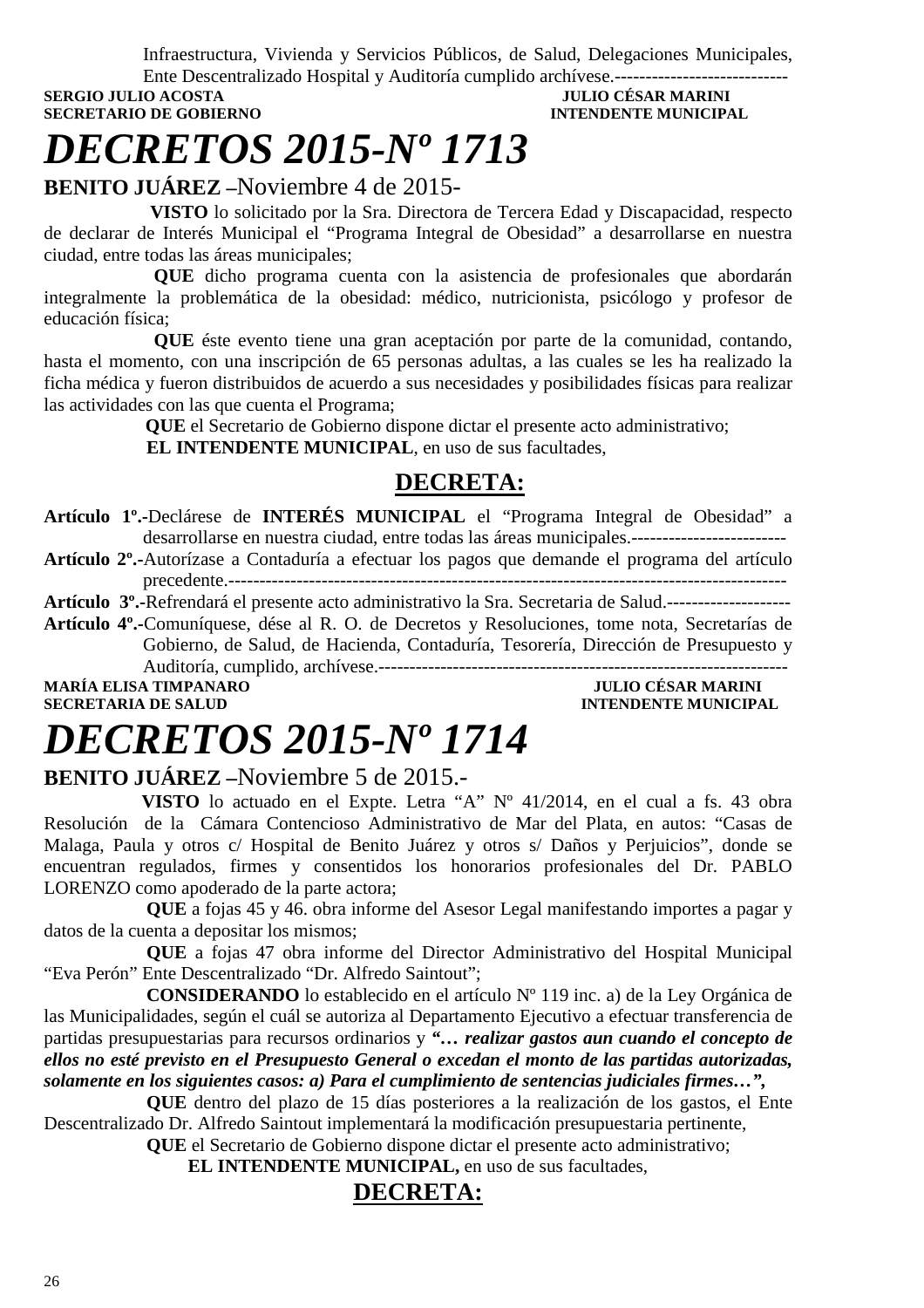**Artículo 1º.-**Autorízase a la Contaduría del Hospital Municipal "Eva Perón" Ente Descentralizado "Dr. Alfredo Saintout" a efectuar el pago de pesos veintinueve mil trescientos veintisiete con veintitrés centavos (\$ 29.327,23), en la Cuenta Nº 366875/7, Titular: Pablo Lorenzo, Nº CUIT 20-23585479-2, CBU Nº 0720212688000036687572, Banco Santander Río sucursal 212 de acuerdo al extracto bancario obrante a fojas 35 del Expte. "A" Nº 41/2014.---------------------------------------------------------------------

**Artículo 2º.**- Los gastos originados serán imputados como se expone a continuación:

### **JURISDICCIÓN: 1120000001 – Ente Descentralizado "Dr. Alfredo Saintout" APERTURA PROGRAMÁTICA: 16.00.00 – Atención Hospitalaria Central FUENTE DE FINANCIAMIENTO: 110 – Tesoro Municipal PARTIDA: 3.8.4.0 – MULTAS, RECARGOS Y GASTOS JUDICIALES**

**Artículo 3º.-**Por Asesoría Legal, notifíquese.------------------------------------------------------------------ **Artículo 4º.-**Refrendará el presente acto administrativo la Sra. Secretaria de Salud.-------------------- **Artículo 5º.-**Comuníquese, dése al R. O. de Decretos y Resoluciones, tome nota Secretarías de Gobierno, de Hacienda, de Salud, Asesoría Legal, Contaduría, Dirección de Presupuesto, Contaduría del Ente Descentralizado "Dr. Alfredo Saintout" y Auditoría, cumplido archívese.------------------------------------------------------------------------------- **MARÍA ELISA TIMPANARO JULIO CÉSAR MARINI** 

**SECRETARIA DE SALUD INTENDENTE MUNICIPAL** 

# *DECRETOS 2015-Nº 1715*

### **BENITO JUÁREZ –**Noviembre 5 de 2015.-

 **VISTO** lo actuado en el Expte. Letra "A" Nº 41/2014, en el cual a fs. 41 y 42 obra Resolución de la Cámara Contencioso Administrativo de Mar del Plata, en autos: "Casas de Malaga, Paula y otros c/ Hospital de Benito Juárez y otros s/ Daños y Perjuicios", donde se requiere el pago de los honorarios regulados, firmes y consentidos de los peritos oficiales Dres. CARLOS E. BACHELLERIE, JORGE A. SORIANI y GABRIEL SILVERII;

 **QUE** a fojas 45 y 46. obra informe del Asesor Legal manifestando importes a pagar y datos de la cuenta a depositar los mismos;

 **QUE** a fojas 47 obra informe del Director Administrativo del Hospital Municipal "Eva Perón" Ente Descentralizado "Dr. Alfredo Saintout";

 **CONSIDERANDO** lo establecido en el artículo Nº 119 inc. a) de la Ley Orgánica de las Municipalidades, según el cuál se autoriza al Departamento Ejecutivo a efectuar transferencia de partidas presupuestarias para recursos ordinarios y *"… realizar gastos aun cuando el concepto de ellos no esté previsto en el Presupuesto General o excedan el monto de las partidas autorizadas, solamente en los siguientes casos: a) Para el cumplimiento de sentencias judiciales firmes…",* 

 **QUE** dentro del plazo de 15 días posteriores a la realización de los gastos, el Ente Descentralizado Dr. Alfredo Saintout implementará la modificación presupuestaria pertinente,

**QUE** el Secretario de Gobierno dispone dictar el presente acto administrativo;

 **EL INTENDENTE MUNICIPAL,** en uso de sus facultades,

### **DECRETA:**

**Artículo 1º.-**Autorízase a la Contaduría del Hospital Municipal "Eva Perón" Ente Descentralizado "Dr. Alfredo Saintout" a efectuar el pago de pesos cincuenta y dos mil novecientos veinticuatro (\$ 52.924,00), en la Cuenta Fiscal Recaudadora Nº 50022/7, Nº CUIT 20-23585479-2, CBU Nº 0140999801200005002275, Banco de la Provincia de Buenos Aires sucursal 2000 de acuerdo a lo actuado en el Expte. "A" Nº 41/2014.----

**Artículo 2º.**- Los gastos originados serán imputados como se expone a continuación:

**JURISDICCIÓN: 1120000001 – Ente Descentralizado "Dr. Alfredo Saintout"** 

**APERTURA PROGRAMÁTICA: 16.00.00 – Atención Hospitalaria Central** 

**FUENTE DE FINANCIAMIENTO: 110 – Tesoro Municipal** 

#### **PARTIDA: 3.8.4.0 – MULTAS, RECARGOS Y GASTOS JUDICIALES**

**Artículo 3º.-**Por Asesoría Legal, notifíquese.-----------------------------------------------------------

**Artículo 4º.-**Refrendará el presente acto administrativo la Sra. Secretaria de Salud.-------------------- **Artículo 5º.-**Comuníquese, dése al R. O. de Decretos y Resoluciones, tome nota Secretarías de Gobierno, de Hacienda, de Salud, Asesoría Legal, Contaduría, Dirección de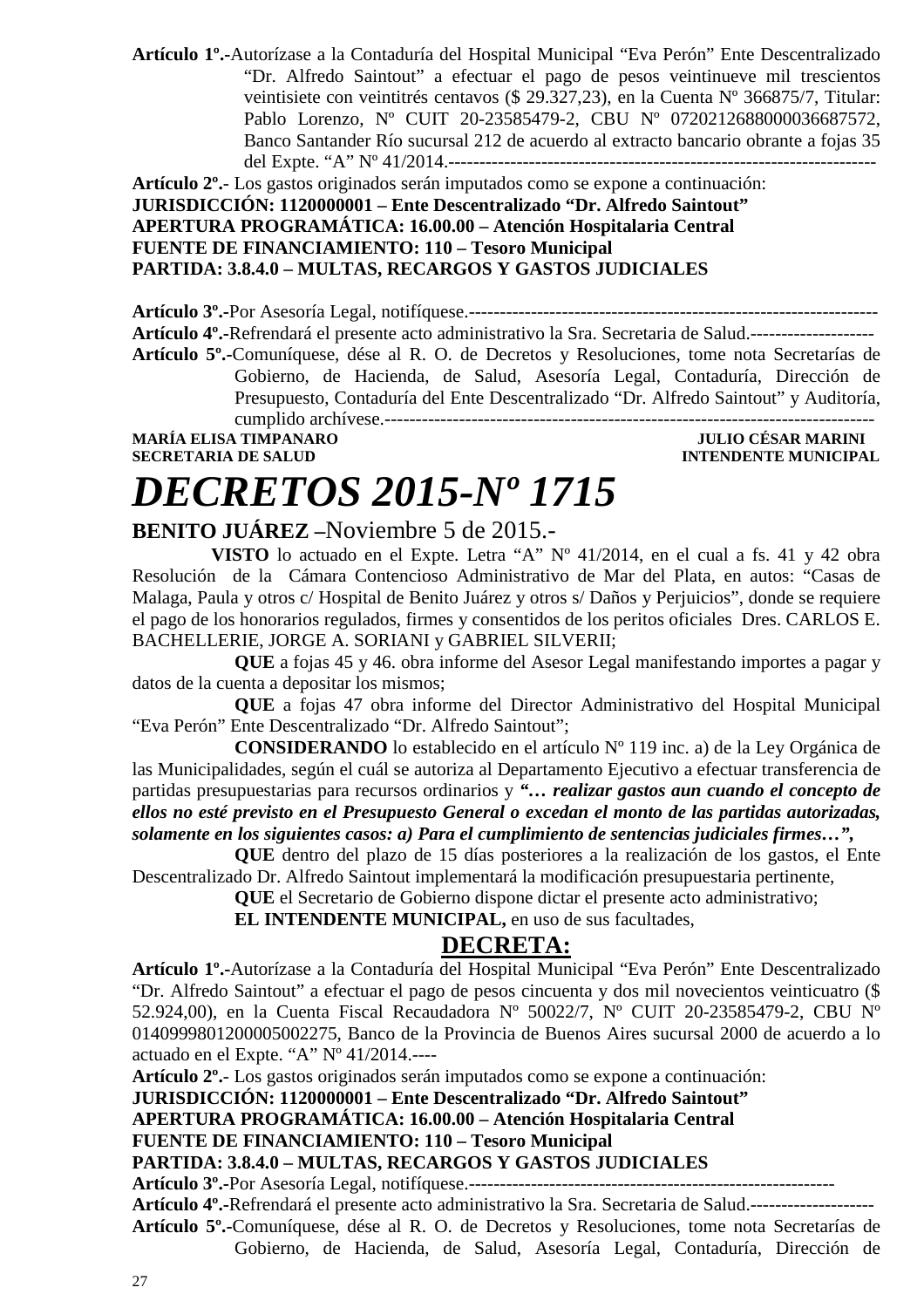Presupuesto, Contaduría del Ente Descentralizado "Dr. Alfredo Saintout" y Auditoría,

cumplido archívese.------------------------------------------------------------------------------- **MARÍA ELISA TIMPANARO SECRETARIA DE SALUD INTENDENTE MUNICIPAL** 

## *DECRETOS 2015-Nº 1716*

**BENITO JUÁREZ** – Noviembre 5 de 2015-

 **VISTO** lo actuado en Expte. Letra "D" Nº 154/15 por el cual la Secretaria de Desarrollo Social a fojas 17 solicita **SUBSIDIO** destinado al Sr. MEDINA MIGUEL;

> **QUE** a fojas 19 Contaduría realiza la respectiva reserva preventiva del gasto;  **QUE** el Secretario de Gobierno dispone emitir acto administrativo de Subsidio; **EL INTENDENTE MUNICIPAL,** en uso de sus facultades

### **DECRETA:**

**Artículo 1º.-**Abonar **SUBSIDIO A INDIGENTES** al **Sr. MEDINA MIGUEL D.N.I. 17.457.015**, por un monto total de pesos quinientos (\$ 500,00) de acuerdo a lo actuado en el Expte Letra "D" Nº 154/15.-------------------------------------------------------------------------------

**Artículo 2º.-**El gasto será imputado según lo informado por Contaduría a fs. precedentes.- -----------

**Artículo 3º.-**Refrendará el presente acto administrativo la Sra. Secretaria de Desarrollo Social.------ **Artículo 4º.-**Comuníquese, dése al R. O. de Decretos y Resoluciones, tome nota Contaduría, Tesorería, Presupuesto, Secretarías de Gobierno, de Hacienda, de Desarrollo Social y

Auditoría, cumplido, archívese.------------------------------------------------------------------ **MARÍA TERESA RICCI DE LOS ENFORMADORES DE LOS ENFORMADORES DE LOS ENFORMADORES DE LOS ENFORMADORES DE LOS ENFORMADORES DE LOS ENFORMADORES DE LOS ENFORMADORES DE LOS ENFORMADORES DE LOS ENFORMADORES DE LOS ENFORMADORES DE** 

**INTENDENTE MUNICIPAL** 

# *DECRETOS 2015-Nº 1717*

### **BENITO JUÁREZ** –Noviembre 5 de 2015–

**VISTO** lo actuado en Expte. Letra "G" Nº 75/13, por el que el "**CLUB SAN MARTÍN DE TEDÍN URIBURU"** (fs. 38) solicita Subsidio con destino a solventar gastos de la compra de vajilla para la Institución;

**QUE** a fs. 41 Contaduría efectúa la respectiva reserva preventiva del gasto; mientras que a fs. 42 la Secretaría de Gobierno dispone dictar el presente acto administrativo;

**EL INTENDENTE MUNICIPAL,** en uso de sus facultades,

### **DECRETA:**

**Artículo lº.-**Otórgase **SUBSIDIO** al "**CLUB SAN MARTÍN DE TEDÍN URIBURU"** por la suma de **Pesos DIEZ MIL (\$ 10.000,00)** destinado a solventar gastos de la compra de vajilla para la Institución. El mismo deberá ser rendido oportunamente mediante "Balance de Inversión".---------------------------------------------------------------------------

**Artículo 2º.-**El gasto será imputado según lo informado por Contaduría a fs. precedente.--------------

 **Artículo 3º.-**Tesorería, previo a hacer efectivo el Subsidio del Art. 1°, deberá verificar el cumplimiento del Art. 132 del Reglamento de Contabilidad.--------------------------------

**Artículo 4º**.-Refrendará el presente acto administrativo el Sr. Secretario de Gobierno.-----------------

**Artículo 5º.-**Comuníquese, dése al R.O. De Decretos y Resoluciones, tome nota Contaduría, Tesorería, Presupuesto, Secretarías de Gobierno, de Hacienda, Delegación Tedín Uriburu y Auditoría, cumplido, archívese.------------------------------------------------------

**SECRETARIO DE GOBIERNO** 

**SULIO CÉSAR MARINI<br>INTENDENTE MUNICIPAL** 

# *DECRETOS 2015-Nº 1718*

**BENITO JUÁREZ –** Noviembre 5 de 2015**-** 

**VISTO** lo actuado en el Expediente Letra "A" 176/12 por el que la **"ASOCIACIÓN AMIGOS DE LA NUEVA QUERENCIA"** (fs.164) solicita SUBSIDIO para solventar gastos de alquiler y gastos de mantenimiento correspondientes a los meses de Noviembre y Diciembre;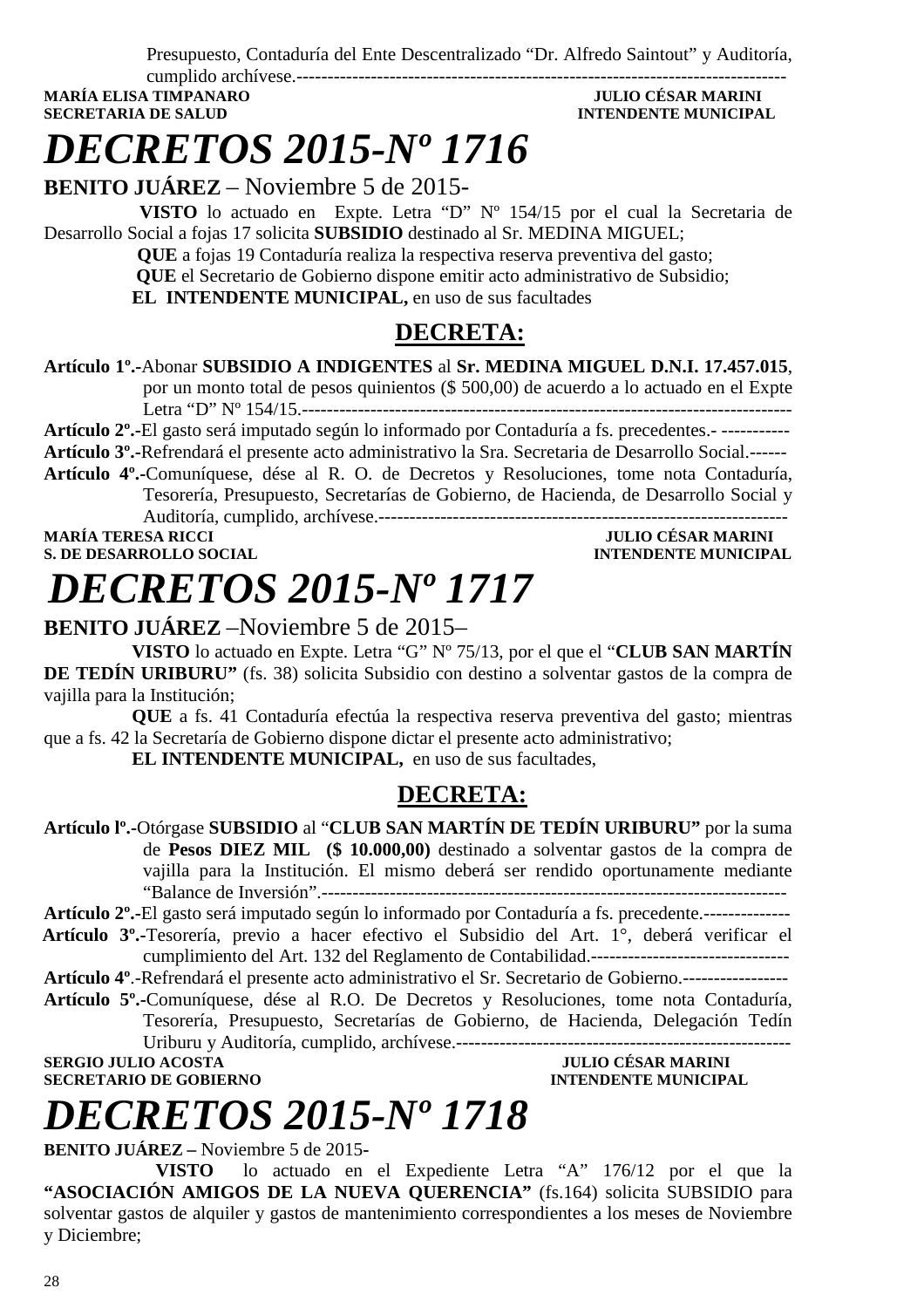**QUE** a fojas 167 Contaduría efectúa la respectiva reserva preventiva del gasto; mientras que a fojas 168 la Secretaría de Gobierno dispone dictar el presente acto administrativo;

**EL INTENDENTE MUNICIPAL**, en uso de sus facultades,

#### **DECRETA**:

**Artículo 1º.-**Abonar **SUBSIDIO** a la **"ASOCIACIÓN AMIGOS DE LA NUEVA QUERENCIA"** por la suma de pesos **VEINTE MIL (\$ 20.000,00)** para solventar gastos de alquiler y gastos de mantenimiento correspondientes a los meses de Noviembre y Diciembre del corriente año. El mismo deberá ser rendido oportunamente mediante "Balance de Inversión".---------------------------------------------

**Artículo 2º.-**El gasto será imputado según lo informado por Contaduría a fs. precedentes.------------

- **Artículo 3º.-**Tesorería, previo hacer efectivo el Subsidio del Art. 1º, deberá verificar el cumplimiento del Art. 132 del Reglamento de Contabilidad.--------------------------------
- **Artículo 4º.-**Refrendará el presente acto administrativo el Sr. Secretario de Gobierno.-**----------------**
- **Artículo 5º.-**Comuníquese, dése al R. O. de Decretos y Resoluciones, tome nota Contaduría, Tesorería, Presupuesto, Secretarías de Gobierno, de Hacienda, y Auditoria, cumplido, archívese.--------------------------------------------------------------------------------------------

**SERGIO JULIO ACOSTA JULIO CÉSAR MARINI** 

### **SECRETARIO DE GOBIERNO INTENDENTE MUNICIPAL**

### *DECRETOS 2015-Nº 1719*

### **BENITO JUÁREZ –** Noviembre 5 de 2015-

 **VISTO** el día 8 de Noviembre del corriente año se llevará a cabo en calles rurales de nuestra ciudad una carrera de Mountain Bike, organizada por la Asociación Amigos del Ciclismo;

 **QUE** dicha carrera tiene su punto de partida y llegada en la pista de ciclismo "Juan Curuchet" y con motivo de éste evento se espera la concurrencia de participantes de toda la región;

 **QUE** el Secretario de Gobierno dispone dictar el presente acto administrativo;

 **EL INTENDENTE MUNICIPAL**, en uso de sus facultades,

### **DECRETA:**

- **Artículo 1º.-**Declárese de **INTERÉS MUNICIPAL** la carrera de Mountain Bike, organizada por la Asociación Amigos del Ciclismo a llevarse a cabo en las calles rurales de nuestra ciudad, el día 8 de Noviembre del corriente año.----------------------------------------------
- **Artículo 2º.-**Autorízase a Contaduría a efectuar los pagos que demande el evento del artículo precedente.------------------------------------------------------------------------------------------

**Artículo 3º.-**Refrendará el presente acto administrativo el Sr. Secretario de Gobierno.----------------

**Artículo 4º.-**Comuníquese, dése al R. O. de Decretos y Resoluciones, tome nota, Secretarías de Gobierno, de Hacienda, Contaduría, Tesorería, Dirección de Presupuesto y Auditoría,

cumplido, archívese.-------------------------------------------------------------------------------

#### **SERGIO JULIO ACOSTA SECRETARIO DE GOBIERNO INTENDENTE MUNICIPAL**

### *DECRETOS 2015-Nº 1720*

### **BENITO JUÁREZ** –Noviembre 5 de 2015 –

**VISTO** lo actuado en Expte. Letra "G" Nº 117/12, por el que la **GUARDIA DE LA COMUNIDAD** (fs. 171) solicita Subsidio con destino a solventar parte de los gastos de la organización del 14º Encuentro de Guardias;

**QUE** a fs. 174 Contaduría efectúa la respectiva reserva preventiva del gasto; mientras que a fs. 175 la Secretaría de Gobierno dispone dictar el presente acto administrativo;

**EL INTENDENTE MUNICIPAL,** en uso de sus facultades,

### **DECRETA:**

**Artículo lº.-**Otórgase **SUBSIDIO** a la **GUARDIA DE LA COMUNIDAD** por la suma de **Pesos SEIS MIL (\$ 6.000,00)** destinado a solventar parte de los gastos de la organización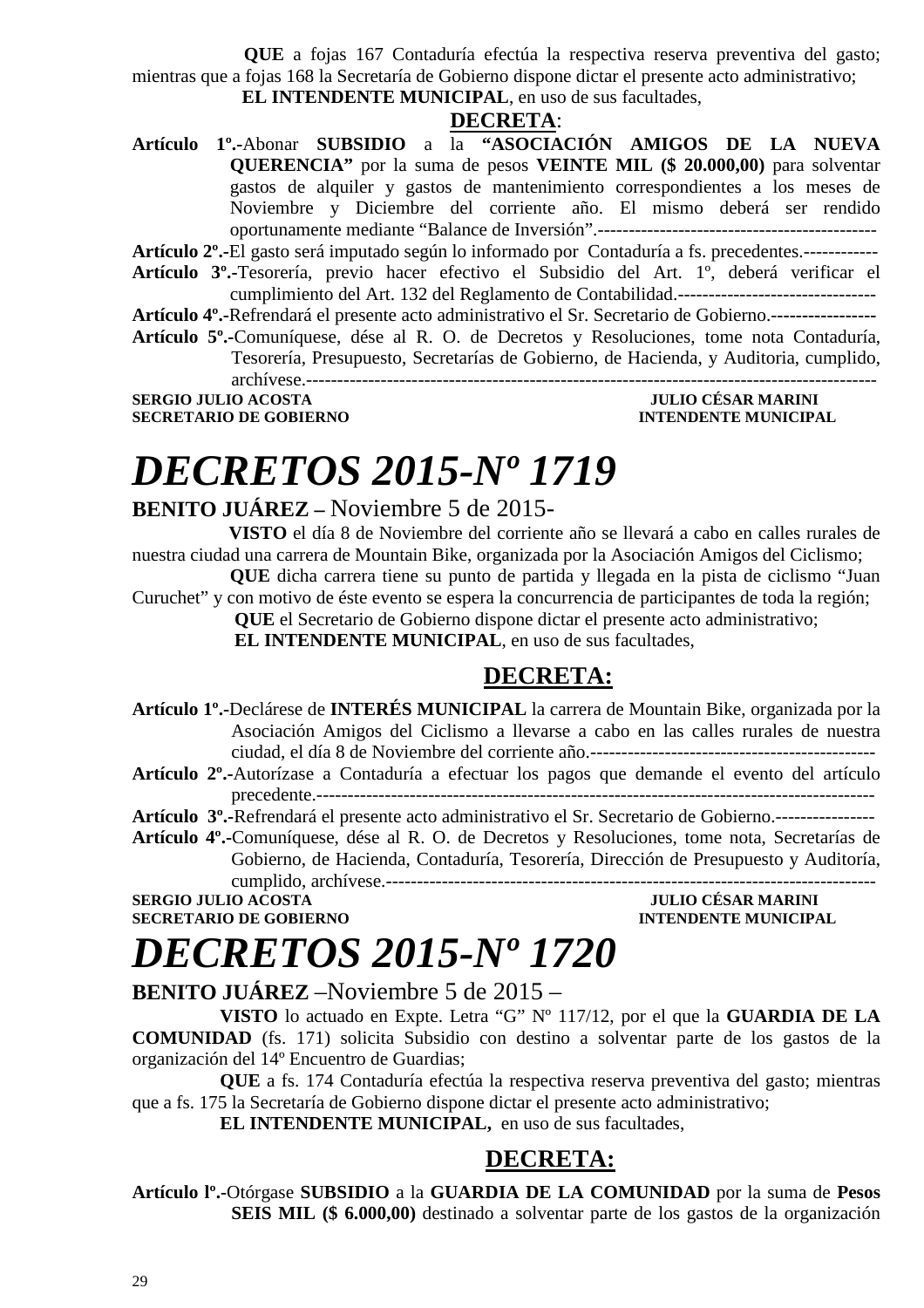del 14º Encuentro de Guardias. El mismo deberá ser rendido oportunamente mediante "Balance de Inversión".---------------------------------------------------------------------------

**Artículo 2º.-**El gasto será imputado según lo informado por Contaduría a fs. precedente.-------------

**Artículo 3º.-**Tesorería, previo a hacer efectivo el Subsidio del Art. 1°, deberá verificar el cumplimiento del Art. 132 del Reglamento de Contabilidad.--------------------------------

**Artículo 4º**.-Refrendará el presente acto administrativo el Sr. Secretario de Gobierno.-----------------

**Artículo 5º.-**Comuníquese, dése al R. O. De Decretos y Resoluciones, tome nota Contaduría, Tesorería, Secretarías de Gobierno, de Hacienda y Auditoría, cumplido, archívese.----

**SECRETARIO DE GOBIERNO INTENDENTE MUNICIPAL** 

**JULIO CÉSAR MARINI** 

### *DECRETOS 2015-Nº 1721*

**BENITO JUÁREZ** –Noviembre 5 de 2015 –

**VISTO** lo actuado en Expte. Letra "P" Nº 130/12, por el que la "PARROQUIA SANTO CRISTO DE BARKER" (fs. 19) solicita Subsidio con destino a solventar gastos de la compra de una Bandera de Ceremonia Argentina para la Institución;

**QUE** a fs. 22 Contaduría efectúa la respectiva reserva preventiva del gasto, mientras que a fs. 23 la Secretaría de Gobierno dispone dictar el presente acto administrativo;

**EL INTENDENTE MUNICIPAL,** en uso de sus facultades,

### **DECRETA:**

**Artículo lº.-**Otórgase **SUBSIDIO** a la **"PARROQUIA SANTO CRISTO DE BARKER"** por la suma de **Pesos DOS MIL (\$ 2.000,00)** destinado a solventar gastos de la compra de una Bandera de Ceremonia Argentina para la Institución. El mismo deberá ser rendido oportunamente mediante "Balance de Inversión".-----------------------------------

**Artículo 2º.-**El gasto será imputado según lo informado por Contaduría a fs. precedente.-------------

- **Artículo 3º.-**Tesorería, previo a hacer efectivo el Subsidio del Art. 1°, deberá verificar el cumplimiento del Art. 132 del Reglamento de Contabilidad.--------------------------------
- **Artículo 4º**.-Refrendará el presente acto administrativo el Sr. Secretario de Gobierno.----------------

**Artículo 5º.-**Comuníquese, dése al R.O. de Decretos y Resoluciones, tome nota Contaduría, Tesorería, Secretarías de Gobierno, de Hacienda y Auditoría cumplido, archívese.----- **SERGIO JULIO ACOSTA** 

**SECRETARIO DE GOBIERNO INTENDENTE MUNICIPAL** 

## *DECRETOS 2015-Nº 1722*

**BENITO JUÁREZ** – Noviembre 5 de 2015–

**VISTO** lo actuado en Expte. Letra "G" Nº 93/13, por el que la **ASOCIACIÓN COOPERADORA DE LA E. E. M. y P. Nº 1 "MINISTRO ZARINI"** (fs. 96) solicita Subsidio con destino a solventar gastos de transporte generados de la realización de la Salida Educativa a la ciudad de Mar del Plata, organizada por la Institución;

**QUE** a fs. 99 Contaduría efectúa la respectiva reserva preventiva del gasto; mientras que a fs. 100 la Secretaría de Gobierno dispone dictar el presente acto administrativo;

**EL INTENDENTE MUNICIPAL,** en uso de sus facultades,

### **DECRETA:**

**Artículo lº.-** Otórgase **SUBSIDIO** a la **ASOCIACIÓN COOPERADORA DE LA E. E. M. y P. Nº 1 "MINISTRO ZARINI",** por la suma de **Pesos CINCO MIL (\$ 5.000,00)** destinado a solventar gastos de transporte generados de la realización de la Salida Educativa a la ciudad de Mar del Plata, organizada por la Institución. El mismo deberá ser rendido oportunamente mediante "Balance de Inversión".------------------------------- **Artículo 2º.-**El gasto será imputado según lo informado por Contaduría a fs. precedente.-------------

 **Artículo 3º.-**Tesorería, previo a hacer efectivo el Subsidio del Art. 1°, deberá verificar el

cumplimiento del Art. 132 del Reglamento de Contabilidad.--------------------------------

**Artículo 4º**.-Refrendará el presente acto administrativo el Sr. Secretario de Gobierno.----------------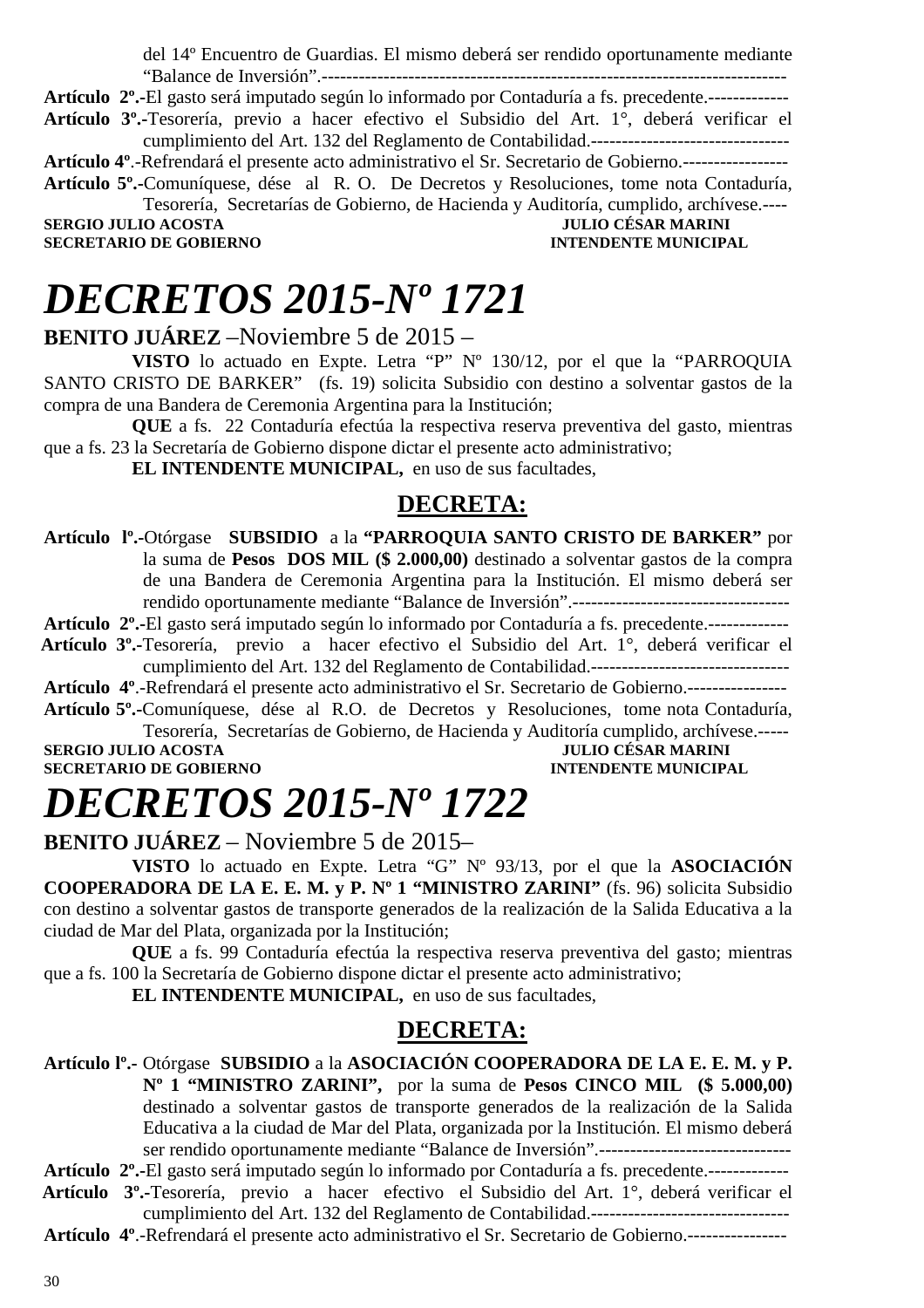**Artículo 5º.-**Comuníquese, dése al R. O. De Decretos y Resoluciones, tome nota Contaduría, Tesorería, Secretarías de Gobierno, de Hacienda, Auditoría, cumplido, archívese.------- **SERGIO JULIO ACOSTA** 

### **SECRETARIO DE GOBIERNO INTENDENTE MUNICIPAL**

### *DECRETOS 2015-Nº 1723*

### **BENITO JUÁREZ –** Noviembre 5 de 2015-

 **VISTO** que los días 7 y 8 de Noviembre del corriente año se realizará en nuestra ciudad el "XIV Encuentro de Guardias" a levarse a cabo en el Centro Cultural "Atilio Marinelli";

**QUE** con motivo de dicho encuentro se recibirán delegaciones de ciudades de la zona, se realizarán distintas presentaciones artísticas de los cuerpos coreográficos y se culminará el mismo con el tradicional desfile por las calles céntricas de nuestra ciudad;

 **QUE** el Secretario de Gobierno dispone dictar el presente acto administrativo;

 **EL INTENDENTE MUNICIPAL**, en uso de sus facultades,

### **DECRETA:**

**Artículo 1º.-**Declárese de **INTERÉS MUNICIPAL** el XIV Encuentro de Guardias, a llevarse a cabo los días 7 y 8 de Noviembre del corriente año, a desarrollarse en el Centro Cultural "Atilio Marinelli".-----------------------------------------------------------------------

**Artículo 2º.-**Autorízase a Contaduría a efectuar los pagos que demande el evento del artículo precedente.------------------------------------------------------------------------------------------

**Artículo 3º.-**Refrendará el presente acto administrativo el Sr. Secretario de Gobierno.----------------

**Artículo 4º.-**Comuníquese, dése al R. O. de Decretos y Resoluciones, tome nota, Secretarías de Gobierno, de Hacienda, Contaduría, Tesorería, Dirección de Presupuesto, de Cultura y Educación y Auditoría, cumplido, archívese.--------------------------------------------------- **SERGIO JULIO ACOSTA JULIO CÉSAR MARINI** 

**SECRETARIO DE GOBIERNO INTENDENTE MUNICIPAL** 

# *DECRETOS 2015-Nº 1724*

### **BENITO JUÁREZ**- Noviembre 5 de 2015-

 **VISTO** que por Resolución Nº 436/15 se otorgó LICENCIA POR RAZONES PARTICULARES al Encargado de la Oficina de Guías Sr. DE FRANCESCO LEONARDO ÁNGEL (L.P.2744);

 **QUE** resulta necesario que el mencionado sea reemplazado;

 **QUE** el Secretario de Gobierno dispone dictar el presente acto administrativo;

**EL INTENDENTE MUNICIPAL,** en uso de sus facultades,

### **DECRETA:**

**Artículo lº.-**Confírmese que durante la LICENCIA POR RAZONES PARTICULARES otorgada al Encargado de la Oficina de Guías DE FRANCESCO LEONARDO ÁNGEL (L.P. 2744), asume sus funciones en carácter de reemplazo la agente DAHL ANTONELA (L.P. 3010).------------------------------------------------------------------------------------------

**Artículo 2º.-**Por la Dirección de Recursos Humanos notifíquese al interesado y agréguese al legajo personal de la agente.------------------------------------------------------------------------------

**Artículo 3º.-**Refrendará el presente acto administrativo el Sr. Secretario de Hacienda.-----------------

**Artículo 4º.-**Comuníquese, dése al R. O. De Decretos y Resoluciones, tome nota Recursos Humanos, Secretarías de Gobierno, Hacienda, Contaduría y Auditoría, cumplido, archívese.--------------------------------------------------------------------------------------------

**JORGE O. ISMAEL JULIO CÉSAR MARINI SECRETARIO DE HACIENDA INTENDENTE MUNICIPAL** 



**BENITO JUÁREZ** – Noviembre 5 de 2015–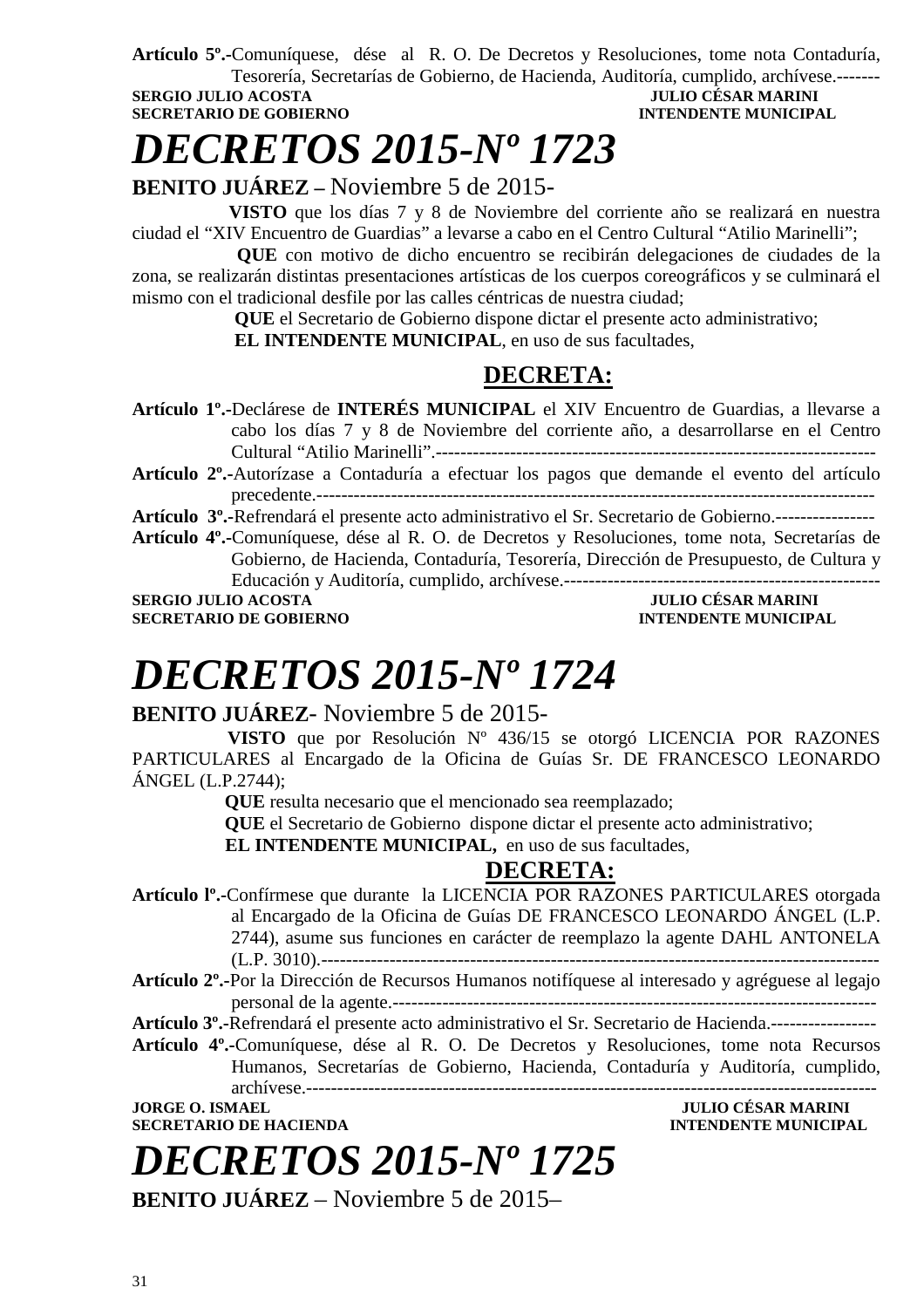**VISTO** lo actuado en Expte. Letra "G" Nº 127/15, por el que el **"CÍRCULO DE RADIOAFICIONADOS DE BENITO JUÁREZ"** (fs. 2) solicita Subsidio con destino a solventar gastos de la compra de una repetidora de VHF;

**QUE** a fs. 5 Contaduría efectúa la respectiva reserva preventiva del gasto; mientras que a fs. 6 la Secretaría de Gobierno dispone dictar el presente acto administrativo;

**EL INTENDENTE MUNICIPAL,** en uso de sus facultades,

### **DECRETA:**

**Artículo lº.-**Otórgase **SUBSIDIO** al **"CÍRCULO DE RADIOAFICIONADOS DE BENITO JUÁREZ",** por la suma de **Pesos QUINCE MIL (\$ 15.000,00)** destinado a solventar gastos de la compra de una repetidora VHF. El mismo deberá ser rendido oportunamente mediante "Balance de Inversión".---------------------------------------------

**Artículo 2º.-**El gasto será imputado según lo informado por Contaduría a fs. precedente.-------------  **Artículo 3º.-**Tesorería, previo a hacer efectivo el Subsidio del Art. 1°, deberá verificar el

cumplimiento del Art. 132 del Reglamento de Contabilidad.--------------------------------

**Artículo 4º**.-Refrendará el presente acto administrativo el Sr. Secretario de Gobierno.----------------

**Artículo 5º.-**Comuníquese, dése al R. O. De Decretos y Resoluciones, tome nota Contaduría, Tesorería, Secretarías de Gobierno, de Hacienda, Auditoría, cumplido, archívese.-------

**SERGIO JULIO ACOSTA SECRETARIO DE GOBIERNO INTENDENTE MUNICIPAL** 

### *DECRETOS 2015-Nº 1726*

### **BENITO JUÁREZ** –Noviembre 5 de 2015 –

**VISTO** lo actuado en Expte. Letra "C" Nº 207/12, por el que el **C.E.F. Nº 115 de Villa Cacique** (fs. 29) solicita Subsidio con destino a solventar gastos de traslado de alumnos de la Institución a la ciudad de Tandil para participar de un Encuentro de Gimnasia Artística a llevarse a cabo el día 7 de Noviembre;

**QUE** a fs. 32 Contaduría efectúa la respectiva reserva preventiva del gasto; mientras que a fs. 33 la Secretaría de Gobierno dispone dictar el presente acto administrativo;

**EL INTENDENTE MUNICIPAL,** en uso de sus facultades,

### **DECRETA:**

**Artículo lº.-**Otórgase **SUBSIDIO** al **C.E.F. Nº 115 de Villa Cacique** por la suma de **Pesos TRES MIL SEISCIENTOS (\$ 3.600,00)** destinado a solventar gastos de traslado de alumnos de la Institución a la ciudad de Tandil para participar de un Encuentro de Gimnasia Artística a llevarse a cabo el día 7 de Noviembre;. El mismo deberá ser rendido oportunamente mediante "Balance de Inversión".-----------------------------------

**Artículo 2º.-**El gasto será imputado según lo informado por Contaduría a fs. precedente.-------------

- **Artículo 3º.-**Tesorería, previo a hacer efectivo el Subsidio del Art. 1°, deberá verificar el cumplimiento del Art. 132 del Reglamento de Contabilidad.--------------------------------
- **Artículo 4º**.-Refrendará el presente acto administrativo el Sr. Secretario de Gobierno.----------------
- **Artículo 5º.-**Comuníquese, dése al R. O. De Decretos y Resoluciones, tome nota Contaduría, Tesorería, Secretarías de Gobierno, de Hacienda y Auditoría, cumplido, archívese.----

**SERGIO JULIO ACOSTA SECRETARIO DE GOBIERNO INTENDENTE MUNICIPAL** 

# *DECRETOS 2015-Nº 1727*

**BENITO JUÁREZ –** Noviembre 5 de 2015-

**VISTO** lo solicitado a fojas 19 del Expediente Letra "V" Nº 25/14 por Comisión Vial Rural en cuanto a que se abone bonificación especial en carácter de reemplazo, al Sr. Leonardo Pacheco, dada la licencia de la Ingeniera Gianquinto María José;

**QUE** a fs. 20 obra nota de la Directora de Recursos Humanos;

**QUE** a fojas 21 obra la respectiva imputación contable;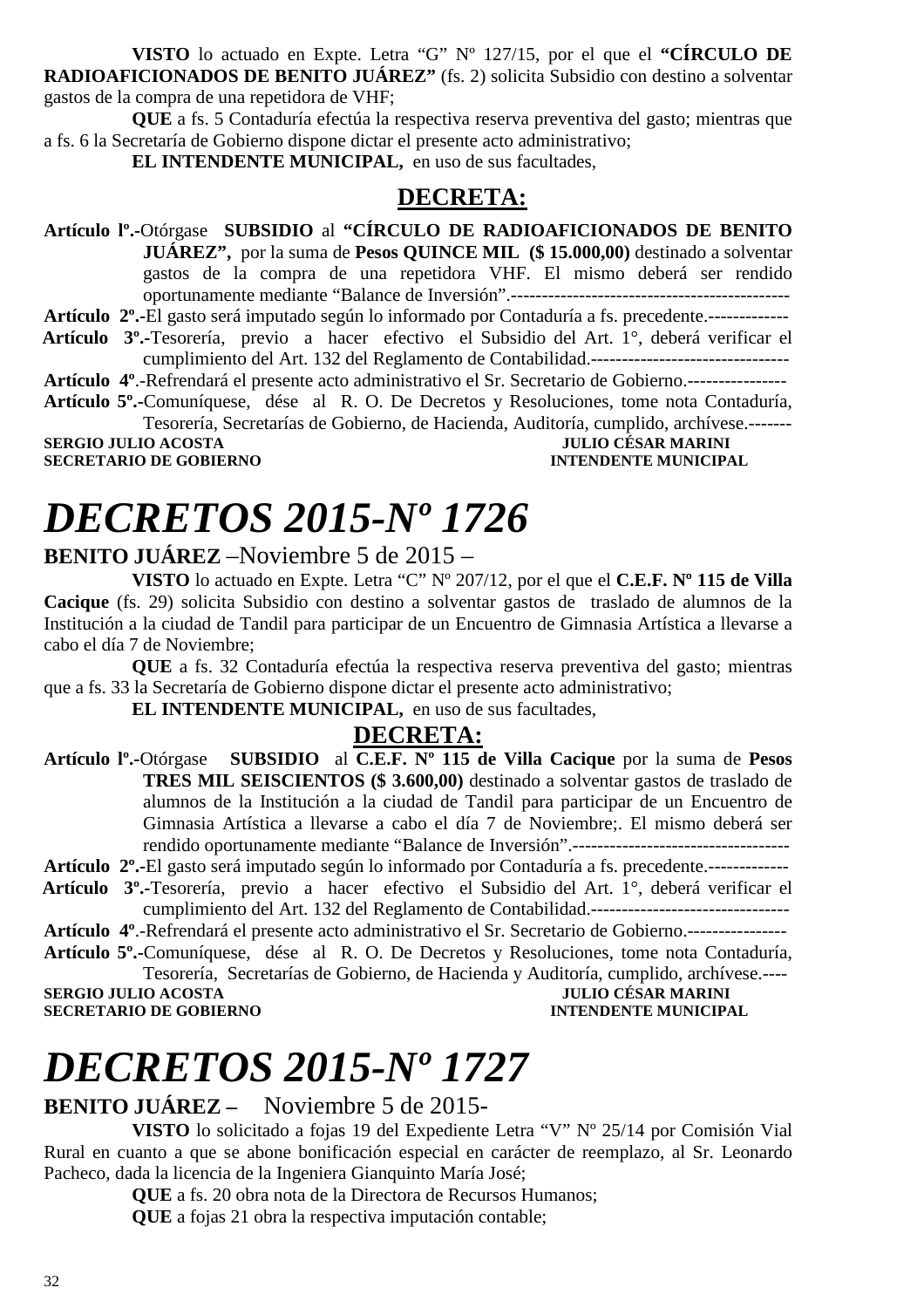**QUE** a fs. 22 el Secretario de Hacienda informa que dicha bonificación será por cada 30 días del reemplazo en cuestión;

> **QUE** el Secretario de Gobierno dispone dictar el presente acto administrativo; **EL INTENDENTE MUNICIPAL,** en uso de sus facultades,

### **DECRETA:**

**Artículo lº.-**Autorízase la liquidación de bonificación **remunerativa no bonificable por única vez**, de Pesos diez mil (\$ 10.000,00) al Gerente Administrativo Vial Sr. Pacheco Leonardo (L.P. 2505), dado el reemplazo realizado a la Gerente Vial con efecto retroactivo al 28/10/2015 y hasta el 08/12/2015, de acuerdo a lo actuado en el Expediente Letra "V" Nº 25/14.---------------------------------------------------------------------------------------------

- **Artículo 4º.-**Refrendará el presente acto administrativo el Sr. Secretario de Infraestructura, Vivienda y Servicios Públicos.-------------------------------------------------------------------
- **Artículo 5º.-**Comuníquese, dése al R. O. de Decretos y Resoluciones, tome nota, Recursos Humanos, Secretarías de Gobierno, de Infraestructura, Vivienda y Servicios Públicos, de Hacienda, Contaduría, Dirección de Presupuesto y Auditoria, cumplido, archívese.-

**S. DE INF., VIV., Y SERV. PÚBLICOS INTENDENTE MUNICIPAL** 

### **DIEGO ROSSETTI JULIO CÉSAR MARINI**

## *DECRETOS 2015-Nº 1728*

### **BENITO JUÁREZ**- Noviembre 6 de 2015-

 **VISTO** que por Resolución Nº 438/15 se otorgó LICENCIA ANUAL REGLAMENTARIA al Secretario Privado Sr. SUAREZ MARIO SERGIO (L.P. 2448)

**QUE** resulta necesario que el mencionado sea reemplazado;

**QUE** el Secretario de Gobierno dispone dictar el presente acto administrativo;

**EL INTENDENTE MUNICIPAL,** en uso de sus facultades,

### **DECRETA:**

**Artículo lº.-**Confírmese que durante el período de LICENCIA ANUAL REGLAMENTARIA, otorgada al Secretario Privado Sr. SUAREZ MARIO SERGIO (L.P. 2448), asume sus funciones en carácter de reemplazo el agente IRIBECAMPOS MATIAS (L.P. 3141).-----------------------------------------------------------------------------------------------

**Artículo 2º.-**Por la Dirección de Recursos Humanos notifíquese al interesado y agréguese al legajo personal del agente.--------------------------------------------------------------------------------

**Artículo 3º.-**Refrendará el presente acto administrativo el Sr. Secretario de Gobierno.-----------------

**Artículo 4º.-**Comuníquese, dése al R. O. De Decretos y Resoluciones, tome nota Recursos Humanos, Presupuesto, Secretarías de Gobierno, de Hacienda y Auditoría, cumplido, archívese.--------------------------------------------------------------------------------------------

**SERGIO JULIO ACOSTA JULIO CÉSAR MARINI SECRETARIO DE GOBIERNO INTENDENTE MUNICIPAL** 

### *DECRETOS 2015-Nº 1729*

### **BENITO JUÁREZ** – Noviembre 6 de 2015-

 **VISTO** lo actuado en Expte. Letra "D" Nº 329/15 por el cual la Secretaria de Desarrollo Social a fojas 1 solicita **SUBSIDIO** destinado a la Sra. DEL GIORGIO MAGALI;

 **QUE** a fojas 3 Contaduría realiza la respectiva reserva preventiva del gasto;

 **QUE** el Secretario de Gobierno dispone emitir acto administrativo de Subsidio;

 **EL INTENDENTE MUNICIPAL,** en uso de sus facultades

### **DECRETA:**

**Artículo 3º.-** El gasto deberá imputarse de acuerdo a lo determinado por el Director de Presupuesto a fojas 21 del Expediente Letra "V" Nº 25/14.-------------------------------------------------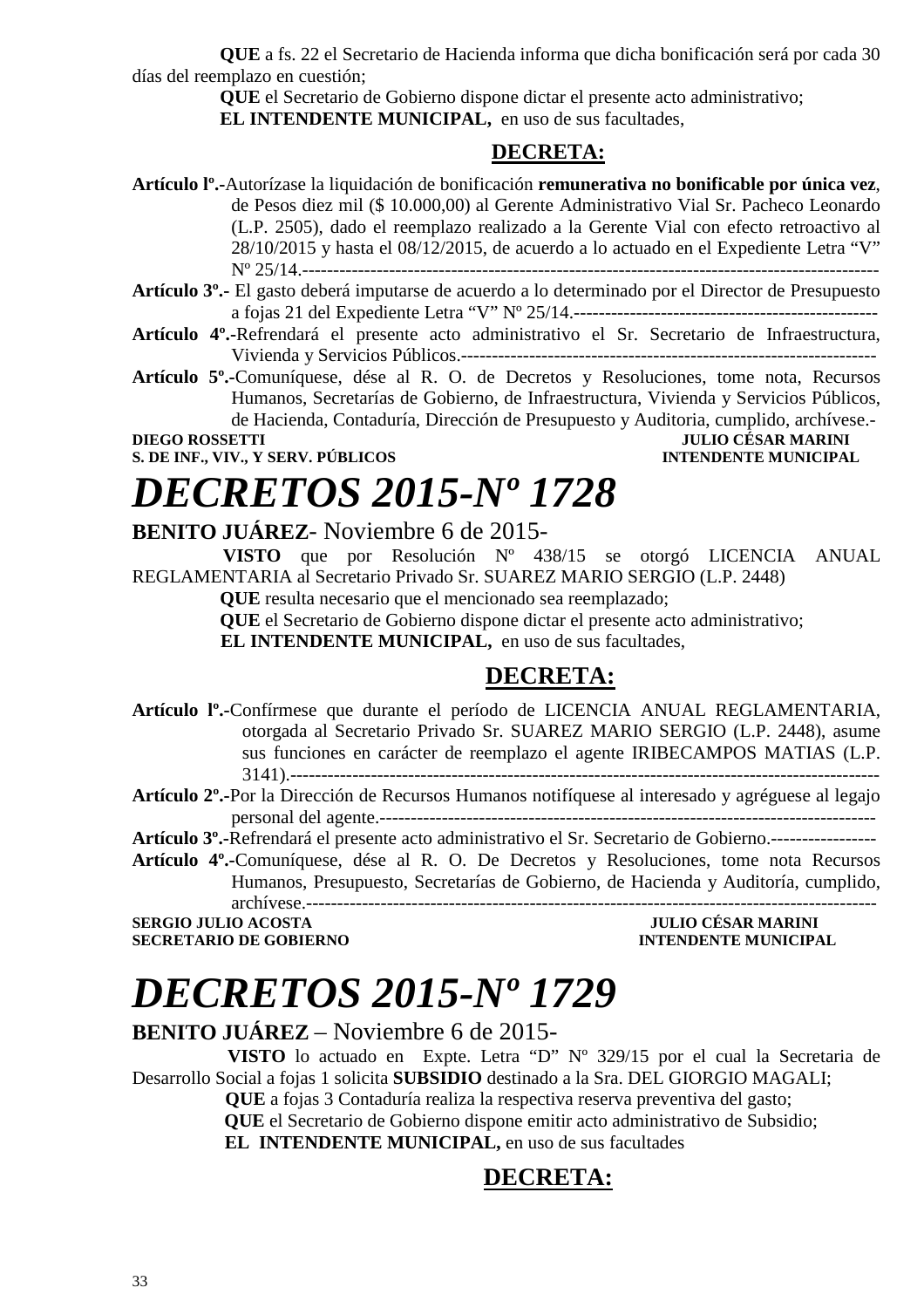**Artículo 1º.-**Abonar **SUBSIDIO A INDIGENTES** a la Sra. **DEL GIORGIO MAGALI D.N.I. 37.980.545**, por un monto total de pesos un mil doscientos (\$1200,00) de acuerdo a lo actuado en el Expte Letra "D" Nº 329/15.------------------------------------------------------

**Artículo 2º.-**El gasto será imputado según lo informado por Contaduría a fs. precedentes.------------ **Artículo 3º.-**Refrendará el presente acto administrativo la Sra. Secretaria de Desarrollo Social.------ **Artículo 4º.-**Comuníquese, dése al R. O. de Decretos y Resoluciones, tome nota Contaduría, Tesorería, Presupuesto, Secretarías de Gobierno, de Hacienda, de Desarrollo Social y

Auditoría, cumplido, archívese.------------------------------------------------------------------

**S. DE DESARROLLO SOCIAL** 

**MULIO CÉSAR MARINI<br>INTENDENTE MUNICIPAL** 

### *DECRETOS 2015-Nº 1730*

**BENITO JUÁREZ** – Noviembre 6 de 2015 -

 **VISTO** lo actuado en Expte. Letra "D" Nº 227/14 por el cual la Secretaria de Desarrollo Social a fs. 17, solicita **SUBSIDIO** destinado a la Sra. FERNÁNDEZ GLADYS;

 **QUE** a fojas 19 Contaduría realiza la respectiva reserva preventiva del gasto;

 **QUE** el Secretario de Gobierno dispone emitir acto administrativo de Subsidio;

**EL INTENDENTE MUNICIPAL** en uso de sus facultades,

### **DECRETA:**

**Artículo 1º.-**Abonar **SUBSIDIO A INDIGENTES a la Sra. FERNÁNDEZ GLADYS D.N.I. 14.626.384**, por un monto total de pesos dos mil cien (\$ 2.100,00) de acuerdo a lo

actuado en el Expte. Letra "D" Nº 227/14.-----------------------------------------------------

**Artículo 2º.-**El gasto será imputado según lo informado por Contaduría a fs. precedentes.----------- **Artículo 3º.-**Refrendará el presente acto administrativo la Sra. Secretaria de Desarrollo Social.------ **Artículo 4º.-**Comuníquese, dése al R. O. de Decretos y Resoluciones, tome nota Contaduría, Tesorería, Presupuesto, Secretarías de Desarrollo Social, de Gobierno, de Hacienda y Auditoria, cumplido, archívese.------------------------------------------------------------------

**MARÍA TERESA RICCI DE LOS DE LOS DE LOS DE LOS DE LOS DE LOS DE DESARROLLO SOCIAL DE LOS DE LOS DE LOS DE LOS DE LOS DE LOS DE LOS DE LOS DE LOS DE LOS DE LOS DE LOS DE LOS DE LOS DE LOS DE LOS DE LOS DE LOS DE LOS DE LOS S. DE DESARROLLO SOCIAL** 

# *DECRETOS 2015-Nº 1731*

### **BENITO JUÁREZ –** Noviembre 6 de 2015-

**VISTO** que conforme las previsiones de la Oza. Mpal. N° 4854/14, el **"FONDO MUNICIPAL PARA EMERGENCIAS DE SALUD" (FO.MU.ES.),** se encuentra facultado para solucionar económicamente enfermedades cuya gravedad requiere derivación médica debido al alto riesgo en la salud;

**QUE** el Secretario de Gobierno dispone dictar el presente acto administrativo;

 **EL INTENDENTE MUNICIPAL**, en uso de sus facultades,

### **DECRETA:**

**Artículo 1º.-**Dispónese que el **"FONDO MUNICIPAL PARA EMERGENCIAS ESPECIALES DE SALUD" (FO.MU.ES),** efectúe pagos en el marco de la Oza. Mpal. N° 4854/14, a las personas que se indican a continuación, cuyas historias clínicas obran en los Expedientes:

**JEDRASECK JESIA** Expte. Letra "F" Nº 47/14 **Subsidio \$ 4.500,00.- (fs. 25) DELUCIO FRANCISCO Expte. Letra "F" Nº 35/14 Subsidio \$750,00 (fs. 27) KNOLLINGER SERGIO Expte. Letra "F" Nº 78/15 Subsidio \$ 7.000,00 (fs. 8) MONTERO MARGARITA Expte. Letra "F" Nº 81/15 Subsidio \$4.000,00 (fs. 12)** 

**Artículo 2º.-**Refrendará el presente acto administrativo la Sra. Secretaria de Desarrollo Social.---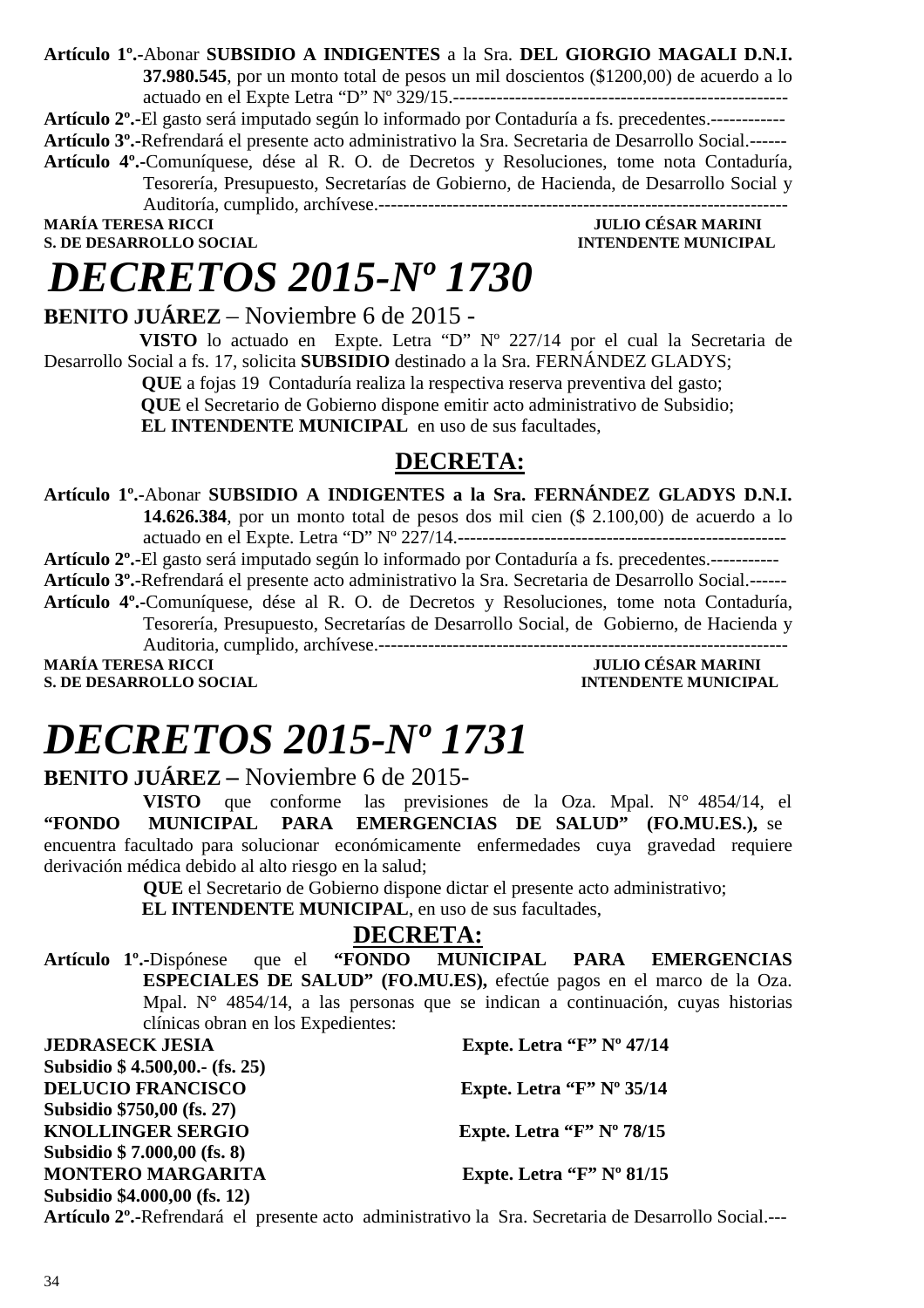**Artículo 3º.-**Comuníquese, dése al R. O. de Decretos y Resoluciones, tome nota Contaduría, Tesorería, Direcciones de Recursos Humanos, de Recaudación, Secretarías de Desarrollo Social, de Gobierno, de Hacienda, Subdirección de Tasas, FOMUES y Auditoría, cumplido, archívese.------------------------------------------------------------------

**MARÍA TERESA RICCI JULIO CÉSAR MARINI** 

### **S. DE DESARROLLO SOCIAL DESPETE MUNICIPAL INTENDENTE MUNICIPAL**

### *DECRETOS 2015-Nº 1732*

### **BENITO JUÁREZ-** Noviembre 6 de 2015**-**

**VISTO** lo actuado en el Expediente Letra "D" Nº 117/13 por el cual la Sra. Delegada de Barker a fojas 65, solicita SUBSIDIO destinado al Sr. VELARDEZ JULIO;

**QUE** a fojas precedentes Contaduría realiza la respectiva reserva preventiva del gasto;

subsidio;

**QUE** el Secretario de Gobierno dispone dictar el presente acto administrativo de

#### **EL INTENDENTE MUNICIPAL**, en uso de sus facultades,

### **DECRETA**:

**Artículo 1º.-**Abonar SUBSIDIO A INDIGENTES al Sr. VELARDEZ JULIO D.N.I. 13.672.848, por un monto total de pesos ochocientos (\$ 800,00) de acuerdo a lo actuado en el Expte. Letra "D" Nº 117/13.----------------------------------------------------------------------

**Artículo 2º.-**El gasto será imputado según lo informado por Contaduría a fs. precedentes------------

**Artículo 3º.-**Refrendará el presente acto administrativo la Sra. Secretaria de Desarrollo Social.------ **Artículo 4º.-**Comuníquese, desde la R. O. de Decretos y Resoluciones, tome nota, Contaduría, Tesorería, Presupuesto, Delegación Barker, Secretarías de Desarrollo Social, de

Gobierno y Auditoría, cumplido, archívese---------------------------------------------------- **MARÍA TERESA RICCI JULIO CÉSAR MARINI** 

**S. DE DESARROLLO SOCIAL INTENDENTE MUNICIPAL** 

## *DECRETOS 2015-Nº 1733*

### **BENITO JUÁREZ** – Noviembre 6 de 2015–

 **VISTO** lo actuado en Expte. Letra "E" Nº 92/12, por el que la **ASOCIACIÓN COOPERADORA DE LA ESCUELA MEDIA Nº 3 "DR. BENITO JUÁREZ"** (fs.111) solicita Subsidio con destino a solventar gastos de la organización del acto de fin de curso de la Institución; **QUE** a fs. 114 Contaduría efectúa la respectiva reserva preventiva del gasto; mientras

que a fs. 115 la Secretaría de Gobierno dispone dictar el presente acto administrativo;

**EL INTENDENTE MUNICIPAL,** en uso de sus facultades,

### **DECRETA:**

**Artículo lº.-**Otórgase **SUBSIDIO** a la **ASOCIACIÓN COOPERADORA DE LA ESCUELA MEDIA Nº 3 "DR. BENITO JUÁREZ"** por la suma de **Pesos TREINTA MIL (\$ 30.000,00)** destinado a solventar gastos de la organización del acto de fin de curso de la Institución. El mismo deberá ser rendido oportunamente mediante "Balance de Inversión".-------------------------------------------------------------------------------------------

**Artículo 2º.-**El gasto será imputado según lo informado por Contaduría a fs. precedente.-------------

 **Artículo 3º.-**Tesorería, previo a hacer efectivo el Subsidio del Art. 1°, deberá verificar el cumplimiento del Art. 132 del Reglamento de Contabilidad.--------------------------------

**Artículo 4º**.-Refrendará el presente acto administrativo el Sr. Secretario de Gobierno.----------------

**Artículo 5º.-**Comuníquese, dése al R. O. De Decretos y Resoluciones, tome nota Contaduría, Tesorería, Secretarías de Gobierno, de Hacienda y Auditoría, cumplido, archívese.----

**SERGIO JULIO ACOSTA JULIO CÉSAR MARINI** 

**SECRETARIO DE GOBIERNO INTENDENTE MUNICIPAL** 

# *DECRETOS 2015-Nº 1734*

**BENITO JUÁREZ** – Noviembre 6 de 2015-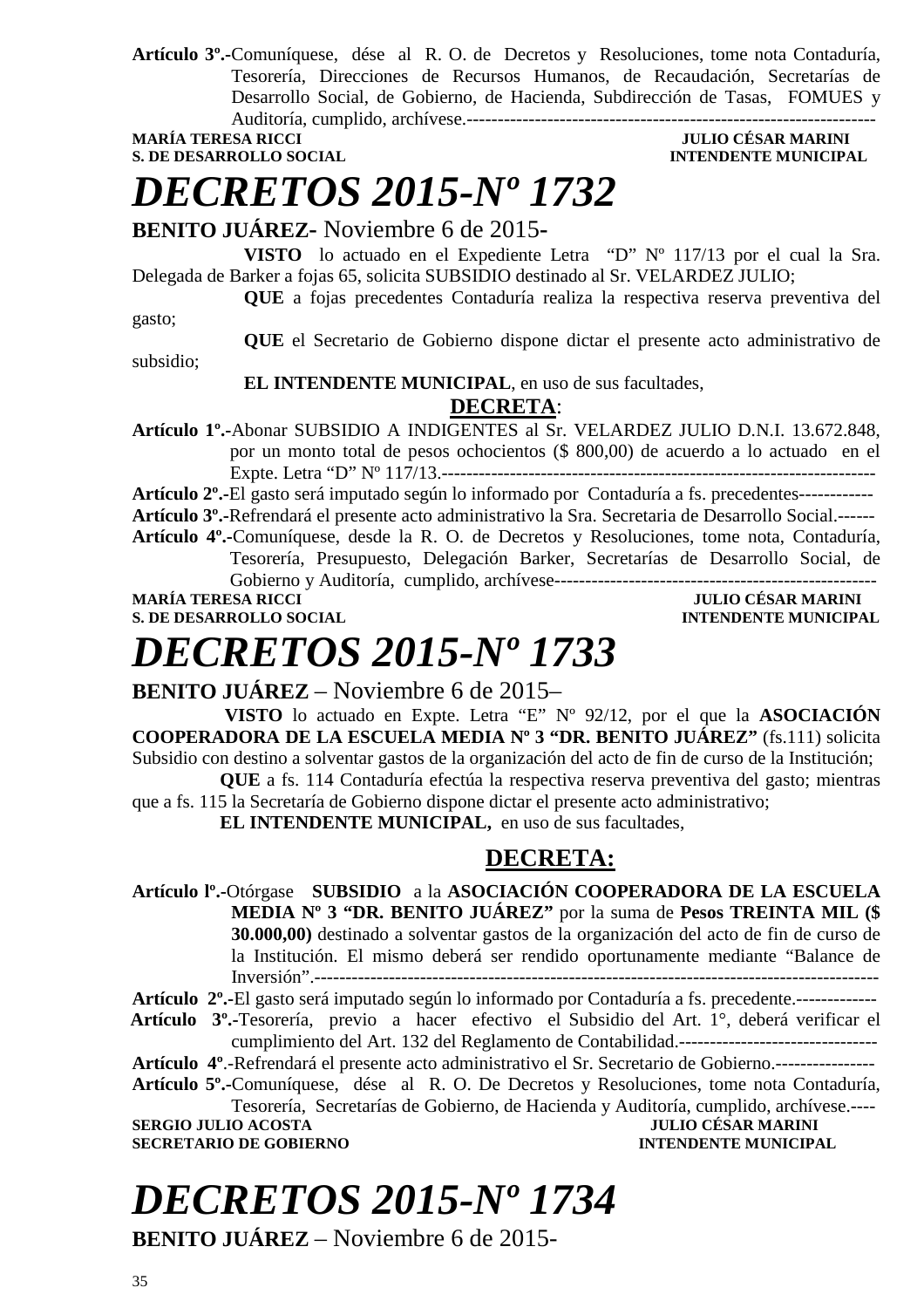**VISTO** lo actuado en Expte. Letra "A" Nº 136/12, por el que la **ASOCIACIÓN BOMBEROS VOLUNTARIOS DE JUÁREZ** (fs.195), solicita Subsidio destinado a solventar gastos de la compra de equipos estructurales para el cuerpo de Bomberos;

**QUE** a fs. 198 Contaduría efectúa la respectiva reserva preventiva del gasto; mientras que a fs. 199 la Secretaría de Gobierno dispone dictar el presente acto administrativo;

**EL INTENDENTE MUNICIPAL,** en uso de sus facultades,

### **DECRETA:**

**Artículo lº.-** Otórgase **SUBSIDIO** a la **ASOCIACIÓN BOMBEROS VOLUNTARIOS DE JUÁREZ** por la suma de **Pesos cien mil (\$ 100.000,00)** destinado a solventar gastos de mantenimiento de la compra de equipos estructurales para el cuerpo de Bomberos. El mismo deberá ser rendido oportunamente mediante "Balance de Inversión".----------

**Artículo 2º.-**El gasto será imputado según lo informado por Contaduría a fs. precedente.-------------  **Artículo 3º.-**Tesorería, previo a hacer efectivo el Subsidio del Art. 1°, deberá verificar el cumplimiento del Art. 132 del Reglamento de Contabilidad.--------------------------------

**Artículo 4º**.-Refrendará el presente acto administrativo el Sr. Secretario de Gobierno.-----------------

**Artículo 5º.-**Comuníquese, dése al R.O. De Decretos y Resoluciones, tome nota Contaduría, Tesorería, Secretarías de Gobierno, de Hacienda y Auditoría, cumplido, archívese.---

**SERGIO JULIO ACOSTA SECRETARIO DE GOBIERNO INTENDENTE MUNICIPAL** 

### *DECRETOS 2015-Nº 1735*

### **BENITO JUÁREZ -** Noviembre 10 de 2015-

 **VISTO** que el día 20 de Noviembre del corriente año se conmemora **EL DÍA DE LA SOBERANÍA NACIONAL,** la Escuela de Educación Secundaria Técnica Nº 1 "República de México", se encuentra organizando el Acto Oficial, el cual se llevara a cabo en las Instalaciones de la Institución**;** 

**QUE** resulta necesario establecer el PROGRAMA OFICIAL DE ACTOS;

**EL INTENDENTE MUNICIPAL, en uso de sus facultades;** 

### **DECRETA:**

 **Artículo lº.-** Adóptese como **ACTO OFICIAL** conmemorativo del DÍA DE LA SOBERANÍA NACIONAL, el programa establecido por la Escuela de Educación Secundaria Técnica Nº 1 "República de México" el cual se llevará a cabo en el las Instalaciones de la Institución el día **20 de Noviembre de 2015**, de acuerdo al siguiente programa:

- Recepción
- Lectura del Decreto Municipal
- Entrada de Banderas de Ceremonia institucionales
- Entrada de Banderas de Ceremonia de la Escuela de Educación Secundaria Técnica Nº 1
- Entonación de las estrofas del Himno Nacional Argentino
- Palabras alusivas a cargo de un docente de la Institución
- Referencia al marco histórico por alumnos de la institución
- Palabras a cargo del Inspector areal de Educación Técnica
- Retiro de Banderas de Ceremonia de las Instituciones invitadas
- Retiro de Banderas de Ceremonia de la Escuela
- Desconcentración

**Artículo 2º.-INVÍTASE** a toda la población a participar de este Acto Evocativo.----------------------- **Artículo 3º.-**Refrendará el presente acto administrativo el Sr. Secretario de Gobierno.-----------------

**Artículo 4º.-**Comuníquese, dése al R.O. de Decretos y Resoluciones, tome nota Recursos Humanos, Secretarías de Gobierno, de Hacienda, de Desarrollo Social, de Infraestructura, Vivienda y Servicios Públicos, de Seguridad, Dirección de Cultura y Educación y Auditoría, cumplido archívese.------------------------------------------------------------------

**SERGIO JULIO ACOSTA JULIO CÉSAR MARINI SECRETARIO DE GOBIERNO**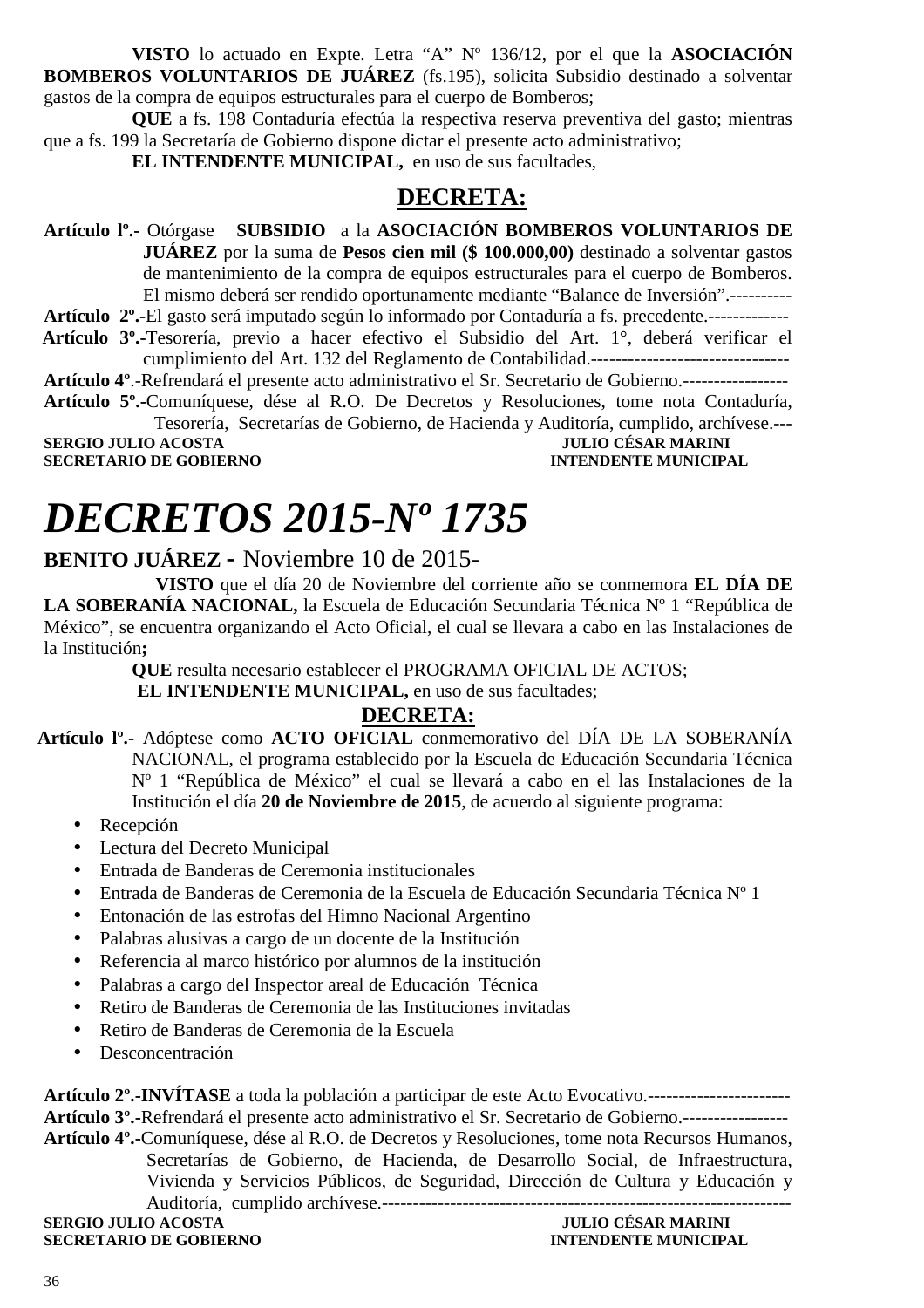# *DECRETOS 2015-Nº 1736*

### **BENITO JUÁREZ –** Noviembre 10 de 2015-

**VISTO** lo solicitado por el Director Administrativo y el Director Médico del Hospital Municipal "Eva Perón" Ente Descentralizado "Dr. Alfredo Saintout" en los distintos Expedientes que eleva al Departamento Ejecutivo a efectos de realizar las **DESIGNACIONES TRANSITORIAS** del Personal que cumple tareas dependiendo del mencionado nosocomio;

**QUE** en cada Expediente obra la respectiva imputación contable;

 **QUE** el Secretario de Gobierno propicia otorgar el acto administrativo;

**EL INTENDENTE MUNICIPAL,** en uso de sus facultades,

### **DECRETA:**

**Artículo 1º.-** Dispónese la **DESIGNACIÓN TRANSITORIA** de las siguientes personas que se desempeñan en el Hospital Municipal "EVA PERÓN" Ente Descentralizado "Dr. Alfredo Saintout":

**Con efecto retroactivo al 1/11/15 y hasta el 30/11/15** 

**PROFESIONALES MEDICOS:** 

- **CHAVES JULIO CESAR (D.N.I. 12.171.248) Grado 1 con 24 hs. sem. Médico especialista en diagnostico por imágenes – Expte. Letra "E" Nº 34/12**
- **UZCUDUM MARIA ARACELI (D.N.I. 21.871.575) Grado 1 con 12 hs. sem. Médico de Guardia Unidad Sanitaria Barker – Expte. Letra "E" Nº 25/14**
- **VILLAR BAEZ WALTER (D.N.I. 11.991.779) Grado 1 con 12 hs. sem. Médico anestesiólogo – Expte. Letra "E" Nº 6/14**
- **CHAVAT MARIA VICTORIA (D.N.I. 20.331.865) Grado 1 con 24 hs. sem. Médica de Guardia – Expte "E" Nº 2/13**
- **CARAM ANA MARIA (D.N.I. 16.604.354) Grado 1 con 24 hs. sem.- Médico Clínico Expte. Letra "E" Nº 75/14**
- **ARAPAYU DAMIAN (D.N.I. 13.004.290) Grado 1 con 24 hs. sem. Médico de Guardia Barker y Villa Cacique – Expte. Letra "E" Nº 64/14**
- **ALI PABLO JULIAN (D.N.I. 28.200.702) Grado 1 con 30 Hs. sem. Médico Traumatólogo Expte. Letra "E" Nº 44/14**
- **SCHIERLOH ANA CRISTINA (D.N.I. 22.850.349) Grado 1 con 24 hs. sem. –Médico Pediatra Expte. Letra "E" Nº 32/14**
- **SZYLKO MABEL ELVIRA (D.N.I. 12.204.828) Grado 1 con 24 hs. sem. Médico de Guardia y Médico Psiquiatra – Expte. Letra "E" Nº 03/06**
- **ALVAREZ MANUEL (D.N.I. 26.796.973) Grado 1 con 24 hs. sem. –Médico Cirujano –Expte. Letra "E" Nº 67/10**
- **AROZTEGUI OSCAR ALBERTO (D.N.I. 16.160.027) Grado 1 con 12 hs. sem Médico Especialista en Diagnóstico por Imágenes –Expte. Letra "E" Nº 62/11**

**BORREGO GUERRERO BRENDA (D.N.I. 25.235.750) Grado 1 con 18 hs. sem. – Médico Neurólogo – Expte. Letra "E" Nº 39/11** 

- **PAATS RUÍZ GRIMAU LUCILA (D.N.I. 22.644.879) Grado 1 con 24 hs. sem. Farmacéutica a Cargo de Planta de Oxígeno Medicinal – Expte. Letra "E" Nº 79/14**
- **SANTAMARIA SILVIA (D.N.I. 17.683.966) Grado 1 con 30 hs. sem.- Médico Pediatra Unidades Sanitarias Periféricas – Expte. Letra "E" Nº 55/14**
- **PRESA SILVIO ANDRES (D.N.I. 21.930.136) Grado 1 con 12 hs. sem. Médico de Guardia y Clínico – Expte. Letra "E" Nº 63/14**
- **FEITO RAÚL ARISTIDES (D.N.I. 22.851.174) Grado 1 con 24 hs. sem. –Médico neurocirujano –Expte. Letra "E" Nº 74/15**

**ESPINDOLA JOSÉ FABIÁN (D.N.I. 22.205.427) Grado 1 con 24 hs. sem. Médico de Guardia –Expte. Letra "E" Nº 34/14** 

**LANGLE AMALIA ARACELI (D.N.I. 17.535.661) Grado 1 con 30 hs. sem. – Médica Pediatra en Unidades Sanitarias de Barker, Villa Cacique y López – Expte. Letra "E" Nº 19/12**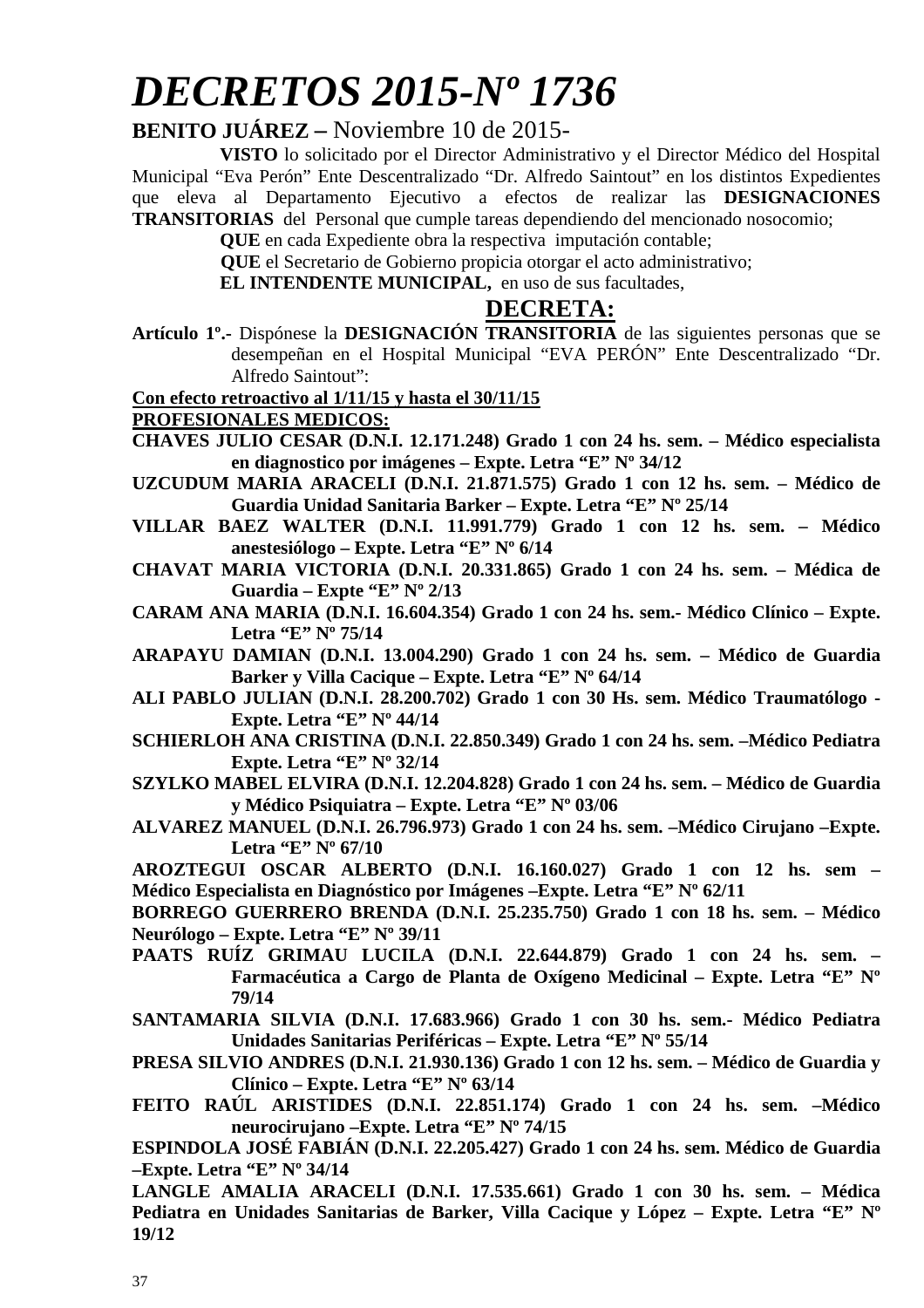- **MARCHESIN PABLO JOSE (D.N.I. 16.476.816) Grado 1 con 18 hs. sem. Médico Ginecólogo – Expte. Letra "E" Nº 33/14**
- **MERODIO MARCELO (D.N.I. 21.474.137) Grado 1 12 Hs. sem. Médico de Guardia Barker –Expte. Letra "E" Nº 69/13**

**KINESIOLOGO:** 

**FEDERICO R. NICOLAS (D.N.I. 28. 197.793) Grado 1 con 24 hs. sem. – Expte. Letra "E" Nº 6/09** 

**COMPUTOS:** 

**NOTARI JORGE PABLO (D.N.I. 21.904.683) Cat. 4 con 36 hs. sem. – Expte. Letra "E" Nº 3/13** 

**ENFERMEROS:** 

- **ANDRADA YANINA (D.N.I. 37.980.505) Cat. 1 con 48 sem. Piso, UTI, Guardia Emergencias y Traslados – Expte. Letra "E" Nº 82/14**
- **BILBAO LUCIA (D.N.I. 38.863.970) Cat. 1 con 48 hs. sem. Piso, UTI, Guardia Emergencias y Traslados – Expte. Letra "E" Nº 81/14**
- **BAEZ MARÍA PAZ (D.N.I. 36.361.942) Cat. 1 con 48 hs. sem. -piso, UTI, Guardia de Emergencias y Traslados Expte. Letra "E" Nº 75/15**
- **CAMPOS AZURMENDI ESTEFANIA (D.N.I. 35.411.941) cat. 1 con 48 hs. sem. –Piso, UTI, Guardia de Emergencias y Traslados Expte Letra "E" Nº 85/15**
- **DIAZ BUSTOS JOSE A. (D.N.I. 34.577.468) Cat. 1 con 36 hs. sem. Salas de Atención Primaria y Nosocomio – Expte. Letra "E" Nº 70/14**
- **LÓPEZ GIGLIO STEFANIA (D.N.I. 36.217.518) Cat. 1 con 48 hs. sem. Piso, UTI, Guardia Emergencias y Traslados – Expte. Letra "E" Nº 14/15**
- **VALDEZ MARTINA DEL CARMEN (D.N.I. 22.086.614) Cat. 1 con 48 hs. sem.- Unidad Sanitaria de Barker y Villa Cacique Expte. Letra "E" Nº 59/15**
- **CHELI ELIANA (D.N.I 33.514.122) Cat. 1 con 48 hs. Piso, UTI, Guardia de Emergencia y Traslados – "E" Nº 4/08**

**TAREAS GENERALES:** 

**RIVERO PAOLA (D.N.I. 27.125.534) Cat. 1 con 40 hs. sem. – Expte. Letra "E" Nº 62/13** 

#### **TAREAS ADMINISTRATIVAS:**

- **FISER FACUNDA EMILIA (D.N.I. 24.196.860) Cat. 1 con 40 hs. sem. -Expte. Letra "E" Nº 16/15**
- **CASTELLI SILVANA MELISA (D.N.I. 33.153.560) Cat. 1 con 36 hs. sem. -Expte. Letra "E" Nº 15/15**

**TECNICOS EN LABORATORIO:** (Tareas consideradas Insalubres)

**BENITEZ ALEJANDRA LORENA (D.N.I. 34.548.851) Cat. 1 con 36 hs. sem. – Expte. Letra "E" Nº 56/15** 

#### **CHOFER Y CAMILLERO:**

- **FANO NESTOR AGUSTIN (D.N.I. 16.604.048) Cat. 1 con 40 hs. sem. Expte. Letra "E" Nº 17/15**
- **ADARO VICTOR HUGO (D.N.I. 14.122.575) cat. 1 con 48 hs. sem.-Expte. Letra "D" Nº 214/14**

#### **MUCAMAS:**

**EZPELETA MARÍA DEL CARMEN (D.N.I., 17.938.585) cat. 1 con 48 hs. sem. Mucama, lavadero y cocina Expte. Letra "E" Nº 64/15** 

**Artículo 2º.-**El gasto deberá imputarse de acuerdo a lo determinado por el Contador del Ente en cada expediente.------------------------------------------------------------------------------------

**Artículo 3º.-**Por el Ente Descentralizado, notifíquese.-------------------------------------------------------

**Artículo 4º.-**Refrendará el presente acto administrativo la Sra. Secretaria de Salud.--------------------

**Artículo 5º.-**Comuníquese, dése al R. O. de Decretos y Resoluciones, tome nota Recursos Humanos del Ente, Contaduría del Ente, Delegación Barker, Secretarías de Gobierno, de Hacienda, de Salud y Auditoría, cumplido, archívese.----------------------------------------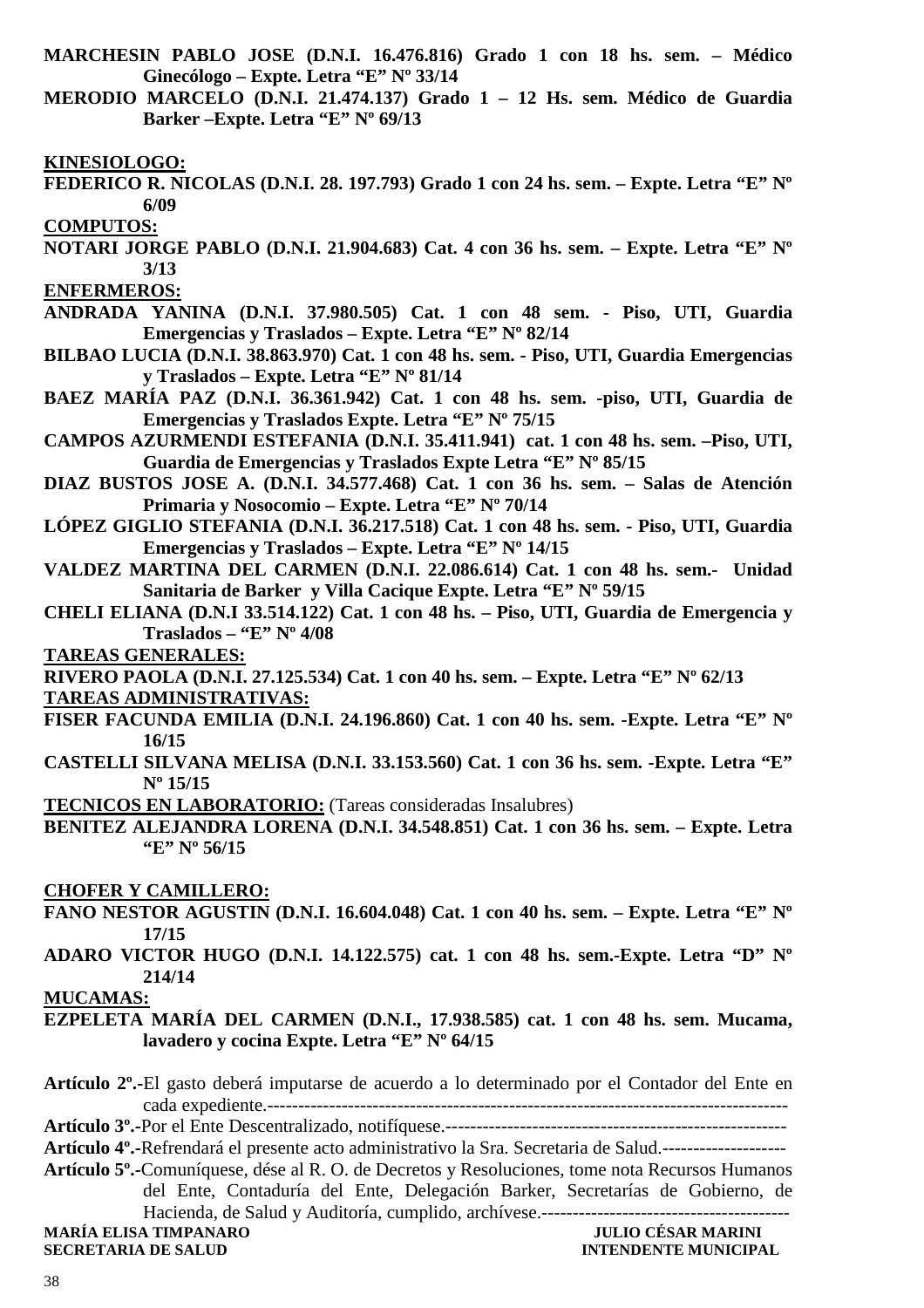# *DECRETOS 2015-Nº 1737*

### **BENITO JUÁREZ**- Noviembre 10 de 2015 **-**

**VISTO** lo actuado en el Expediente Letra "S" Nº 99/15 y el Decreto Nº 1297/15 por el que se llamó a Concurso de Precios Nº 64/15 para la adquisición de un tractor usado, destinado a la Delegación Barker;

**QUE** a fojas 81 obra informe del Jefe de Compras;

**QUE** a fs. 84, el Secretario de Infraestructura, Vivienda y Servicios Públicos informa que la firma "NAVARRO S.A." es la oferta más viable;

**QUE** a fojas 132 obra nota de la Contadora Municipal;

**QUE** a fs. 86, obra dictamen favorable del Asesor Legal de la Comuna;

**QUE** a fojas 89, obra nota del Secretario de Hacienda sugiriendo la adjudicación a la firma antes mencionada;

**QUE** el Secretario de Gobierno dispone dictar acto administrativo;

**EL INTENDENTE MUNICIPAL,** en uso de sus facultades,

### **DECRETA:**

**Artículo lº.-**Apruébese lo actuado en el CONCURSO DE PRECIOS Nº 64/15.------------------------

**Artículo 2º.-**Adjudíquese al proveedor "NAVARRO S.A.", la adquisición de un tractor usado, destinado a la Delegación Barker, por un monto total de pesos ciento sesenta mil (\$ 160.000,00).-----------------------------------------------------------------------------------------

**Artículo 3º.-**Notifíquese**.-----------------------------------------------------------------------------------------** 

**Artículo 4º.-**Refrendará el presente acto administrativo el Sr. Secretario de Infraestructura, Vivienda y Servicios Públicos.-------------------------------------------------------------------

**Artículo 5º.-**Comuníquese, dése al R. O. De Decretos y Resoluciones, tome nota Secretarías de Gobierno, de Infraestructura, Vivienda y Servicios Públicos, de Hacienda, Presupuesto, Contaduría, Compras y Auditoría, cumplido, archívese.---------------------

**S. DE INF., VIV., Y SERV. PÚBLICOS INTENDENTE MUNICIPAL** 

**DIEGO ROSSETTI JULIO CÉSAR MARINI** 

# *DECRETOS 2015-Nº 1738*

### **BENITO JUÁREZ –Noviembre 11 de 2015** -

 **VISTO** lo actuado en el Expte. Letra "A" Nº 126/15 por el que a fs. 2 se solicita proceder a **LIBERAR** del pago de los impuestos, tasas, contribuciones y servicios sanitarios del inmueble subastado con Nomenclatura Catastral , Circunscripción I, Sección A, Manzana 94, Parcela 10-c, de la ciudad de Benito Juárez, Partido del mismo nombre, citado en oficio judicial, autos caratulados **"ZABALA, Carlos Alcides y otro contra SINCAR S.A.C.I.F.I.A. y F. sobre Ejecución de Sentencia**" Expte. N° 6153, en trámite por ante el Tribunal de Trabajo número cuatro, del Departamento Judicial de La Plata;

**QUE** de fojas 4 a fojas 8 la Dirección de Recaudación detalla las deudas que afectan a la propiedad involucrada;

**QUE** a fs. 10 obra dictamen del Asesor Legal;

**QUE** el Secretario de Gobierno dispone otorgar el presente, de acuerdo al oficio judicial de fs. 2;

**EL INTENDENTE MUNICIPAL**, en uso de sus facultades**,** 

### **DECRETA:**

**Artículo 1º.-**Dispónese la **LIBERACIÓN DE DEUDA** hasta el día 24 de Febrero del 2015 de los impuestos , tasas, contribuciones y servicios sanitarios del inmueble subastado con Nomenclatura Catastral , Circunscripción I, Sección A, Manzana 94, Parcela 10-c, de la ciudad de Benito Juárez, Partido del mismo nombre de acuerdo al oficio judicial que obra a fs. 2 del Expte. Letra "A" Nº 126/15, librado en autos caratulados **"ZABALA, Carlos Alcides y otro contra SINCAR S.A.C.I.F.I.A. y F. sobre Ejecución de Sentencia**" Expte. Nº 6153, en trámite por ante el Tribunal de Trabajo número cuatro, del Departamento Judicial de La Plata.----------------------------------------------------------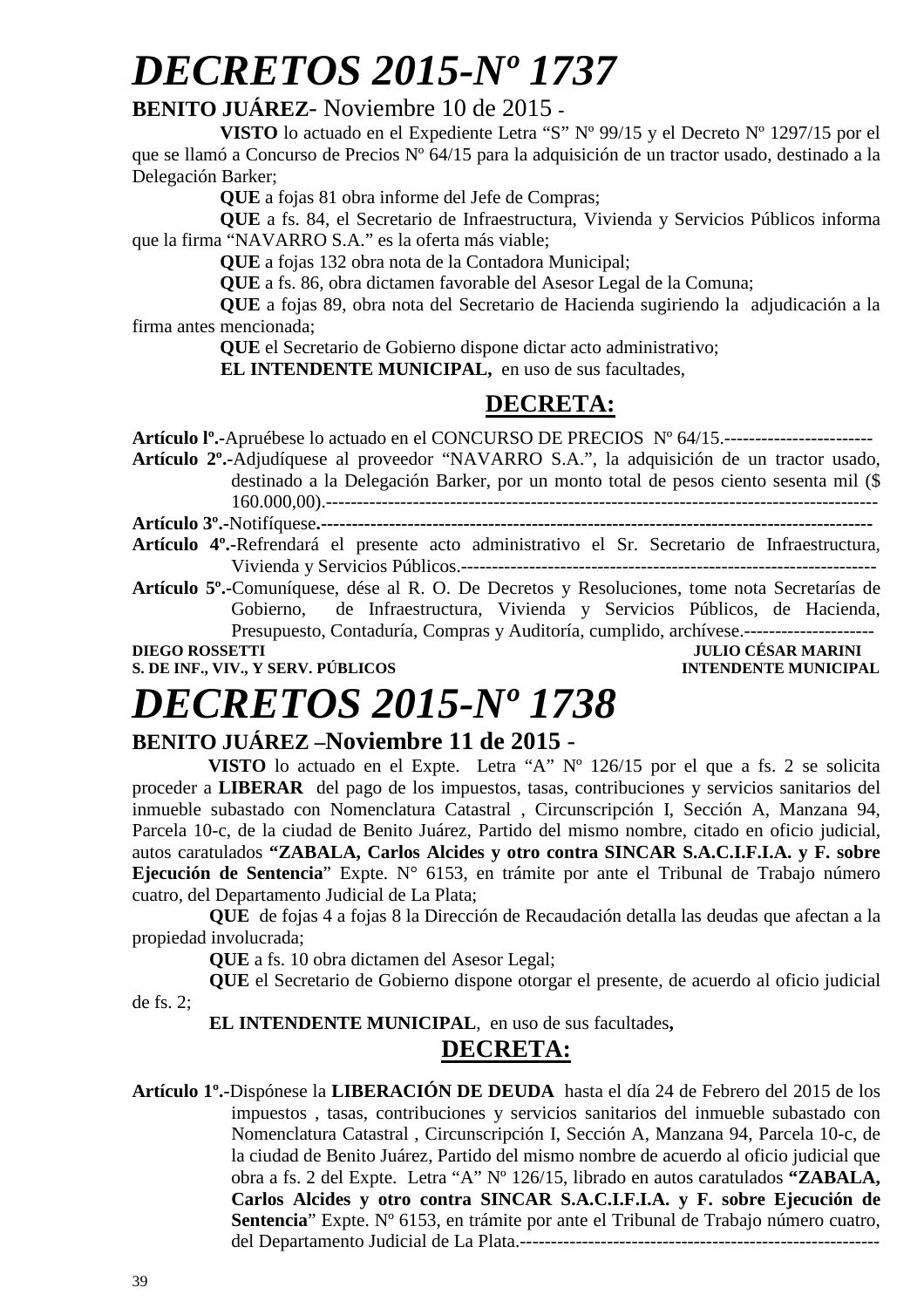**Artículo 2º.-**Notifíquese por Asesoría Legal, al Tribunal de Trabajo interviniente.----------------------- **Artículo 3º.-**Refrendará el presente acto administrativo el Sr. Secretario de Hacienda.-------------------  **Artículo 4º.-**Comuníquese, dése al R. O. Decretos y Resoluciones, tome nota Descentralización

Tributaria, Impositiva, Asesoría Legal, Secretarías de Gobierno, de Hacienda y Auditoría cumplido, archívese.----------------------------------------------------------------------------

**JORGE O. ISMAEL GEORGE OF THE SECRETARIO DE HACIENDA AND SECRETARIO DE HACIENDA AND SECRETARIO DE HACIENDA SECRETARIO DE HACIENDA** 

## *DECRETOS 2015-Nº 1739*

**BENITO JUÁREZ –** Noviembre 12 de 2015-

**VISTO** que conforme las previsiones de la Oza. Mpal. N° 4854/14, el **"FONDO MUNICIPAL PARA EMERGENCIAS DE SALUD" (FO.MU.ES.),** se encuentra facultado para solucionar económicamente enfermedades cuya gravedad requiere derivación médica debido al alto riesgo en la salud;

**QUE** el Secretario de Gobierno dispone dictar el presente acto administrativo;

 **EL INTENDENTE MUNICIPAL**, en uso de sus facultades,

### **DECRETA:**

**Artículo 1º.-**Dispónese que el **"FONDO MUNICIPAL PARA EMERGENCIAS ESPECIALES DE SALUD" (FO.MU.ES),** efectúe pagos en el marco de la Oza. Mpal. N° 4854/14, a la persona que se indica a continuación, cuya historia clínica obra en el Expediente:<br>ALÍ KAREN **Expte. Letra "F" Nº 31/15** 

**Subsidio Reintegrable \$ 24.000,00 (fs. 25)** 

**Artículo 2º.-**La Dirección de Recursos Humanos o la Dirección de Recaudación según corresponda deberá tomar recaudos necesarios para la retención de haberes y/o gestión de cobro para obtener el reintegro del subsidio, según corresponda, mencionado en el Artículo 1º.-----------------------------------------------------------------------------------------------------

**Artículo 3º.-**Refrendará el presente acto administrativo la Sra. Secretaria de Desarrollo Social.---

**Artículo 4º.-**Comuníquese, dése al R. O. de Decretos y Resoluciones, tome nota Contaduría, Tesorería, Direcciones de Recursos Humanos, de Recaudación, Secretarías de Desarrollo Social, de Gobierno, de Hacienda, Subdirección de Tasas, FO.MU.ES. y Auditoría, cumplido, archívese.------------------------------------------------------------------

**S. DE DESARROLLO SOCIAL DESARROLLO SOCIAL DESARROLLO SOCIAL DESARROLLO SOCIAL DESARROLLO SOCIAL DE SOCIAL DE SOCIAL DE SOCIAL DE SOCIAL DE SOCIAL DE SOCIAL DE SOCIAL DE SOCIAL DE SOCIAL DE SOCIAL DE SOCIAL DE SOCIAL DE SO** 

**JULIO CÉSAR MARINI** 

# *DECRETOS 2015-Nº 1740*

**BENITO JUÁREZ** – Noviembre 12 de 2015 –

**VISTO** lo actuado en Expte. Letra "C" Nº 178/12, por el que el **CENTRO FOLKLÓRICO "EL SOMBRERITO"** (fs. 224) solicita Subsidio con destino a solventar gastos de quien representa a la Institución en un Homenaje a Atahualpa Yupanqui, a llevarse a cabo en Parque Patricios (C.A.B.A);

**QUE** a fs. 229 Contaduría efectúa la respectiva reserva preventiva del gasto; mientras que a fs. 230 la Secretaría de Gobierno dispone dictar el presente acto administrativo;

**EL INTENDENTE MUNICIPAL,** en uso de sus facultades,

### **DECRETA:**

**Artículo lº.-**Otórgase **SUBSIDIO** al **CENTRO FOLKLÓRICO "EL SOMBRERITO"** por la suma de **Pesos TRES MIL (\$ 3.000,00)** destinado a solventar gastos de de quien representa a la Institución en un Homenaje a Atahualpa Yupanqui, a llevarse a cabo en Parque Patricios (C.A.B.A). El mismo deberá ser rendido oportunamente mediante Balance de Inversión.------------------------------------------------------------------------------

**Artículo 2º.-**El gasto será imputado según lo informado por Contaduría a fs. precedente.-------------

- **Artículo 3º.-**Tesorería, previo a hacer efectivo el Subsidio del Art. 1°, deberá verificar el cumplimiento del Art. 132 del Reglamento de Contabilidad.--------------------------------
- **Artículo 4º**.-Refrendará el presente acto administrativo el Sr. Secretario de Gobierno.----------------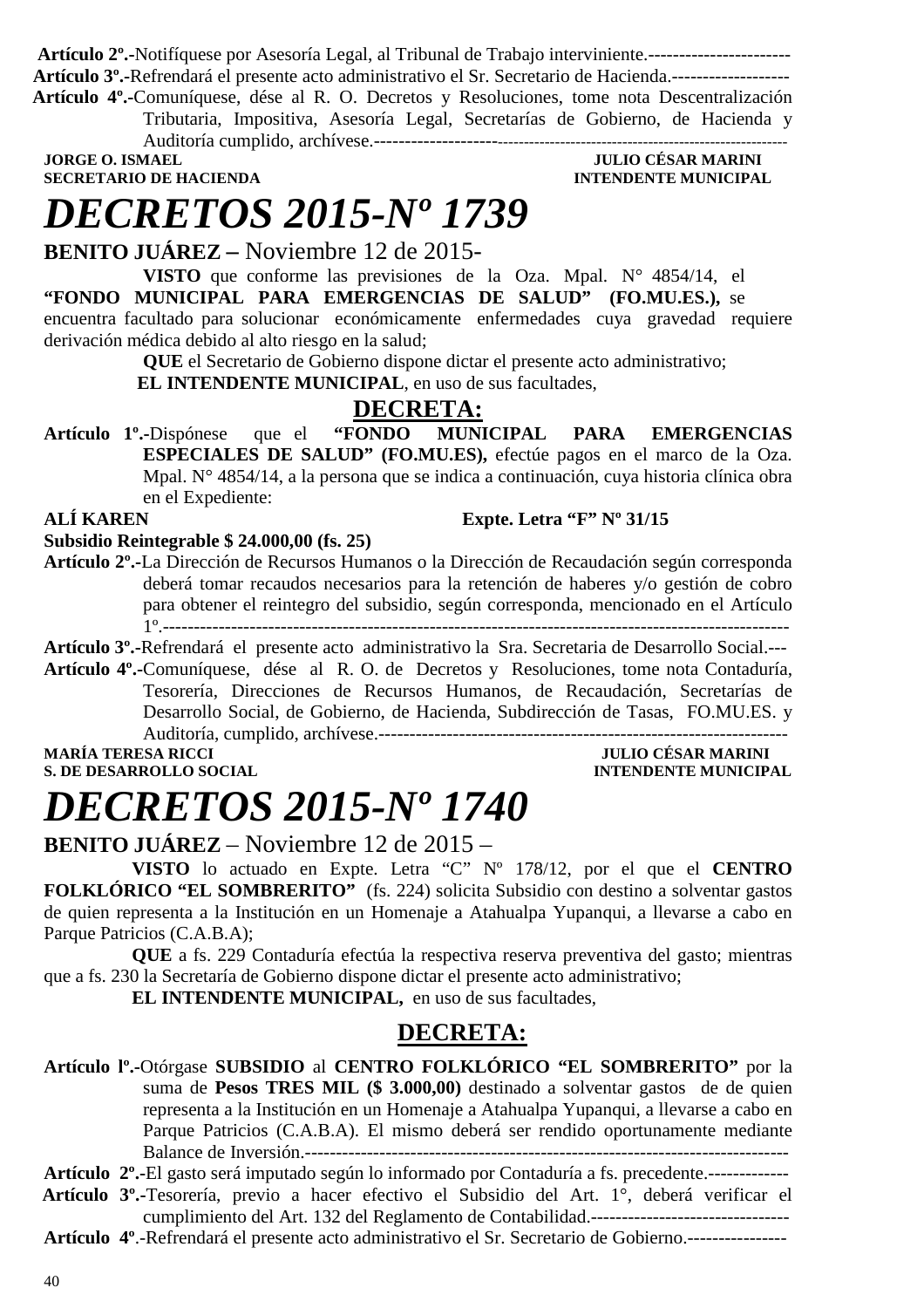**Artículo 5º.-**Comuníquese, dése al R.O. De Decretos y Resoluciones, tome nota Contaduría, Tesorería, Secretarías de Gobierno, de Hacienda y Auditoría, cumplido, archívese.---- **SERGIO JULIO ACOSTA JULIO CÉSAR MARINI SECRETARIO DE GOBIERNO INTENDENTE MUNICIPAL** 

# *DECRETOS 2015-Nº 1741*

**BENITO JUÁREZ** –Noviembre 12 de 2015 –

**VISTO** lo actuado en Expte. Letra "G" Nº 86/13, por el que la **"ASOCIACIÓN COOPERADORA JARDÍN DE INFANTES Nº 906"** solicita Subsidio (fs. 39) con destino a solventar gastos de la Institución;

**QUE** a fs. 42 Contaduría efectúa la respectiva reserva preventiva del gasto; mientras que a fs. 43 la Secretaría de Gobierno dispone dictar el presente acto administrativo;

**EL INTENDENTE MUNICIPAL,** en uso de sus facultades,

### **DECRETA:**

 **Artículo lº.-** Otórgase **SUBSIDIO** a la "**ASOCIACIÓN COOPERADORA JARDÍN DE INFANTES Nº 906"** por la suma de **Pesos CINCO MIL (\$ 5.000,00)** destinado solventar gastos de la institución. El mismo deberá ser rendido oportunamente mediante "Balance de Inversión".--------------**------------------------------------------------** 

**Artículo 2º.-**El gasto será imputado según lo informado por Contaduría a fs. precedente.-------------

 **Artículo 3º.-**Tesorería, previo a hacer efectivo el Subsidio del Art. 1°, deberá verificar el cumplimiento del Art. 132 del Reglamento de Contabilidad.--------------------------------

**Artículo 4º**.- Refrendará el presente acto administrativo el Sr. Secretario de Gobierno.---------------- **Artículo 5º.-**Comuníquese, dése al R.O. De Decretos y Resoluciones, tome nota Contaduría,

Tesorería, Secretarías de Gobierno, de Hacienda, Auditoría, cumplido, archívese.------- **SERGIO JULIO ACOSTA JULIO CÉSAR MARINI** 

**SECRETARIO DE GOBIERNO INTENDENTE MUNICIPAL** 

# *DECRETOS 2015-Nº 1742*

### **BENITO JUÁREZ** – Noviembre 12 de 2015 -

 **VISTO** lo actuado en Expte. Letra "D" Nº 92/13 por el cual la Secretaria de Desarrollo Social a fs. 9 solicita **SUBSIDIO** destinado a la Sra. CONSTANTINO MÓNICA;

 **QUE** a fojas precedentes Contaduría realiza la respectiva reserva preventiva del gasto;  **QUE** el Secretario de Gobierno dispone emitir acto administrativo de Subsidio;

**EL INTENDENTE MUNICIPAL** en uso de sus facultades,

### **DECRETA:**

**Artículo 1º.-**Abonar **SUBSIDIO A INDIGENTES** a la **Sra. CONSTANTINO MÓNICA D.N.I.** 

**37.197.461**, por un monto total de pesos un mil doscientos (\$ 1.200.00) de acuerdo a lo actuado en el Expte. Letra "D" N° 92/13.----------------------------------------------------

**Artículo 2º.-**El gasto será imputado según lo informado por Contaduría a fs. precedentes.- ----------- **Artículo 3º.-**Refrendará el presente acto administrativo la Sra. Secretaria de Desarrollo Social.------

**Artículo 4º.-**Comuníquese, dése al R. O. de Decretos y Resoluciones, tome nota Contaduría, Tesorería, Presupuesto, Secretarías de Desarrollo Social, de Gobierno y Auditoría,

cumplido, archívese.------------------------------------------------------------------------------- **MARÍA TERESA RICCI JULIO CÉSAR MARINI** 

**S. DE DESARROLLO SOCIAL COMPUTE DESARROLLO SOCIAL COMPUTE DE LA CONFIDENTE MUNICIPAL COMPUTE DE LA COMPUTATION DE LA COMPUTATION DE LA COMPUTATION DE LA COMPUTATION DE LA COMPUTATION DE LA COMPUTATION DE LA COMPUTATION DE** 

# *DECRETOS 2015-Nº 1743*

**BENITO JUÁREZ** – Noviembre 12 de 2015 –

**VISTO** lo actuado en Expte. Letra "A" Nº 76/12, por el que la "**ASOCIACION DE**  PADRES DE PERSONAS DISCAPACITADAS" (fs. 102) solicita Subsidio con destino a solventar gastos de la Institución;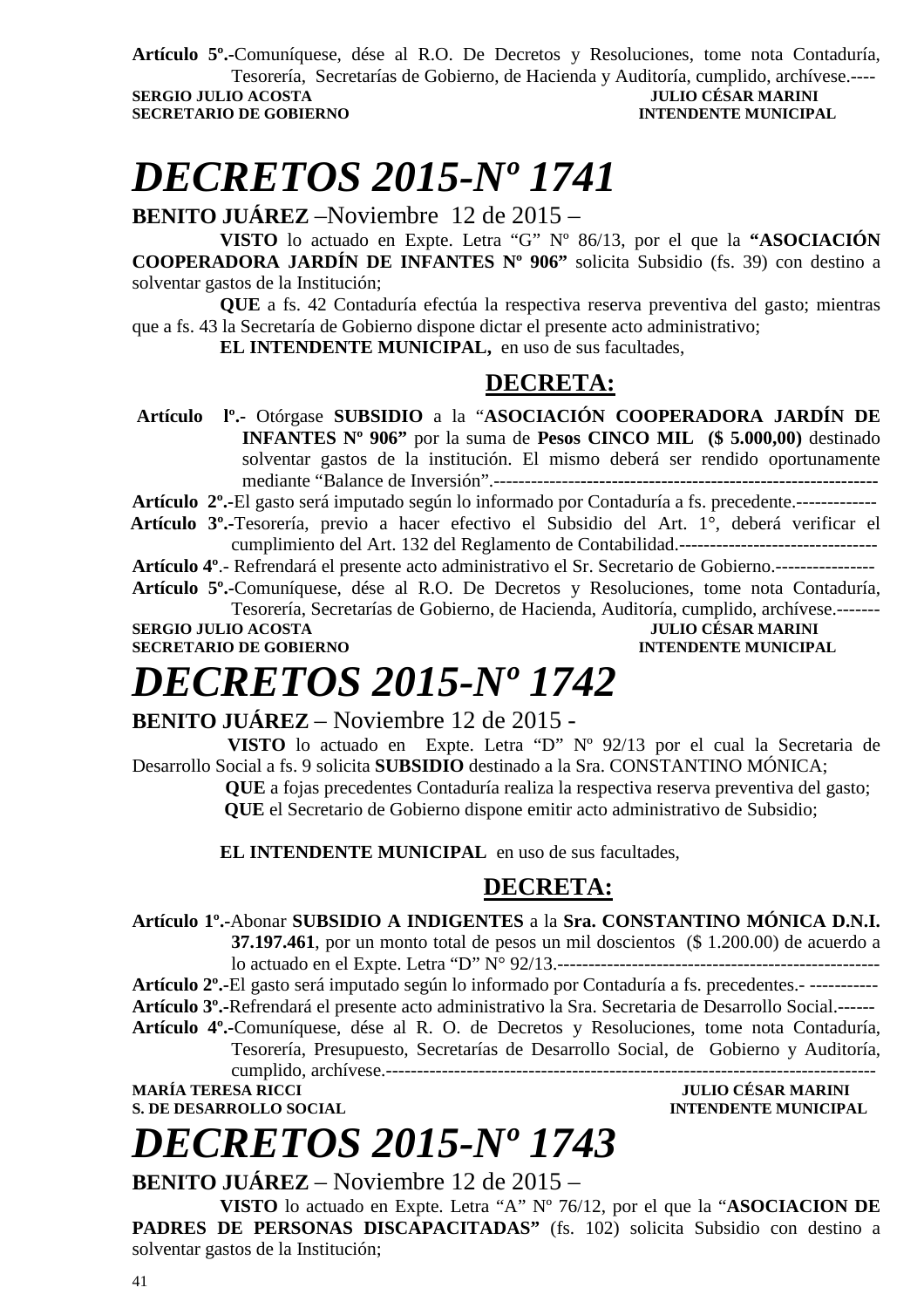**QUE** a fs. 105 Contaduría efectúa la respectiva reserva preventiva del gasto; mientras que a fs. 106 la Secretaría de Gobierno dispone dictar el presente acto administrativo; **EL INTENDENTE MUNICIPAL,** en uso de sus facultades,

### **DECRETA:**

**Artículo lº.-**Otórgase **SUBSIDIO** a la **"ASOCIACIÓN DE PADRES DE PERSONAS DISCAPACITADAS"** por la suma de **Pesos CINCUENTA Y SIETE MIL (\$ 57.000,00)** con destino a solventar gastos de la Institución. El mismo deberá ser rendido oportunamente mediante "Balance de Inversión".-----------------------------------

**Artículo 2º.-**El gasto será imputado según lo informado por Contaduría a fs. precedente.-------------

 **Artículo 3º.-**Tesorería, previo a hacer efectivo el Subsidio del Art. 1°, deberá verificar el cumplimiento del Art. 132 del Reglamento de Contabilidad.--------------------------------

**Artículo 4º**.-Refrendará el presente acto administrativo el Sr. Secretario de Gobierno.-----------------

**Artículo 5º.-**Comuníquese, dése al R.O. De Decretos y Resoluciones, tome nota Contaduría, Tesorería, Secretarías de Gobierno, de Hacienda y Auditoría, cumplido, archívese.----

**SERGIO JULIO ACOSTA JULIO CÉSAR MARINI SECRETARIO DE GOBIERNO INTENDENTE MUNICIPAL** 

## *DECRETOS 2015-Nº 1744*

**BENITO JUÁREZ** – Noviembre 12 de 2015 –

**VISTO** lo actuado en Expte. Letra "G" Nº 97/11, por el que la **ASOCIACIÓN COOPERADORA DE LA ESCUELA MEDIA Nº 2 "JUAN JOSE BERNAL TORRES"** (fs. 67) solicita Subsidio con destino a solventar gastos de la construcción de una biblioteca para la Institución;

**QUE** a fs. 71 Contaduría efectúa la respectiva reserva preventiva del gasto; mientras que a fs. 72 el Secretario de Gobierno dispone dictar el presente acto administrativo;

**EL INTENDENTE MUNICIPAL,** en uso de sus facultades,

### **DECRETA:**

**Artículo lº.-**Otórgase **SUBSIDIO** a la **ASOCIACIÓN COOPERADORA DE LA ESCUELA MEDIA Nº 2 "JUAN JOSE BERNAL TORRES"** por la suma de **Pesos OCHO MIL SEISCIENTOS SESENTA (\$ 8.660,00)** con destino a solventar gastos de la construcción de una biblioteca para la Institución. El mismo deberá ser rendido oportunamente mediante "Balance de Inversión".---------------------------------------------

**Artículo 2º.-**El gasto será imputado según lo informado por Contaduría a fs. precedente.-------------

 **Artículo 3º.-**Tesorería, previo a hacer efectivo el Subsidio del Art. 1°, deberá verificar el cumplimiento del Art. 132 del Reglamento de Contabilidad.--------------------------------

**Artículo 4º**.-Refrendará el presente acto administrativo el Sr. Secretario de Gobierno.-----------------

**Artículo 5º.-**Comuníquese, dése al R. O. De Decretos y Resoluciones, tome nota Contaduría, Tesorería, Secretarías de Gobierno, de Hacienda y Auditoría, cumplido, archívese.----

**SECRETARIO DE GOBIERNO** 

**SERGIO DE SERGIA MARINI<br>
SERGIO DE MUNICIPAL** 

# *DECRETOS 2015-Nº 1745*

### **BENITO JUÁREZ** –Noviembre 12 de 2015-

 **VISTO** que las Asociaciones Cooperadoras de la Escuela Nº 6, Jardín Nº 903 y Sala de Primeros Auxilios, todas de Estación López han organizado un evento en adhesión al Día de la Tradición, a llevarse a cabo el sábado 14 de noviembre;

**QUE** el mismo contará con espectáculos tradicionalistas, contando con la actuación de artistas de renombre nacional y zonal;

**QUE** se hará un desfile por Av. Los Pinos, espectáculo de magia en la escuela y finalizará en la carpa municipal con la actuación de peñas folklóricas locales, contando con la presentación de Gabriel Trío y la actuación especial de Sonia Vega, finalizando con bailanta popular;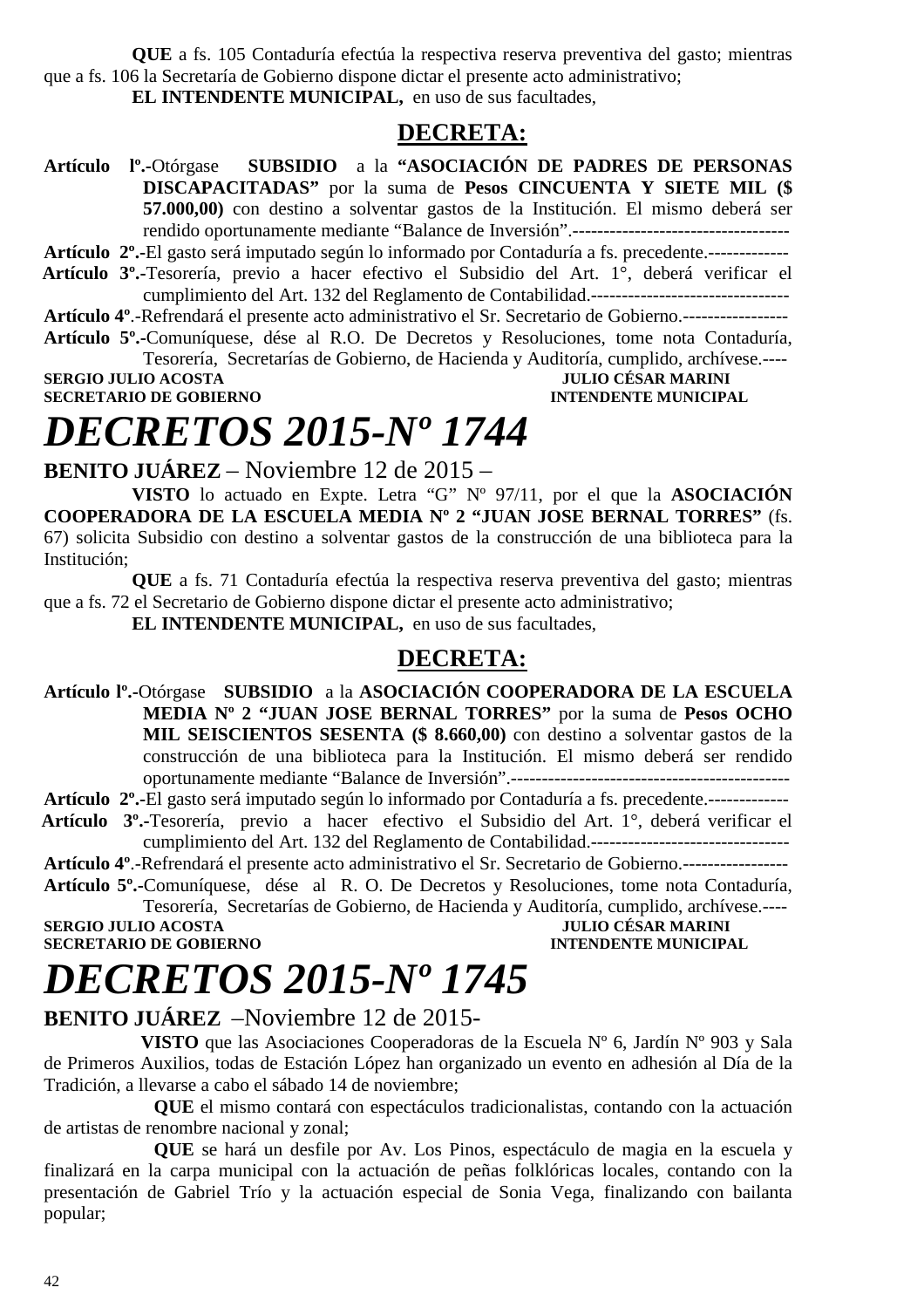**CONSIDERANDO** la importancia que reviste el evento citado para la localidad de Estación López,

> **QUE** el Secretario de Gobierno dispone dictar acto administrativo;  **EL INTENDENTE MUNICIPAL**, en uso de sus facultades,

### **DECRETA:**

**Artículo 1º.-**Declárese de **INTERÉS MUNICIPAL** el evento programado por las Asociaciones Cooperadoras de la Escuela Nº 6, Jardín Nº 903 y Sala de Primeros Auxilios de Estación López, para el día sábado 14 de Noviembre, en adhesión al día de la Tradición.--------------------------------------------------------------------------------------------

**Artículo 2º.-**Autorizase a Contaduría a efectuar los pagos que demande el evento del artículo 1º.----

**Artículo 3º.-**Refrendará el presente acto administrativo el Sr. Secretario de Gobierno.----------------

**Artículo 4º.-**Comuníquese, dése al R. O. de Decretos y Resoluciones, tome nota, Secretarías de Gobierno, de Hacienda, de Desarrollo Social, Direcciones de Deportes, de Cultura, de Presupuesto, Contaduría y Auditoría, cumplido, archívese.----------------------------------

**SERGIO JULIO ACOSTA SECRETARIO DE GOBIERNO INTENDENTE MUNICIPAL** 

# *DECRETOS 2015-Nº 1746*

**BENITO JUÁREZ –** Noviembre 12 de 2015-

**VISTO** lo solicitado por el Director Administrativo y el Director Médico del Hospital Municipal "Eva Perón" Ente Descentralizado "Dr. Alfredo Saintout" en el Expediente Letra "E" Nº 13/15 a efectos de realizar la **DESIGNACIÓN TRANSITORIA** del Dr. Pérez Luis Fernando para desempeñarse como médico de guardia y médico clínico;

**QUE** a fojas 64obra la respectiva imputación contable;

 **QUE** el Secretario de Gobierno propicia otorgar el acto administrativo;

**EL INTENDENTE MUNICIPAL,** en uso de sus facultades,

### **DECRETA:**

**Artículo 1º.-**Dispónese la **DESIGNACIÓN TRANSITORIA** del Dr. Pérez Luis Fernando DNI 31.584.634 para desempeñarse como médico de guardia y médico clínico, grado 1 con 24 horas semanales con efecto retroactivo al 1/11/15 y hasta el 30/11/15.-----------------

**Artículo 2º.-**El gasto deberá imputarse de acuerdo a lo determinado por el Contador del Ente a fojas 64 del Expediente Letra "E" Nº 13/15.----------------------------------------------------------

**Artículo 3º.-**Por el Ente Descentralizado, notifíquese.-------------------------------------------------------

**Artículo 4º.-**Refrendará el presente acto administrativo la Sra. Secretaria de Salud.--------------------

**Artículo 5º.-**Comuníquese, dése al R. O. de Decretos y Resoluciones, tome nota Recursos Humanos del Ente, Contaduría del Ente, Secretarías de Gobierno, de Salud y Auditoría,

cumplido, archívese.------------------------------------------------------------------------------- **MARÍA ELISA TIMPANARO** 

**SECRETARIA DE SALUD INTENDENTE MUNICIPAL** 

# *DECRETOS 2015-Nº 1747*

### **BENITO JUÁREZ** –Noviembre 12 de 2015-

**VISTO** lo actuado en el Expte. Letra "S" Nº 73/09 en el cual la Secretaria de Salud, solicita se abone remuneración a los agentes que detallan en el marco del Plan Nacer, conforme a los lineamientos previstos en los Convenios firmados con el Ministerio de Salud de la Nación;

**CONSIDERANDO** que de fojas 2 a 25 obra Convenio de Adhesión para la implementación del Seguro Materno Infantil Provincial "Plan Nacer" en el Territorio de la Provincia de Buenos Aires, registrado bajo el Nº 74/08 del registro municipal de contratos, Anexo 1 Cambio de referente y convenio de administración de fondos, en cuyo artículo séptimo inciso f se acuerda como posible gasto, "incentivos al personal que se encuentre trabajando en el prestador cualquiera sea su forma de contratación…";

> **QUE** la Secretaría de Gobierno dispone dictar el presente acto administrativo; **EL INTENDENTE MUNICIPAL,** en uso de sus facultades,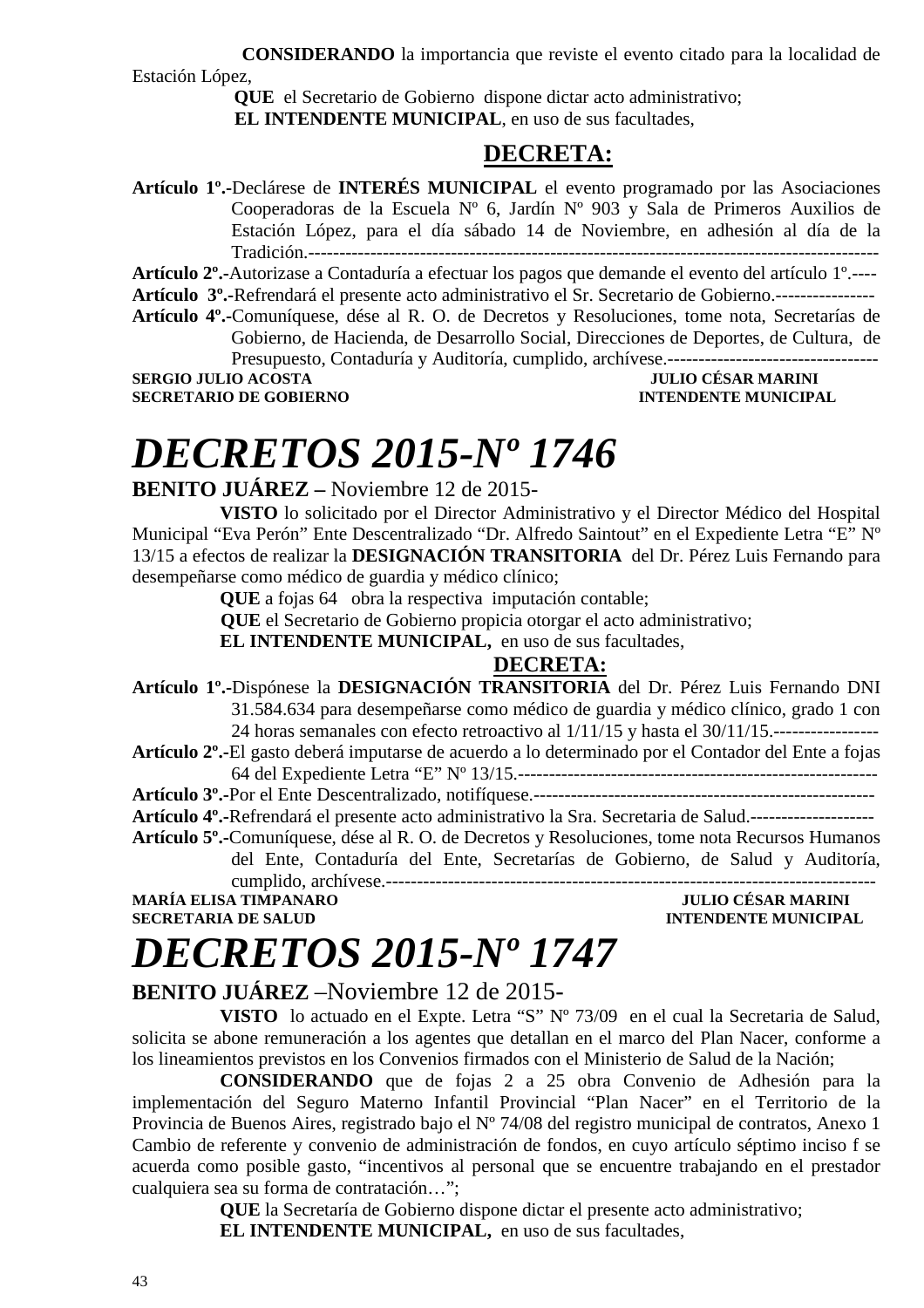### **DECRETA:**

**Artículo 1º.-**Abónese por la Municipalidad, los montos correspondientes a los agentes que se detallan a continuación, de acuerdo a lo convenido con el Ministerio de Salud de la Nación, en el inciso f de la cláusula séptima del convenio de administración de fondos, suscripto en el marco del Seguro Materno Infantil Provincial "Plan Nacer":

| SASSALI INÉS            | \$         | 260,00   |
|-------------------------|------------|----------|
| <b>MUÑOZ SUSANA</b>     | \$         | 150,00   |
| <b>GUERRERO SONIA</b>   | \$         | 144,00   |
| <b>ROMANO FANNY</b>     | $\pmb{\$}$ | 110,00   |
| <b>BORCHI MARCELA</b>   | \$         | 410,00   |
| LAY SUSANA              | \$         | 64,00    |
| <b>KAUNES CARMEN</b>    | \$         | 132,00   |
| YACOB ELDA              | \$         | 132,00   |
| <b>AGUILERA NATALIA</b> | \$         | 1.220,00 |
| NAVAR MARIA JULIA       | \$         | 2.700,00 |
| <b>KRUGER ELIZABETH</b> | \$         | 700,00   |
| <b>BOSIO ANABELLA</b>   | \$         | 540,00   |
| <b>BARIQUA LAURA</b>    | \$         | 1220,00  |
| <b>MANSILLA JOANA</b>   | \$         | 70,00    |
|                         |            |          |

**Artículo 2º.-**Refrendará el presente acto administrativo la Sra. Secretaria de Salud.--------------------

**Artículo 3º.-**Comuníquese, dése al R. O. de Decretos y Resoluciones, tome nota Ente Descentralizado Hospital, Dirección de Recursos Humanos, Secretarías de Salud, de Gobierno, de Hacienda, Contaduría y Auditoría, cumplido, archívese.-------------------- **MARÍA ELISA TIMPANARO JULIO CÉSAR MARINI** 

**INTENDENTE MUNICIPAL** 

# *DECRETOS 2015-Nº 1748*

**BENITO JUÁREZ-** Noviembre 12 de 2015**-** 

**VISTO** lo actuado en el Expediente Letra "G" Nº 118/15 por el que la **ASOCIACIÓN CIVIL "AMIGOS DEL POLIDEPORTIVO DE BENITO JUÁREZ"** (fs. 11) solicita Subsidio destinado a solventar gastos de mantenimiento de las instalaciones y atención de delegaciones del Congreso SOPA 2015;

**QUE** a fojas 14 Contaduría efectúa la respectiva reserva preventiva del gasto; mientras que a fs. 15 la Secretaría de Gobierno dispone dictar el presente acto administrativo;

**QUE** el Secretario de Gobierno dispone dictar el presente acto administrativo de

subsidio;

### **EL INTENDENTE MUNICIPAL,** en uso de sus facultades,

**DECRETA**:

**Artículo 1º.-**Otórguese **SUBSIDIO** a la **ASOCIACIÓN CIVIL "AMIGOS DEL POLIDEPORTIVO DE BENITO JUÁREZ"** por la suma de pesos DIECISEIS MIL QUINIENTOS (\$ 16.500,00) destinado a solventar gastos de mantenimiento de las instalaciones y atención de delegaciones del Congreso SOPA 2015. El mismo deberá ser rendido oportunamente mediante "Balance de Inversión".------------------------------- **Artículo 2º.-**El gasto será imputado según lo informado por Contaduría a fs. precedentes.------------

- **Artículo 3º.-**Tesorería, previo a hacer efectivo al Subsidio del Art. 1º, deberá verificar el cumplimiento del Art. 132 del Reglamento de Contabilidad.--------------------------------
- **Artículo 4º.-**Refrendará el presente acto administrativo el Sr. Secretario de Gobierno.-----------------
- **Artículo 5º.-**Comuníquese, desde la R. O. de Decretos y Resoluciones, tome nota, Contaduría, Tesorería, Presupuesto, Secretarías de Gobierno, de Hacienda y Auditoría, cumplido, archívese-------

**SERGIO JULIO ACOSTA JULIO CÉSAR MARINI SECRETARIO DE GOBIERNO INTENDENTE MUNICIPAL** 

# *DECRETOS 2015-Nº 1749*

**BENITO JUÁREZ** –Noviembre 12 de 2015 –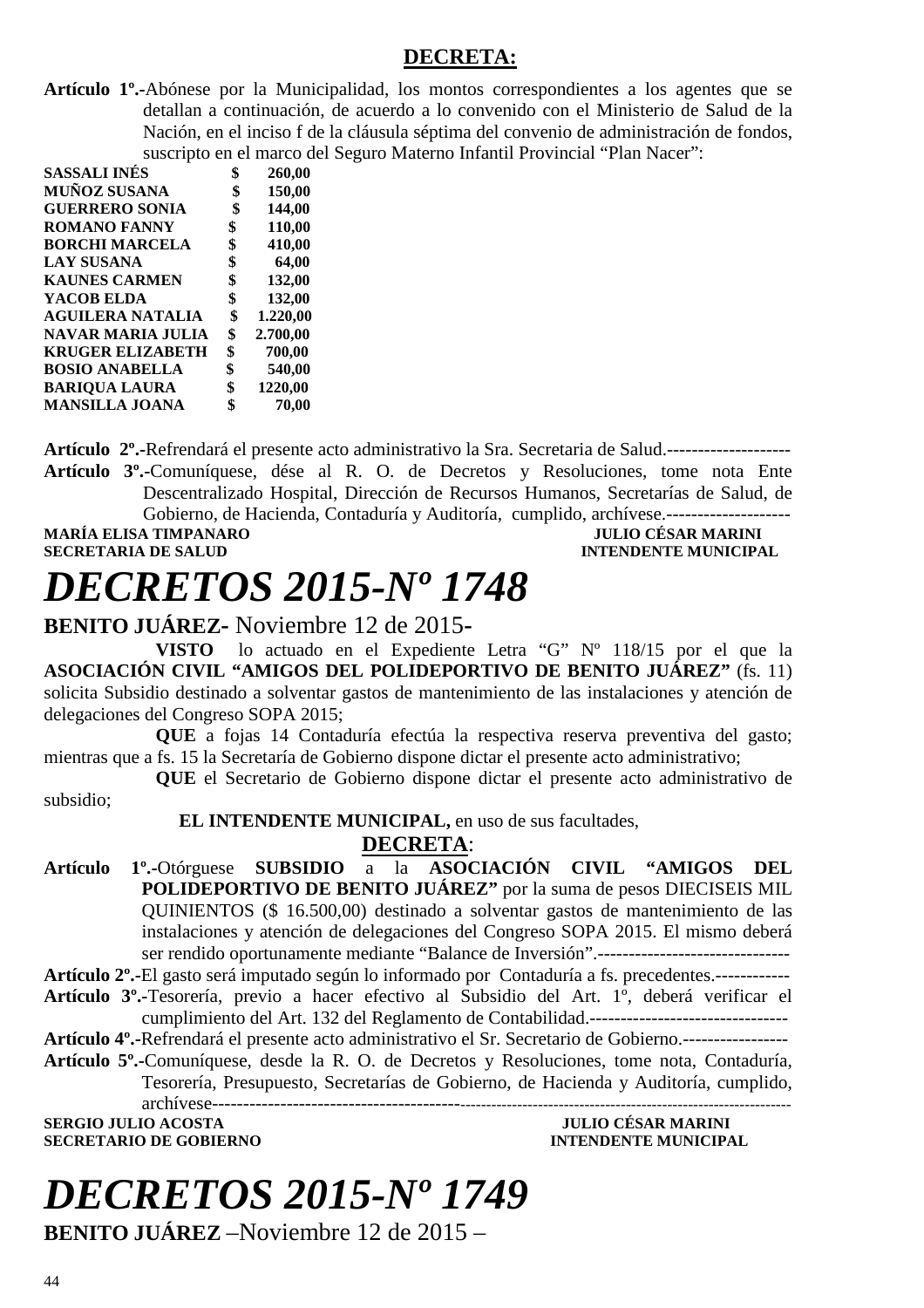**VISTO** lo actuado en Expte. Letra "G" Nº 37/13, por el cual el **"CLUB SOCIAL Y ATLÉTICO FERROVIARIOS"** (fs. 75) solicita Subsidio con destino a solventar gastos de la 2º etapa de refacciones en la institución;

**QUE** a fs. 78 Contaduría efectúa la respectiva reserva preventiva del gasto; mientras que a fs. 79 la Secretaría de Gobierno dispone dictar el presente acto administrativo;

**EL INTENDENTE MUNICIPAL,** en uso de sus facultades,

### **DECRETA:**

 **Artículo 1º.-**Otórgase **SUBSIDIO** al **"CLUB SOCIAL Y ATLÉTICO FERROVIARIOS**  por la suma de **Pesos DIEZ MIL (\$ 10.000,00)** con destino a solventar gastos de la 2º etapa de refacción en la Institución. El mismo deberá ser rendido oportunamente mediante "Balance de Inversión".----------------------------------------------------------------

**Artículo 2º.-**El gasto será imputado según lo informado por Contaduría a fs. precedente.-------------  **Artículo 3º.-**Tesorería, previo a hacer efectivo el Subsidio del Art. 1°, deberá verificar el

cumplimiento del Art. 132 del Reglamento de Contabilidad.------------------------------

**Artículo 4º**.-Refrendará el presente acto administrativo el Sr. Secretario de Gobierno.-----------------

**Artículo 5º.-**Comuníquese, dése al R.O. De Decretos y Resoluciones, tome nota Contaduría, Tesorería, Secretarías de Gobierno, de Hacienda, Auditoría, cumplido, archívese.----

**SERGIO JULIO ACOSTA** 

**SECRETARIO DE GOBIERNO INTENDENTE MUNICIPAL** 

# *DECRETOS 2015-Nº 1750*

**BENITO JUÁREZ**- Noviembre 12 de 2015-

 **VISTO** lo actuado en el Expediente Letra "E" Nº 4**/**13, en el cual a fs. 39 el Director Administrativo del Hospital Municipal "Eva Perón" Ente Descentralizado "Dr. Alfredo Saintout" solicita modificar los **Valores de las Guardias Activas del Personal Profesional Médico** del Hospital "Eva Perón" y Unidades Sanitarias, con efecto retroactivo al 1º de Noviembre de 2015;

**QUE** el Secretario de Gobierno dispone dictar el presente acto administrativo;

**EL INTENDENTE MUNICIPAL,** en uso de sus facultades,

### **DECRETA:**

**Artículo 1º.-**Fíjese con efecto retroactivo al 1º de Noviembre de 2015, los valores de las guardias activas del Personal **Profesional Médico** del Hospital Municipal "Eva Perón" Ente Descentralizado "Dr. Alfredo Saintout" y las Unidades Sanitarias, en los siguientes valores:

Lunes a Viernes  $$ 145,83$  por hora Sábado, Domingo y Feriado  $$166,66$  por hora

**Artículo 2º.-**Refrendará el presente acto administrativo la Sra. Secretaria de Salud.-------------------- **Artículo 3º.-**Comuníquese, dése al R. O. De Decretos y Resoluciones, tome nota Dirección de Recursos Humanos del Ente, Contaduría del Ente, Secretarías de Gobierno, de Salud,

de Hacienda y Auditoría, cumplido, archívese.------------------------------------------------ **MARÍA ELISA TIMPANARO** 

**SECRETARIA DE SALUD INTENDENTE MUNICIPAL** 

*DECRETOS 2015-Nº 1751*

**BENITO JUÁREZ –** Noviembre 13 de 2015-

**VISTO** que conforme las previsiones de la Oza. Mpal. N° 4854/14, el **"FONDO MUNICIPAL PARA EMERGENCIAS DE SALUD" (FO.MU.ES.),** se encuentra facultado para solucionar económicamente enfermedades cuya gravedad requiere derivación médica debido al alto riesgo en la salud;

**QUE** el Secretario de Gobierno dispone dictar el presente acto administrativo;  **EL INTENDENTE MUNICIPAL**, en uso de sus facultades,

### **DECRETA:**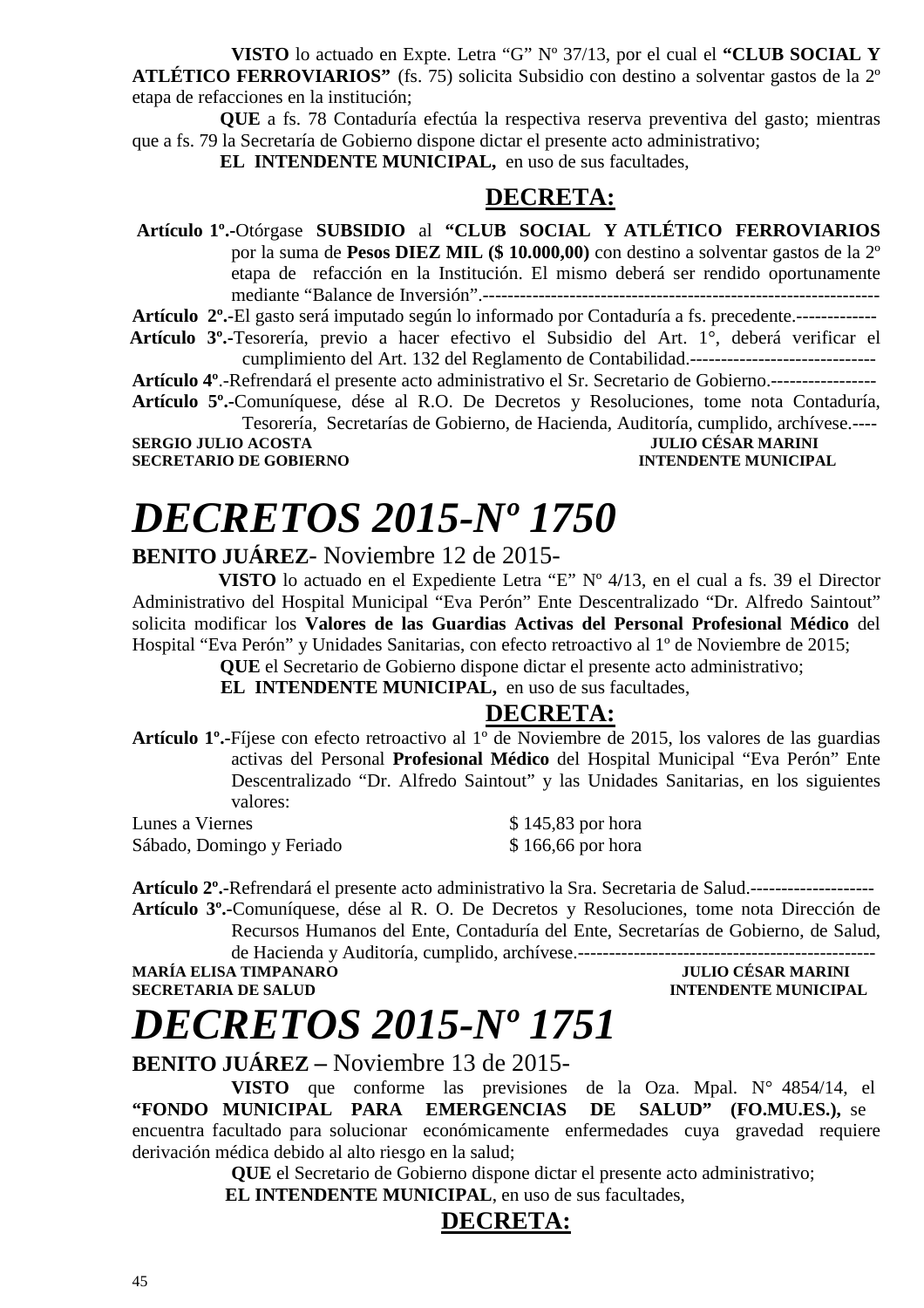**Artículo 1º.-**Dispónese que el **"FONDO MUNICIPAL PARA EMERGENCIAS ESPECIALES DE SALUD" (FO.MU.ES),** efectúe pagos en el marco de la Oza. Mpal. N° 4854/14, a la persona que se indica a continuación, cuya historia clínica obra en el Expediente:

#### **CONNI JOANA Expte. Letra "F" Nº 29/15 Subsidio Reintegrable \$ 8.550,00 (fs.46)**

**Artículo 2º.-**La Dirección de Recursos Humanos o la Dirección de Recaudación según corresponda deberá tomar recaudos necesarios para la retención de haberes y/o gestión de cobro para obtener el reintegro del subsidio, según corresponda, mencionado en el Articulo 1º.-----------------------------------------------------------------------------------------------------

**Artículo 3º.-**Refrendará el presente acto administrativo la Sra. Secretaria de Desarrollo Social.---

**Artículo 4º.-**Comuníquese, dése al R. O. de Decretos y Resoluciones, tome nota Contaduría, Tesorería, Direcciones de Recursos Humanos, de Recaudación, Secretarías de Desarrollo Social, de Gobierno, de Hacienda, Subdirección de Tasas, FO.MU.ES. y Auditoría, cumplido, archívese.------------------------------------------------------------------

**MARÍA TERESA RICCI JULIO CÉSAR MARINI** 

**INTENDENTE MUNICIPAL** 

# *DECRETOS 2015-Nº 1752*

### **BENITO JUÁREZ**- Noviembre 16 de 2015-

 **VISTO** que por Resolución Nº 448/15 se otorgó LICENCIA POR ENFERMEDAD al Subdirector del Centro de Contención Sr. GALLARDO OSCAR (L.P. 2871);

 **QUE** resulta necesario que el mencionado sea reemplazado;

 **QUE** el Secretario de Gobierno dispone dictar el presente acto administrativo;

**EL INTENDENTE MUNICIPAL,** en uso de sus facultades,

### **DECRETA:**

**Artículo lº.-**Confírmese que durante la LICENCIA POR ENFERMEDAD otorgada al Subdirector del Centro de Contención Sr. GALLARDO OSCAR (L.P. 2871), asume sus funciones en carácter de reemplazo la agente GEREZ MARIA VICTORIA (L.P. 3067).-----------

**Artículo 2º.-**Por la Dirección de Recursos Humanos notifíquese al interesado y agréguese al legajo personal de la agente.------------------------------------------------------------------------------

**Artículo 3º.-**Refrendará el presente acto administrativo la Sra. Secretaria de Desarrollo Social.------

**Artículo 4º.-**Comuníquese, dése al R. O. De Decretos y Resoluciones, tome nota Recursos Humanos, Secretarías de Gobierno, de Hacienda, de Infraestructura, Vivienda y Servicios Públicos, de Salud, de Seguridad, de Desarrollo Social, Presupuesto, Contaduría y Auditoria, cumplido, archívese.--------------------------------------------------

**S. DE DESARROLLO SOCIAL** 

**MARIA TERESA RICCIPAL INTENDENTE MUNICIPAL** 

# *DECRETOS 2015-Nº 1753*

### **BENITO JUÁREZ** – Noviembre 16 de 2015-

 **VISTO** lo actuado en el Expediente Letra "H" Nº 32/15 y teniendo en cuenta lo dispuesto por el art. 119, art. 120 de la L.O.M. y art. 12 de la Ordenanza complementaria Nº 4920/2014.

 **CONSIDERANDO** la necesidad de mantener y mejorar las condiciones de transitabilidad de los caminos rurales que se vieron afectados en los años 2012 y 2014 debido a las precipitaciones extraordinarias (situación declarada de emergencia agropecuaria).

 **QUE** se firmó un convenio con el Ministerio de Agricultura, Pesca y Ganadería en virtud del cual, este se compromete a aportar la suma de pesos \$1.300.000,00 (un millón trescientos mil) para solventar los gastos inherentes al mejoramiento de los caminos rurales, y el Municipio de Benito Juárez a destinar tales fondos al alquiler de maquinarias viales que se utilizarán en la realización del proyecto.

 **QUE** el Secretario de Hacienda informa cual es la ampliación presupuestaria y las cuentas que han de dotarse de presupuesto,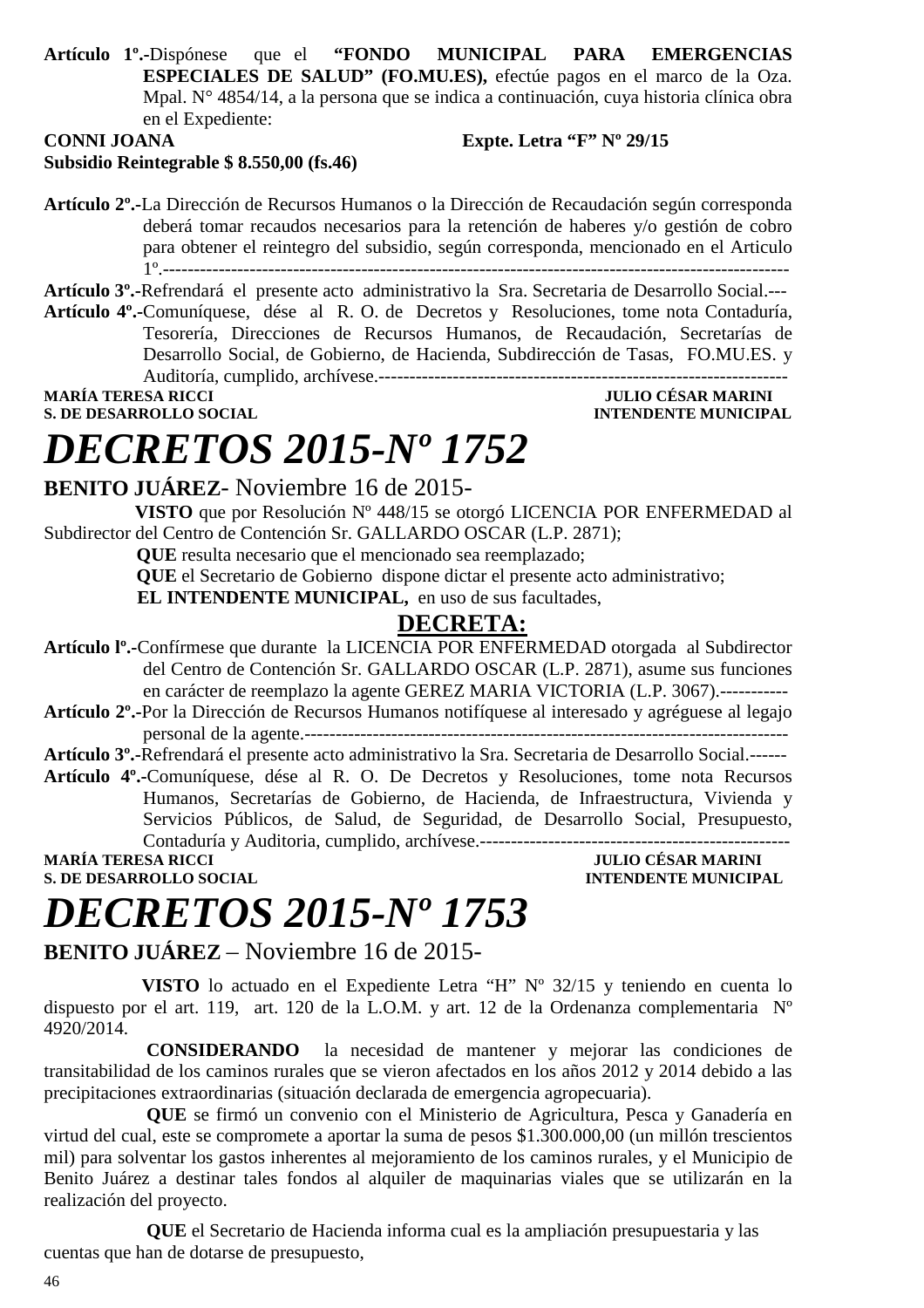### **EL INTENDENTE MUNICIPAL, en uso de sus facultades, D E C R E T A:**

**Artículo 1º.-**Efectuar la ampliación presupuestaria correspondiente para el ejercicio en curso por un importe de pesos 1.300.000,00 (un millón trescientos mil), con fuente de financiamiento 133, de acuerdo al siguiente detalle:

| Cuenta de Recurso – Fuente de Financiación 133 |                |                                                                       |              |  |
|------------------------------------------------|----------------|-----------------------------------------------------------------------|--------------|--|
| <b>Jurisdicción</b>                            | <b>Recurso</b> |                                                                       | Importe      |  |
| 1110103000<br>Sec. De Hacienda                 | 1720426        | "Proyecto para la Recuperación y Mantenimiento de<br>Caminos Rurales" | 1.300.000,00 |  |
|                                                |                | TOTAL                                                                 | 1.300.000,00 |  |

| <b>Cuenta de Gasto</b> |         |                                                       |              |
|------------------------|---------|-------------------------------------------------------|--------------|
| <b>Jurisdicción</b>    | Gasto   | <b>Fuente de Financiación 133</b>                     | Importe      |
| 1110108000<br>76.00.00 | 3.2.2.0 | Alquiler de maquinaria, equipo y medios de transporte | 1.300.000,00 |
|                        |         | TOTAL                                                 | 1.300.000,00 |

 **Artículo 2º.-**Autorízase a Contaduría Municipal, a la Secretaría de Hacienda y a la Dirección de Presupuesto a realizar en la Contabilidad, la registración que corresponda en concordancia con el artículo.--------------------------------------------------------------------

**Artículo 3º.-**Refrendará el presente acto administrativo el Sr. Secretario de Hacienda.----------------- **Artículo 4º.-**Comuníquese, dése al R.O. de Decretos y Resoluciones, tome nota Secretaría de Gobierno, de Hacienda, de Infraestructura Vivienda y Servicios, Contaduría y Auditoría cumplido, archívese.----------------------------------------------------------------------------

**SECRETARIO DE HACIENDA INTENDENTE MUNICIPAL** 

**JORGE O. ISMAEL JULIO CÉSAR MARINI** 

# *DECRETOS 2015-Nº 1754*

### **BENITO JUÁREZ**- Noviembre 16 de 2015 **-**

**VISTO** lo actuado en el Expediente Letra "O" Nº 125/15 y el Decreto Nº 1555/15 por el que se llamó a Concurso de Precios Nº 73/15 para la adquisición de carpinterías faltantes para el CEC Nº 801 de Benito Juárez;

**QUE** a fojas 48 obra informe del Jefe de Compras, informando que se ha presentado un sólo oferente a dicho llamado;

**QUE** a fojas 50 obra nota de la Contadora Municipal;

**QUE** a fojas 51 el Secretario de Hacienda sugiere la adjudicación, al proveedor "MERLI S.R.L."

**QUE** el Secretario de Gobierno dispone dictar acto administrativo;

**EL INTENDENTE MUNICIPAL,** en uso de sus facultades,

### **DECRETA:**

**Artículo lº.-**Apruébese lo actuado en el CONCURSO DE PRECIOS Nº 73/15.-------------------------

**Artículo 2º.-**Adjudíquese al proveedor "MERLI S.R.L." para la adquisición de carpinterías faltantes para el CEC Nº 801 de Benito Juárez, por un monto total de ciento cuarenta y nueve mil novecientos treinta y seis (\$ 149.936,00).------------------------------------------

**Artículo 3º.-**El gasto deberá imputarse de acuerdo a la solicitud de gastos obrante a fojas 22 del Expediente Letra "O" Nº 125/15.----------------------------------------------------------------

**Artículo 4º.-**Notifíquese**.------------------------------------------------------------------------------------------** 

**Artículo 5º.-**Refrendará el presente acto administrativo el Sr. Secretario de Infraestructura, Vivienda y Servicios Públicos.-------------------------------------------------------------------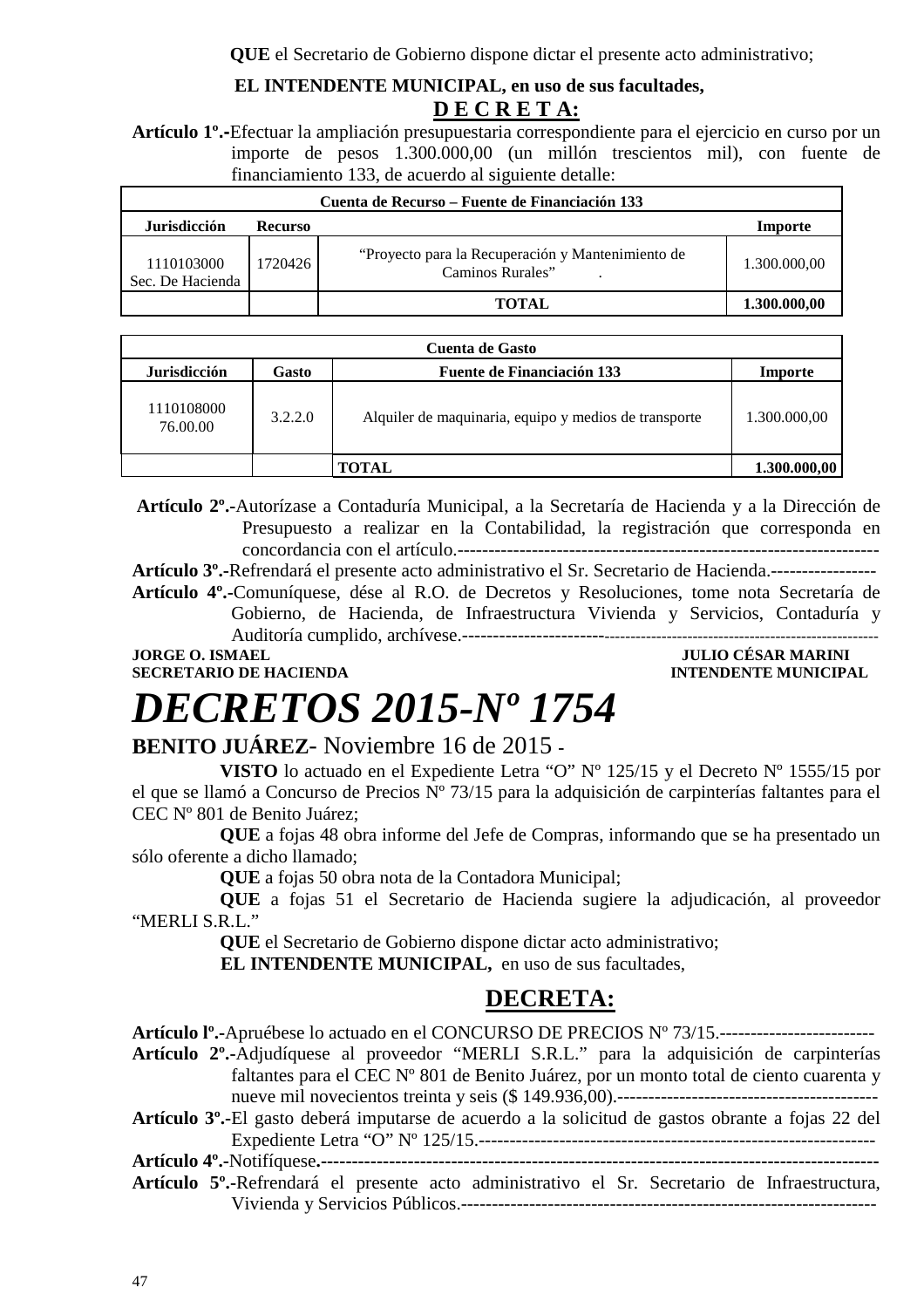**Artículo 6º.-**Comuníquese, dése al R. O. De Decretos y Resoluciones, tome nota Secretarías de Gobierno, de Infraestructura, Vivienda y Servicios Públicos, de Hacienda, Presupuesto, Contaduría, Compras y Auditoría, cumplido, archívese.---------------------

**DIEGO ROSSETTI** JULIO CÉSAR MARINI

## **S. DE INF., VIV., Y SERV. PÚBLICOS INTENDENTE MUNICIPAL**

# *DECRETOS 2015-Nº 1755*

**BENITO JUÁREZ** – Noviembre 16 de 2015 –

 **VISTO** lo actuado en Expte. Letra "E" Nº 10/10 por el cual la Directora de Auditoría General a fs. 413 informa que fue aceptado por el Ministerio de Salud de la Nación el nuevo listado de cargos para los agentes que formarán parte del Programa Médicos Comunitarios (PMC) a partir del 01/04/2015 y hasta el 31/03/2016;

 **QUE** en el listado aprobado para el 2015 se incorporó como personal universitario sin residencia o capacitación del Programa Médico Comunitario a la Dra. Maria Elisa Timpanaro desde el 1/04/2014, por lo que es necesaria la incorporación de la misma en el marco Programa Nacional de Salud Familiar, actualmente Programa de Médicos Comunitarios (PMC) y "Proyecto de Sistematización de la Atención Primaria de la Salud" como médico en el CAPS Osvaldo Catena;

 **QUE** el Secretario de Gobierno dispone emitir acto administrativo;

 **EL INTENDENTE MUNICIPAL**, en uso de sus facultades,

### **DECRETA:**

- **Artículo 1º.-**En el marco del Programa Nacional de Salud Familiar, actualmente Programa de Médicos Comunitarios (PMC) y del Proyecto de "Sistematización de la Atención Primaria de la Salud", abonesé a la Dra. Timpanaro Maria Elisa (L.P. 1563) una bonificación especial equivalente al monto remitido por el ministerio para el PMC, en el cargo Universitario sin residencia o capacitación del PMC, con efecto retroactivo al 1/04/2015 y hasta el 31/03/2016 ----------------------------------------------
- **Artículo 2º.**-La bonificación del artículo precedente se extenderá en el tiempo que se mantenga el convenio con el Ministerio de Salud de la Nación y mientras se cumplan los lineamientos y normativas establecidos en dicho convenio.----------------------------------

**Artículo 3º.-**Refrendará el presente acto administrativo el Sr. Secretario de Gobierno.----------------

**Artículo 4º.-**Comuníquese, dése al R. O. de Decretos y Resoluciones, tome nota Secretarías de Salud y Gobierno, Ente Descentralizado Hospital, cumplido, archívese.------------------

**SECRETARIO DE GOBIERNO** 

**SERGIO JULIO ACOSTA JULIO CÉSAR MARINI** 

# *DECRETOS 2015-Nº 1756*

**BENITO JUÁREZ** – Noviembre 16 de 2015 -

 **VISTO** lo actuado en Expte. Letra "D" Nº 101/15 por el cual la Delegada Municipal de Barker eleva nota (fs. 69) solicitando **SUBSIDIO** destinado al pago de Gas a personas indigentes;

 **QUE** a fojas precedentes Contaduría realiza la respectiva reserva preventiva del gasto;  **QUE** la Secretaría de Gobierno dispone dictar el presente acto administrativo;  **EL INTENDENTE MUNICIPAL**, en uso de sus facultades,

### **DECRETA:**

**Artículo 1º.-**Abonar **SUBSIDIO A INDIGENTES** por la suma total de pesos dos mil trescientos noventa y uno con cinco centavos (\$ 2.391,05) según lo solicitado por la Delegada Municipal de Barker, destinado al pago de gas de personas indigentes, de acuerdo a lo actuado en Expediente Letra "D" Nº 101/15.-----------------------------------

**Artículo 2º.-**El gasto será imputado según lo informado por Contaduría a fs. precedentes.------------- **Artículo 3º.-**Refrendará el presente acto administrativo la Sra. Secretaria de Desarrollo Social.----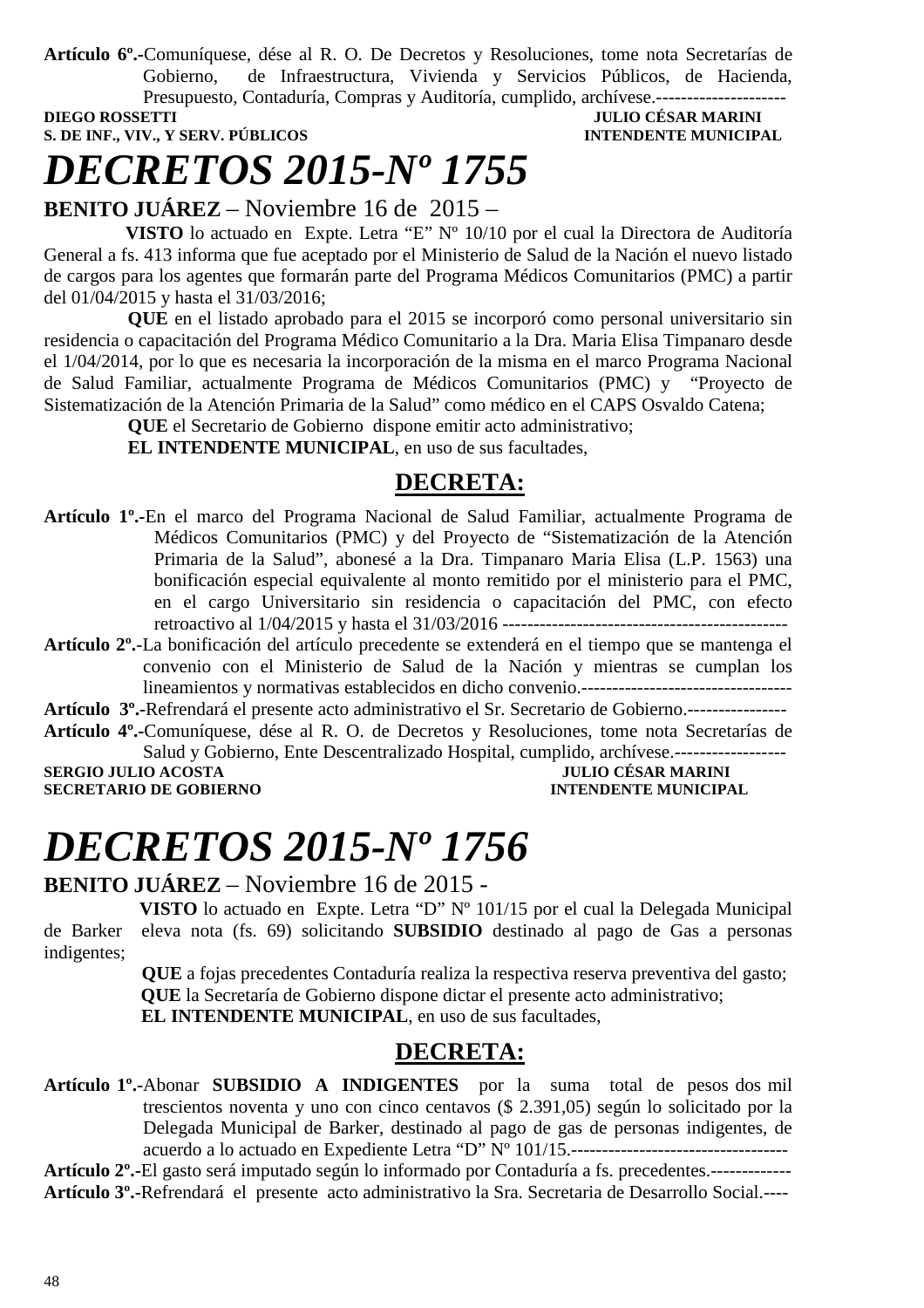**Artículo 4º.-**Comuníquese, dése al R. O. de Decretos y Resoluciones, tome nota Contaduría, Tesorería, Dirección de Presupuesto, Secretarías de Desarrollo Social, de Gobierno, de Hacienda, Delegación Barker y Auditoría, cumplido, archívese.----------------------------

#### **JULIO CÉSAR MARINI S. DE DESARROLLO SOCIAL CONSUMING A LOCAL CONSUMING A LOCAL CONSUMING A LOCAL CONSUMING A LOCAL CONSUMING A LOCAL CONSUMING A LOCAL CONSUMING A LOCAL CONSUMING A LOCAL CONSUMING A LOCAL CONSUMING A LOCAL CONSUMING A LOCAL**

# *DECRETOS 2015-Nº 1757*

**BENITO JUÁREZ** – Noviembre 17 de 2015-

 **VISTO** lo actuado en Expte. Letra "D" Nº 279/14 por el cual la Delegada Municipal de Barker ( fs.20) solicita **SUBSIDIO** destinado al Sr. Gonzáles José Ismael;

 **QUE** a fojas precedentes Contaduría realiza la respectiva reserva preventiva del gasto;  **QUE** el Secretario de Gobierno dispone emitir acto administrativo de Subsidio; **EL INTENDENTE MUNICIPAL**, en uso de sus facultades,

### **DECRETA:**

**Artículo 1º.-**Abonar **SUBSIDIO A INDIGENTES** al Sr. GONZÁLES JOSÉ ISMAEL **D.N.I. 8.615.552**, por un monto total de pesos SEISCIENTOS (\$ 600,00) de acuerdo a lo actuado en el Expte. Letra "D" Nº 279/14.-----------------------------------------------------

**Artículo 2º.-**El gasto será imputado según lo informado por Contaduría a fs. precedentes.------------

**Artículo 3º.-**Refrendará el presente acto administrativo la Sra. Secretaria de Desarrollo Social.------

**Artículo 4º.-**Comuníquese, dése al R. O. de Decretos y Resoluciones, tome nota Contaduría, Tesorería, Presupuesto, Secretarías de Desarrollo Social, de Gobierno, de Hacienda y

Auditoría, cumplido, archívese.------------------------------------------------------------------

**S. DE DESARROLLO SOCIAL DESARROLLO SOCIAL DESARROLLO SOCIAL DESARROLLO SOCIAL DESARROLLO SOCIAL DE SOCIAL DE SOCIAL DE SOCIAL DE SOCIAL DE SOCIAL DE SOCIAL DE SOCIAL DE SOCIAL DE SOCIAL DE SOCIAL DE SOCIAL DE SOCIAL DE SO** 

**MARÍA TERESA RICCI JULIO CÉSAR MARINI** 

**MARINI** INTENDENTE MUNICIPAL

# *DECRETOS 2015-Nº 1758*

### **BENITO JUÁREZ –**Noviembre 17 de 2015-

**VISTO** lo dispuesto por el Sr. Intendente Municipal a fojas 517 del Expediente Letra "G" Nº 131/08 2º cuerpo, en cuanto a la necesidad de designar al Sr. Marini Ángel Andrés como Director de Juventud;

**QUE** a fs. 518 obra nota de la Directora de Recursos Humanos;

**QUE** a fojas 519 obra informe del Director de Presupuesto;

**QUE** el Secretario de Gobierno dispone dictar el presente acto administrativo;

**EL INTENDENTE MUNICIPAL,** en uso de sus facultades,

### **DECRETA:**

**Artículo 1º.-**Desígnase como DIRECTOR DE JUVENTUD, con rango de Director Político "B" al Sr. MARINI ÁNGEL ANDRÉS (L.P. 3144), dependiente de la Secretaría de Desarrollo Social, con efecto retroactivo al  $1/11/15$ .

**Artículo 2º.**-Déjese sin efecto el Decreto Municipal Nº 154/12.--------------------------------------------

**Artículo 3º.**-Por la Dirección de Recursos Humanos, notifíquese al interesado y agréguese al legajo personal del agente.--------------------------------------------------------------------------------

**Artículo 4º.-**Refrendará el presente acto administrativo la Sra. Secretaria de Desarrollo Social.------

**Artículo 5º.-**Comuníquese, dése al R. O. de Decretos y Resoluciones, tome nota Recursos Humanos, Secretarías de Gobierno, Desarrollo Social, de Hacienda, Contaduría y Auditoría, cumplido, archívese.------------------------------------------------------------------

**S. DE DESARROLLO SOCIAL** 

# *DECRETOS 2015-Nº 1759*

**BENITO JUÁREZ** – Noviembre 17 de 2015 -

 **VISTO** lo actuado en Expte. Letra "D" Nº 269/15 por el cual la Sra. Secretaria de Desarrollo Social a fojas 10, solicita **SUBSIDIO** destinado a la Sra. LILLO SOLEDAD;

 **QUE** a fojas precedentes Contaduría realiza la respectiva reserva preventiva del gasto;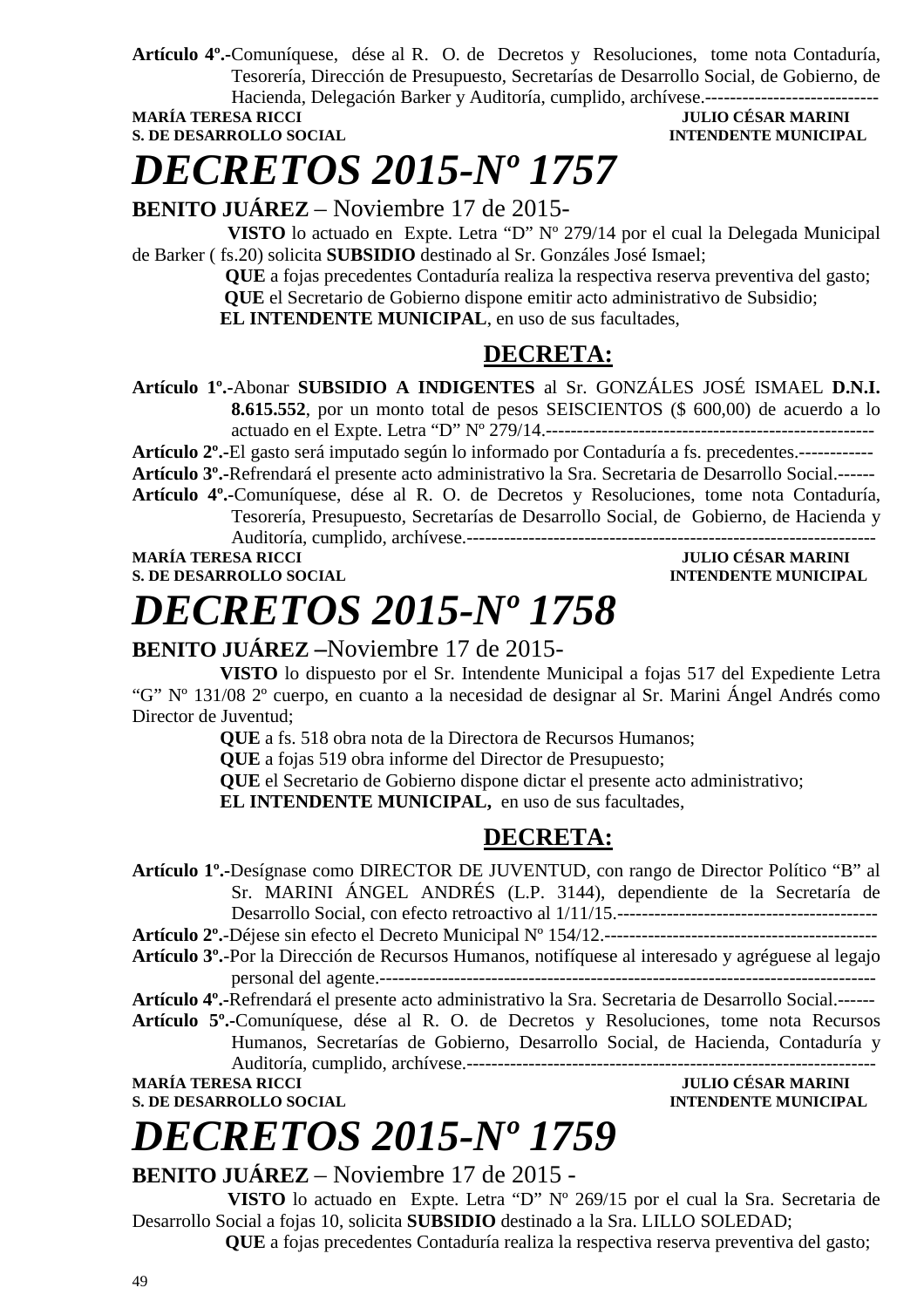**QUE** el Secretario de Gobierno dispone emitir acto administrativo de Subsidio;  **EL INTENDENTE MUNICIPAL** en uso de sus facultades,

### **DECRETA:**

- **Artículo 1º.-**Abonar **SUBSIDIO A INDIGENTES** a la Sra. LILLO SOLEDAD **D.N.I. 33.266.729**, por un monto total de pesos seiscientos (\$ 600,00) de acuerdo a lo actuado en el Expte. Letra "D" Nº 269/15.-----------------------------------------------------
- **Artículo 2º.-**El gasto será imputado según lo informado por Contaduría a fs. precedentes.------------
- **Artículo 3º.-**Refrendará el presente acto administrativo la Sra. Secretaria de Desarrollo Social.------
- **Artículo 4º.-**Comuníquese, dése al R. O. de Decretos y Resoluciones, tome nota Contaduría, Tesorería, Presupuesto, Secretarías de Gobierno, de Hacienda, de Desarrollo Social y Auditoria, cumplido, archívese.------------------------------------------------------------------

**MARÍA TERESA RICCI JULIO CÉSAR MARINI** 

### **INTENDENTE MUNICIPAL**

# *DECRETOS 2015-Nº 1760*

**BENITO JUÁREZ** – Noviembre 17 de 2015 -

 **VISTO** lo actuado en Expte. Letra "D" Nº 135/13 por el cual la Sra. Secretaria de Desarrollo Social a fojas 13, solicita **SUBSIDIO** destinado a la Sra. MATOS CLAUDIA;

> **QUE** a fojas precedentes Contaduría realiza la respectiva reserva preventiva del gasto;  **QUE** el Secretario de Gobierno dispone emitir acto administrativo de Subsidio; **EL INTENDENTE MUNICIPAL** en uso de sus facultades,

### **DECRETA:**

**Artículo 1º.-**Abonar **SUBSIDIO A INDIGENTES** a la Sra. MATOS CLAUDIA **D.N.I. 22.446.447**, por un monto total de pesos mil setecientos cincuenta (\$ 1.750,00) de acuerdo a lo actuado en el Expte. Letra "D" Nº 135/13.--------------------------------------

**Artículo 2º.-**El gasto será imputado según lo informado por Contaduría a fs. precedentes.------------

**Artículo 3º.-**Refrendará el presente acto administrativo la Sra. Secretaria de Desarrollo Social.------ **Artículo 4º.-**Comuníquese, dése al R. O. de Decretos y Resoluciones, tome nota Contaduría,

Tesorería, Presupuesto, Secretarías de Gobierno, de Hacienda, de Desarrollo Social y Auditoria, cumplido, archívese.------------------------------------------------------------------

**S. DE DESARROLLO SOCIAL** *INTENDENTE MUNICIPAL* 

## **MARÍA TERESA RICCI DE LOS DE LOS DE LOS DE LOS DE LOS DE JULIO CÉSAR MARINI**

# *DECRETOS 2015-Nº 1761*

### **BENITO JUÁREZ** –Noviembre 17 de 2015-

**VISTO** lo actuado en el Expte. Letra "O" Nº 162/15, en el cual a fojas 1 el Secretario de Infraestructura, Vivienda y Servicios Públicos solicita la realización de llamado a concurso de precios para la compra y colocación vidriado para el CEC, Nº 801;

**QUE** a fojas 12 el Jefe de Compras informa que dados los montos se deberá realizar un llamado a Concurso de Precios, acompañando Pliego de Bases y Condiciones;

**QUE** a fojas 19 la Contadora Municipal Interina informa que el Pliego de Bases y Condiciones cumple con los requisitos enunciados en la L.O.M. y en el Reglamento de Contabilidad, obrando a fojas 20 la solicitud del gasto;

**QUE** a fojas 21 obra informe del Secretario de Hacienda;

**QUE** el Jefe de Compras informa N° de Concurso de Precios, fecha y hora de apertura del mismo;

**QUE** el Secretario de Gobierno dispone dictar acto administrativo;

**EL INTENDENTE MUNICIPAL,** en uso de sus facultades,

### **DECRETA:**

**Artículo lº.-**Llamase a **CONCURSO DE PRECIOS Nº 79/2015** para la compra y colocación vidriado para el C.E.C. Nº 801.-----------------------------------------------------------------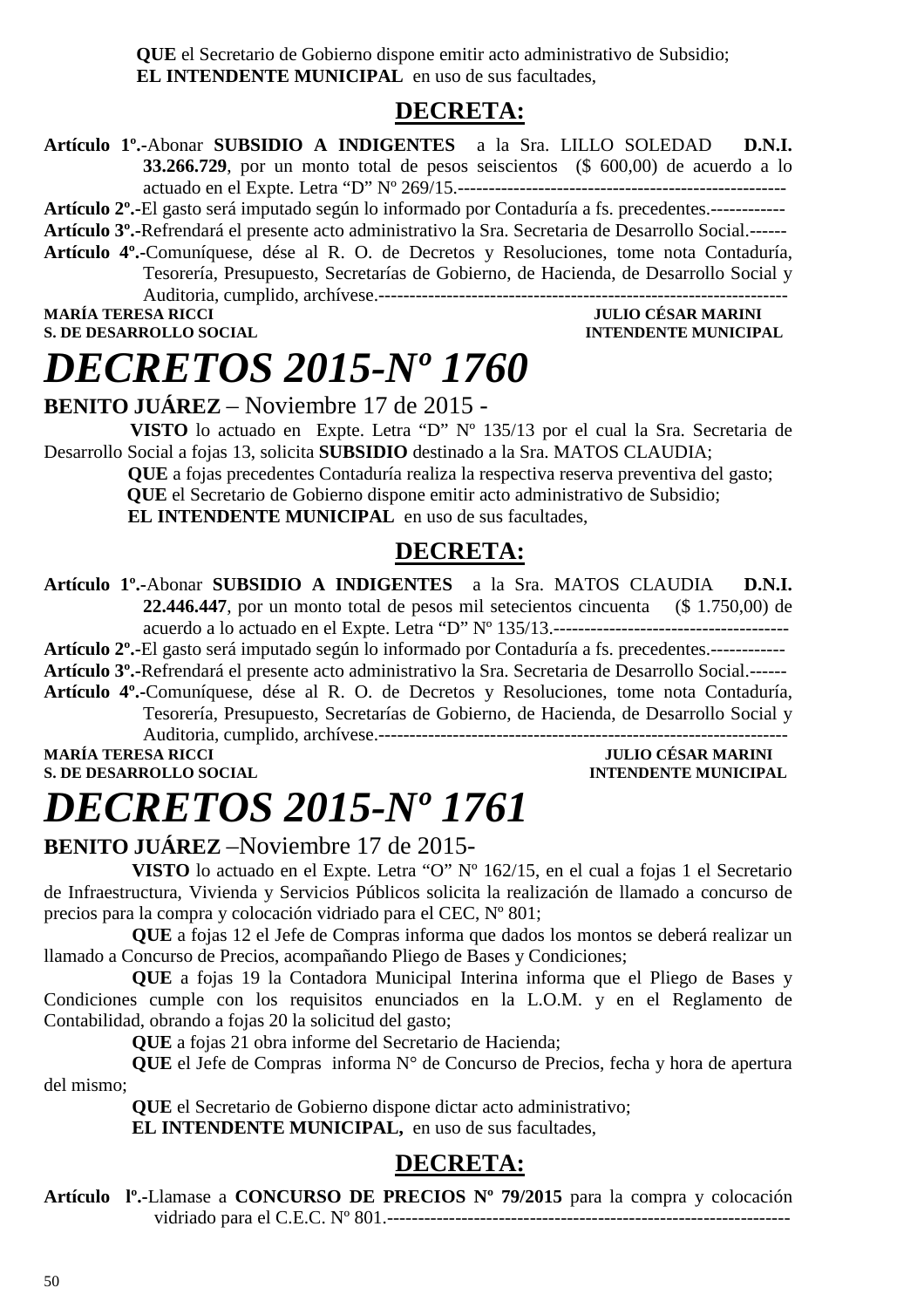- **Artículo 2º.**-El presupuesto oficial asciende a la suma de pesos setenta y dos mil cuatrocientos setenta (\$ 72.470,00).----------------------------------------------------------------------------
- **Artículo 3º.**-La apertura de propuesta se realizará el día 1 de Diciembre de 2015 a las 11 horas en la Oficina Compras de la Municipalidad de Benito Juárez sita en Avenida Mitre N° 42.----------------------------------------------------------------------------------------------------
- **Artículo 4º.**-Refrendará el presente acto administrativo el Sr. Secretario de Infraestructura, Vivienda y Servicios Públicos.-------------------------------------------------------------------
- **Artículo 5º.**-Comuníquese, dése al R.O. de Decretos y Resoluciones, tome nota Compras, Secretarías de Gobierno, Hacienda e Infraestructura, Vivienda y Servicios Públicos, Contaduría y Dirección de Presupuesto, cumplido, archívese.-------------------------------

**S. DE INF., VIV., Y SERV. PÚBLICOS** 

### **DIEGO ROSSETTI JULIO CÉSAR MARINI**

# *DECRETOS 2015-Nº 1762*

**BENITO JUÁREZ –** Noviembre 17 de 2015-

**VISTO** lo solicitado por el Director Administrativo y el Director Médico del Hospital Municipal "Eva Perón" Ente Descentralizado "Dr. Alfredo Saintout" en el Expediente Letra "E" Nº 95/15 a efectos de realizar la **DESIGNACIÓN TRANSITORIA** del Dr. Rodríguez Vargas Miguel Carlos para desempeñarse como médico de guardia;

**QUE** a fojas 3obra la respectiva imputación contable;

 **QUE** el Secretario de Gobierno propicia otorgar el acto administrativo;

**EL INTENDENTE MUNICIPAL,** en uso de sus facultades,

### **DECRETA:**

**Artículo 1º.-**Dispónese la **DESIGNACIÓN TRANSITORIA** del Dr. Rodríguez Vargas Miguel Carlos DNI 18.783.177 para desempeñarse como médico de guardia, grado 1 con 12 horas semanales con efecto retroactivo al 16/11/15 y hasta el 31/12/15.-----------------------------

**Artículo 2º.-**El gasto deberá imputarse de acuerdo a lo determinado por el Contador del Ente a fojas 3 del Expediente Letra "E" Nº 95/15.-----------------------------------------------------------

**Artículo 3º.-**Por el Ente Descentralizado, notifíquese.-------------------------------------------------------

**Artículo 4º.-**Refrendará el presente acto administrativo la Sra. Secretaria de Salud.--------------------

**Artículo 5º.-**Comuníquese, dése al R. O. de Decretos y Resoluciones, tome nota Recursos Humanos del Ente, Contaduría del Ente, Secretarías de Gobierno, de Salud y Auditoría, cumplido, archívese.-------------------------------------------------------------------------------

**MARÍA ELISA TIMPANARO JULIO CÉSAR MARINI SECRETARIA DE SALUD INTENDENTE MUNICIPAL** 

# *DECRETOS 2015-Nº 1763*

### **BENITO JUÁREZ** – Noviembre 17 de 2015 -

**VISTO** lo actuado en Expte. Letra "C" Nº 78/07, por el que a fojas 53 obra nota de la Comisión Evaluadora de Becas Turístico – Culturales, solicitando otorgar becas a los alumnos de Educación Secundaria, que participaron en el curso de guías de sitio, en la organización de la atención al turista en el Tren Turístico, en el tramo Tandil – Barker y en la organización de los Safaris Urbanos del Pre Sopa 15;

**QUE** a fs. 54 y 57 la Oficina de Turismo informa la nómina de alumnos que recibirán dichas becas;

**QUE** a fs. 59 Contaduría efectúa la respectiva solicitud del gasto;

**EL INTENDENTE MUNICIPAL,** en uso de sus facultades,

### **DECRETA:**

**Artículo lº.-**Otórgase **BECA TURÍSTICO – CULTURALES** a las personas que se detallan a continuación, y a sus tutores, según corresponda, las cuales participaron de manera activa en el curso de guías de sitio y por el compromiso y participación en la organización de la atención al turista en el Tren Turístico, por la suma total de Pesos trece mil seiscientos (\$ 13.600,00), abonándose la suma de pesos ochocientos (\$800,00) a cada estudiante: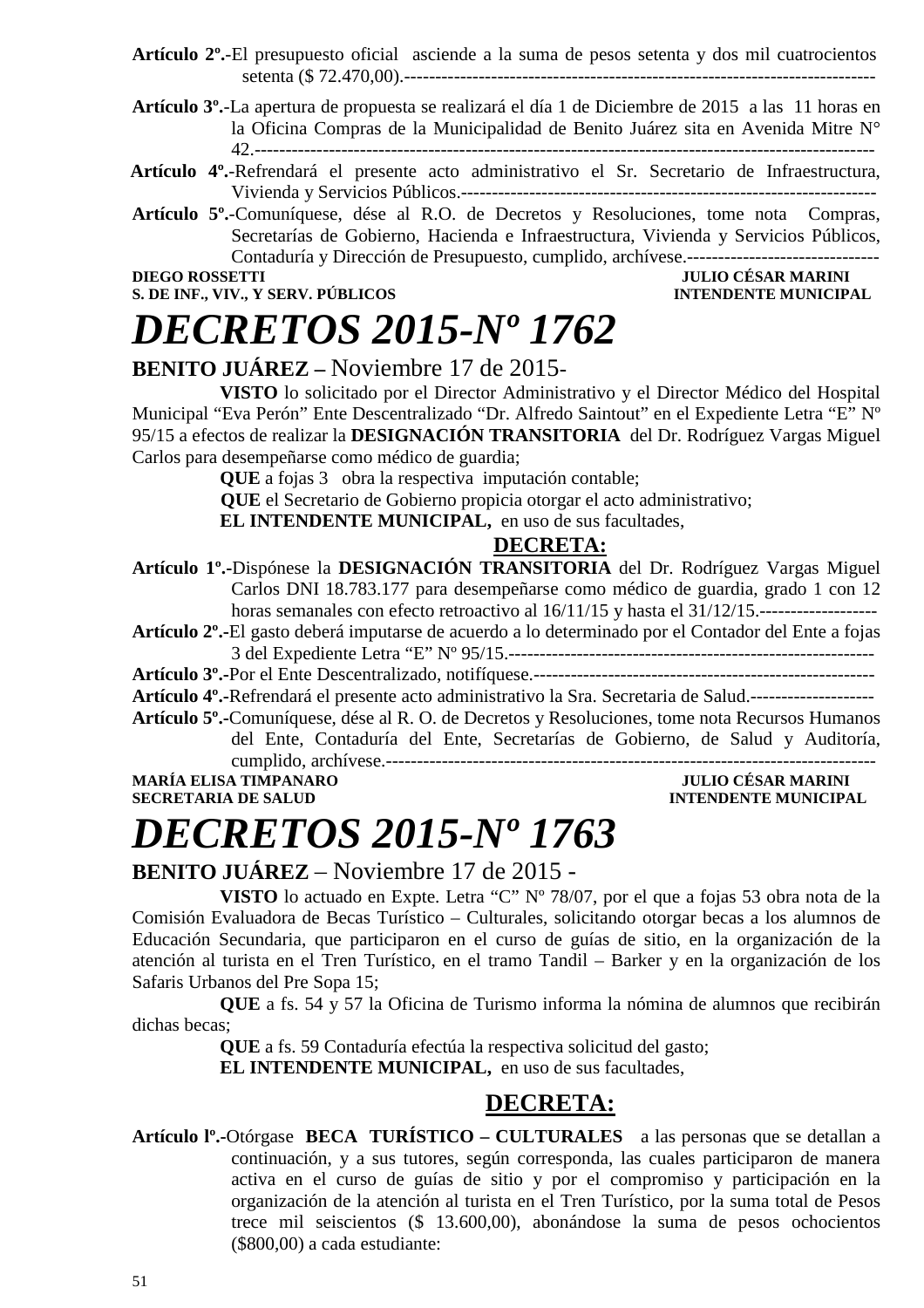|           | Acosta, Cintia Liliana                           | DNI: 39.433.654                                        |                                     |
|-----------|--------------------------------------------------|--------------------------------------------------------|-------------------------------------|
|           | <b>Bonavetti, Maximiliano Andrés</b>             | DNI: 37.058.873                                        |                                     |
| ٠         | Cabrera, Esteban G.                              | DNI: 41.328.405                                        | Tutor: Cabrera Luis DNI: 14.356.015 |
| $\bullet$ | Cáceres, Vanesa                                  | DNI: 37.058.888                                        |                                     |
|           | De Mora, Ramón Carlos Osiris                     | DNI: 38.688.868                                        |                                     |
| ٠         | Larrosa, Vanesa Noemí                            | DNI: 37.058.893                                        |                                     |
| ٠         | Leguizamón, Nahuel Alberto                       | DNI: 39.111.563                                        |                                     |
| ٠         | Leone, Yamila                                    | DNI: 41.026.183                                        | Tutor: Baier Rosana DNI: 17.481.558 |
|           | Lobo, Selena Victoria                            | DNI: 41.331.486                                        |                                     |
| ٠         | Mendía, Mariano Damián                           | DNI: 40.022.478                                        |                                     |
| ٠         | Miño Rojas, Félix Ever                           | DNI: 94.576.488                                        |                                     |
| $\bullet$ | Montes de Oca Curarezza, Juan B. DNI: 40.022.491 |                                                        |                                     |
|           | Ramos, Maximiliano                               | DNI: 31.360.471                                        |                                     |
| ٠         | Resler, Jimena                                   | DNI: 40.022.497 Tutor: Pérez Silvia A. DNI: 21.504.953 |                                     |
|           | <b>Schmidt</b> , Franco                          | DNI: 40.022.469                                        |                                     |
|           | Verón, Celia Flor                                | DNI: 40.076.268                                        |                                     |

- **Saez, Yamila DNI: 38.442.292**
- **Artículo 2º.-**Otórgase **BECA TURÍSTICO CULTURALES** a las personas que se detallan a continuación, y a sus tutores, según corresponda, las cuales participaron como actores sociales que han tenido a su cargo la organización de los Safaris Urbanos del Pre Sopa 15, por la suma total de Pesos cinco mil seiscientos (\$ 5.600,00), abonándose la suma de pesos ochocientos (\$800,00) a cada estudiante:
	- **Amestoy, Aixa DNI: 41.026.131 Tutor: Gauthier, Leticia DNI: 29.572.090**
	- **Chiozza, Manuela DNI: 40.634.305 Tutor: Bianchi, Laura DNI: 16.604.261**
	- **Dahl, Juliana DNI: 40.769.729 Tutor: Irouleguy, Adriana DNI: 16.306.061**
	- **Jalife Cristeche, Sofia DNI: 40.769.731Tutor: Cristeche, Gabriela DNI: 21.930.105**
	- **Perco, Antonela DNI: 40.634.375 Tutor: Gallinal, Karina DNI: 21.636.996**
	- **Sanz, Martina DNI: 40.634.311 Tutor: Sanz, Marcelo DNI: 13.467.627**
	- **Sauer, Maia DNI: 40.769.703 Tutor: Silvina, Irouleguy DNI: 16.604.314**

**Artículo 3º.-**El gasto será imputado según lo informado por Contaduría a fs. precedentes.----------- **Artículo 4º.**-Refrendará el presente acto administrativo el Sr. Secretario de Gobierno.---------------- **Artículo 5º.-**Comuníquese, dése al R. O. De Decretos y Resoluciones, tome nota Contaduría, Tesorería, Presupuesto, Auditoria, Secretaría de Gobierno y Dirección de Turismo, cumplido, archívese.-------------------------------------------------------------------------------

**SERGIO JULIO ACOSTA JULIO CÉSAR MARINI SECRETARIO DE GOBIERNO**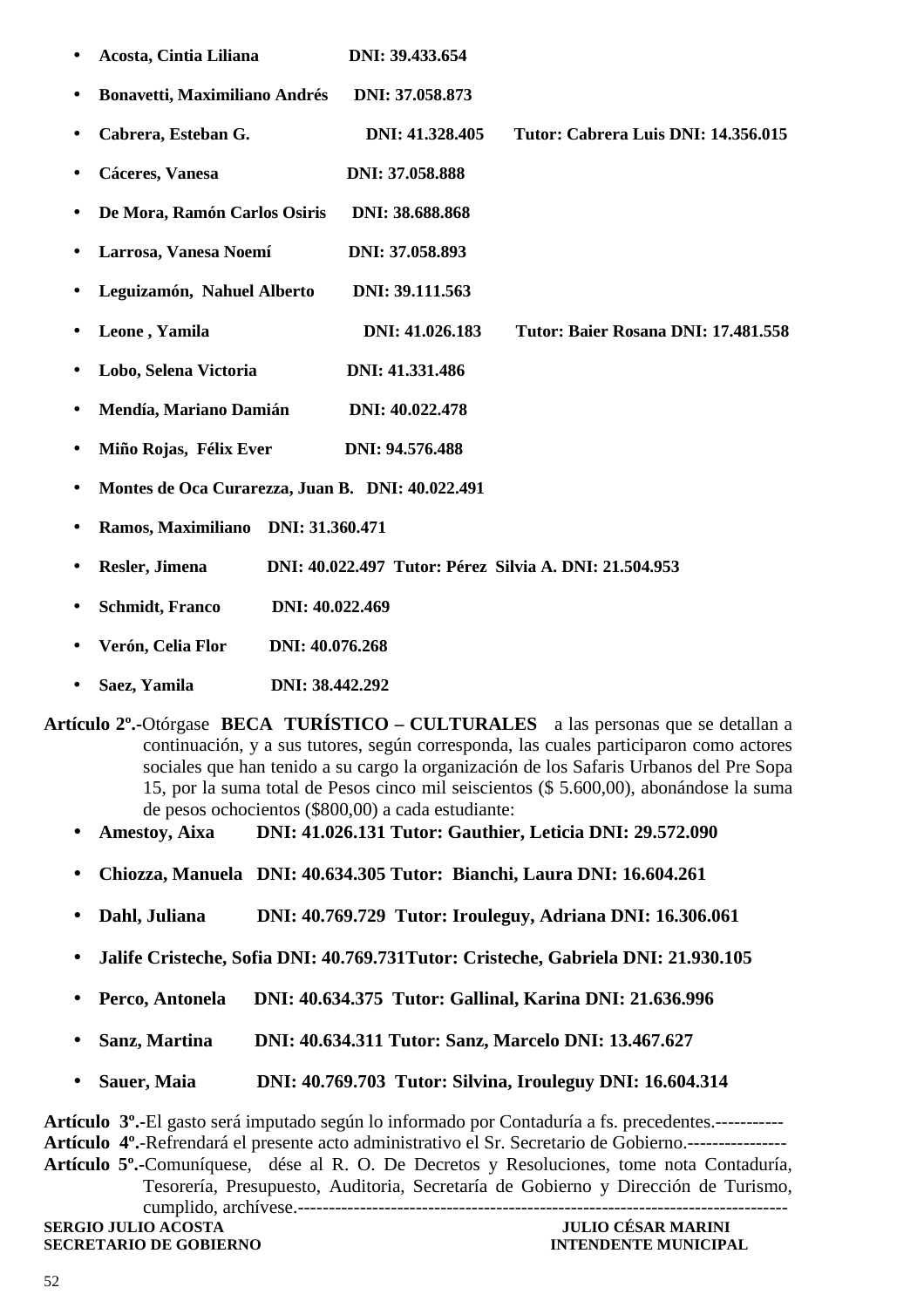# *DECRETOS 2015-Nº 1764*

### **BENITO JUÁREZ –**Noviembre 17 de 2015-

**VISTO** lo solicitado por la Directora de Auditoría General Interna a fojas 66 del Expediente Letra "A" Nº 22/12 a efectos de realizar la **DESIGNACIÓN TRANSITORIA** del agente DI NARDO GASTÓN;

**QUE** a fojas 68 obra la respectiva imputación contable;

 **QUE** el Secretario de Gobierno dispone dictar el presente acto administrativo;

**EL INTENDENTE MUNICIPAL,** en uso de sus facultades,

### **DECRETA:**

**Artículo 1º.-**Dispónese la **DESIGNACIÓN TRANSITORIA** del agente **DI NARDO GASTON (L.P. 3172)** Cat. 1 con 35 hs. sem. – Ingeniero en Seguridad e Higiene – con efecto retroactivo al 1/11/15 y hasta el 31/12/15 Expte. Letra "A" Nº 22/12.---------------------

**Artículo 2º.-**El gasto deberá imputarse de acuerdo a lo determinado por el Director de Presupuesto a fojas 68 del Expediente Letra "A" Nº 22/12.-------------------------------------------------

**Artículo 3º.-**Por la Dirección de Recursos Humanos, notifíquese y agréguese al legajo personal del agente.-------------------------------------------------------------------------------------------

**Artículo 4º.-**Refrendará el presente acto administrativo el Sr. Secretario de Gobierno.----------------

**Artículo 5º.-**Comuníquese, dése al R. O. de Decretos y Resoluciones, tome nota Recursos Humanos, Contaduría, Secretarías de Gobierno, de Hacienda, Dirección de Presupuesto y Auditoría, cumplido, archívese.------------------------------------------------

**SERGIO JULIO ACOSTA JULIO CÉSAR MARINI** 

### **SECRETARIO DE GOBIERNO INTENDENTE MUNICIPAL**

# *DECRETOS 2015-Nº 1765*

### **BENITO JUÁREZ –** Noviembre 17 de 2015-

**VISTO** lo solicitado por el Director de Cultura y Educación a fojas 21 del Expediente Letra "C" Nº 112/15 a efectos de realizar la **DESIGNACIÓN TRANSITORIA** en calidad de destajista, del agente LEZCANO JORGE LUIS (L.P. 3373) para desempeñar tareas de locución y animación en distintos Eventos Culturales;

**QUE** a fojas 23 obra la respectiva imputación contable;

**QUE** el Secretario de Gobierno dispone dictar el presente acto administrativo;

**EL INTENDENTE MUNICIPAL,** en uso de sus facultades,

### **DECRETA:**

**Artículo 1º.-**Dispónese la **DESIGNACIÓN TRANSITORIA en calidad de destajista,** del agente LEZCANO JORGE LUIS (L.P. 3373), para desempeñar tareas de locución y animación en distintos Eventos Culturales, con efecto retroactivo al 01/11/2015 y hasta 31/12/2015. El destajo será abonado de acuerdo a lo dispuesto por Decreto 797/15 Art. 5º Inc. f.-------------------------------------------------------------------------------

**Artículo 2º.-**El gasto deberá imputarse de acuerdo a lo determinado por el Director de Presupuesto a fojas 23 del Expediente Letra "C" Nº 112/15.------------------------------------------------

**Artículo 3º.-**Por la Dirección de Recursos Humanos, notifíquese y agréguese al legajo personal del agente.-------------------------------------------------------------------------------------------

**Artículo 4º.-**Refrendará el presente acto administrativo el Sr. Secretario de Gobierno.-----------------

**Artículo 5º.-**Comuníquese, dése al R. O. de Decretos y Resoluciones, tome nota Recursos Humanos, Contaduría, Secretarías de Gobierno, de Hacienda, Direcciones de Cultura, de Presupuesto y Auditoría, cumplido, archívese.---------------------------------------------

**SERGIO JULIO ACOSTA** 

**SECRETARIO DE GOBIERNO INTENDENTE MUNICIPAL**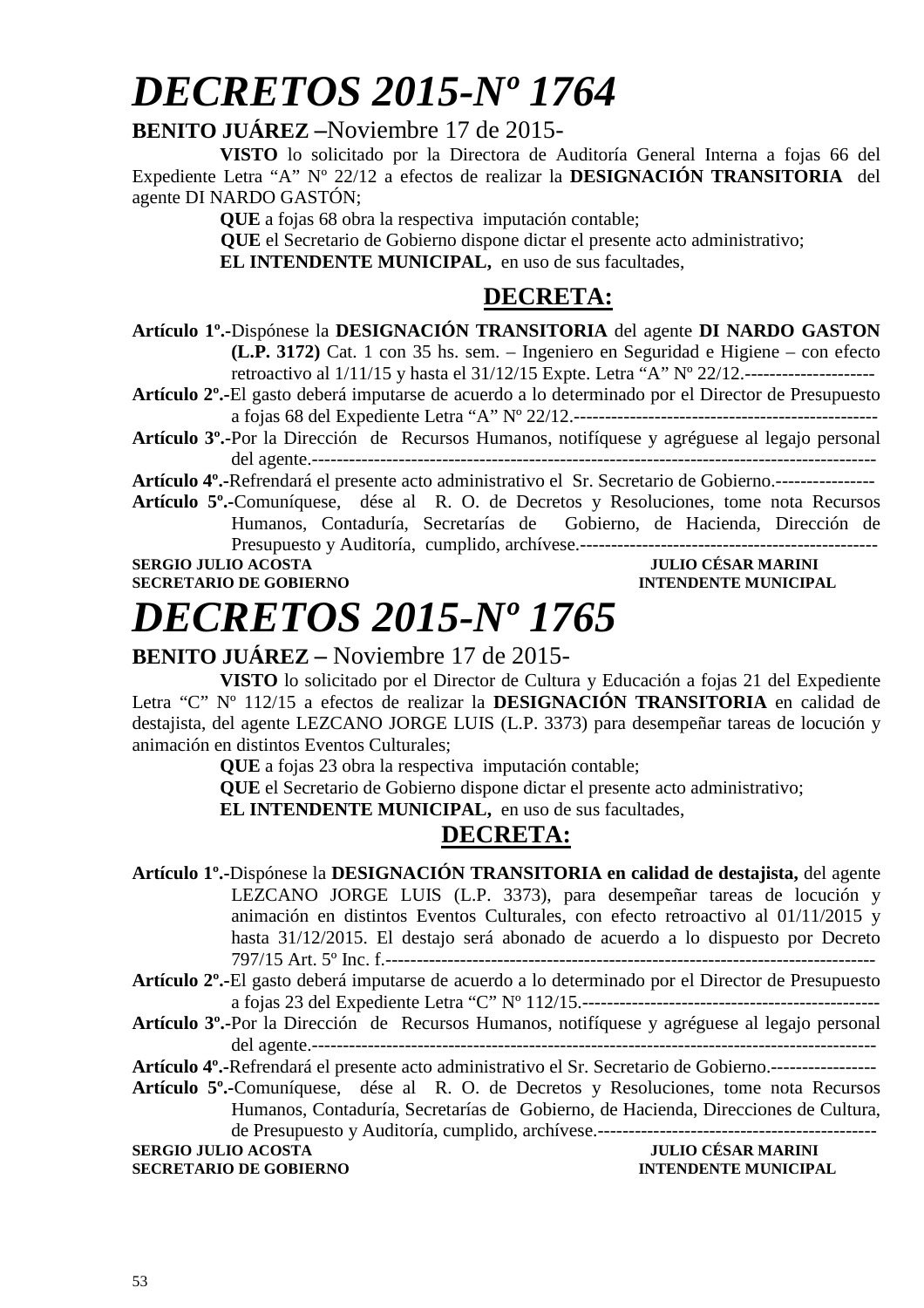# *DECRETOS 2015-Nº 1766*

### **BENITO JUÁREZ –** Noviembre 17 de 2015 **-**

**VISTO** lo solicitado por el Encargado de la Planta de Tratamiento de Residuos Sólidos de la Delegación de Barker a fojas 9 del Expediente Letra "D" Nº 215/15 a efectos de realizar la **DESIGNACIÓN TRANSITORIA** del agente **RODRÍGUEZ HUGO NAHUEL** (L.P. 3388) para cumplir tareas en la Planta de Tratamiento de Residuos Sólidos de Barker;

 **QUE** a fojas 11 obra la respectiva imputación contable;

 **QUE** el Secretario de Gobierno propicia otorgar el acto administrativo;

**EL INTENDENTE MUNICIPAL,** en uso de sus facultades,

### **DECRETA:**

- **Artículo 1º.-**Dispónese la **DESIGNACIÓN TRANSITORIA, en calidad de destajista,** del agente **RODRÍGUEZ HUGO NAHUEL** (L.P. 3388) para desempeñar tareas en la Planta de Tratamiento de Residuos Sólidos de Barker, con efecto retroactivo al 1/11/15 y hasta el 31/12/15. El destajo será abonado de acuerdo a lo determinado en el Decreto Nº 797/15 artículo 5º inciso f.----------------------------------------------------------------------
- **Artículo 2º.-**El gasto deberá imputarse de acuerdo a lo informado por el Director de Presupuesto del Expediente Letra "D" Nº 215/15.------------------------------------------------------------

**Artículo 3º.-**Por la Dirección de Recursos Humanos, notifíquese.-----------------------------------------

**Artículo 4º.-**Refrendará el presente acto administrativo el Sr. Secretario de Gobierno.-----------

**Artículo 5º.-**Comuníquese, dése al R. O. de Decretos y Resoluciones, tome nota Dirección de Recursos Humanos, Contaduría, Secretarías de Gobierno, Delegación Barker y Auditoría, cumplido, archívese.------------------------------------------------------------------

**SERGIO JULIO ACOSTA JULIO CÉSAR MARINI A LOS DE GOBIERNO DE CONFERENCIA DE LOS DE LOS DE LOS DE LOS DE LOS DE LOS DE LOS DE LOS DE LOS DE LOS DE LOS DE LOS DE LOS DE LOS DE LOS DE LOS DE LOS DE LOS DE LOS DE LOS DE LOS DE SECRETARIO DE GOBIERNO** 

# *DECRETOS 2015-Nº 1767*

### **BENITO JUÁREZ –** Noviembre 17 de 2015**-**

**VISTO** lo actuado en el Expediente Letra "D" Nº 244/14 por el cual la Sra. Secretaria de Desarrollo Social eleva nota (fs. 405), solicitando SUBSIDIO destinado a medicamentos para personas indigentes;

**QUE** a fojas 427 Contaduría realiza la respectiva reserva preventiva del gasto;

**QUE** el Secretario de Gobierno dispone dictar el presente acto administrativo de

subsidio;

 **EL INTENDENTE MUNICIPAL,** en uso de sus facultades,

### **DECRETA**:

**Artículo 1º.-**Abonar SUBSIDIO A INDIGENTES para el pago de medicamentos, por la suma total de pesos cuatro mil setecientos doce con siete centavos (\$ 4.712,07) según lo solicitado por la Secretaria de Desarrollo Social a fojas 405 del Expediente "D" Nº 244/14.-----------------------------------------------------------------------------------------------

**Artículo 2º.-**El gasto será imputado según lo informado por Contaduría a fs. precedentes.------------ **Artículo 3º.-**Refrendará el presente acto administrativo la Sra. Secretaria de Desarrollo Social.------

**Artículo 4º.-**Comuníquese, desde la R. O. de Decretos y Resoluciones, tome nota, Contaduría, Tesorería, Presupuesto, Secretarías de Desarrollo Social, de Gobierno, de Hacienda y Auditoría, cumplido, archívese-------------------------------------------------------------------

**S. DE DESARROLLO SOCIAL** 

**MULIO CÉSAR MARINI<br>INTENDENTE MUNICIPAL** 

# *DECRETOS 2015-Nº 1768*

### **BENITO JUÁREZ**- Noviembre 17 de 2015-

 **VISTO** que por Resolución Nº 449/15 se otorgó LICENCIA ANUAL REGLAMENTARIA al Sr. Secretario de Gobierno Ing. Sergio Julio Acosta (L.P. 1989);

**QUE** resulta necesario que el mencionado sea reemplazado;

**EL INTENDENTE MUNICIPAL,** en uso de sus facultades,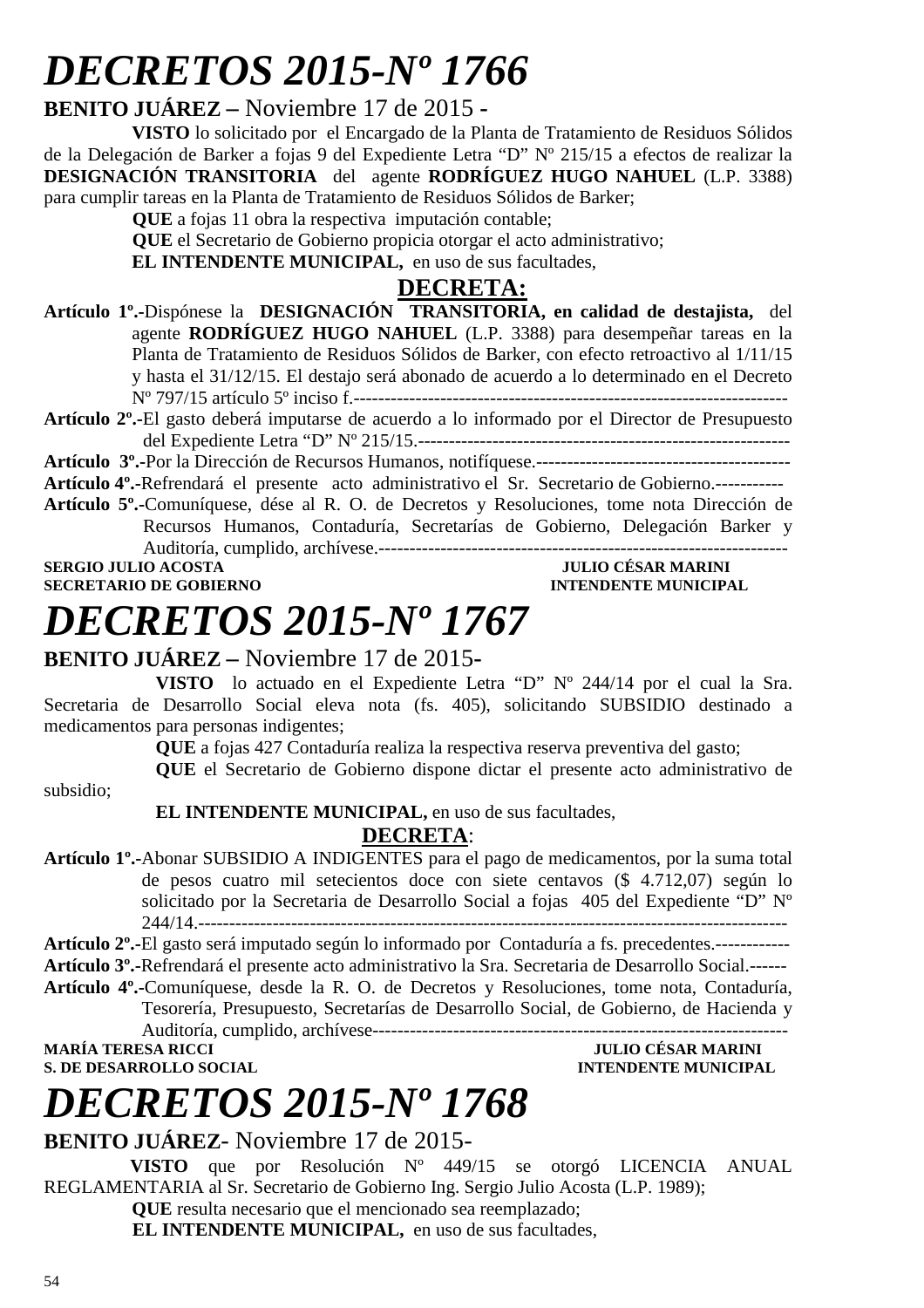### **DECRETA:**

**Artículo lº.-**Confírmese que durante el período de LICENCIA ANUAL REGLAMENTARIA, otorgada al Sr. Secretario de Gobierno Ing. Sergio Julio Acosta (L.P. 1989), asume sus funciones en carácter de reemplazo el Subdirector Administrativo Sr. MARCOVECCHIO MARTIN (L.P. 2481).--------------------------------------------------

**Artículo 2º.-**Por la Dirección de Recursos Humanos notifíquese al interesado y agréguese al legajo personal del agente.--------------------------------------------------------------------------------

**Artículo 3º.-**Refrendará el presente acto administrativo el Sr. Secretario de Hacienda.-----------------

**Artículo 4º.-**Comuníquese, dése al R. O. De Decretos y Resoluciones, tome nota Recursos Humanos, Presupuesto, Secretarías de Gobierno, de Hacienda y Auditoría, cumplido, archívese.--------------------------------------------------------------------------------------------

**JORGE O. ISMAEL JULIO CÉSAR MARINI** 

**SECRETARIO DE HACIENDA INTENDENTE MUNICIPAL** 

# *DECRETOS 2015-Nº 1769*

### **BENITO JUÁREZ** –Noviembre 17 de 2015–

 **VISTO** que el H.C.D. eleva al Departamento Ejecutivo las **ORDENANZAS MUNICIPALES** sancionadas en la Sesión Ordinaria que se llevó a cabo el día **12 de Noviembre de 2015** para su respectiva promulgación,

**EL INTENDENTE MUNICIPAL**, en uso de sus facultades,

### **DECRETA:**

- **Artículo 1º.-**Quedan **PROMULGADAS** por el presente acto administrativo las **ORDENANZAS MUNICIPALES** que se indican a continuación, que fueran sancionadas por el Honorable Concejo Deliberante en la Sesión Ordinaria del día **12 de Noviembre de 2015:**
- **OZA. 5018/2015**-Expte. Letra "S" Nº 125/15 ADHIÉRASE EL MUNICIPIO DE BENITO JUÁREZ A LA LEY NACIONAL Nº 25.501 Y SU DECRETO REGLAMENTARIO.-
- **OZA**. **5019/2015**-Expte. Letra "S" Nº 102/15 AUTORIZASE AL DEPARTAMENTO EJECUTIVO A ENAJENAR Y/O ENTREGAR A CUENTA DE PRECIO EL AUTOMOVIL MARCA: FORD, MODELO: FOCUS 1.6 EXE STYLE, MODELO: AÑO 2011, DOMINIO: J V Q 829.-
- **OZA**. **5020/15-** Expte. Letra "G" Nº 128/15 ESTABLÉZCASE DÍA NO LABORABLE PARA TODA LA ADMINISTRACIÓN MUNICIPAL DEL PARTIDO DE BENITO JUÁREZ, EL DÍA 8 DE NOVIEMBRE "DÍA DEL TRABAJADOR MUNICIPAL", SI ESTA FECHA COINCIDIERA CON EL DÍA SABADO O DOMINGO, TRASLÁDESE PARA EL DÍA LUNES PRÓXIMO VENIDERO.-
- **OZA. 5021/15-** Expte. Letra "S" Nº 108/15 APRUÉBESE LO ACTUADO EN LA LICITACIÓN PRIVADA Nº 70/2015 Y AUTORÍZASE AL DEPARTAMENTO EJECUTIVO A ADJUDICAR A LA FIRMA "AUSTRAL MOTOR S.A.", LA PROVISIÓN DE UNA COMBI DE 15 ASIENTOS, CARROZADA 0KM. MARCA MERCEDES BENZ, MODELO: SPRINTER 415.-
- **OZA. 5022/15-** Expte. Letra "D" Nº 35/10 CONVALÍDESE EL CONTRATO SUSCRIPTO OPORTUNAMENTE, ENTRE LA MUNICIPALIDAD DE BENITO JUÁREZ Y EL SR. FERNÁNDEZ JORGE, QUE FUERA REGISTRADO BAJO EL Nº 312/15 DEL REGISTRO MUNICIPAL DE CONTRATOS.--
- **OZA. 5023/15 PREPARATORIA** Expte. Letra "R" Nº 136/15 ORDENANZA MUNICIPAL FISCAL EJERCICIO AÑO 2016.-
- **OZA. 5024/15 PREPARATORIA** Expte. Letra "R" Nº 136/15 ORDENANZA MUNICIPAL IMPOSITIVA EJERCICIO AÑO 2016.-
- **OZA. 5025/15 -**Expte. Letra "X" Nº 111/15 PROCEDASE A MODIFICAR LA NOMENCLATURA DE LAS CALLES DETALLADAS EN LA PRESENTE, PERTENECIENTES A ESTACIÓN LÓPEZ.-
- **OZA. 5026/15** Expte. Letra "X" Nº 112/15 IMPONGASE EL NOMBRE "CENTRO CULTURAL DON TIMOTEO CONTRERAS" AL EDIFICIO DEL CENTRO CULTURAL DE BARKER, UBICADO EN LA INTERSECCIÓN DE LAS CALLES ESPETXE Y ALMAFUERTE, DE DICHA LOCALIDAD.-
- **OZA. 5027/15-** Expte. Letra "O" Nº 124/15 IMPÓNGASE CON EL NOMBRE DE "MARIO QUIÑONES" AL PASAJE QUE DIVIDE LAS MANZANAS CUYA NOMENCLATURA ES: CIRC, I SECC. B, QUINTA 22 MANZANA 22 B Y 22 C.-
- **OZA. 5028/15-** Expte. Letra "O" Nº 124/15 PROCÉDASE A LA IMPOSICIÓN DE NOMBRES DE CALLES DETALLADAS EN LA PRESENTE ORDENANZA, DE ACUERDO AL PLANO DE MENSURA, UNIFICACIÓN Y CESIÓN DE CALLES –PLAN FAMILIA PROPIETARIA- "RUCA MAIPUÉ".-

**Artículo 2º.-**Refrendará el presente acto administrativo el Sr. Secretario de Gobierno.-----------------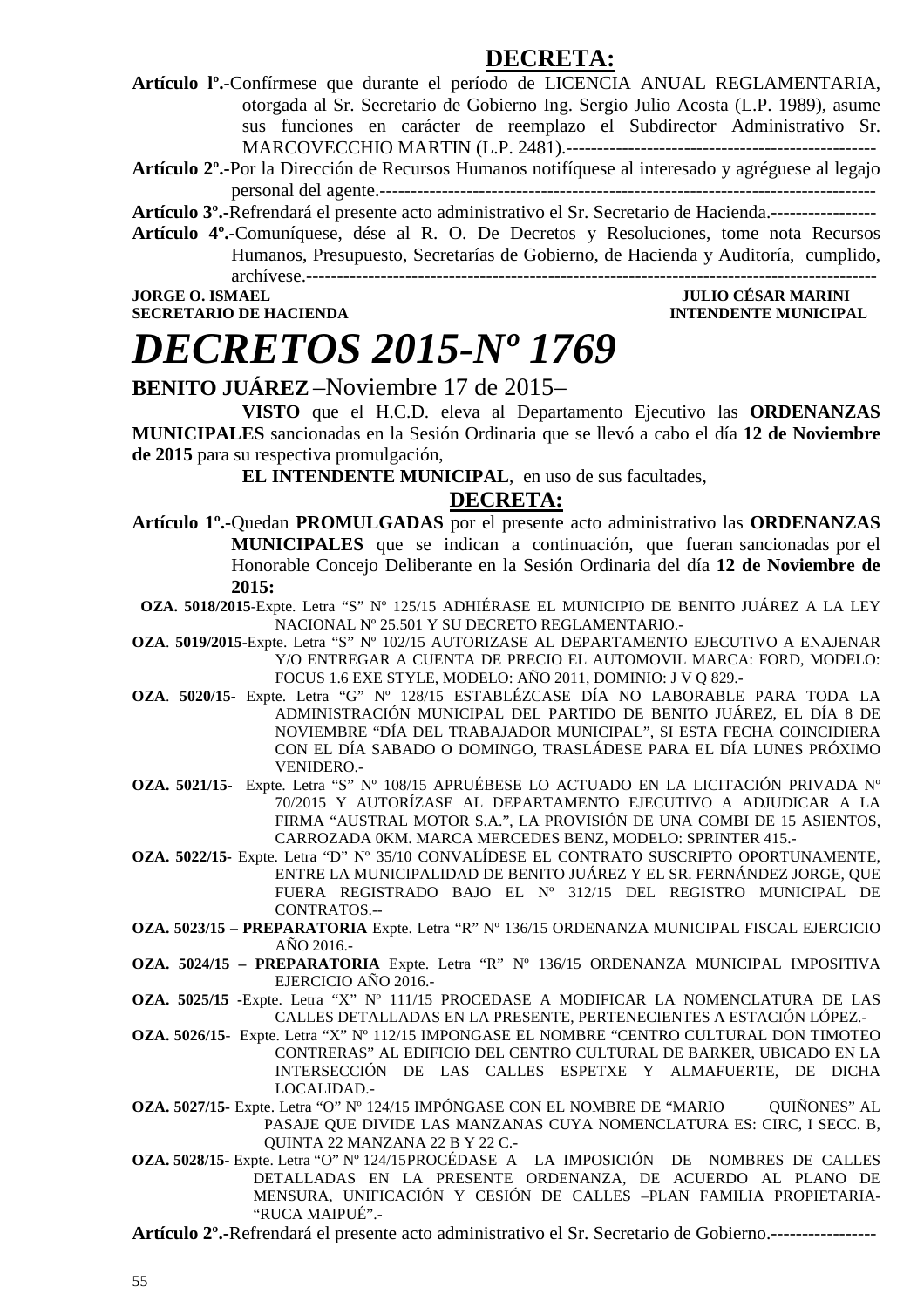**Artículo 3º.-**Comuníquese, dése al R. O. de Decretos y Resoluciones, tome nota Secretarías de Hacienda, de Gobierno, de Infraestructura, Vivienda y Servicios Públicos, de Seguridad, de Salud, de Desarrollo Social, Contaduría, Presupuesto, Delegación Barker, y Auditoría, cumplido, archívese.----------------------------------------

#### **SERGIO JULIO ACOSTA JULIO CÉSAR MARINI SECRETARIO DE GOBIERNO INTENDENTE MUNICIPAL**

# *DECRETOS 2015-Nº 1770*

**BENITO JUÁREZ** – Noviembre 17 de 2015-

**VISTO** lo actuado en el Expediente Letra "S" Nº 108/15, donde a fs. 13 obra Decreto Municipal Nº 1462/15 por el que se llamó a Licitación Privada Nº 70/15 para la compra de una Combi carrozada 0km. de 15 asientos;

**QUE** a fojas 32 obra informe del Director de Compras informando que se ha presentado un solo oferente al llamado a Licitación Privada;

**QUE** a fojas 33 obra despacho favorable del Director General de Servicios;

**QUE** a fojas 35 obra informe del Secretario de Hacienda solicitando la adjudicación a la firma "AUSTRAL MOTOR S.A.", previa autorización del H.C.D. y por un importe total de pesos seiscientos setenta y tres mil quinientos (\$ 673.500,00);

**QUE** a fojas 39 obra la Ordenanza Municipal Nº 502115, Promulgada por el Decreto Municipal Nº 1769/15, por la cual se aprueba lo actuado en la Licitación Privada Nº 70/15 y autoriza la adjudicación citada a la firma "AUSTRAL MOTOR S.A.";

**QUE** el Secretario de Gobierno dispone emitir el acto administrativo;

**EL INTENDENTE MUNICIPAL,** en uso de sus facultades,

### **DECRETA:**

**Artículo lº.-**Adjudíquese a la firma "AUSTRAL MOTOR S.A.", la compra de una Combi carrozada 0 km. de 15 asientos, por un importe total de Pesos seiscientos setenta y tres mil quinientos (\$ 673.500,00) de acuerdo a lo actuado en el Expediente Letra "S" Nº 108/15------------------------------------------------------------------------------------------------

**Artículo 2º.-**Notifíquese.------------------------------------------------------------------------------------------

- **Artículo 3º.-**Refrendará el presente acto administrativo el Sr. Secretario de Infraestructura, Vivienda y Servicios Públicos.-------------------------------------------------------------------
- **Artículo 4º.-**Comuníquese, dése al R. O. de Decretos y Resoluciones, tome nota Secretarías de Hacienda, de Infraestructura, Vivienda y Servicios Públicos, de Gobierno, Direcciones de Compras, de Presupuesto, Contaduría, Tesorería y Auditoría, cumplido, archívese.-------------------------------------------------------------------------------

**DIEGO ROSSSETTI JULIO CÉSAR MARINI S. DE INF., VIV., Y SERV. PÚBLICOS INTENDENTE MUNICIPAL** 

# *DECRETOS 2015-Nº 1771*

**BENITO JUÁREZ**- Noviembre 17 de 2015-

 **VISTO** que por Resolución Nº 450/15 se otorgó LICENCIA ANUAL REGLAMENTARIA al Director de Recaudación Sr. SACIDO ROBERTO (L.P. 1516);

 **QUE** resulta necesario que el mencionado sea reemplazado;

 **QUE** el Secretario de Gobierno dispone dictar el presente acto administrativo;

E**L INTENDENTE MUNICIPAL,** en uso de sus facultades,

### **DECRETA:**

**Artículo lº.-**Confírmese que durante la LICENCIA ANUAL REGLAMENTARIA otorgada al Director de Recaudación Sr. SACIDO ROBERTO (L.P. 1516), según Resolución Nº 450/15, asume sus funciones en carácter de reemplazo la agente CARRIZO LACAZE MARIA MIRTA (L.P. 2289).--------------------------------------------------------------------

**Artículo 2º.-**Por la Dirección de Recursos Humanos notifíquese al interesado y agréguese al legajo personal de la agente.------------------------------------------------------------------------------

**Artículo 3º.-**Refrendará el presente acto administrativo el Sr. Secretario de Hacienda.-----------------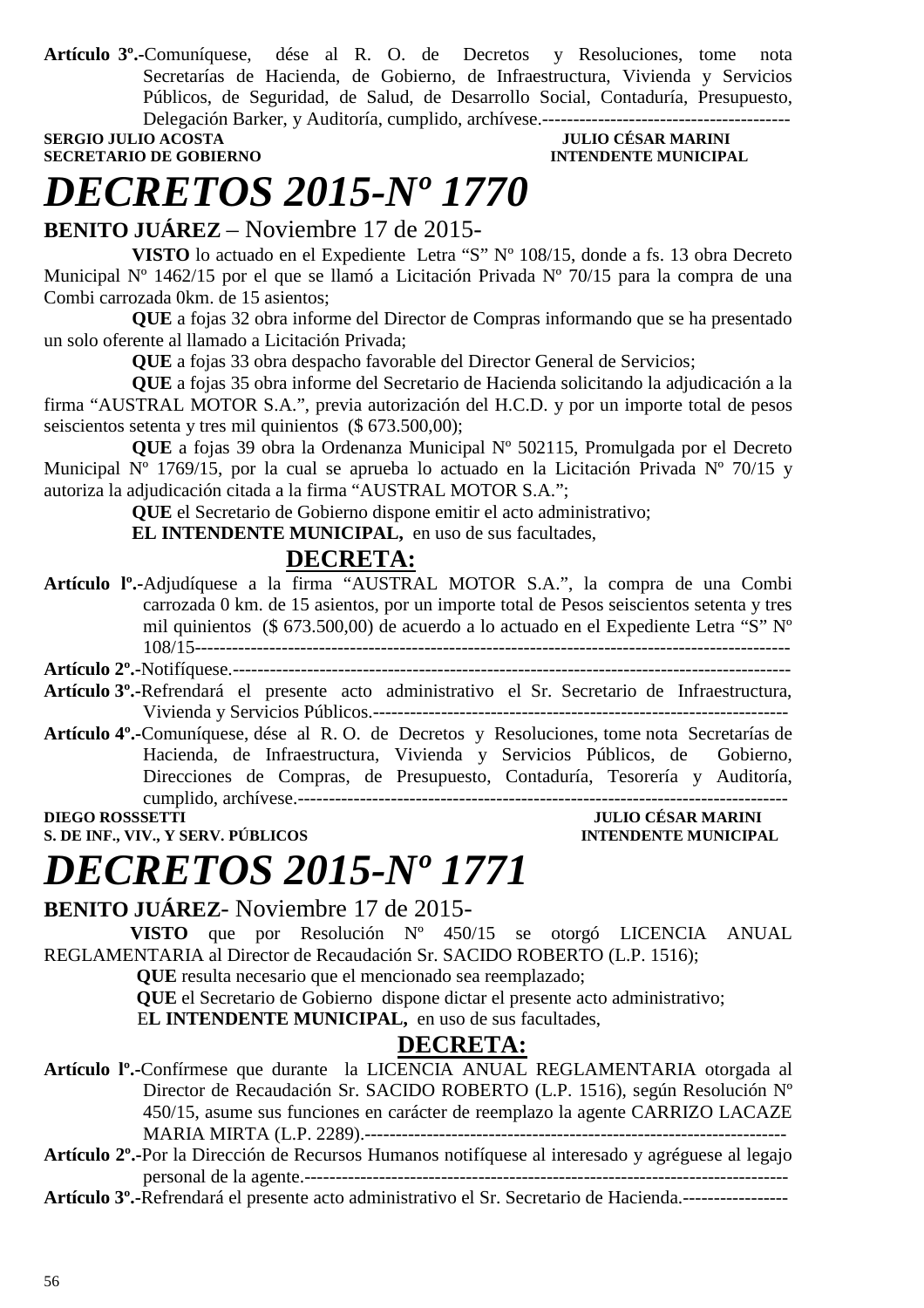**Artículo 4º.-**Comuníquese, dése al R. O. De Decretos y Resoluciones, tome nota Recursos Humanos, Secretarías de Gobierno, de Hacienda, Presupuesto, Contaduría y Auditoría, cumplido, archívese.-------------------------------------------------------------------------------

**SECRETARIO DE HACIENDA INTENDENTE MUNICIPAL** 

## **JULIO CÉSAR MARINI**

*DECRETOS 2015-Nº 1772*

**BENITO JUÁREZ** – Noviembre 17 de 2015 –

**VISTO** lo actuado en Expte. Letra "G" Nº 136/13 por el que la **ASOCIACIÓN CIVIL Km. 400** (fs. 29) solicita Subsidio con destino a solventar gastos del 5º motoencuentro a llevarse a cabo los días 27/28 y 29 de Noviembre del corriente año;

**QUE** a fs. 32 Contaduría efectúa la respectiva reserva preventiva del gasto; mientras que a fs. 33 la Secretaría de Gobierno dispone dictar el presente acto administrativo;

**EL INTENDENTE MUNICIPAL,** en uso de sus facultades,

### **DECRETA:**

**Artículo lº.-**Otórgase **SUBSIDIO** a la **ASOCIACIÓN CIVIL Km. 400** por la suma de **Pesos QUINCE MIL (\$ 15.000.00)** destinado a solventar gastos del 5º motoencuentro a llevarse a cabo los días 27/28 y 29 de Noviembre del corriente año. El mismo deberá ser rendido oportunamente mediante "Balance de Inversión".-------------------------------

**Artículo 2º.-**El gasto será imputado según lo informado por Contaduría a fs. precedente.-------------

 **Artículo 3º.-**Tesorería, previo a hacer efectivo el Subsidio del Art. 1°, deberá verificar el cumplimiento del Art. 132 del Reglamento de Contabilidad.--------------------------------

**Artículo 4º**.-Refrendará el presente acto administrativo el Sr. Secretario de Gobierno.----------------

**Artículo 5º.-**Comuníquese, dése al R.O. De Decretos y Resoluciones, tome nota Contaduría, Tesorería, Secretarías de Gobierno, de Hacienda y Auditoría, cumplido, archívese.---

**SERGIO JULIO ACOSTA JULIO CÉSAR MARINI** 

**SECRETARIO DE GOBIERNO INTENDENTE MUNICIPAL** 

# *DECRETOS 2015-Nº 1773*

**BENITO JUÁREZ –** Noviembre 18 de 2015-

**VISTO** lo actuado en el Expediente Letra "G" Nº 98/11 por el que la "ASOCIACIÓN COOPERADORA DEL JARDÍN Nº 901" (fs. 38) solicita Subsidio para solventar gastos de sonido e iluminación del evento organizado por la Institución con motivo de celebrar el día de la tradición el día 19 de Noviembre del corriente año;

**QUE** a fojas 41 Contaduría efectúa la respectiva reserva preventiva del gasto; mientras que a fs. 42 la Secretaría de Gobierno dispone dictar el presente acto administrativo;

**QUE** el Secretario de Gobierno dispone dictar el presente acto administrativo de subsidio;

### **EL INTENDENTE MUNICIPAL,** en uso de sus facultades,

### **DECRETA**:

**Artículo 1º.-**Otórguese **SUBSIDIO** a la **"ASOCIACIÓN COOPERADORA DEL JARDÍN Nº 901"** por la suma de pesos **SEIS MIL (\$ 6.000,00)** destinado a solventar gastos de sonido e iluminación del evento organizado por la Institución con motivo de celebrar el día de la tradición el día 19 de Noviembre del corriente año. El mismo deberá ser rendido oportunamente mediante "Balance de Inversión".-----------------------------------

**Artículo 2º.-**El gasto será imputado según lo informado por Contaduría a fs. precedentes.------------

**Artículo 3º.-**Tesorería, previo a hacer efectivo al Subsidio del Art. 1º, deberá verificar el cumplimiento del Art. 132 del Reglamento de Contabilidad.--------------------------------

**Artículo 4º.-**Refrendará el presente acto administrativo el Sr. Secretario de Gobierno.-----------------

**Artículo 5º.-**Comuníquese, desde la R. O. de Decretos y Resoluciones, tome nota, Contaduría, Tesorería, Presupuesto, Secretarias de Gobierno, de Hacienda y Auditoría, cumplido, archívese---------------------------------------------------------------------------------------------

**SERGIO JULIO ACOSTA JULIO CÉSAR MARINI SECRETARIO DE GOBIERNO INTENDENTE MUNICIPAL**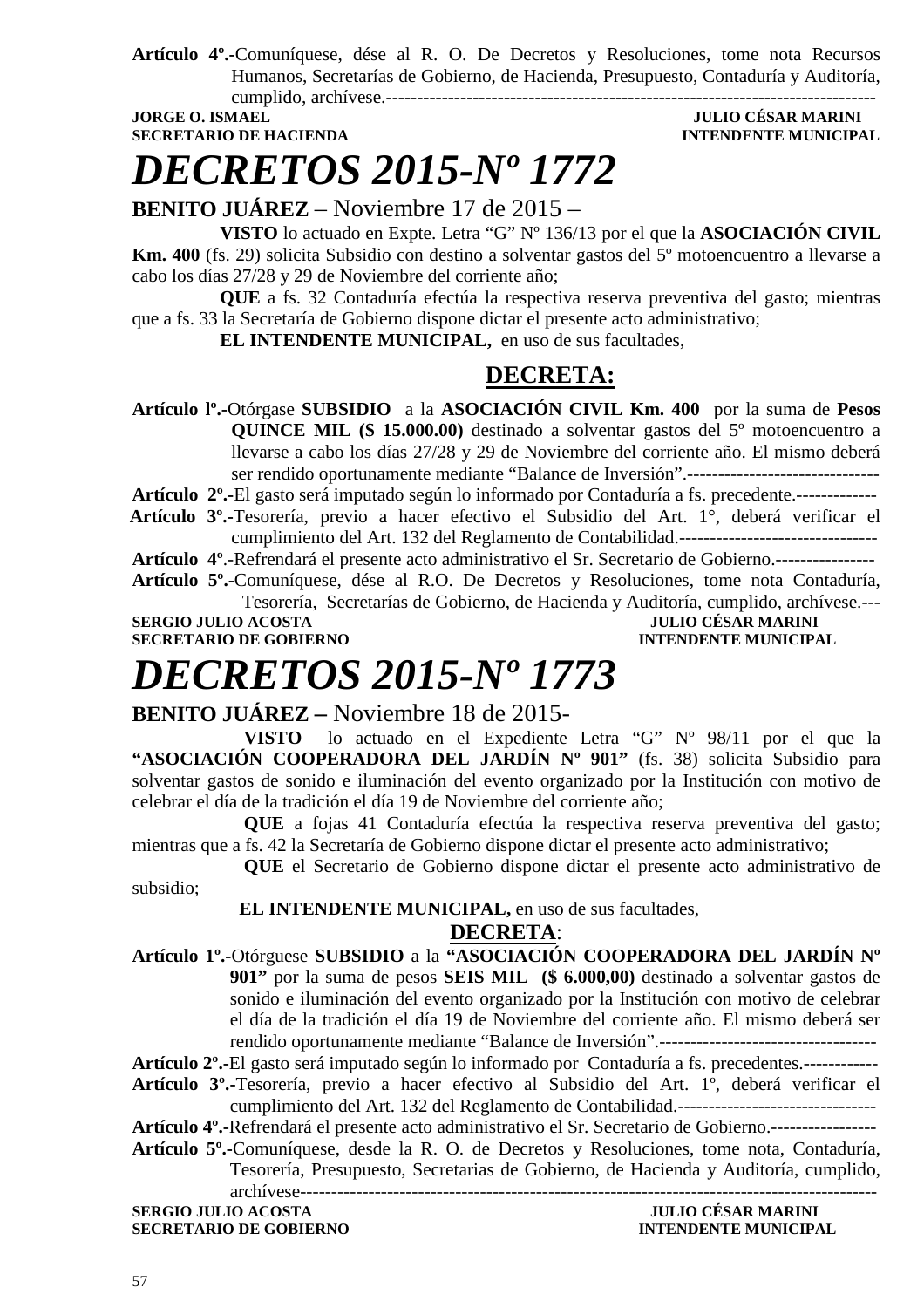# *DECRETOS 2015-Nº 1774*

**BENITO JUÁREZ –**Noviembre 18 de 2015 –

**VISTO** lo actuado en Expte. Letra "G" Nº 98/13, por el que la **ASOCIACIÓN COOPERADORA DE LA ESCUELA DE EDUCACIÓN PRIMARIA Nº 19 "LUCIANO FORTABAT"** (fs. 55) solicita Subsidio con destino a solventar gastos de organización de las fiestas y eventos a llevarse a cabo, con motivo del fin del ciclo lectivo 2015;

**QUE** a fs. 58 Contaduría efectúa la respectiva reserva preventiva del gasto; mientras que a fs. 59 la Secretaría de Gobierno dispone dictar el presente acto administrativo;

**EL INTENDENTE MUNICIPAL,** en uso de sus facultades,

### **DECRETA:**

**Artículo lº.-**Otórgase **SUBSIDIO** a la **ASOCIACIÓN COOPERADORA DE LA ESCUELA DE EDUCACIÓN PRIMARIA Nº 19 "LUCIANO FORTABAT"** por la suma de **Pesos CINCO MIL (\$ 5.000,00)** destinado a solventar gastos de organización de las fiestas y eventos a llevarse a cabo, con motivo del fin del ciclo lectivo 2015. El mismo deberá ser rendido oportunamente mediante "Balance de Inversión".----------------------

**Artículo 2º.-**El gasto será imputado según lo informado por Contaduría a fs. precedentes.------------

**Artículo 3º.-**Tesorería, previo a hacer efectivo el Subsidio del Art. 1°, deberá verificar el cumplimiento del Art. 132 del Reglamento de Contabilidad.--------------------------------

**Artículo 4º**.-Refrendará el presente acto administrativo el Sr. Secretario de Gobierno.----------------

**Artículo 5º.-**Comuníquese, dése al R.O. De Decretos y Resoluciones, tome nota Contaduría, Tesorería, Secretarías de Gobierno, de Hacienda y Auditoría, cumplido, archívese.----

**SERGIO JULIO ACOSTA JULIO CÉSAR MARINI SECRETARIO DE GOBIERNO INTENDENTE MUNICIPAL** 

# *DECRETOS 2015-Nº 1775*

**BENITO JUÁREZ** – Noviembre 18 de2015–

**VISTO** lo actuado en Expte. Letra "A" Nº 152/12, por el que la "**ASOCIACIÓN COOPERADORA ESCUELA ESPECIAL Nº 501"** (fs. 47, 48 y 49) solicita Subsidio con destino a solventar gastos de mano de obra para pintar el exterior de la Institución;

**QUE** a fs. 41 Contaduría efectúa la respectiva reserva preventiva del gasto; mientras que a fs. 42 la Secretaría de Gobierno dispone dictar el presente acto administrativo;

**EL INTENDENTE MUNICIPAL,** en uso de sus facultades,

### **DECRETA:**

**Artículo lº.-**Otórgase **SUBSIDIO** a la "**ASOCIACIÓN COOPERADORA ESCUELA ESPECIAL Nº 501"** por la suma de **Pesos VEINTIDOS MIL (\$ 22.000,00)**  destinado a solventar gastos de mano de obra para pintar el exterior de la Institución. El mismo deberá ser rendido oportunamente mediante "Balance de Inversión".---------- **Artículo 2º.-**El gasto será imputado según lo informado por Contaduría a fs. precedente.-------------

 **Artículo 3º.-**Tesorería, previo a hacer efectivo el Subsidio del Art. 1°, deberá verificar el cumplimiento del Art. 132 del Reglamento de Contabilidad.--------------------------------

**Artículo 4º**.-Refrendará el presente acto administrativo el Sr. Secretario de Gobierno.----------------

**Artículo 5º.-**Comuníquese, dése al R. O. De Decretos y Resoluciones, tome nota Contaduría, Tesorería, Secretarías de Gobierno, de Hacienda y Auditoría cumplido, archívese.-----

**SERGIO JULIO ACOSTA SECRETARIO DE GOBIERNO INTENDENTE MUNICIPAL** 

# *DECRETOS 2015-Nº 1776*

**BENITO JUÁREZ –** Noviembre 18 de 2015-

**VISTO** que conforme las previsiones de la Oza. Mpal. N° 4854/14, el MUNICIPAL PARA EMERGENCIAS DE SALUD" (FO.MU.ES.), se "FONDO MUNICIPAL PARA EMERGENCIAS DE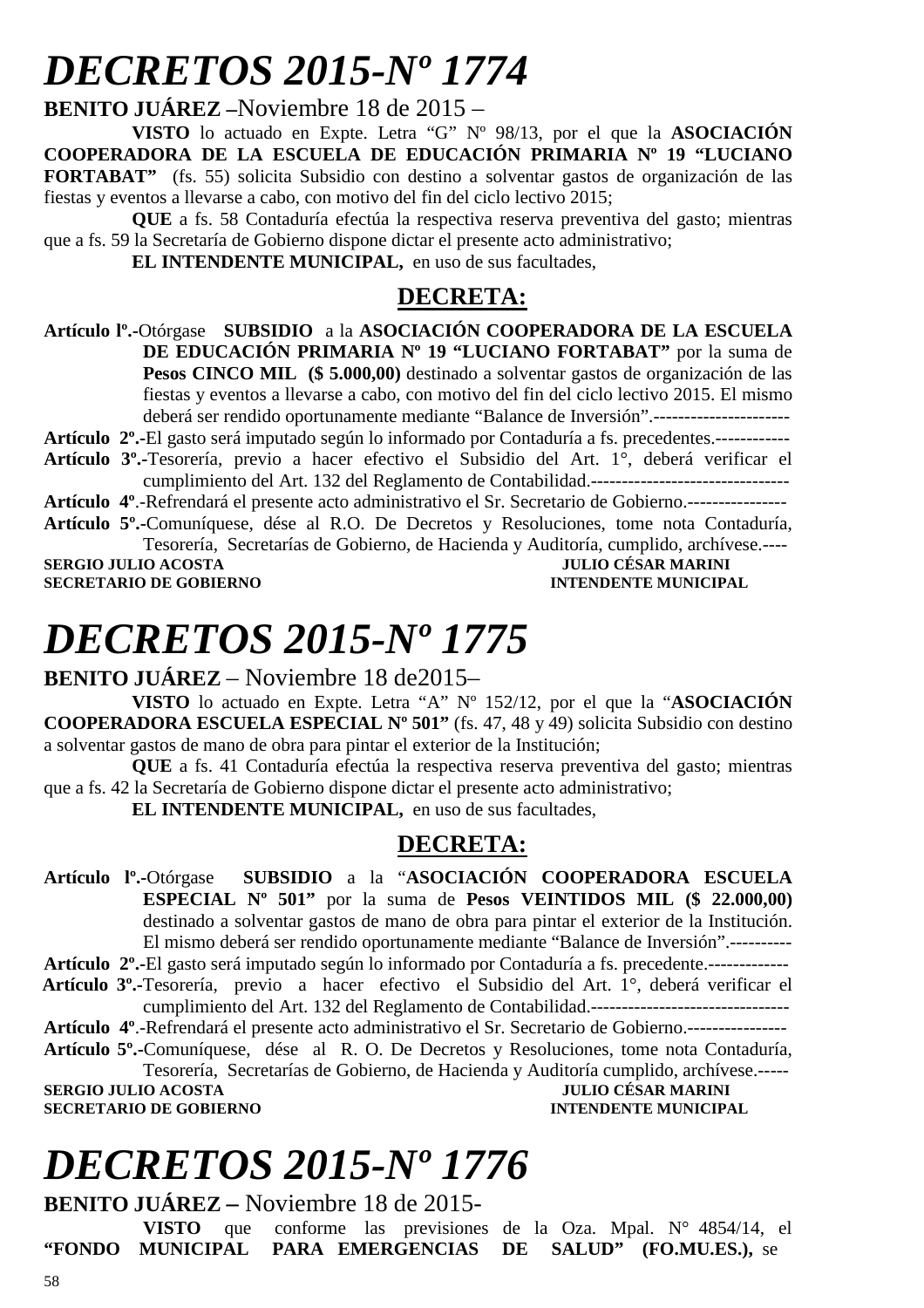encuentra facultado para solucionar económicamente enfermedades cuya gravedad requiere derivación médica debido al alto riesgo en la salud;

**QUE** el Secretario de Gobierno dispone dictar el presente acto administrativo;

 **EL INTENDENTE MUNICIPAL**, en uso de sus facultades,

**DECRETA:**<br>"FONDO MUNICIPAL **Artículo 1º.-**Dispónese que el **"FONDO MUNICIPAL PARA EMERGENCIAS ESPECIALES DE SALUD" (FO.MU.ES),** efectúe pagos en el marco de la Oza. Mpal. N° 4854/14, a las personas que se indican a continuación, cuyas historias clínicas obran en los Expedientes:

**Subsidio \$ 800,00.- (fs. 64)** 

**JOFRE LAURA** Expte. Letra "F" Nº 247/14

**OSTOICH JONATHAN** Expte. Letra "F" Nº 34/13

**Subsidio \$ 1.850,00 (fs. 87)** 

**Artículo 2º.-**Refrendará el presente acto administrativo la Sra. Secretaria de Desarrollo Social.--- **Artículo 3º.-**Comuníquese, dése al R. O. de Decretos y Resoluciones, tome nota Contaduría, Tesorería, Direcciones de Recursos Humanos, de Recaudación, Secretarías de Desarrollo Social, de Gobierno, de Hacienda, Subdirección de Tasas, FO.MU.ES. y Auditoría, cumplido, archívese.------------------------------------------------------------------

**MARÍA TERESA RICCI JULIO CÉSAR MARINI S. DE DESARROLLO SOCIAL DESARROLLO SOCIAL DESARROLLO SOCIAL DESARROLLO SOCIAL DESARROLLO SOCIAL DE LA PERSONAL DE LA PERSONAL DE LA PERSONAL DE LA PERSONAL DE LA PERSONAL DE LA PERSONAL DE LA PERSONAL DE LA PERSONAL DE LA** 

# *DECRETOS 2015-Nº 1777*

### **BENITO JUÁREZ** – Noviembre 18 de 2015-

**VISTO** lo actuado en el Expte. Letra "V" Nº 154/15, en el cual a fs. 1 la Gerente Vial Rural solicita la contratación de un servicio de localización automática de vehículos (GPS);

**QUE** a fs. 5 el Jefe de Compras informa que dados los montos se deberá realizar un llamado a Concurso de Precios, acompañando Pliego de Bases y Condiciones;

**QUE** a fojas 13 la Contadora Municipal Interina informa que el Pliego de Bases y Condiciones cumple con los requisitos enunciados en la L.O.M. y en el Reglamento de Contabilidad, obrando a fs. 14 la reserva preventiva del gasto;

**QUE** a fojas 15 obra informe del Secretario de Hacienda y a fojas 15 vta. el Jefe de Compras informa Nº de Concurso de Precios, fecha y hora de apertura del mismo;

**QUE** el Secretario de Gobierno dispone dictar acto administrativo;

**EL INTENDENTE MUNICIPAL,** en uso de sus facultades,

### **DECRETA:**

**Artículo 2º.**-El presupuesto oficial asciende a la suma de pesos ciento sesenta y cinco mil (\$ 165.000,00).-----------------------------------------------------------------------------------------

- **Artículo 3º.**-La apertura de propuesta se realizará el día 9 de Diciembre a las 11 horas en la Oficina Compras de la Municipalidad de Benito Juárez sita en Avenida Mitre N° 42.---
- **Artículo 4º.**-Refrendará el presente acto administrativo el Sr. Secretario de Infraestructura, Vivienda y Servicios Públicos.-------------------------------------------------------------------
- **Artículo 5º.**-Comuníquese, dése al R.O. de Decretos y Resoluciones, tome nota Compras, Secretarías de Gobierno, de Hacienda, Contaduría, Dirección de Presupuesto, Vial Rural y Auditoría, cumplido, archívese.---------------------------------------------------------

**DIEGO ROSSETTI JULIO CÉSAR MARINI S. DE INF., VIV., Y SERV. PÚBLICOS** 

# *DECRETOS 2015-Nº 1778*

### **BENITO JUÁREZ** – Noviembre 18 de 2015 -

**VISTO** lo actuado en Expte. Letra "D" Nº 256/15, por el que a fojas 26 obra pedido de BECA DEPORTIVA, a favor de VILLARRUEL SANTIAGO D.N.I. 16.306.176 destinada a solventar parte los gastos de alimentación y traslado a la ciudad de Lima, Perú para su participación en torneos que serán de utilidad para su capacitación y formación como jugador de tenis;

**Artículo lº.-**Llámese a **CONCURSO DE PRECIOS Nº 80/15,** para la contratación de un servicio de localización automática de vehículos (GPS).-----------------------------------------------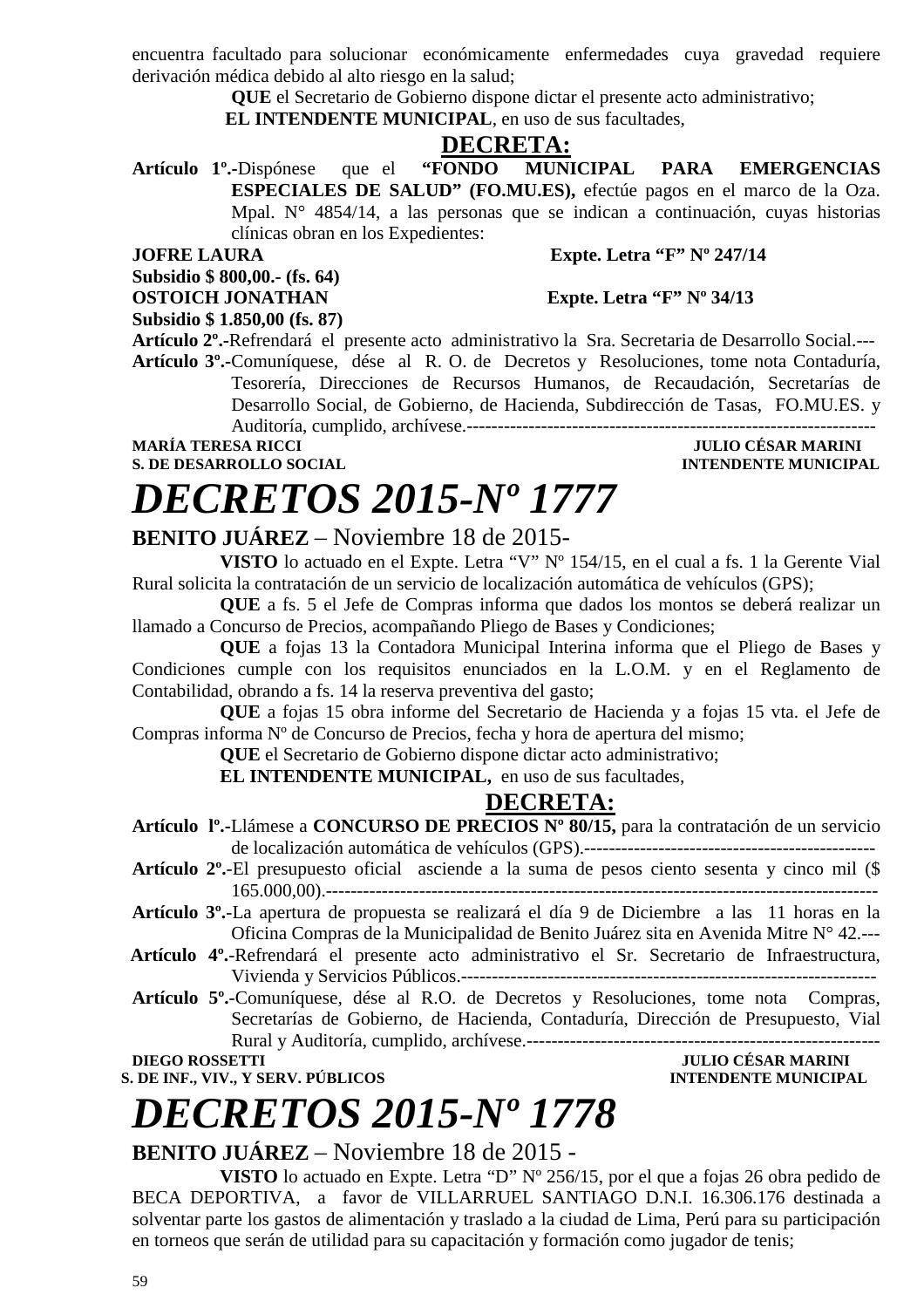**CONSIDERANDO** que a fojas 28 obra informe de la Comisión Evaluadora de Becas

deportivas;

**QUE** a fs. 30 Contaduría efectúa la respectiva imputación del gasto;

**QUE** el Secretario de Gobierno, dispone dictar el acto administrativo correspondiente; **EL INTENDENTE MUNICIPAL,** en uso de sus facultades,

### **DECRETA:**

**Artículo lº.-**Otórgase **BECA DEPORTIVA** a la Sra. LUNA ADRIANA POMPEYA D.N.I. 16.306.176, para su hijo VILLARRUEL SANTIAGO D.N.I. 16.306.176, destinada a solventar parte de los gastos de alimentación y traslado a la ciudad de Lima, Perú para su participación en torneos que serán de utilidad para su capacitación y formación como jugador de tenis, por la suma de Pesos TRES MIL (\$ 3.000,00).--------------------

**Artículo 2º.-**El gasto será imputado según lo informado por Contaduría a fs. precedentes.------------ **Artículo 3º.**-Refrendará el presente acto administrativo el Sr. Secretario de Gobierno.----------------

**Artículo 4º.-**Comuníquese, dése al R. O. De Decretos y Resoluciones, tome nota Contaduría, Tesorería, Presupuesto, Auditoria, Secretaría de Gobierno y Dirección de Deportes, cumplido, archívese.-------------------------------------------------------------------------------

**SERGIO JULIO ACOSTA JULIO CÉSAR MARINI SECRETARIO DE GOBIERNO INTENDENTE MUNICIPAL** 

# *DECRETOS 2015-Nº 1779*

**BENITO JUÁREZ** – Noviembre 18 de 2015 –

**VISTO** lo actuado en Expte. Letra "G" Nº 11/13, por el que la **ASOCIACIÓN COOPERADORA DE LA E. P. Nº 1 "GENERAL SAN MARTÍN" (a fs. 74)** solicita Subsidio con destino a solventar gastos de la construcción de un monolito frente a la Institución, en homenaje a Don Ernesto Sábato;

**QUE** a fojas 77 Contaduría efectúa la respectiva reserva preventiva del gasto; mientras que la Secretaría de Gobierno dispone dictar el presente acto administrativo;

**EL INTENDENTE MUNICIPAL,** en uso de sus facultades,

### **DECRETA:**

**Artículo lº.-**Otórgase **SUBSIDIO** a la **ASOCIACIÓN COOPERADORA DE LA E. P. Nº 1 "GENERAL SAN MARTÍN"** por la suma de **PESOS DIECISEIS MIL (\$ 16.000,00)** destinado a solventar gastos de de la construcción de un monolito frente a la Institución, en homenaje a Don Ernesto Sábato. El mismo deberá ser rendido oportunamente mediante "Balance de Inversión".---------------------------------------------

**Artículo 2º.-**El gasto será imputado según lo informado por Contaduría a fs. precedente.-------------  **Artículo 3º.-**Tesorería, previo a hacer efectivo el Subsidio del Art. 1°, deberá verificar el

cumplimiento del Art. 132 del Reglamento de Contabilidad.--------------------------------

**Artículo 4º**.-Refrendará el presente acto administrativo el Sr. Secretario de Gobierno.-----------------

**Artículo 5º.-**Comuníquese, dése al R. O. De Decretos y Resoluciones, tome nota Contaduría, Tesorería, Secretarías de Gobierno, de Hacienda y Auditoría, cumplido, archívese.----

**SECRETARIO DE GOBIERNO** 

**SERGIO JULIO ACOSTA JULIO CÉSAR MARINI A LOS DE CORTENTES DE LOS DE LOS DE LOS DE LOS DE LOS DE LOS DE LOS DE<br>ACOSTA DE CORTERNO DE LOS DE LOS DE LOS DE LOS DE LOS DE LOS DE LOS DE LOS DE LOS DE LOS DE LOS DE LOS DE LOS** 

# *DECRETOS 2015-Nº 1780*

**BENITO JUÁREZ** – Noviembre 18 de 2015 –

**VISTO** lo actuado en Expte. Letra "G" Nº 59/13, por el que la **"CORPORACIÓN EVANGÉLICA APOSTÓLICA UNIVERSAL"** a fojas 21 solicita Subsidio con destino a solventar gastos para dar continuidad a la obra de construcción de baños para la Institución;

**QUE** a fs. 24 Contaduría efectúa la respectiva reserva preventiva del gasto; mientras que a fs. 25 la Secretaría de Gobierno dispone dictar el presente acto administrativo;

**EL INTENDENTE MUNICIPAL,** en uso de sus facultades,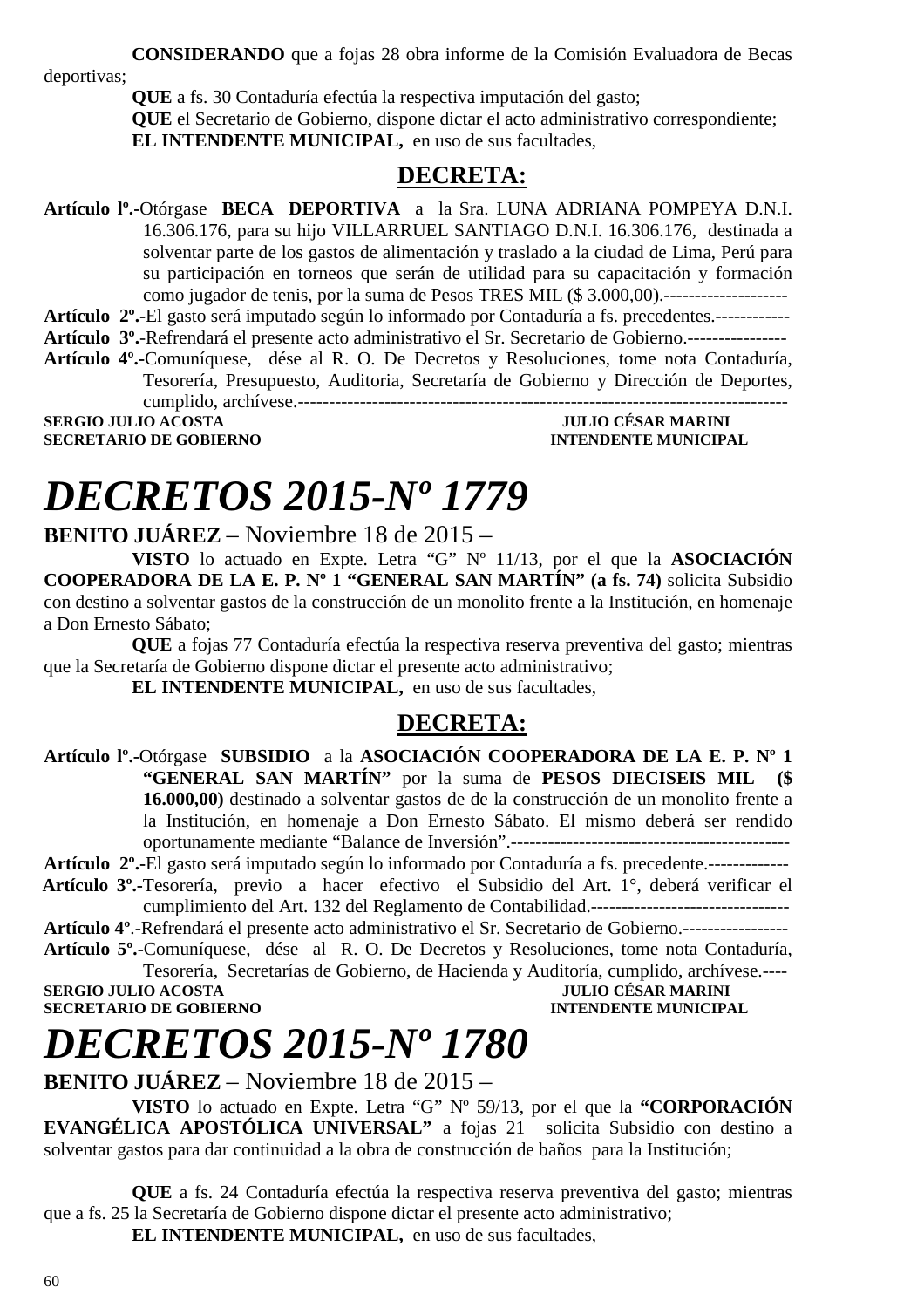### **DECRETA:**

**Artículo lº.-**Otórguese **SUBSIDIO** a la **"CORPORACIÓN EVANGÉLICA APOSTÓLICA UNIVERSAL"** por la suma de **Pesos NUEVE MIL (\$ 9.000,00)** destinado a dar continuidad a la obra de construcción de baños para la Institución. El mismo deberá ser rendido oportunamente mediante "Balance de Inversión".----------------------

**Artículo 2º.-**El gasto será imputado según lo informado por Contaduría a fs. precedente.-------------

 **Artículo 3º.-**Tesorería, previo a hacer efectivo el Subsidio del Art. 1°, deberá verificar el cumplimiento del Art. 132 del Reglamento de Contabilidad.--------------------------------

**Artículo 4º**.-Refrendará el presente acto administrativo el Sr. Secretario de Gobierno.----------------- **Artículo 5º.-**Comuníquese, dése al R.O. de Decretos y Resoluciones, tome nota Contaduría, Tesorería, Secretarías de Gobierno, de Hacienda y Auditoría, cumplido, archívese.----

**SERGIO JULIO ACOSTA JULIO CÉSAR MARINI SECRETARIO DE GOBIERNO INTENDENTE MUNICIPAL** 

# *DECRETOS 2015-Nº 1781*

**BENITO JUÁREZ** – Noviembre 18 de 2015 –

**VISTO** lo actuado en Expte. Letra "F" Nº 58/12, por el que la FILIAL NORBERTO ALONSO (fs. 47) solicita Subsidio con destino a solventar gastos de la Cena Anual que realiza la Institución;

**QUE** a fs. 50 Contaduría efectúa la respectiva reserva preventiva del gasto; mientras que a fs. 51 la Secretaría de Gobierno dispone dictar el presente acto administrativo;

**EL INTENDENTE MUNICIPAL,** en uso de sus facultades,

### **DECRETA:**

**Artículo lº.-**Otórgase **SUBSIDIO** a la **FILIAL NORBERTO ALONSO** por la suma de **Pesos SEIS MIL (\$6.000,00)** destinado a solventar los gastos de la Cena Anual que realiza la Institución. El mismo deberá ser rendido oportunamente mediante "Balance de Inversión".-------------------------------------------------------------------------------------------

**Artículo 2º.-**El gasto será imputado según lo informado por Contaduría a fs. precedente.-------------

 **Artículo 3º.-**Tesorería, previo a hacer efectivo el Subsidio del Art. 1°, deberá verificar el cumplimiento del Art. 132 del Reglamento de Contabilidad.--------------------------------

**Artículo 4º**.-Refrendará el presente acto administrativo el Sr. Secretario de Gobierno.----------------

**Artículo 5º.-**Comuníquese, dése al R. O. De Decretos y Resoluciones, tome nota Contaduría, Tesorería, Secretarías de Gobierno, de Hacienda y Auditoría cumplido, archívese.-----

**SERGIO JULIO ACOSTA SECRETARIO DE GOBIERNO INTENDENTE MUNICIPAL** 

# *DECRETOS 2015-Nº 1782*

**BENITO JUÁREZ** – Noviembre 18 de 2015 –

**VISTO** lo actuado en Expte. Letra "G" Nº 69/13, por el que la **"ASOCIACIÓN COOPERADORA DE LA ESCUELA Nº 10"** (fs. 21) solicita Subsidio destinado a solventar gastos de la construcción y colocación de un mástil para el patio de la Escuela;

**QUE** a fs. 24 Contaduría efectúa la respectiva reserva preventiva del gasto; mientras que a fs. 25 la Secretaría de Gobierno dispone dictar el presente acto administrativo;

**EL INTENDENTE MUNICIPAL,** en uso de sus facultades,

### **DECRETA:**

**Artículo lº.-** Otórgase **SUBSIDIO** a la **"ASOCIACIÓN COOPERADORA DE LA ESCUELA Nº 10"** por la suma de **Pesos SIETE MIL TRESCIENTOS (\$ 7.300.00)** destinado a solventar gastos de la construcción y colocación de un mástil para el patio de la Escuela. El mismo deberá ser rendido oportunamente mediante "Balance de Inversión".------------------

**Artículo 2º.-** El gasto será imputado según lo informado por Contaduría a fs. precedente.------------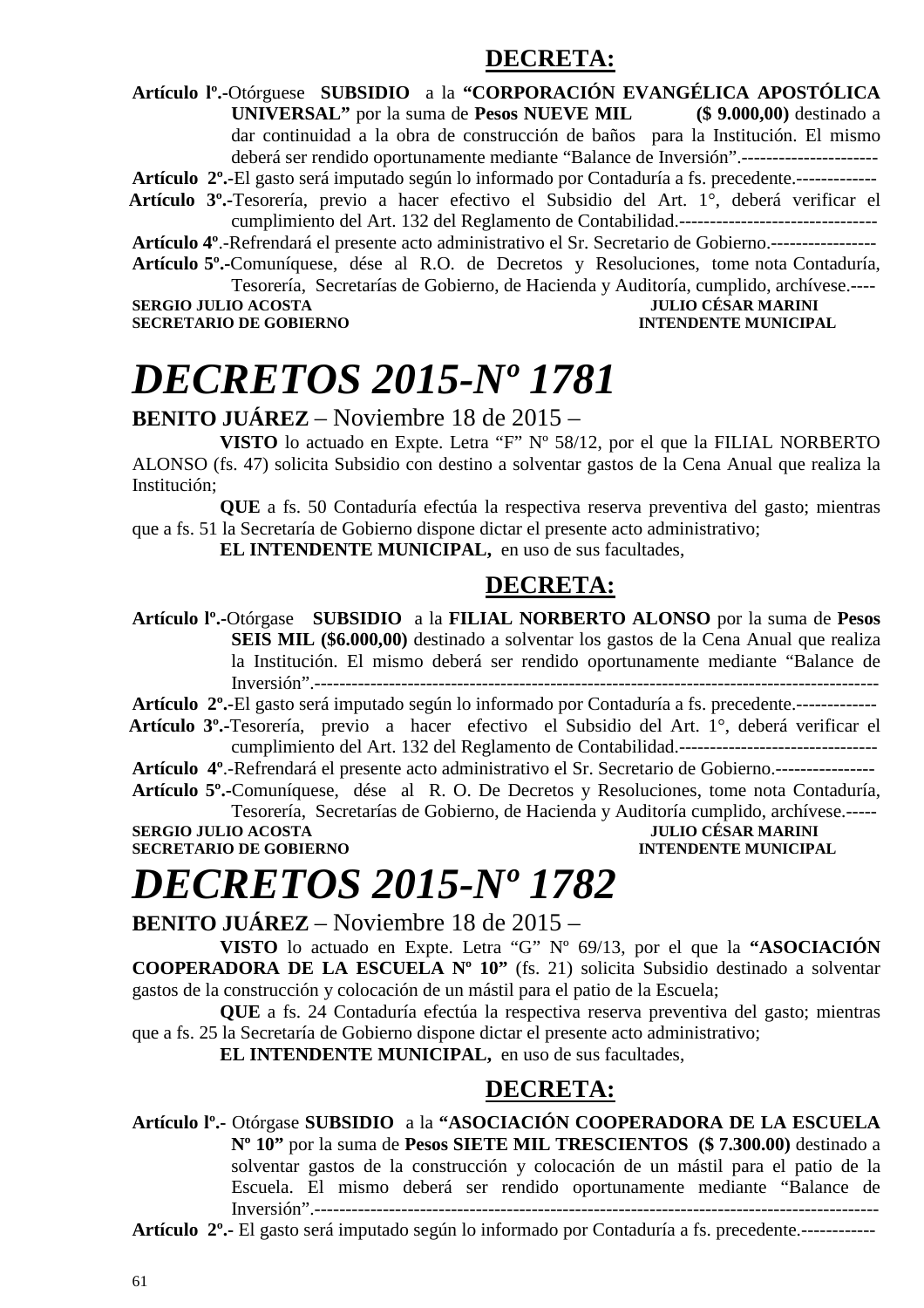**Artículo 3º.-**Tesorería, previo a hacer efectivo el Subsidio del Art. 1°, deberá verificar el cumplimiento del Art. 132 del Reglamento de Contabilidad.--------------------------------

**Artículo 4º**.-Refrendará el presente acto administrativo el Sr. Secretario de Gobierno.-----------------

**Artículo 5º.-**Comuníquese, dése al R.O. De Decretos y Resoluciones, tome nota Contaduría, Tesorería, Presupuesto, Secretarías de Gobierno, de Hacienda y Auditoría, cumplido, archívese.--------------------------------------------------------------------------------------------

**SERGIO JULIO ACOSTA JULIO CÉSAR MARINI SECRETARIO DE GOBIERNO INTENDENTE MUNICIPAL** 

## *DECRETOS 2015-Nº 1783*

**BENITO JUÁREZ** – Noviembre 18 de 2015 –

**VISTO** lo actuado en Expte. Letra "G" Nº 61/14, por el que la "**ASOCIACIÓN DE JUBILADOS Y PENSIONADOS MUNICIPALES"** a fs. 69 solicita subsidio con destino a equipar el baño para personas discapacitadas para la Institución;

**QUE** a fs. 73 Contaduría efectúa la respectiva reserva preventiva del gasto; mientras que a fs. 74 la Secretaría de Gobierno dispone dictar el presente acto administrativo;

**EL INTENDENTE MUNICIPAL,** en uso de sus facultades,

### **DECRETA:**

**Artículo lº.-**Otórgase **SUBSIDIO** a la "**ASOCIACIÓN DE JUBILADOS Y PENSIONADOS MUNICIPALES"** por la suma de **Pesos DIECISEIS MIL OCHOCIENTOS VEINTICINCO (\$ 16.825.00)** destinado equipar el baño para personas discapacitadas para la Institución. El mismo deberá ser rendido oportunamente mediante "Balance de Inversión".-------------------------------------------------------------------------------------------

**Artículo 2º.-**El gasto será imputado según lo informado por Contaduría a fs. precedente.-------------

 **Artículo 3º.-**Tesorería, previo a hacer efectivo el Subsidio del Art. 1°, deberá verificar el cumplimiento del Art. 132 del Reglamento de Contabilidad.------------------------------

**Artículo 4º**.-Refrendará el presente acto administrativo el Sr. Secretario de Gobierno.-----------------

**Artículo 5º.-**Comuníquese, dése al R. O. De Decretos y Resoluciones, tome nota Contaduría, Tesorería, Secretarías de Gobierno, de Hacienda y Auditoría cumplido, archívese.-----

**SERGIO JULIO ACOSTA JULIO CÉSAR MARINI SECRETARIO DE GOBIERNO** 

# *DECRETOS 2015-Nº 1784*

**BENITO JUÁREZ** – Noviembre 18 de 2015 –

**VISTO** lo actuado en Expte. Letra "G" Nº 141/13, por el que el **CLUB DEFENSORES DEL BARRIO MARIANO MORENO** a fojas 47, solicita Subsidio para la compra de materiales para dar continuidad a la construcción de la sede de la Institución;

**QUE** a fojas 50 Contaduría efectúa la respectiva reserva preventiva del gasto; mientras que a fojas 51 la Secretaría de Gobierno dispone dictar el presente acto administrativo;

**EL INTENDENTE MUNICIPAL,** en uso de sus facultades,

### **DECRETA:**

**Artículo lº.-**Otórgase **SUBSIDIO** al **"CLUB DEFENSORES DEL BARRIO MARIANO MORENO"** por la suma de **Pesos VEINTICINCO MIL (\$ 25.000,00)** destinado a la compra de materiales y gastos de mano de obra para dar continuidad a la construcción de la sede de la Institución. El mismo deberá ser rendido oportunamente mediante "Balance de Inversión".---------------------------------------------------------------------------

**Artículo 2º.-**El gasto será imputado según lo informado por Contaduría a fs. precedente.-------------  **Artículo 3º.-**Tesorería, previo a hacer efectivo el Subsidio del Art. 1°, deberá verificar el cumplimiento del Art. 132 del Reglamento de Contabilidad.--------------------------------

**Artículo 4º**.-Refrendará el presente acto administrativo el Sr. Secretario de Gobierno.-----------------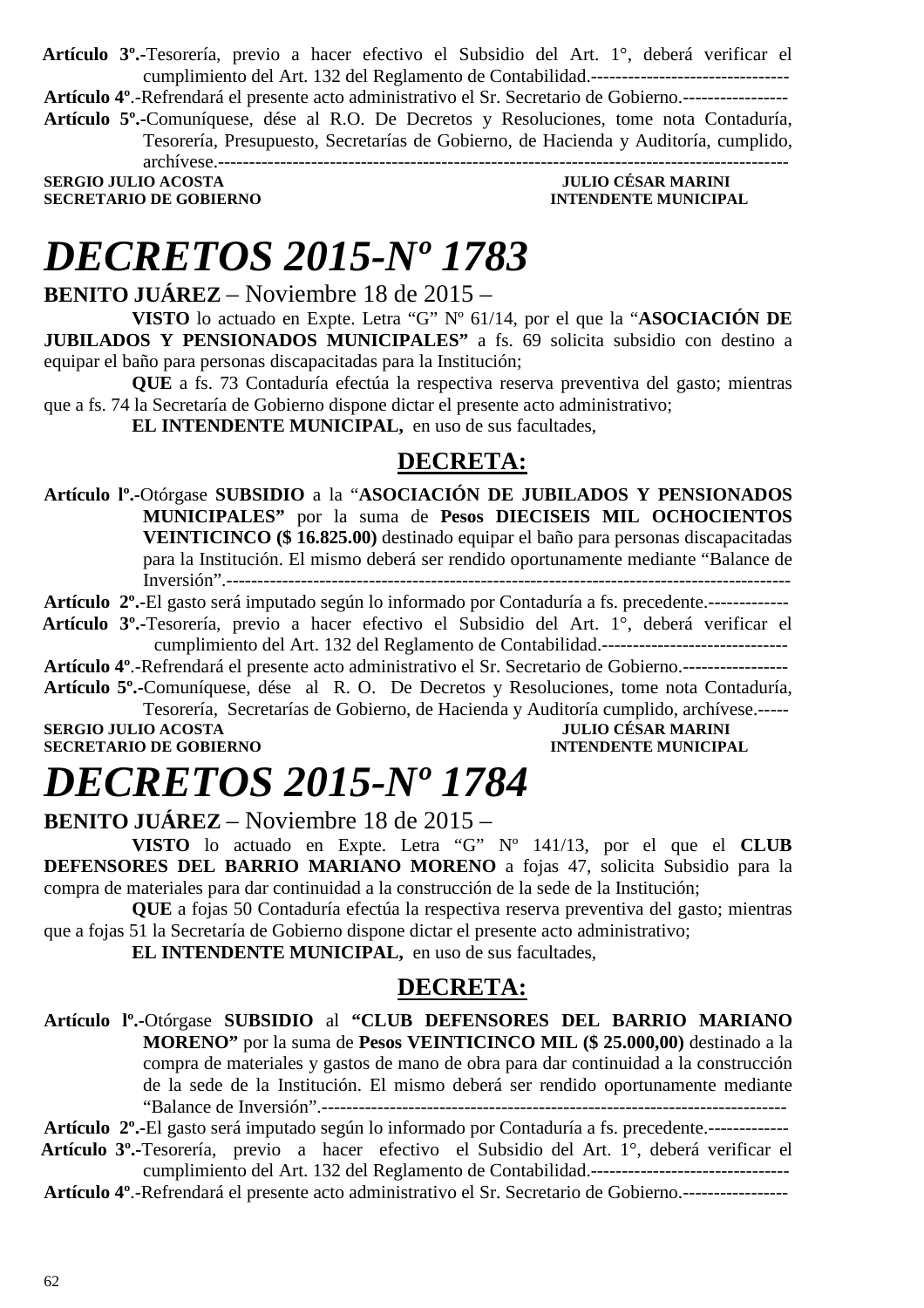**Artículo 5º.-**Comuníquese, dése al R. O. De Decretos y Resoluciones, tome nota Contaduría, Tesorería, Presupuesto, Secretarías de Gobierno, de Hacienda y Auditoría, cumplido, archívese.--------------------------------------------------------------------------------------------

**SECRETARIO DE GOBIERNO INTENDENTE MUNICIPAL** 

### **SERGIO JULIO ACOSTA JULIO CÉSAR MARINI**

# *DECRETOS 2015-Nº 1785*

**BENITO JUÁREZ** – Noviembre 18 de 2015-

**VISTO** lo actuado en el Expte. Letra "S" Nº 98/15, en el cual el Director General de Servicios a fojas 1 solicita la adquisición de un caja compactadora de residuos;

**QUE** a fojas 2 el Jefe de Compras informa que dado el monto al que asciende el Presupuesto Oficial deberá realizar un llamado a Licitación Privada, acompañando Pliego de Bases y Condiciones;

**QUE** a fojas 10 Contaduría Municipal informa que el Pliego de Bases y Condiciones cumple con los requisitos enunciados en la L.O.M. y en el Reglamento de Contabilidad,

**QUE** a fojas 12 obra solicitud de gastos;

**QUE** a fojas 13 obra nota del Secretario de Hacienda y a fs. 18 vta. el Jefe de Compras informa Nº de la Licitación Privada, fecha, lugar y hora de apertura de la misma;

**QUE** el Secretario de Gobierno dispone dictar acto administrativo;

**EL INTENDENTE MUNICIPAL,** en uso de sus facultades,

### **DECRETA:**

- **Artículo lº.-**Llámese a **LICITACIÓN PRIVADA Nº 81/15** para la adquisición de un caja compactadora de residuos.------------------------------------------------------------------------
- **Artículo 2º.**-El presupuesto oficial asciende la suma de pesos trescientos cincuenta mil (\$ 350.000,00).-----------------------------------------------------------------------------------------
- **Artículo 3º.**-La apertura de propuesta se realizará el día 22 de Diciembre de 2015 a las 11 horas en la Oficina Compras de la Municipalidad de Benito Juárez sita en Mitre Nº 42.-----------
- **Artículo 4º.**-Refrendará el presente acto administrativo el Sr. Secretario Infraestructura, Vivienda y Servicios Públicos.---------------------------------------------------------------------------------
- **Artículo 5º.**-Comuníquese, dése al R.O. de Decretos y Resoluciones, tome nota Compras, Secretarías de Gobierno, de Hacienda, de Secretario Infraestructura, Vivienda y Servicios Públicos, Contaduría, Auditoría y Dirección de Presupuesto, cumplido, archívese.--------------------------------------------------------------------------------------------

**S. DE INF., VIV., Y SERV. PÚBLICOS** 

## **DIEGO ROSSETTI JULIO CÉSAR MARINI**

# *DECRETOS 2015-Nº 1786*

**BENITO JUÁREZ** – Noviembre 18 de 2015-

**VISTO** lo actuado en el Expte. Letra "S" Nº 97/15, en el cual el Director General de Servicios a fojas 1 y 2 solicita la adquisición de un camión 0 km. para uso de Recolección de Residuos;

**QUE** a fojas 3 el Jefe de Compras informa que dado el monto al que asciende el Presupuesto Oficial deberá realizar un llamado a Licitación Privada, acompañando Pliego de Bases y Condiciones;

**QUE** a fojas 11 Contaduría Municipal informa que el Pliego de Bases y Condiciones cumple con los requisitos enunciados en la L.O.M. y en el Reglamento de Contabilidad,

**QUE** a fojas 13 obra solicitud de gastos;

**QUE** a fojas 14 obra nota del Secretario de Hacienda y a fs. 19 vta. el Jefe de Compras informa Nº de la Licitación Privada, fecha, lugar y hora de apertura de la misma;

**QUE** el Secretario de Gobierno dispone dictar acto administrativo;

**EL INTENDENTE MUNICIPAL,** en uso de sus facultades,

### **DECRETA:**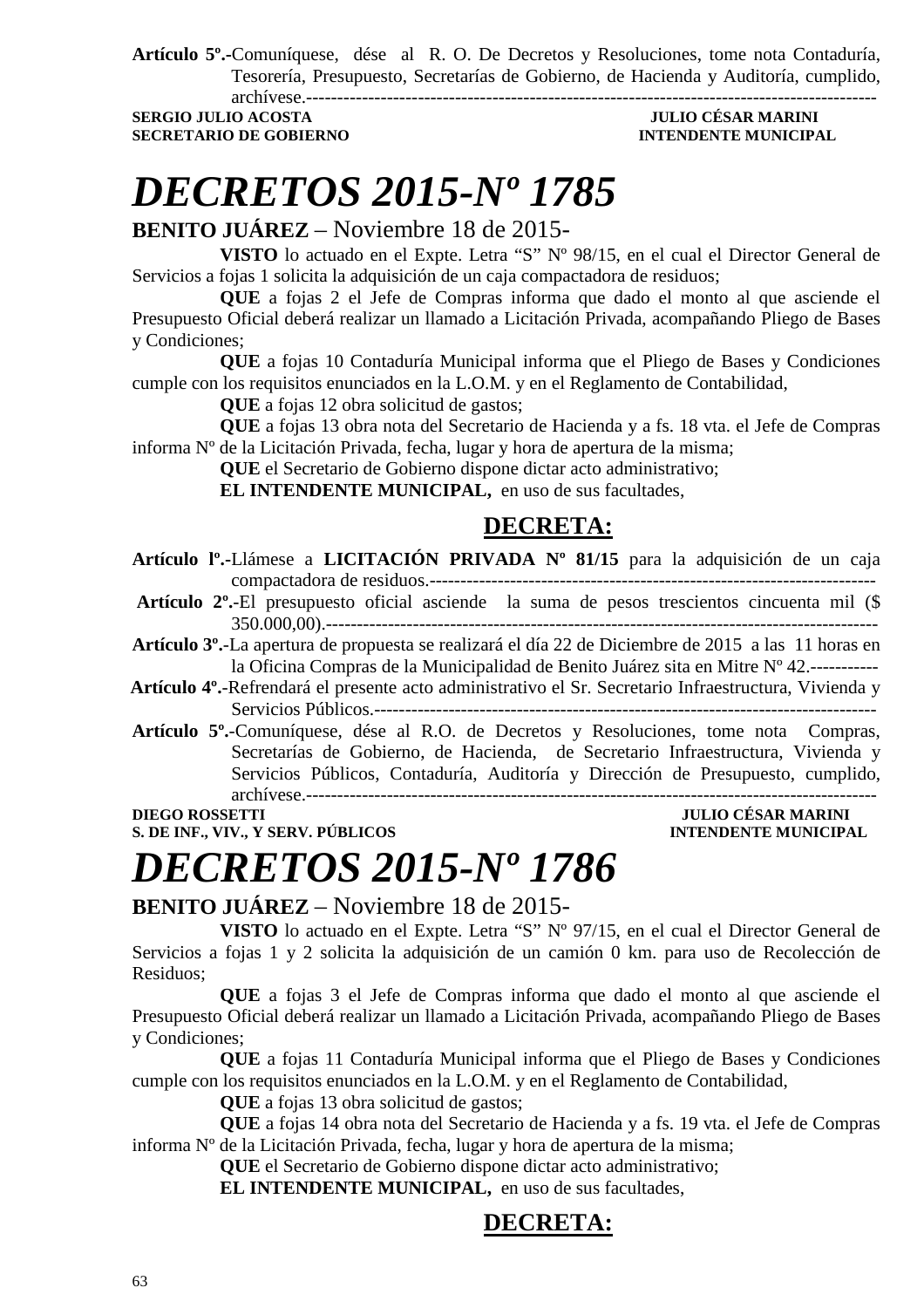| Artículo l <sup>o</sup> .-Llámese a LICITACIÓN PRIVADA Nº 82/15 para la adquisición de un camión 0 km.                                                                   |  |
|--------------------------------------------------------------------------------------------------------------------------------------------------------------------------|--|
|                                                                                                                                                                          |  |
| $\Lambda$ . A set of $\mathbb{R}^1$ constructed a $\mathbb{C}$ is $1$ and $\Lambda$ and $\Lambda$ are the set of $\Lambda$ and $\Lambda$ and $\Lambda$ $\mathbb{R}^1$ /0 |  |

- **Artículo 2º.**-El presupuesto oficial asciende la suma de pesos setecientos noventa mil (\$ 790.000,00).-----------------------------------------------------------------------------------------
- **Artículo 3º.**-La apertura de propuesta se realizará el día 16 de Diciembre de 2015 a las 11 horas en la Oficina Compras de la Municipalidad de Benito Juárez sita en Mitre Nº 42.-----------
- **Artículo 4º.**-Refrendará el presente acto administrativo el Sr. Secretario Infraestructura, Vivienda y Servicios Públicos.---------------------------------------------------------------------------------
- **Artículo 5º.**-Comuníquese, dése al R.O. de Decretos y Resoluciones, tome nota Compras, Secretarías de Gobierno, de Hacienda, de Secretario Infraestructura, Vivienda y Servicios Públicos, Contaduría, Auditoría y Dirección de Presupuesto, cumplido, archívese.--------------------------------------------------------------------------------------------

#### **DIEGO ROSSETTI JULIO CÉSAR MARINI S. DE INF., VIV., Y SERV. PÚBLICOS INTENDENTE MUNICIPAL**

# *DECRETOS 2015-Nº 1787*

### **BENITO JUÁREZ** – Noviembre 18 de 2015**-**

**VISTO** que por Decreto Municipal Nº 513/15 se confirmó como Director de Obras Sanitarias al Sr. Pedro Benigno Báez (D.N.I. 16.164.235) con efecto retroactivo al 1º de Abril del corriente año y mientras continué su pase en comisión desde BAGSA;

**CONSIDERANDO** que a fojas 17 obra nota de BAGSA Buenos Aires Gas S.A. informando que ha resuelto dar por finalizada la comisión del agente mencionado, quien deberá reincorporarse a la empresa el día 1º de Diciembre del corriente año;

**QUE** el Secretario de Gobierno dispone dictar el presente acto administrativo; **EL INTENDENTE MUNICIPAL,** en uso de sus facultades,

### **DECRETA:**

**Artículo 1º.-**Dese por finalizado el pase en comisión desde BAGSA, del agente **PEDRO BENIGNO BAEZ (D.N.I. 16.164.235)** a partir del 1º de Diciembre del corriente año, dado lo informado a fs. 17 del Expte. Letra "R" Nº 98/13.---------------------------- **Artículo 2º.-** Por la Dirección de Recursos Humanos, notifíquese al interesado.-------------------------

- **Artículo 3º.-**Refrendará el presente acto administrativo el Sr. Secretario de Infraestructura, Vivienda y Servicios Públicos.-------------------------------------------------------------------
- **Artículo 4º.-**Comuníquese al R.O. de Decretos y Resoluciones, tome nota, Dirección de Recursos Humanos, Secretarías de Gobierno, de Infraestructura, Vivienda y Servicios Públicos, de Hacienda, Dirección de Presupuesto, Contaduría, Patrimonio y Auditoría, cumplido, archívese.-------------------------------------------------------------------------------

**DIEGO ROSSETTI JULIO CÉSAR MARINI** 

**S. DE INF., VIV., Y SERV. PÚBLICOS INTENDENTE MUNICIPAL** 

# *DECRETOS 2015-Nº 1788*

**BENITO JUÁREZ**- Noviembre 18 de 2015-

 **VISTO** que por Resolución Nº 451/15 se otorgó LICENCIA POR ENFERMEDAD a la encargada del Hogar de Ancianos de Barker Sra. LEÓN HAYDEE (L.P. 1508)

**QUE** resulta necesario que la mencionada sea reemplazada;

**EL INTENDENTE MUNICIPAL,** en uso de sus facultades,

### **DECRETA:**

**Artículo lº.-**Confírmese que durante el período de LICENCIA POR ENFERMEDAD otorgada a la encargada del Hogar de Ancianos de Barker Sra. LEÓN HAYDEE (L.P. 1508), asume sus funciones en carácter de reemplazo la agente PÉREZ ANGELINA (L.P. 3113).----

**Artículo 2º.-**Por la Dirección de Recursos Humanos notifíquese al interesado y agréguese al legajo personal de la agente.------------------------------------------------------------------------------

**Artículo 3º.-**Refrendará el presente acto administrativo el Sr. Secretario de Gobierno.-----------------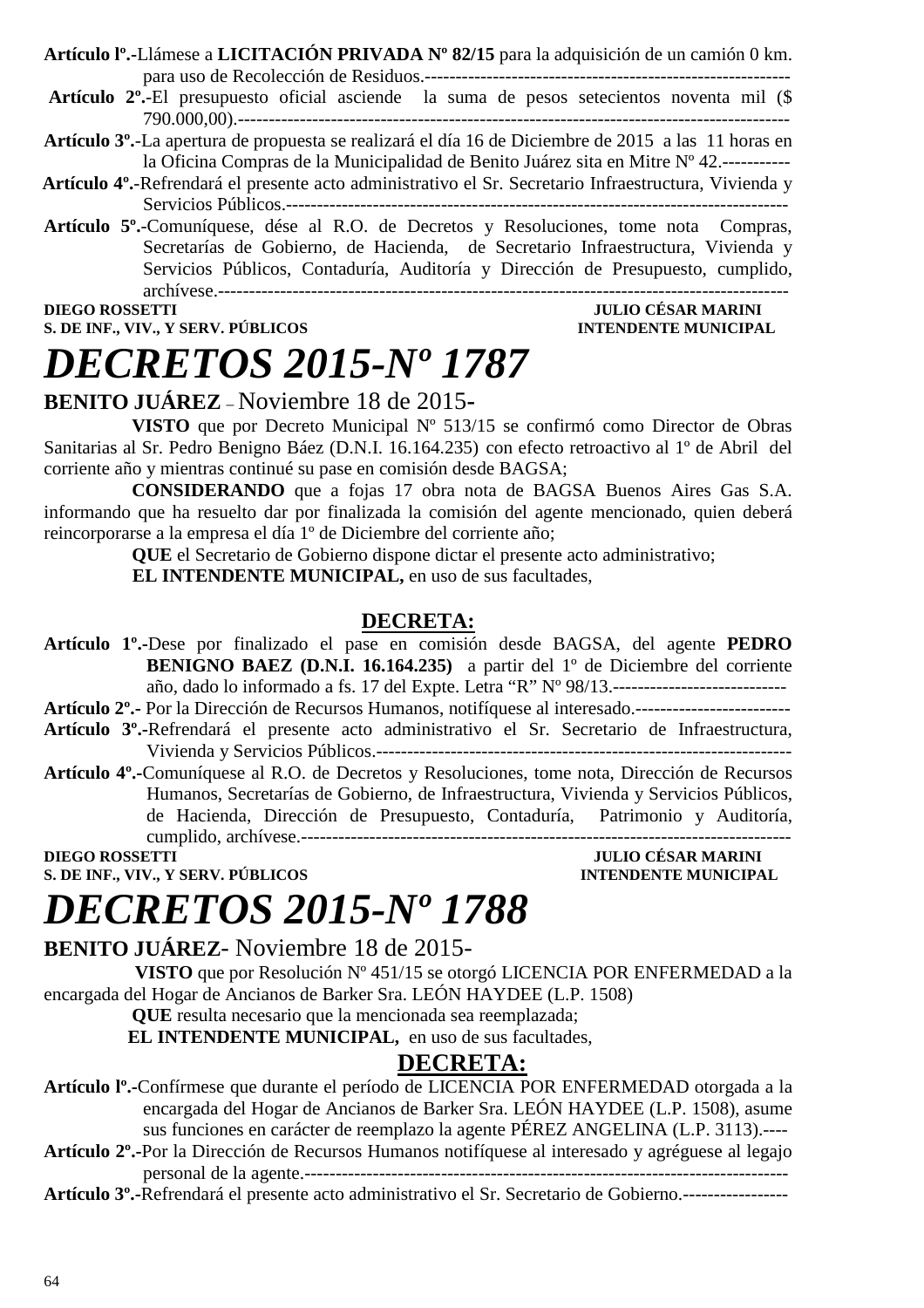**Artículo 4º.-**Comuníquese, dése al R. O. De Decretos y Resoluciones, tome nota Recursos Humanos, Presupuesto, Secretaría de Gobierno, Auditoría y Delegación Barker, cumplido, archívese.-------------------------------------------------------------------------------

**SERGIO JULIO ACOSTA JULIO CÉSAR MARINI SECRETARIO DE GOBIERNO INTENDENTE MUNICIPAL** 

## *DECRETOS 2015-Nº 1789*

**BENITO JUÁREZ**- Noviembre 19 de 2015 **-** 

**VISTO** lo actuado en el Expediente Letra "V" Nº 118/15 y el Decreto Nº 1553/15 por el que se llamó a Licitación Privada Nº 75/15 para el alquiler de una máquina retroexcavadora por 420 horas;

**QUE** a fojas 83 obra informe del Jefe de Compras, aconsejando adjudicar al oferente Minera del Plata S.R.L.;

**QUE** a fs. 84, el Gerente Vial Interino presta conformidad con lo sugerido por el Jefe de Compras;

**QUE** a fojas 85 obra nota de la Contadora Municipal Interina;

**QUE** a fojas 86, obra nota del Secretario de Hacienda sugiriendo la adjudicación a la firma antes mencionada;

**QUE** el Secretario de Gobierno dispone dictar acto administrativo;

**EL INTENDENTE MUNICIPAL,** en uso de sus facultades,

### **DECRETA:**

**Artículo lº.-**Apruébese lo actuado en la LICITACIÓN PRIVADA Nº 75/15.----------------------------

**Artículo 2º.-**Adjudíquese al proveedor "MINERA DEL PLATA S.R.L.", el alquiler de una máquina retroexcavadora por 420 horas;, por un monto total de pesos QUINIENTOS DIECINUEVE MIL TRESCIENTOS OCHENTA CON CUARENTA CENTAVOS (\$ 519.380,40).--------------------------------------------------------------------------------------

**Artículo 3º.-**Notifíquese**.------------------------------------------------------------------------------------------** 

**Artículo 4º.-**Refrendará el presente acto administrativo el Sr. Secretario de Infraestructura, Vivienda y Servicios Públicos.-------------------------------------------------------------------

**Artículo 5º.-**Comuníquese, dése al R. O. De Decretos y Resoluciones, tome nota Secretarías de Gobierno, de Infraestructura, Vivienda y Servicios Públicos, de Hacienda, Presupuesto, Contaduría, Compras y Auditoría, cumplido, archívese.---------------------**DIEGO ROSSETTI JULIO CÉSAR MARINI** 

**S. DE INF., VIV., Y SERV. PÚBLICOS INTENDENTE MUNICIPAL** 

## *DECRETOS 2015-Nº 1790*

**BENITO JUÁREZ** – Noviembre 19 de 2015 –

**VISTO** lo actuado en Expte. Letra "G" Nº 36/14, por el que la "**ASOCIACIÓN CIVIL TALLER PROTEGIDO DE BENITO JUAREZ"** solicita (fs.67) Subsidio con destino a solventar gastos de compra de materiales de construcción del Taller de Soldadura y Herrería;

**QUE** a fojas 70 Contaduría efectúa la respectiva reserva preventiva del gasto; mientras que la Secretaría de Gobierno a fojas 71 dispone dictar el presente acto administrativo;

**EL INTENDENTE MUNICIPAL,** en uso de sus facultades,

### **DECRETA:**

**Artículo lº.-** Otórgase **SUBSIDIO** a la **ASOCIACIÓN CIVIL TALLER PROTEGIDO DE BENITO JUAREZ** por la suma de **PESOS VEINTE MIL (\$ 20.000,00)** con destino a solventar gastos de compra de materiales de construcción del Taller de Soldadura y Herrería.. El mismo deberá ser rendido oportunamente mediante "Balance de Inversión".--------------------

**Artículo 2º.-**El gasto será imputado según lo informado por Contaduría a fs. precedente.-------------  **Artículo 3º.-**Tesorería, previo a hacer efectivo el Subsidio del Art. 1°, deberá verificar el cumplimiento del Art. 132 del Reglamento de Contabilidad.--------------------------------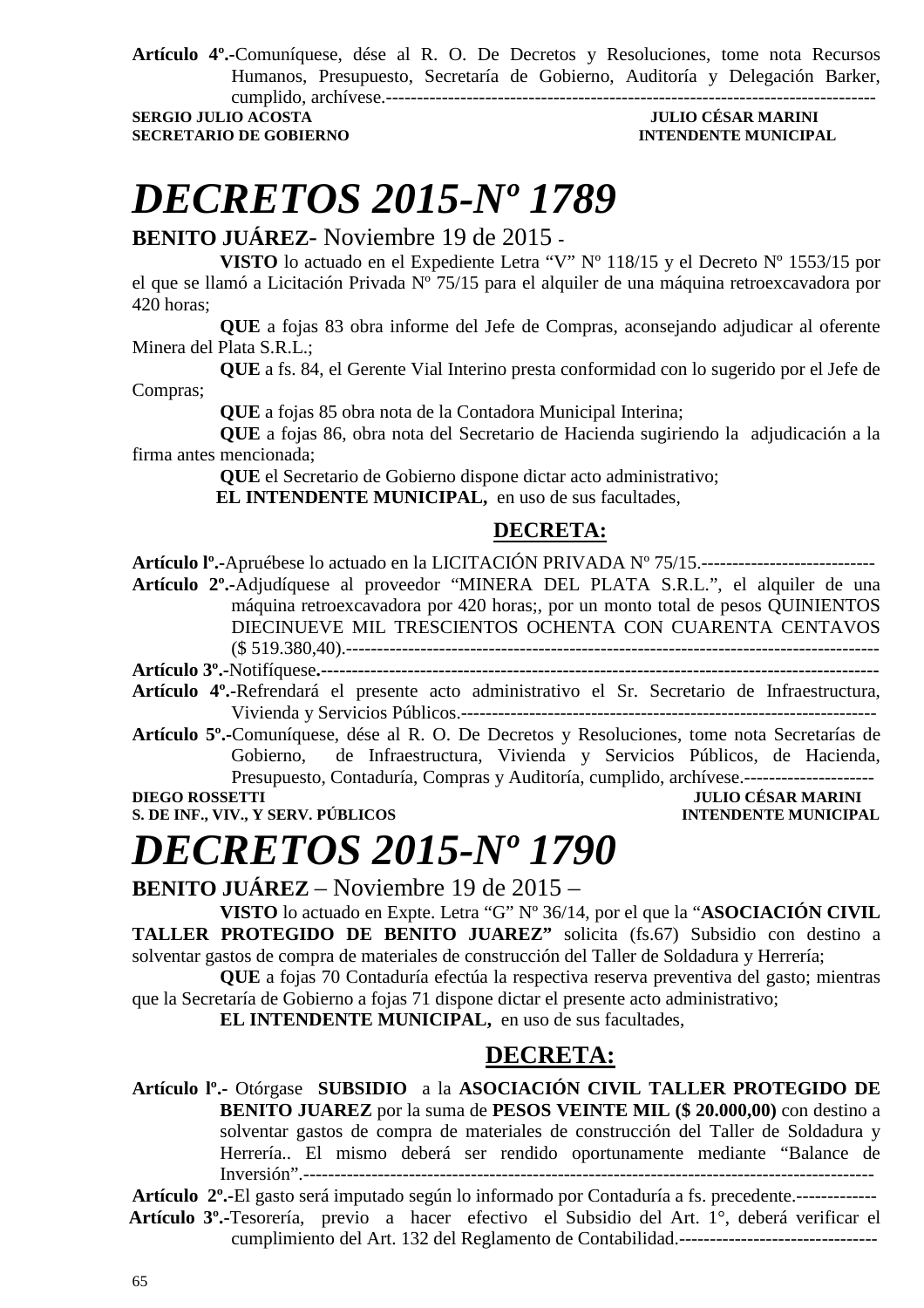**Artículo 4º**.-Refrendará el presente acto administrativo el Sr. Secretario de Gobierno.----------------- **Artículo 5º.-**Comuníquese, dése al R. O. De Decretos y Resoluciones, tome nota Contaduría,

Tesorería, Secretarías de Gobierno, de Hacienda y Auditoría, cumplido, archívese.---- **SERGIO JULIO ACOSTA** 

**SECRETARIO DE GOBIERNO INTENDENTE MUNICIPAL** 

# *DECRETOS 2015-Nº 1791*

**BENITO JUÁREZ –**Noviembre 19 de 2015-

**VISTO** lo solicitado por la Directora de Turismo a fojas 10 del Expte. Letra "T" Nº 35/15 a efectos de realizar la **DESIGNACIÓN TRANSITORIA de la agente BELLOTTI ADRIANA;** 

**QUE** a fojas 12 obra la respectiva imputación contable;

 **QUE** el Secretario de Gobierno dispone dictar el presente acto administrativo;

 **EL INTENDENTE MUNICIPAL,** en uso de sus facultades,

### **DECRETA:**

**Artículo 1º.-**Dispónese la **DESIGNACIÓN TRANSITORIA en calidad de destajista** de la agente que se detalla a continuación, la cual desempeña tareas de relevamiento de aves y aspectos ambientales del Partido de Benito Juárez. El destajo será abonado de acuerdo a lo dispuesto por Decreto 797/2015 Art. 6º Inc. f.,:

### **Con efecto retroactivo al 01/12/015 y hasta 31/12/2015: BELLOTTI ADRIANA (L.P. 3359) – Expte. Letra "T" Nº 35/15**

- **Artículo 2º.-**El gasto deberá imputarse de acuerdo a lo determinado por el Director de Presupuesto a fojas 12 del Expediente Letra "T" Nº 35/15.-------------------------------------------------
- **Artículo 3º.-**Por la Dirección de Recursos Humanos, notifíquese y agréguese al legajo personal de la agente.---------------------------------------------------------------------------------------------

**Artículo 4º.-**Refrendará el presente acto administrativo el Sr. Secretario de Gobierno.----------------

**Artículo 5º.-**Comuníquese, dése al R. O. de Decretos y Resoluciones, tome nota Recursos Humanos, Contaduría, Secretarías de Gobierno, de Hacienda, Dirección de Presupuesto y Auditoría, cumplido, archívese.------------------------------------------------

**SECRETARIO DE GOBIERNO INTENDENTE MUNICIPAL** 

### **SERGIO JULIO ACOSTA JULIO CÉSAR MARINI**

# *DECRETOS 2015-Nº 1792*

### **BENITO JUÁREZ –** Noviembre 19 de 2015-

**VISTO** lo solicitado por la Directora de Tercer Edad y Discapacidad a fojas 13 del Expediente Letra "H" Nº 28/15 a efectos de realizar la **DESIGNACIÓN TRANSITORIA** en calidad de destajista, del agente MOLINA LUCAS EDGARDO (L.P. 3386), para desempeñar tareas en el Hogar de Ancianos "Cayetano Zibecchi";

**QUE** a fojas 19 obra la respectiva imputación contable;

**QUE** el Secretario de Gobierno dispone dictar el presente acto administrativo;

**EL INTENDENTE MUNICIPAL,** en uso de sus facultades,

### **DECRETA:**

- **Artículo 1º.-**Dispónese la **DESIGNACIÓN TRANSITORIA en calidad de destajista** del agente MOLINA LUCAS EDGARDO (L.P. 3386), para desempeñar tareas en el Hogar de Ancianos "Cayetano Zibecchi", con efecto retroactivo al 01/11/2015 y hasta 31/12/2015. El destajo será abonado de acuerdo a lo dispuesto por Decreto 797/15 Art. 5º Inc. e**.**---------------------------------------------------------------------------------------------- **Artículo 2º.-**El gasto deberá imputarse de acuerdo a lo determinado por el Director de Presupuesto
- a fojas 19 del Expediente Letra "H" Nº 28/15.-------------------------------------------------
- **Artículo 3º.-**Por la Dirección de Recursos Humanos, notifíquese y agréguese al legajo personal del agente.-------------------------------------------------------------------------------------------

**Artículo 4º.-**Refrendará el presente acto administrativo la Sra. Secretaria de Salud.--------------------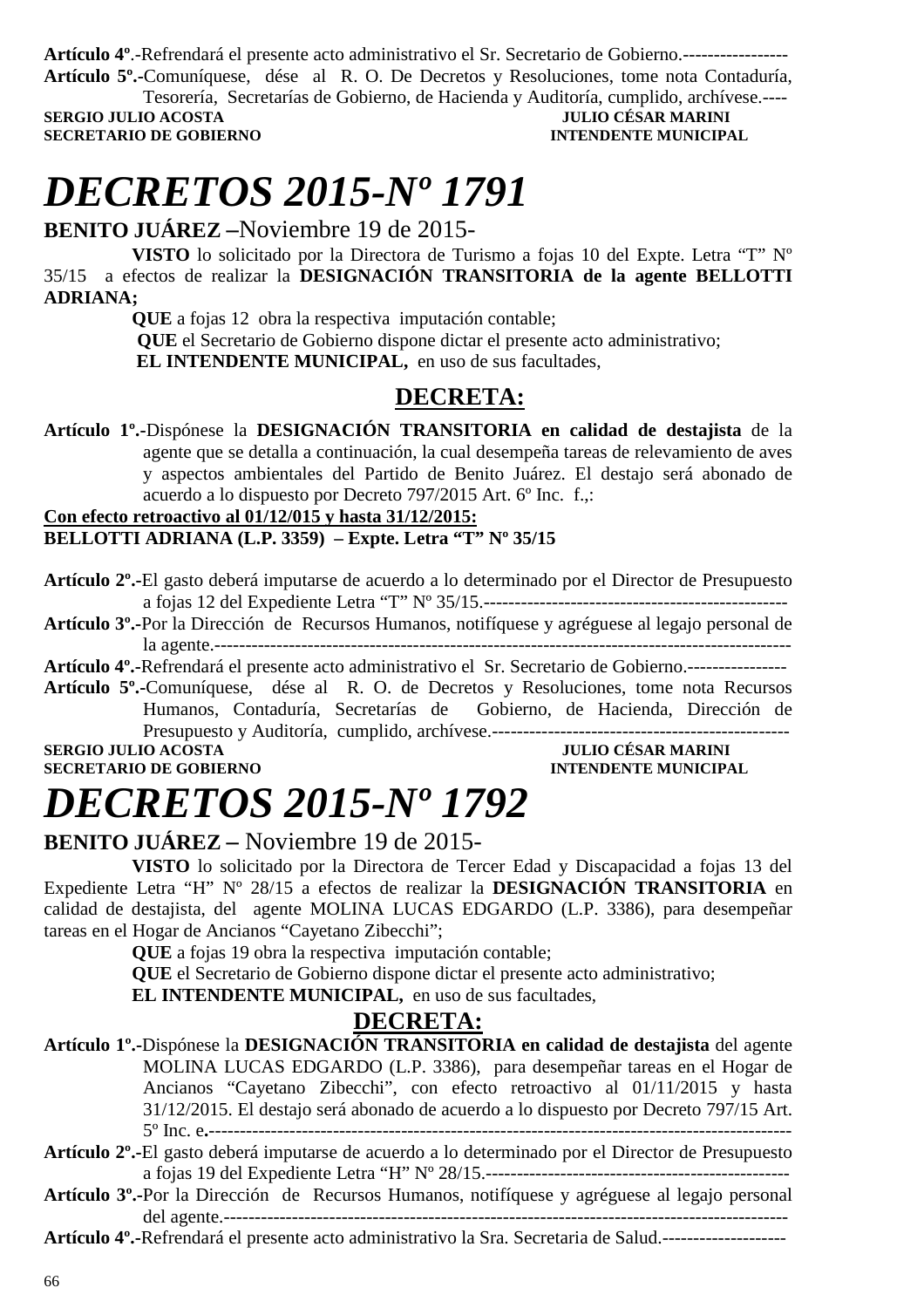**Artículo 5º.-**Comuníquese, dése al R. O. de Decretos y Resoluciones, tome nota Recursos Humanos, Contaduría, Secretarías de Gobierno, de Salud, Dirección de Presupuesto y Auditoría, cumplido, archívese.------------------------------------------------------------------

MARÍA ELISA TIMPANARO **de la contrata de la contrata de la contrata de la contrata de la contrata de la contra<br>INTENDENTE MUNICIPA** 

### **INTENDENTE MUNICIPAL**

# *DECRETOS 2015-Nº 1793*

**BENITO JUÁREZ –**Noviembre 19 de 2015 **-** 

 **VISTO** lo solicitado por la Directora de 3º edad y discapacidad a fojas 39 del Expediente Letra "S" Nº 35/14 a efectos de realizar la **DESIGNACIÓN TRANSITORIA** de la agente D´ANUNZIO MARÍA EUGENIA (L.P. 3296) para desempeñarse como profesional en psicología en el C.P.A., dependiendo de la mencionada Secretaría;

 **QUE** a fojas 41 obra la respectiva imputación contable;

 **QUE** el Secretario de Gobierno propicia otorgar el acto administrativo;

 **EL INTENDENTE MUNICIPAL,** en uso de sus facultades,

### **DECRETA:**

**Artículo 1º.-**Dispónese la **DESIGNACIÓN TRANSITORIA** de la profesional en psicología D´ANUNZIO MARÍA EUGENIA (L.P. 3296) para desempeñarse en el C.P.A., dependiendo de la Secretaría de Salud, con grado 1 y régimen de 36 horas semanales con efecto retroactivo al 1/11/15 y hasta el 31/12/15.-----------------------------------------

**Artículo 2º.-**El gasto deberá imputarse de acuerdo a lo informado por el Director de Presupuesto a fojas 41 del Expediente Letra "S" Nº 35/14.----------------------------------------------------

**Artículo 3º.-**Por la Dirección de Recursos Humanos, notifíquese y archívese en el legajo personal del agente.-------------------------------------------------------------------------------------------

**Artículo 4º.-**Refrendará el presente acto administrativo la Sra. Secretaria de Salud.--------------------

**Artículo 5º.-**Comuníquese, dése al R. O. de Decretos y Resoluciones, tome nota Recursos Humanos, Contaduría, Hogar de Ancianos, Secretarías de Gobierno, de Salud, de Hacienda, Dirección de Presupuesto y Auditoria, cumplido, archívese.--------------------

**MARÍA ELISA TIMPANARO JULIO CÉSAR MARINI** 

### **INTENDENTE MUNICIPAL**

## *DECRETOS 2015-Nº 1794*

### **BENITO JUÁREZ** – Noviembre 19 de 2015-

**VISTO** lo actuado en Expte. Letra "D" Nº 311/15 y el Decreto Municipal Nº 1704/15 por el que se llama a Concurso de Precios Nº 76/15 para la adquisición de alimentos para indigentes;

**QUE** a fojas 33 obra informe del Jefe de Compras;

**QUE** a fojas 34 obra informe favorable de Contaduría Municipal y a fojas 35 el Secretario de Hacienda solicita el dictado del acto administrativo;

**QUE** el Secretario de Gobierno dispone dictar el presente acto administrativo;

**EL INTENDENTE MUNICIPAL,** en uso de sus facultades,

### **DECRETA:**

**Artículo lº.-** Apruébese lo actuado en el Concurso de Precios Nº 76/15.----------------------------------

**Artículo 2º.-**Adjudíquese a los proveedores que se detallan a continuación la adquisición de alimentos para indigentes:

**Vanotti Cesar los ítems 1 y 2 por \$ 51.590,00** 

**CAR-NOR los ítem 4 y 8 por \$ 17.920,00** 

**SUPER ACUARIO el 50 % del ítem 3 y los ítem 6 y 7 por \$ 28.462,00** 

**Molina Carlos el 50% del ítem 3 y los ítem 5, 9 y 10 por \$ 92.910,00** 

**Artículo 3º.-**Notifíquese.-----------------------------------------------------------------------------------------

**Artículo 4º.-**Refrendará el presente acto administrativo la Sra. Secretaria de Desarrollo Social.------ **Artículo 5º.-**Comuníquese, dése al R. O. De Decretos y Resoluciones, tome nota Contaduría, Tesorería, Dirección de Presupuesto, Secretarías de Gobierno, de Desarrollo Social, de

Hacienda y Auditoría, cumplido, archívese.----------------------------------------------------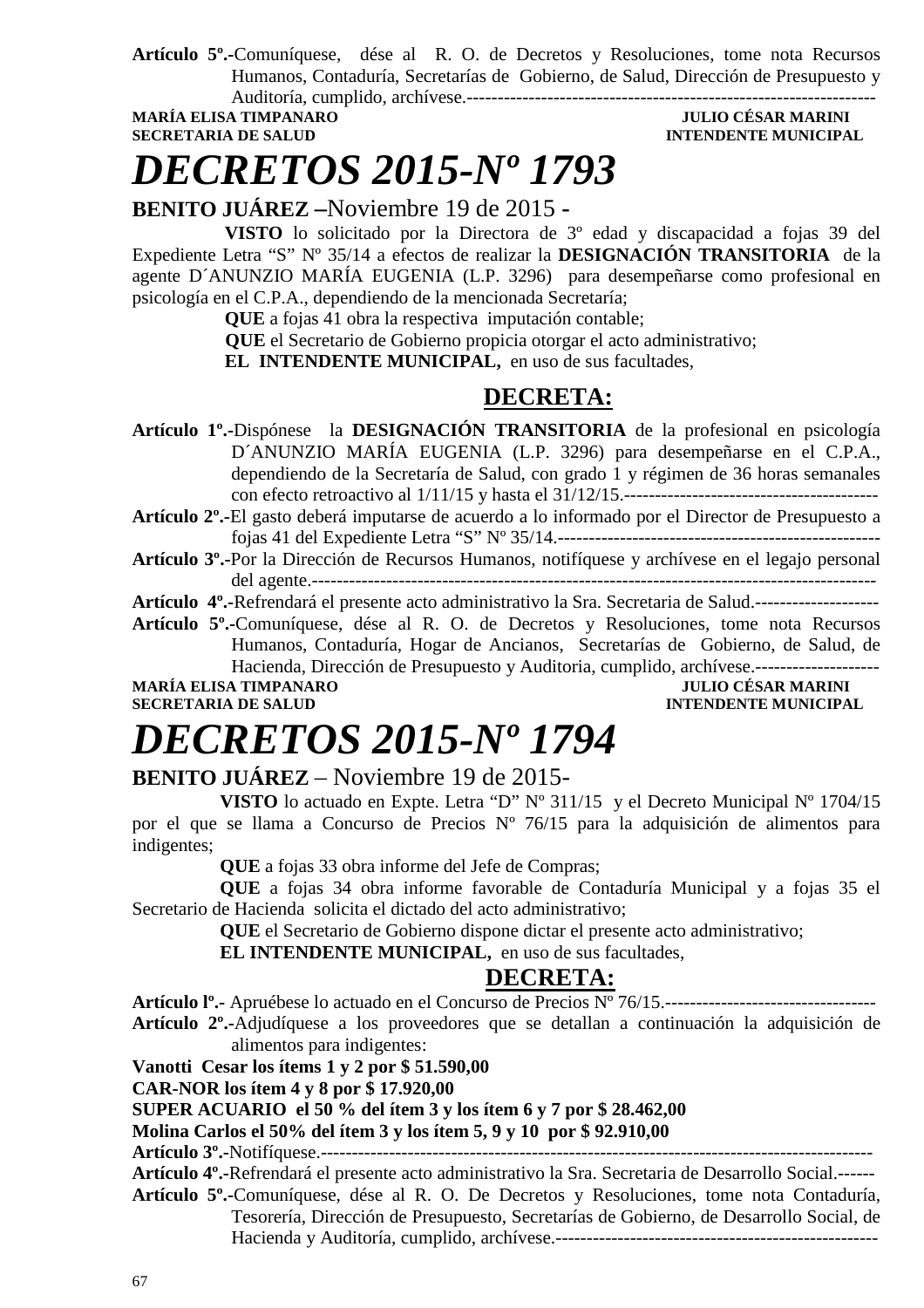# *DECRETOS 2015-Nº 1795*

### **BENITO JUÁREZ** – Noviembre 19 de 2015-

**VISTO** lo actuado en el Expediente Letra "I" Nº 70/15, en el cual a fojas 1 la agente BRAVO DIAZ ROMINA SOLEDAD (L.P. 2857) solicita el cambio de tareas dado el horario rotativo a cumplir en el Hogar Convivencial Cruz del Sur;

**QUE** a fojas 2 la Subdirectora del Hogar Convivencial Cruz del Sur deja en disponibilidad a la agente citada;

**QUE** a fojas 3 la Subdirectora del Jardín Maternal solicita una ayudante de cocina;

**QUE** a fojas 4 la Directora de Recursos Humanos solicita el cambio de área y tareas de la agente BRAVO DÍAZ ROMINA SOLEDAD (L.P. 2857) pasando a cumplir tareas de ayudante de cocina en Jardín Maternal "Juan Bernal Torres" con efecto retroactivo al 1/11/15;

**QUE** a fojas 5 obra imputación contable;

 **QUE** el Secretario de Gobierno dispone dictar el presente acto administrativo;

**EL INTENDENTE MUNICIPAL,** en uso de sus facultades,

### **DECRETA:**

**Artículo lº.-**Dispónese el cambio de área y tareas de la agente **BRAVO DIAZ ROMINA SOLEDAD (L.P. 2857)**, con efecto retroactivo al 1<sup>°</sup> de Noviembre de 2015, pasando a cumplir tareas de ayudante de cocina en Jardín Maternal "Juan Bernal Torres" con categoría 1 y régimen de 48 horas semanales.--------------------------------------------------

- **Artículo 2º.**-El gasto deberá imputarse de acuerdo a lo determinado a fojas 5 del Expediente Letra "I" Nº 70/15.---------------------------------------------------------------------------------
- **Artículo 3º.-**Por la Dirección de Recursos Humanos, notifíquese y agréguese al legajo personal de la agente.---------------------------------------------------------------------------------------------

**Artículo 4º.-**Refrendará el presente acto administrativo la Sra. Secretaria de Desarrollo Social.------ **Artículo 5º.-**Comuníquese, dése al R. O. de Decretos y Resoluciones, tome nota Recursos Humanos, Secretarías de Gobierno, de Desarrollo Social, Contaduría y Auditoría,

cumplido, archívese.------------------------------------------------------------------------------- **MARÍA TERESA RICCI JULIO CÉSAR MARINI** 

## **S. DE DESARROLLO SOCIAL CONSUMING A LOCAL CONSUMING A LOCAL CONSUMING A LOCAL CONSUMING A LOCAL CONSUMING A LOCAL CONSUMING A LOCAL CONSUMING A LOCAL CONSUMING A LOCAL CONSUMING A LOCAL CONSUMING A LOCAL CONSUMING A LOCAL**

# *DECRETOS 2015-Nº 1796*

### **BENITO JUÁREZ –** Noviembre 19 de 2015–

 **VISTO** la necesidad de ampliación de partidas del Presupuesto de Gastos del Ente Descentralizado Dr. Alfredo Saintout;

 **QUE** mediante Decreto Municipal Nº 1714/2015 y 1715/2015, se procedió al pago de honorarios de profesionales intervinientes en los autos: "Casas de Málaga, Paula y otros c/Hospital de Benito Juárez y otros s/ Daños y Perjuicios",

 **QUE** el artículo 119 de la L.O.M. establece los lineamientos a seguir para casos como el expuesto;

 **QUE** el Secretario de Gobierno, dispone dictar el acto administrativo;

**EL INTENDENTE MUNICIPAL, en uso de sus facultades;** 

### **D E C R E T A:**

**Artículo 1º.-** Autorízase la ampliación de partidas del Presupuesto de Gastos del Ente Descentralizado Hospital Dr. Alfredo Saintout, que seguidamente se exponen, mediante transferencias de partidas que arrojen economías, a saber:

| Jurisdicción          | Categoría Programática |           | <b>Financiamiento</b> | <b>Objeto del Gasto</b> | Ampliación |
|-----------------------|------------------------|-----------|-----------------------|-------------------------|------------|
|                       |                        |           |                       |                         |            |
|                       |                        | At. Hosp. | 110-Tesoro            | Multas, Rec. y Gs.      |            |
| 1120000001   16.00.00 |                        | l Central | <b>Municipal</b>      | 3.8.4.0 Judiciales      | 82.251,23  |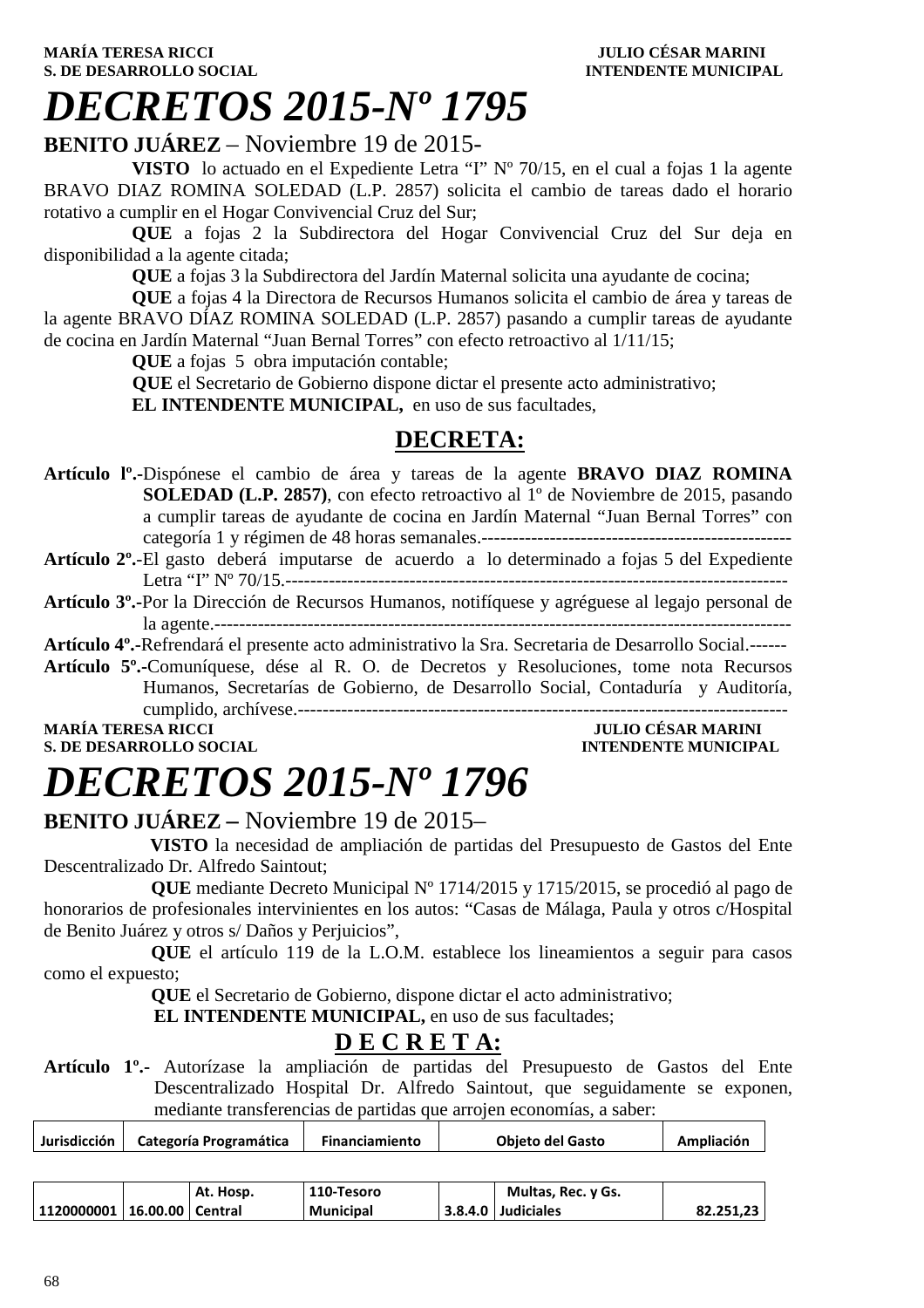**Artículo 2º.-** Utilízanse para la transferencia establecida en el artículo anterior, las economías que surgen de las partidas del mismo presupuesto, que se detallan a continuación:

| Jurisdicción                    | Categoría<br>Programática |           | Financiamiento   | <b>Objeto del Gasto</b> |                      | Ampliación |
|---------------------------------|---------------------------|-----------|------------------|-------------------------|----------------------|------------|
|                                 |                           |           |                  |                         |                      |            |
|                                 |                           | At. Hosp. | 110-Tesoro       |                         | <b>Retribuciones</b> |            |
| 1120000001   16.00.00   Central |                           |           | <b>Municipal</b> |                         | 1.2.1.0 del cargo    | 82.251,23  |

**Artículo 3º.-**Autorízase a la Contaduría del Ente Descentralizado a registrar en la contabilidad, las modificaciones presupuestarias que surgieren en concordancia con los artículos precedentes.--------------------------------------------------------------------------------------

**Artículo 4º.-**Refrendará el presente acto administrativo la Sra. Secretaria de Salud.--------------------

**Artículo 5º.-**Comuníquese, dése al R. O. de Decretos y Resoluciones, tome nota Recursos Humanos del Ente, Contaduría del Ente Descentralizado, Contaduría Municipal, Secretarías de Gobierno, de Salud, de Hacienda, Dirección de Presupuesto, y Auditoría, cumplido, archívese.--------------------------------------------------------------------------------------------

**MARÍA ELISA TIMPANARO SECRETARIA DE SALUD INTENDENTE MUNICIPAL** 

# *DECRETOS 2015-Nº 1797*

### **BENITO JUÁREZ** – Noviembre 19 de 2015-

**VISTO** lo actuado en el Expediente Letra "D" Nº 330/15, en el cual a fojas 1 el Director y el Subdirector de Deportes dejan en disponibilidad al agente MAY JULIO CESAR (L.P 2568);

**QUE** a fojas 4 la Directora de Recursos Humanos solicita el cambio de área y tareas del agente citado, pasando a cumplir tareas en el Parque Taglioretti, dependiente de la Secretaría de Infraestructura, Vivienda y Servicios Públicos;

**QUE** a fojas 5 obra imputación contable;

 **QUE** el Secretario de Gobierno dispone dictar el presente acto administrativo;

**EL INTENDENTE MUNICIPAL,** en uso de sus facultades,

### **DECRETA:**

- **Artículo lº.-**Dispónese el cambio de área, y tareas del agente **MAY JULIO CESAR (L.P 2568)**  con efecto retroactivo al 10 de Noviembre de 2015, pasando a cumplir tareas en el Parque Taglioretti, dependiente de la Secretaría de Infraestructura, Vivienda y Servicios Públicos r, en la categoría 3 con 40 hs. semanales.--------------------------------
- **Artículo 2º.**-El gasto deberá imputarse de acuerdo a lo determinado a fs. 5 del Expediente Letra "D" Nº 330/15.--------------------------------------------------------------------------------------

**Artículo 3º.-**Por la Dirección de Recursos Humanos, notifíquese.------------------------------------------

- **Artículo 4º.-**Refrendará el presente acto administrativo el Sr. Secretario de Infraestructura, Vivienda y Servicios Públicos.-------------------------------------------------------------------
- **Artículo 5º.-**Comuníquese, dése al R. O. de Decretos y Resoluciones, tome nota Recursos Humanos, Secretarías de Gobierno, de Hacienda, de Infraestructura, Vivienda y Servicios Públicos, Direcciones de Presupuesto y Auditoría, cumplido, archívese.------ **DIEGO ROSSETTI JULIO CÉSAR MARINI**

**S. DE INF., VIV., Y SERV. PÚBLICOS INTENDENTE MUNICIPAL** 

## *DECRETOS 2015-Nº 1798*

### **BENITO JUÁREZ** – Noviembre 20 de 2015 -

 **VISTO** lo actuado en Expte. Letra "D" Nº 333/15 por el cual la Sra. Delegada Municipal de Barker a fojas 1, solicita **SUBSIDIO** destinado al Sr. MENDOZA FERNANDO;

> **QUE** a fojas precedentes Contaduría realiza la respectiva reserva preventiva del gasto;  **QUE** el Secretario de Gobierno dispone emitir acto administrativo de Subsidio;

**EL INTENDENTE MUNICIPAL** en uso de sus facultades,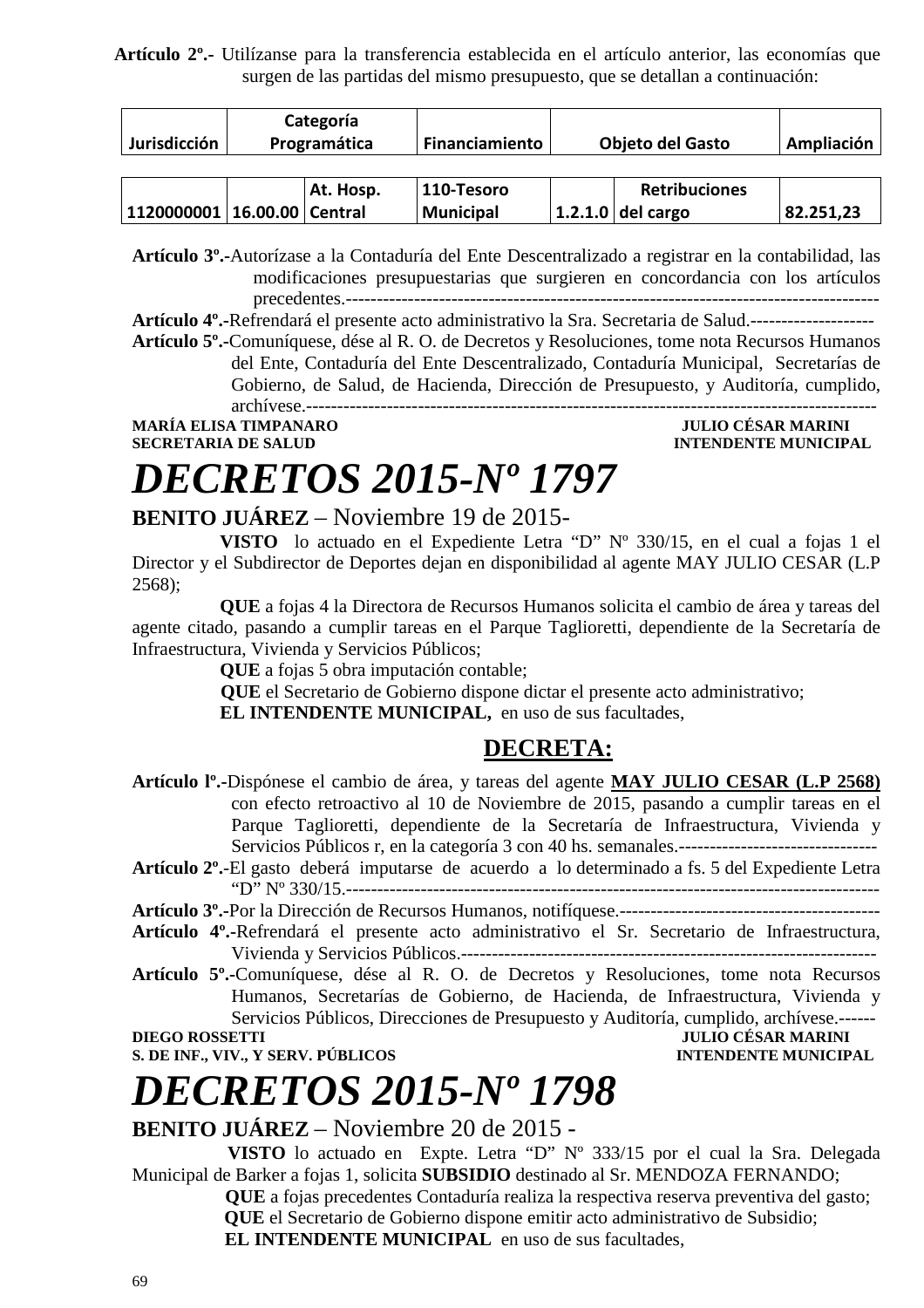### **DECRETA:**

**Artículo 1º.-**Abonar **SUBSIDIO A INDIGENTES** al Sr. MENDOZA FERNANDO **D.N.I. 31.676.888**, por un monto total de pesos cuatrocientos (\$ 400,00) de acuerdo a lo actuado en el Expte. Letra "D" Nº 333/15.-----------------------------------------------------

**Artículo 2º.-**El gasto será imputado según lo informado por Contaduría a fs. precedentes.-------------

**Artículo 3º.-**Refrendará el presente acto administrativo la Sra. Secretaria de Desarrollo Social.------

**Artículo 4º.-**Comuníquese, dése al R. O. de Decretos y Resoluciones, tome nota Contaduría, Tesorería, Presupuesto, Secretarías de Gobierno, de Hacienda, de Desarrollo Social y Auditoria, cumplido, archívese.------------------------------------------------------------------

**S. DE DESARROLLO SOCIAL** 

**MARINI<br>INTENDENTE MUNICIPAL** 

# *DECRETOS 2015-Nº 1799*

**BENITO JUÁREZ –** Noviembre 20 de 2015-

**VISTO** que conforme las previsiones de la Oza. Mpal. N° 4854/14, el **"FONDO MUNICIPAL PARA EMERGENCIAS DE SALUD" (FO.MU.ES.),** se encuentra facultado para solucionar económicamente enfermedades cuya gravedad requiere derivación médica debido al alto riesgo en la salud;

**QUE** el Secretario de Gobierno dispone dictar el presente acto administrativo;

 **EL INTENDENTE MUNICIPAL**, en uso de sus facultades,

### **DECRETA:**

**Artículo 1º.-**Dispónese que el **"FONDO MUNICIPAL PARA EMERGENCIAS ESPECIALES DE SALUD" (FO.MU.ES),** efectúe pagos en el marco de la Oza. Mpal. N° 4854/14, a la persona que se indica a continuación, cuya historia clínica obra en el Expediente:

**MANSILLA GRACIELA Expte. Letra "F" Nº 88/15 Subsidio \$ 45.000,00.- (fs. 15)** 

**Artículo 2º.-**Refrendará el presente acto administrativo la Sra. Secretaria de Desarrollo Social.--- **Artículo 3º.-**Comuníquese, dése al R. O. de Decretos y Resoluciones, tome nota Contaduría, Tesorería, Direcciones de Recursos Humanos, de Recaudación, Secretarías de Desarrollo Social, de Gobierno, de Hacienda, Subdirección de Tasas, FO.MU.ES. y

Auditoría, cumplido, archívese.------------------------------------------------------------------

**S. DE DESARROLLO SOCIAL** 

## **MULIO CÉSAR MARINI<br>INTENDENTE MUNICIPAL**

# *DECRETOS 2015-Nº 1800*

**BENITO JUÁREZ** – Noviembre 20 de 2015 –

 **VISTO** que la Secretaría Privada ha elevado el PROGRAMA DE ACTOS en conmemoración del 103º ANIVERSARIO de la FUNDACIÓN de TEDÍN URIBURU;

 **QUE** el Sr. Secretario de Gobierno propicia la adopción del mismo como Programa

Oficial;

 **EL INTENDENTE MUNICIPAL,** en uso de sus facultades,

### **DECRETA:**

**Artículo 1º.-**Adoptase como **ACTO OFICIAL** en conmemoración del **103º ANIVERSARIO DE LA FUNDACIÓN DE LA LOCALIDAD DE TEDÍN URIBURU** el siguiente programa:

### **ACTO OFICIAL 103º ANIVERSARIO TEDÍN URIBURU**

 **1912 – 2015** 

**Viernes 27 de Noviembre de 2015** 

**10: 00 horas Concentración de Autoridades en Delegación Municipal. 10: 30 horas Comienzo de Acto Protocolar en Plaza Rucaen** 

• **Izamiento del Pabellón Nacional**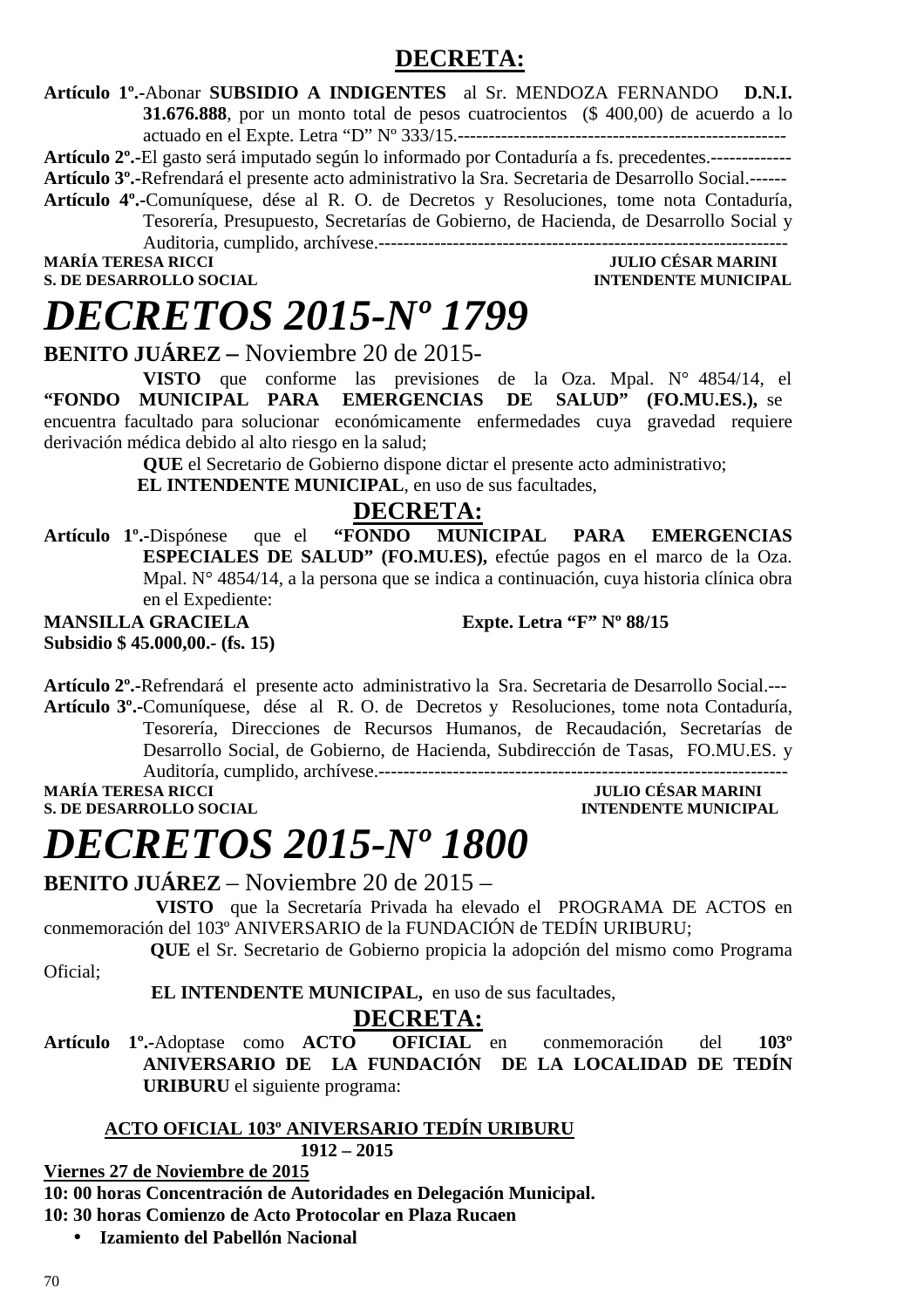- **Entonación de las estrofas del Himno Nacional Argentino**
- **Bendición religiosa a cargo del cura párroco Rafael Díaz**
- **Palabras de la Delegada Municipal Graciela Marini**
- **Palabras del Intendente Municipal Julio Cesar Marini**
- **Entrega de reconocimientos a vecinos de la localidad**
- **Traslado al palco oficial**

**11:30 horas Comienzo del desfile Cívico – Institucional** 

**14:00 horas Apertura Torneo de Fútbol infantil** 

**15:30 horas Sortija y prueba de riendas** 

**17:00 horas Espectáculo infantil** 

**18:00 horas Corte de torta** 

**19:00 horas Presentación de "Tatán" Corrado** 

**20:30 horas Presentación de "San Cumbientano"** 

**21:30 horas Cierre a cargo del grupo "Los Etchemendy"** 

**Artículo 2º.-**Autorizase a Contaduría a efectuar los pagos que demande el evento.------------------- **Artículo 3º.-**Refrendará el presente acto administrativo el Sr. Secretario de Gobierno.-----------------

**Artículo 4º.-**Comuníquese, dése al R. O. de Decretos y Resoluciones, tome nota Contaduría, Secretarías de Gobierno, de Infraestructura, Vivienda y Servicios Públicos, Desarrollo Social, Hacienda, Salud, Ente Descentralizado Hospital, Delegaciones Municipales y Auditoría, cumplido archívese.-------------------------------------------------------------------

**SERGIO JULIO ACOSTA JULIO CÉSAR MARINI SECRETARIO DE GOBIERNO INTENDENTE MUNICIPAL** 

### *DECRETOS 2015-Nº 1801* **BENITO JUÁREZ –** Noviembre 20 de 2015-

 **VISTO** que el 23 de Noviembre se conmemora el 103º Aniversario de la fundación de la localidad de Tedín Uriburu;

 **CONSIDERANDO** que se ha decidido homenajear a vecinos de dicha localidad, por su destacada labor social;

**QUE** el Secretario de Gobierno dispone dictar el presente acto administrativo;

 **EL INTENDENTE MUNICIPAL**, en uso de sus facultades**,** 

### **DECRETA:**

**Artículo 1º.-** Reconózcase a los siguientes vecinos de la localidad de Tedín Uriburu, por su destacada labor social en la comuna:

| Arias Luis Ángel                            | <b>Barragán Juan Francisco</b>                                                                          |  |  |
|---------------------------------------------|---------------------------------------------------------------------------------------------------------|--|--|
| <b>Familia Delgado</b>                      | <b>Eder Néstor Raúl</b>                                                                                 |  |  |
| Geyer María Angélica                        | <b>Remesnik Nina</b>                                                                                    |  |  |
| <b>Rendo Elsa Beatriz</b>                   | <b>Taladriz Jaime</b>                                                                                   |  |  |
|                                             | Artículo 2º.-Hágase entrega de un ejemplar del presente acto administrativo a las personas citadas      |  |  |
|                                             |                                                                                                         |  |  |
|                                             | Artículo 3º.-Refrendará el presente acto administrativo el Sr. Secretario de Gobierno.----------------- |  |  |
|                                             | Artículo 4º.-Comuníquese, dése al R. O. Decretos y Resoluciones, tome nota Secretarías de               |  |  |
|                                             | Gobierno, de Hacienda, de Salud, de Desarrollo Social, de Infraestructura, Vivienda y                   |  |  |
|                                             | Servicios Públicos, de Seguridad, Delegación Tedín Uriburu y Auditoría, cumplido                        |  |  |
|                                             |                                                                                                         |  |  |
| <b>SERGIO JULIO ACOSTA</b>                  | <b>JULIO CÉSAR MARINI</b>                                                                               |  |  |
| <b>SECRETARIO DE GOBIERNO</b>               | <b>INTENDENTE MUNICIPAL</b>                                                                             |  |  |
| <b>DECRETOS 2015-Nº 1802</b>                |                                                                                                         |  |  |
| <b>BENITO JUÁREZ-</b> Noviembre 20 de 2015- |                                                                                                         |  |  |
|                                             | <b>VISTO</b> que por Resolución $N^{\circ}$ 452/15 se otorgó LICENCIA ANUAL                             |  |  |

REGLAMENTARIA al Director de Cultura y Educación Sr. LATORRE ROBERTO (L.P. 3098);

**QUE** resulta necesario que el mencionado sea reemplazado;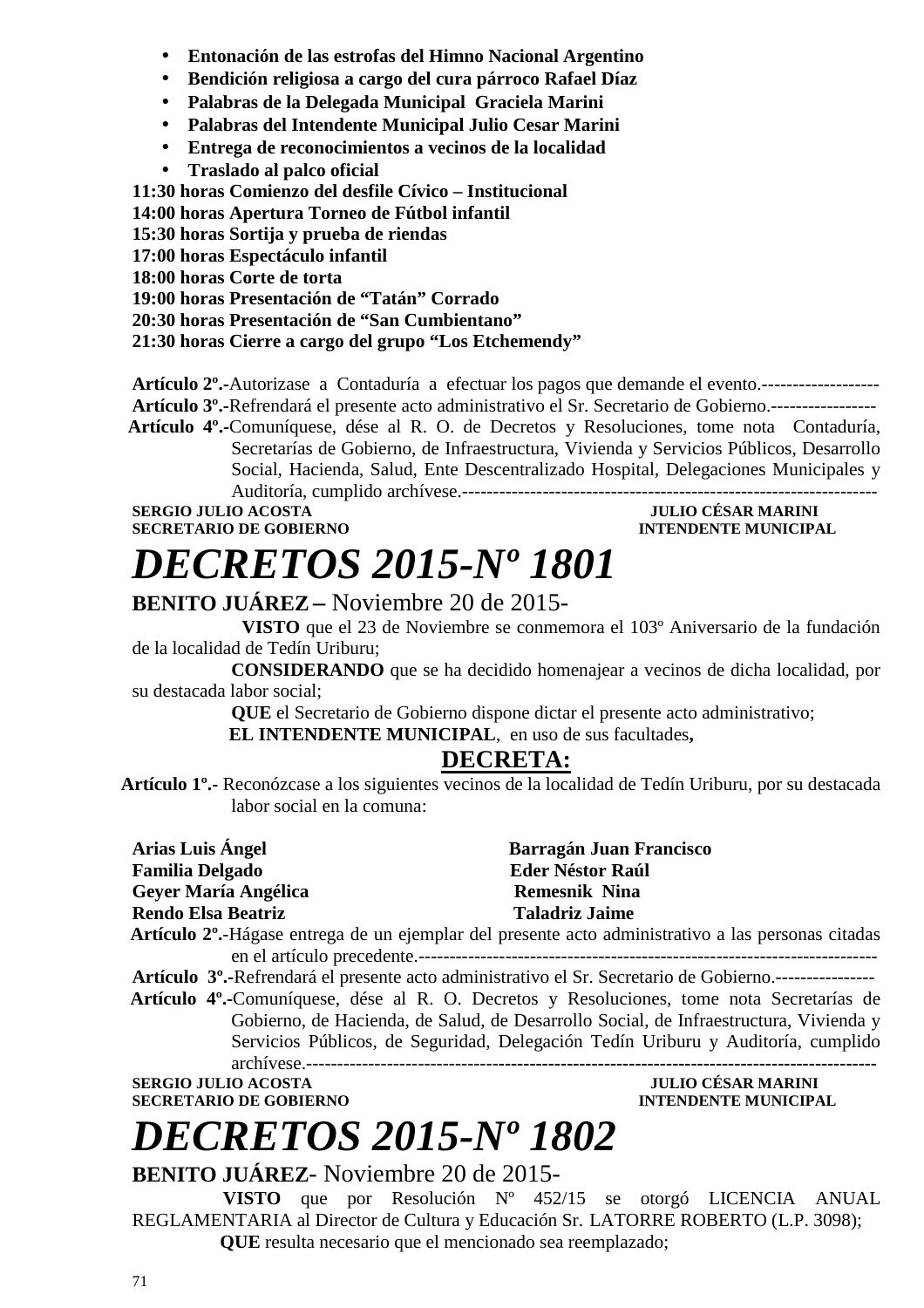**QUE** el Secretario de Gobierno dispone dictar el presente acto administrativo; **EL INTENDENTE MUNICIPAL,** en uso de sus facultades,

### **DECRETA:**

- **Artículo lº.-**Confírmese que durante el período de LICENCIA ANUAL REGLAMENTARIA, otorgada al Director de Cultura y Educación Sr. LATORRE ROBERTO (L.P. 3098), asume sus funciones en carácter de reemplazo el agente RECALDE GERMAN (L.P. 3125).------------------------------------------------------------------------------------------------
- **Artículo 2º.-**Por la Dirección de Recursos Humanos notifíquese al interesado y agréguese al legajo personal del agente.--------------------------------------------------------------------------------

**Artículo 3º.-**Refrendará el presente acto administrativo el Sr. Secretario de Gobierno.-----------------

**Artículo 4º.-**Comuníquese, dése al R. O. De Decretos y Resoluciones, tome nota Recursos Humanos, Presupuesto, Secretarías de Gobierno, de Hacienda, Asesoría Legal y Auditoría, cumplido, archívese.-----------------------------------------------------------------

**SERGIO JULIO ACOSTA JULIO CÉSAR MARINI SECRETARIO DE GOBIERNO INTENDENTE MUNICIPAL** 

# *DECRETOS 2015-Nº 1803*

### **BENITO JUÁREZ** –Noviembre 23 de 2015-

**VISTO** lo solicitado a fojas 120 del Expediente Letra "S" Nº 31/13 por el Director General de Servicios respecto a que se abone Tareas extraordinarias conjuntamente con los haberes del mes de Noviembre del corriente año, a los agentes afectados al área de Barrido y Limpieza;

**QUE** a fojas precedentes obra la respectiva imputación contable;

**QUE** el Secretario de Gobierno dispone dictar el presente acto administrativo;

 **EL INTENDENTE MUNICIPAL,** en uso de sus facultades,

### **DECRETA:**

**Artículo 1º.**-Autorízase a liquidar tareas extraordinarias por el mes de Noviembre del corriente año por una suma de pesos doscientos (\$ 200,00), a los agentes afectados al área de Barrido y Limpieza, de acuerdo a lo solicitado por el Director General de Servicios a fojas 120 del Expediente Letra "S" Nº 31/13:

**BURGOS FEDERICO MARTIN (L.P. 3331)** 

- **ROMERO SUSANA JUDITH (L.P. 2837)**
- **CARDOSO MARIA DE LOURDES (L.P. 2705)**
- **DEL BIAGGIO GASTON ANIBAL (L.P. 3227)**
- **EZPELETA MANUEL JAVIER (L.P. 3245)**
- **FERRETTI CRISTECHE FERNANDO N. (L.P. 2951)**
- **GOMEZ MARIA DE LOS ANGELES (L.P. 3000)**

**IARUSSI ALEJANDRO AMERICO (L.P. 1652)** 

**MADRID SONIA SUSANA (L.P. 2711)** 

**MARINI MARIA DE LOS ANGELES (L.P. 3378)** 

**MORALES MARÍA ELENA (L.P. 2740)** 

**PAREDEZ NESTOR FABIAN (L.P. 3317)** 

**PERCO CARLOS LUIS (L.P. 2307)** 

#### **SCHWINDT MAURICIO MAXIMILIANO (L.P. 3046)**

- **Artículo 2º.-**El gasto deberá imputarse de acuerdo a lo informado a fojas 122 del Expediente Letra "S" Nº 31/13.----------------------------------------------------------------------------------------
- **Artículo 3º.-**Refrendará el presente acto administrativo el Sr. Secretario de Infraestructura, Vivienda y Servicios Públicos.-------------------------------------------------------------------
- **Artículo 4º.-**Comuníquese, dése al R. O. de Decretos y Resoluciones, tome nota, Recursos Humanos, Secretarías de Gobierno, de Hacienda, de Infraestructura, Vivienda y Servicios Públicos, Dirección General de Servicios, Contaduría, Dirección de Presupuesto y Auditoría, cumplido, archívese.-------------------------------------------------

**DIEGO ROSSETTI JULIO CÉSAR MARINI**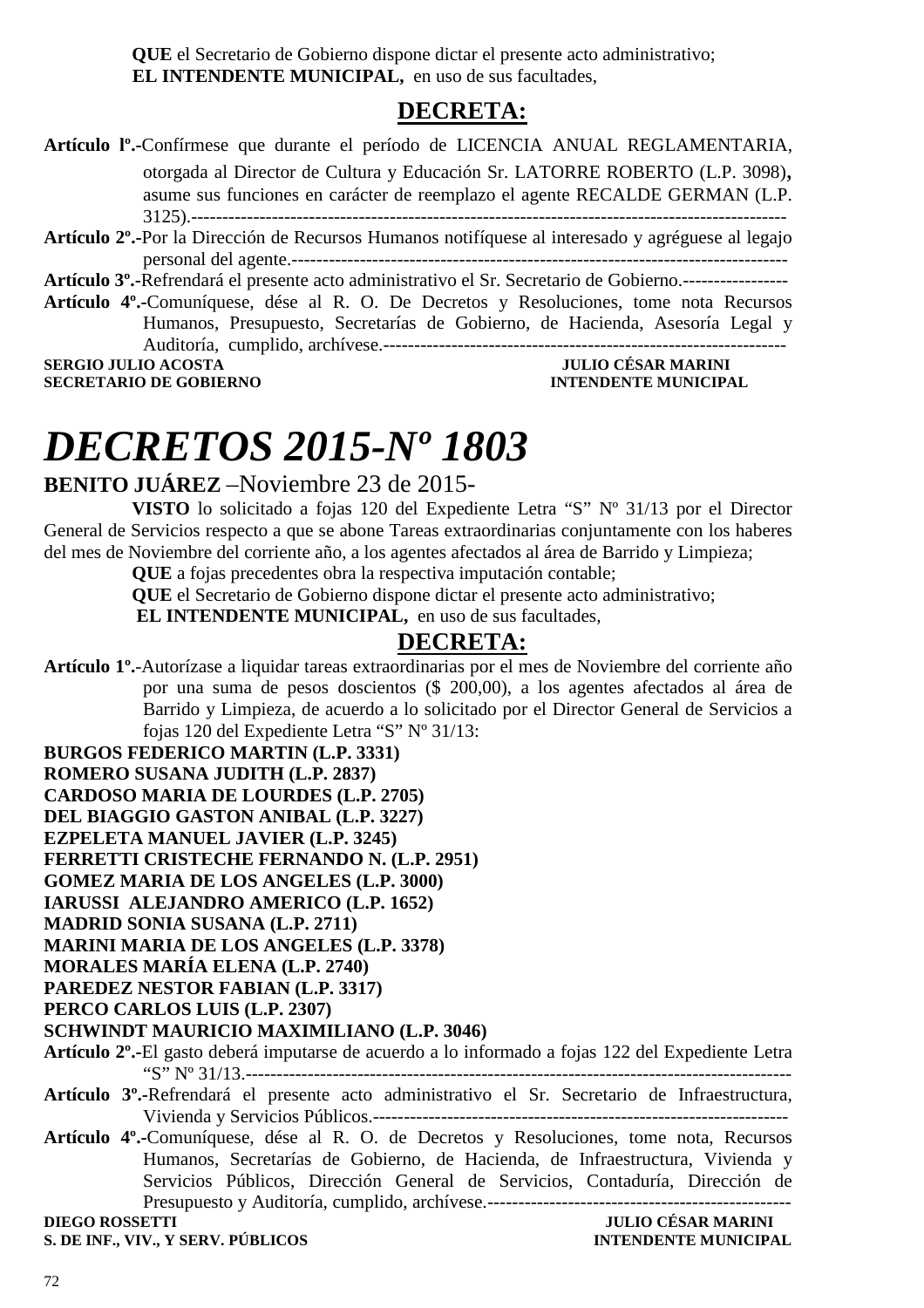# *DECRETOS 2015-Nº 1804*

## **BENITO JUÁREZ –** Noviembre 23 de 2015-

**VISTO** lo solicitado a fojas 65 del Expediente Letra "S" Nº 63/13 por la Directora de 3º Edad y Discapacidad en cuanto a abonar tareas extraordinarias al agente Andreoli Leandro Carlos (L.P. 3094), a ser abonadas conjuntamente con la liquidación del mes de Noviembre del corriente año, dado que el mismo se desempeñó como profesor –orientador para la 3º edad;

**QUE** a fojas 66 obra informe de la Directora de Recursos Humanos;

**QUE** a fojas 67 obra la respectiva imputación contable;

**QUE** el Secretario de Gobierno dispone dictar el presente acto administrativo;

**EL INTENDENTE MUNICIPAL,** en uso de sus facultades,

## **DECRETA:**

- **Artículo 1º.**-Autorízase a liquidar las tareas extraordinarias por la suma de Pesos mil doscientos (\$ 1.200.00), correspondiente al mes de Noviembre del corriente año, al agente ANDREOLI LEANDRO CARLOS (L.P. 3094), de acuerdo a lo actuado en el Expediente Letra "S" Nº 63/13.------------------------------------------------------------------
- **Artículo 2º.-**El gasto deberá imputarse de acuerdo a lo informado por el Director de Presupuesto a fojas 67 del Expte. Letra "S" Nº 63/13.---------------------------------------------------------

**Artículo 3º.-**Refrendará el presente acto administrativo la Sra. Secretaria de Salud.--------------------

**Artículo 4º.-**Comuníquese, dése al R. O. de Decretos y Resoluciones, tome nota, Recursos Humanos, Secretarías de Gobierno, de Hacienda, de Salud, Contaduría, Auditoría, y Dirección de Presupuesto, cumplido, archívese.-----------------------------------------------

**MARÍA ELISA TIMPANARO SECRETARIA DE SALUD INTENDENTE MUNICIPAL** 

# *DECRETOS 2015-Nº 1805*

## **BENITO JUÁREZ –** Noviembre 23 de 2015-

**VISTO** lo solicitado a fojas 1 del Expediente Letra "C" Nº 159/15 por el Director de Cultura y Educación y el Secretario de Gobierno, en cuanto a abonar tareas extraordinarias a la agente LIZASU ANA MARIA (L.P. 2712), correspondientes a los meses de Noviembre y Diciembre del corriente año;

**QUE** a fojas 2 obra informe de la Directora de Recursos Humanos;

**QUE** a fojas 3 obra la respectiva imputación contable;

**QUE** el Secretario de Gobierno dispone dictar el presente acto administrativo;

**EL INTENDENTE MUNICIPAL,** en uso de sus facultades,

## **DECRETA:**

- **Artículo 1º.**-Autorízase a liquidar las tareas extraordinarias por la suma de Pesos quinientos (\$ 500.00) mensuales, correspondientes a los meses de Noviembre y Diciembre del corriente año, al agente LIZASU ANA MARIA (L.P. 2712), de acuerdo a lo actuado en el Expediente Letra "C" Nº 159/15.----------------------------------------------------------
- **Artículo 2º.-**El gasto deberá imputarse de acuerdo a lo informado por el Director de Presupuesto a fojas 3 del Expte. Letra "C" Nº 159/15.---------------------------------------------------------

**Artículo 3º.-**Refrendará el presente acto administrativo el Sr. Secretario de Gobierno.-----------------

**Artículo 4º.-**Comuníquese, dése al R. O. de Decretos y Resoluciones, tome nota, Recursos Humanos, Secretarías de Gobierno, de Hacienda, Dirección de Cultura y Educación, Contaduría, Auditoría, y Dirección de Presupuesto, cumplido, archívese.-----------------

## **SERGIO JULIO ACOSTA JULIO CÉSAR MARINI**

## **SECRETARIO DE GOBIERNO INTENDENTE MUNICIPAL**

# *DECRETOS 2015-Nº 1806*

## **BENITO JUÁREZ** – Noviembre 23 de 2015-

**VISTO** lo solicitado a fojas 37 del Expediente Letra "R" Nº 104/13 por el Sr. Secretario de Infraestructura, Vivienda y Servicios Públicos respecto a que se abone Tareas extraordinarias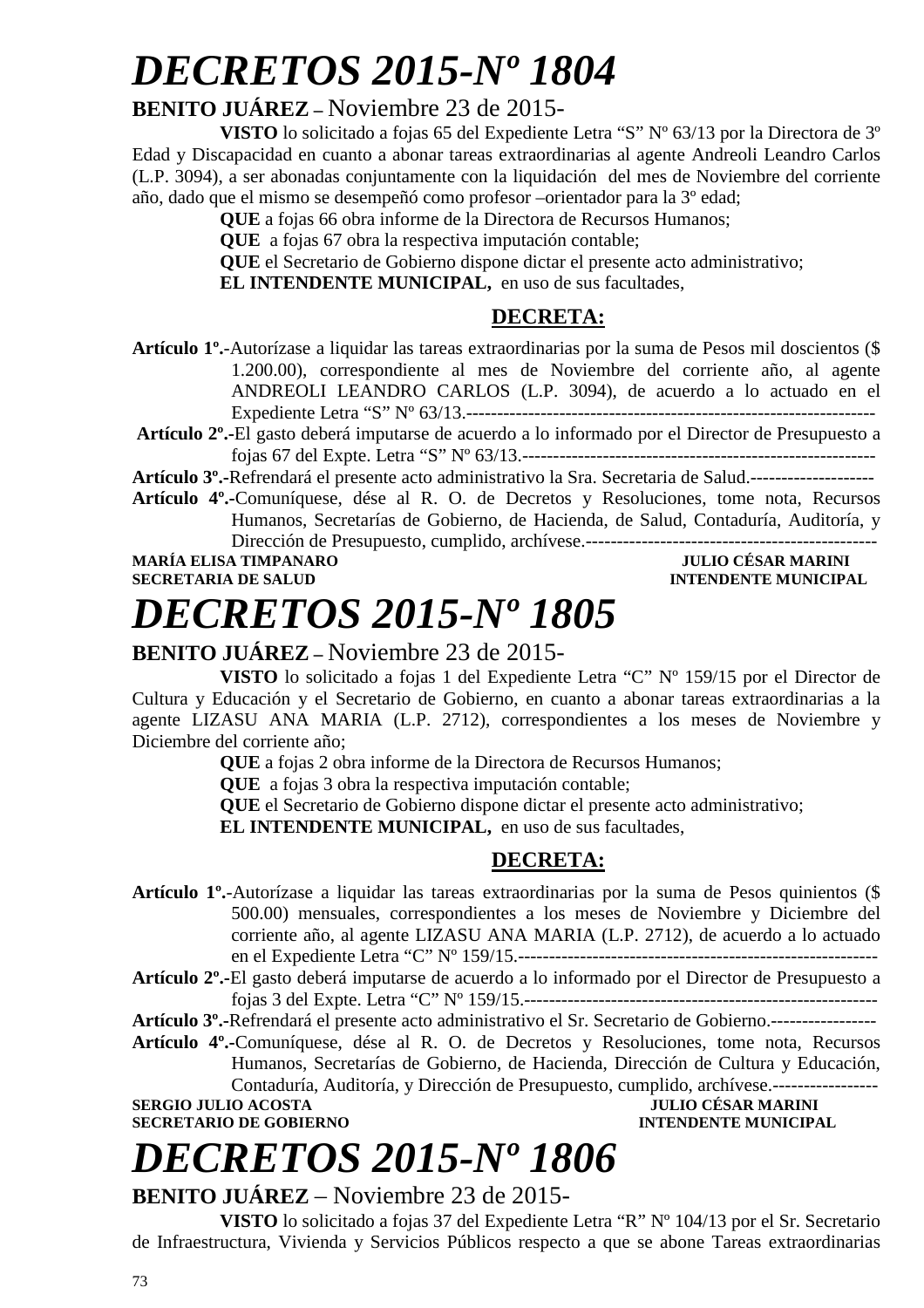conjuntamente con los haberes del mes de Noviembre del corriente año, al agente CURNET NAHUEL (L.P. 3251) afectado a la cuadrilla de pavimento sobre Av. Humaitá;

**QUE** a fs. 38 obra nota de la Directora de Recursos Humanos;

**QUE** a fojas 39 obra la respectiva imputación contable;

**QUE** el Secretario de Gobierno dispone dictar el presente acto administrativo;

**EL INTENDENTE MUNICIPAL,** en uso de sus facultades,

## **DECRETA:**

**Artículo 1º.**- Autorízase a liquidar tareas extraordinarias conjuntamente con los haberes del mes de Noviembre del corriente año, al agente CURNET NAHUEL (L.P. 3251) afectado a la cuadrilla de pavimento sobre Av. Humaitá, por un monto de pesos dos mil (\$ 2.000,00) de acuerdo a lo solicitado por el Secretario de Infraestructura, Vivienda y Servicios Públicos a fojas 37 del Expediente Letra "R" Nº 104/13.-----------------------------------

- **Artículo 2º.-**El gasto deberá imputarse de acuerdo a lo informado a fojas 39 del Expediente Letra "R" Nº 104/13.--------------------------------------------------------------------------------------
- **Artículo 3º.-**Refrendará el presente acto administrativo el Sr. Secretario de Infraestructura, Vivienda y Servicios Públicos.-------------------------------------------------------------------

**Artículo 4º.-**Comuníquese, dése al R. O. de Decretos y Resoluciones, tome nota, Recursos Humanos, Secretarías de Gobierno, de Hacienda, de Infraestructura, Vivienda y Servicios Públicos, Dirección General de Servicios, Contaduría, Dirección de Presupuesto y Auditoría, cumplido, archívese.-------------------------------------------------

**S. DE INF., VIV., Y SERV. PÚBLICOS** 

## **DIEGO ROSSETTI**<br> **S. DE INF., VIV., Y SERV. PÚBLICOS**<br> **EXECUTE:** INTENDENTE MUNICIPAL

# *DECRETOS 2015-Nº 1807*

## **BENITO JUÁREZ-** Noviembre 23 de 2015**-**

**VISTO** lo actuado en el expediente "D" 165/13 por el cual la Secretaria de Desarrollo Social a fojas 61, solicita SUBSIDIO destinado al Sr. BARRERA PABLO;

**QUE** a fojas precedentes Contaduría realiza la respectiva reserva preventiva del gasto;

**QUE** el Secretario de Gobierno dispone dictar el presente acto administrativo de subsidio;

### **EL INTENDENTE MUNICIPAL**, en uso de sus facultades, **DECRETA**:

**Artículo 1º.-**Abonar SUBSIDIO A INDIGENTES al Sr. BARRERA PABLO D.N.I. 26.365.826, por un monto total de pesos novecientos ochenta (\$980,00) de acuerdo a lo actuado en el Expte. Letra "D" Nº 165/13.-------------------------------------------------------------------

**Artículo 2º.-**El gasto será imputado según lo informado por Contaduría a fs. precedentes.------------

**Artículo 3º.-**Refrendará el presente acto administrativo la Sra. Secretaria de Desarrollo Social.------

**Artículo 4º.-**Comuníquese, desde la R. O. de Decretos y Resoluciones, tome nota, Contaduría, Tesorería, Presupuesto, Secretarías de Desarrollo Social, de Gobierno y Auditoría cumplido, archívese--------------------------------------------------------------------------------

**MARÍA TERESA RICCI JULIO CÉSAR MARINI S. DE DESARROLLO SOCIAL CONSUMING A LOCAL CONSUMING A LOCAL CONSUMING A LOCAL CONSUMING A LOCAL CONSUMING A LOCAL CONSUMING A LOCAL CONSUMING A LOCAL CONSUMING A LOCAL CONSUMING A LOCAL CONSUMING A LOCAL CONSUMING A LOCAL** 

# *DECRETOS 2015-Nº 1808*

## **BENITO JUÁREZ** – Noviembre 23 de 2015-

**VISTO** lo solicitado a fojas 14 del Expediente Letra "D" Nº 164/15 por el Secretario Privado a efectos de abonar tareas extraordinarias a partir de la liquidación de haberes correspondientes al mes de Noviembre de la agente ALVAREZ LUISA HAYDEE (L.P. 3157), dado que ha cumplido tareas de maestranza fuera del horario correspondiente, en colaboración a distintos eventos relacionados a la gestión municipal;

**QUE** a fojas 15 obra informe de la Directora de Recursos Humanos;

**QUE** el Secretario de Gobierno dispone dictar el presente acto administrativo;

**EL INTENDENTE MUNICIPAL,** en uso de sus facultades,

### **DECRETA:**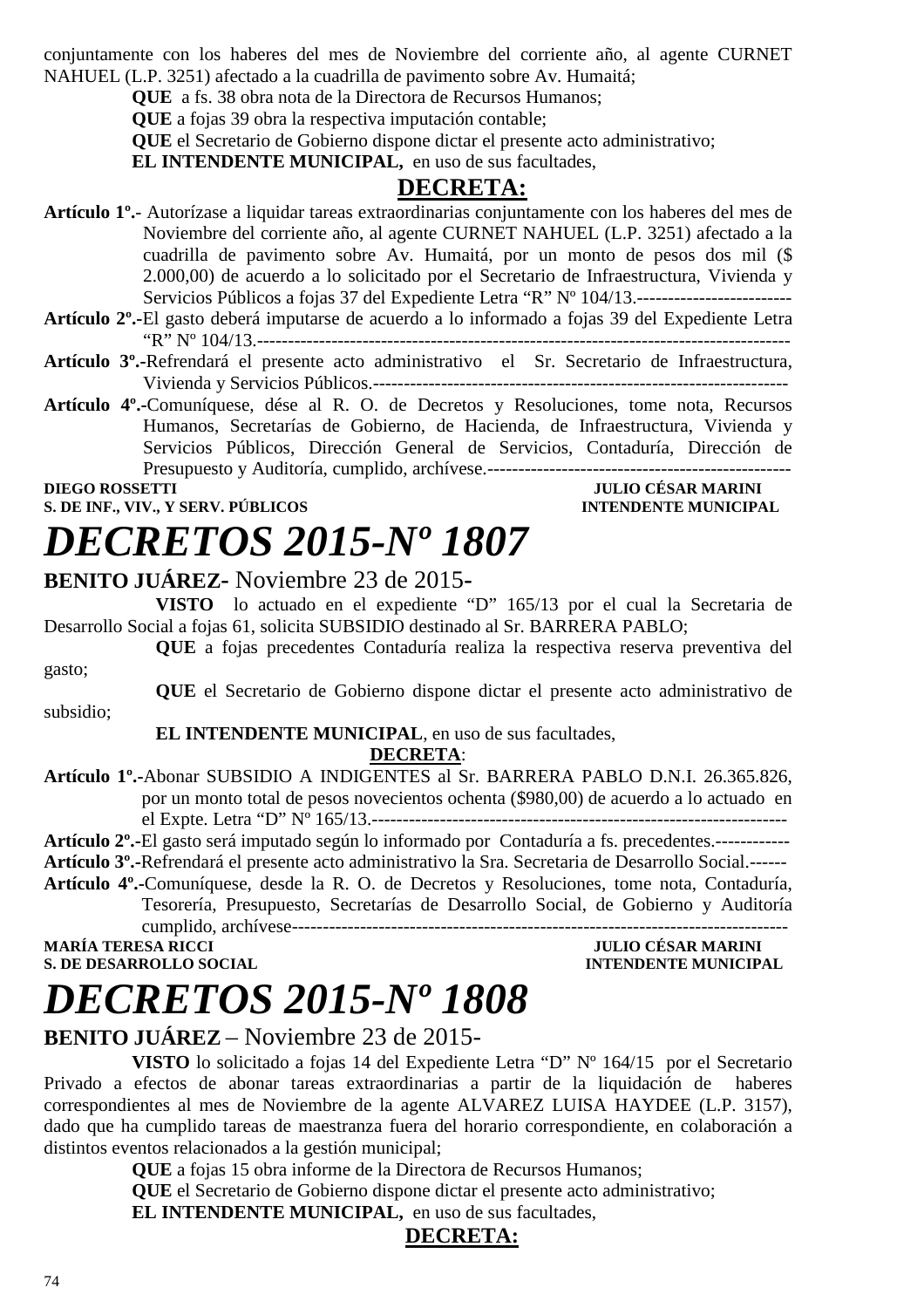- **Artículo 1º.**-Autorízase la liquidación de las tareas extraordinarias por la suma de Pesos un mil ochocientos (\$ 1.800,00), otorgadas a la agente ALVAREZ LUISA HAYDEE (L.P. 3157), abonadas conjuntamente con los haberes del mes de Noviembre del corriente año, de acuerdo a lo actuado en el Expediente Letra "D" Nº 164/15.-----------------------
- **Artículo 2º.-**El Sr. Secretario Privado será el encargado de verificar las tareas realizadas en el artículo precedente y solicitar la pertinente liquidación.--------------------------------------
- **Artículo 3º.-**El gasto deberá imputarse de acuerdo a lo informado por la Subcontadora a Cargo de la Oficina de Presupuesto a fojas 8 del Expediente Letra "D" Nº 164/15.-----------------

**Artículo 4º.-**Refrendará el presente acto administrativo el Sr. Secretario de Gobierno.----------------

**Artículo 5º.-**Comuníquese, dése al R. O. de Decretos y Resoluciones, tome nota Recursos Humanos, Secretarías de Gobierno, de Hacienda y Auditoría, cumplido, archívese.-----

**SECRETARIO DE GOBIERNO INTENDENTE MUNICIPAL** 

**SERGIO JULIO ACOSTA JULIO CÉSAR MARINI** 

# *DECRETOS 2015-Nº 1809*

## **BENITO JUÁREZ** –Noviembre 23 de 2015-

**VISTO** lo solicitado a fojas 1 del Expediente Letra "O" Nº 167/15 por el Secretario de Infraestructura Vivienda y Servicios Públicos, respecto a que se abone Tareas extraordinarias conjuntamente con los haberes del mes de Noviembre del corriente año, a los agentes afectados a la reparación de una cañería de impulsión sobre la Av. Caporale;

**QUE** a fojas precedentes obra la respectiva imputación contable;

**QUE** el Secretario de Gobierno dispone dictar el presente acto administrativo;

**EL INTENDENTE MUNICIPAL,** en uso de sus facultades,

## **DECRETA:**

**Artículo 1º.**-Autorízase a liquidar tareas extraordinarias por el mes de Noviembre del corriente año por una suma de pesos un mil (\$ 1.000,00), a los agentes afectados a la reparación de una cañería de impulsión sobre la Av. Caporale, de acuerdo a lo solicitado por el Secretario de Infraestructura, Vivienda y Servicios Públicos a fojas 1 del Expediente Letra "O" Nº 167/15:

**ARGUELLO OSCAR CARLOS GABRIEL (L.P. 3257) BLASCO GUSTAVO MARCELO (L.P. 2550) CARRIZO BRAIAN YAIN (L.P. 3286) FIGUEROLA ROBERTO LUCIANO (L.P. 2631) LATORRE JOSE ANDRÉS (L.P. 2664) LONGHI MARCELO ANDRES (L.P. 2981) MAIDANA PABLO ALBERTO (L.P.2892) ROMERO NELSON ALFONSO (L.P. 2673)** 

**Artículo 2º.-**El gasto deberá imputarse de acuerdo a lo informado a fojas 3 del Expediente Letra "O" Nº 167/15.--------------------------------------------------------------------------------------

- **Artículo 3º.-**Refrendará el presente acto administrativo el Sr. Secretario de Infraestructura, Vivienda y Servicios Públicos.-------------------------------------------------------------------
- **Artículo 4º.-**Comuníquese, dése al R. O. de Decretos y Resoluciones, tome nota, Recursos Humanos, Secretarías de Gobierno, de Hacienda, de Infraestructura, Vivienda y Servicios Públicos, Dirección General de Servicios, Contaduría, Dirección de Presupuesto y Auditoría, cumplido, archívese.-------------------------------------------------

**S. DE INF., VIV., Y SERV. PÚBLICOS** 

**DIEGO ROSSETTI JULIO CÉSAR MARINI** 

# *DECRETOS 2015-Nº 1810*

## **BENITO JUÁREZ**- Noviembre 24 de 2015-

 **VISTO** que por Resolución Nº 453/15 se otorgó LICENCIA POR ENFERMEDAD al Subdirector del Centro de Contención Sr. GALLARDO OSCAR (L.P. 2871);

 **QUE** resulta necesario que el mencionado sea reemplazado;

 **QUE** el Secretario de Gobierno dispone dictar el presente acto administrativo;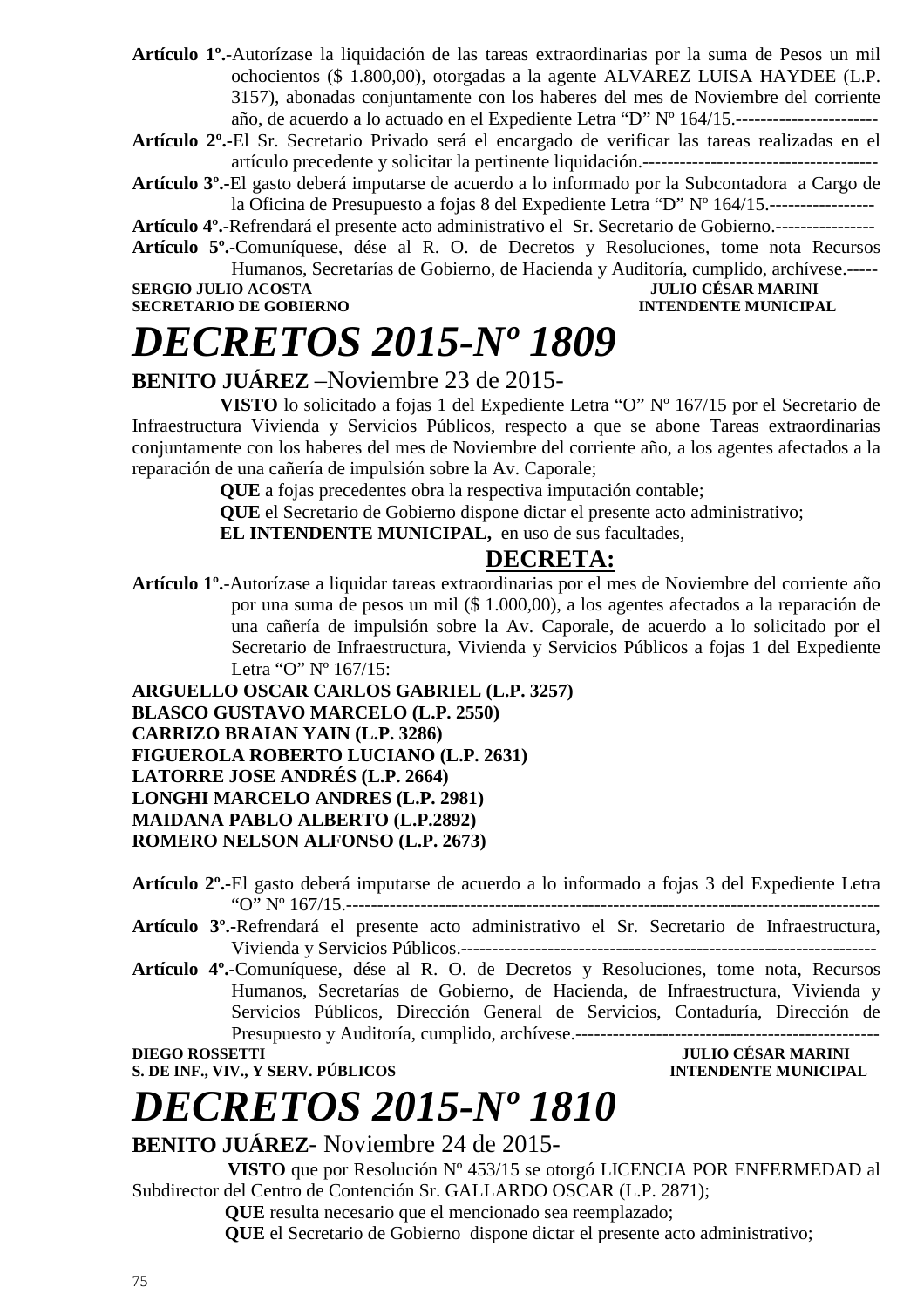**EL INTENDENTE MUNICIPAL,** en uso de sus facultades,

## **DECRETA:**

- **Artículo lº.-**Confírmese que durante la LICENCIA POR ENFERMEDAD otorgada al Subdirector del Centro de Contención Sr. GALLARDO OSCAR (L.P. 2871), asume sus funciones en carácter de reemplazo la agente GEREZ MARIA VICTORIA (L.P. 3067).-----------
- **Artículo 2º.-**Por la Dirección de Recursos Humanos notifíquese al interesado y agréguese al legajo personal de la agente.------------------------------------------------------------------------------

**Artículo 3º.-**Refrendará el presente acto administrativo la Sra. Secretaria de Desarrollo Social.------

**Artículo 4º.-**Comuníquese, dése al R. O. De Decretos y Resoluciones, tome nota Recursos Humanos, Secretarías de Gobierno, de Hacienda, de Infraestructura, Vivienda y Servicios Públicos, de Salud, de Seguridad, de Desarrollo Social, Presupuesto, Contaduría y Auditoria, cumplido, archívese.--------------------------------------------------

**S. DE DESARROLLO SOCIAL** 

## **MARINI INTENDENTE MUNICIPAL**

# *DECRETOS 2015-Nº 1811*

## **BENITO JUÁREZ –** Noviembre 24 de 2015-

**VISTO** lo actuado en el Expediente Letra "D" Nº 336/15, en el cual a fs. 1 la Delegada Municipal de Barker solicita arbitrar los medios necesarios para que el Sr. Santamarina Ernesto pueda realizar el retiro de material existente en su campo;

 **QUE** a fs. 2 y 3 obra Acuerdo Transaccional donde dice que: *"… la totalidad de las arcillas rojas, blancas y rosadas y demás materiales extraídos en las canteras "La Carreta" y "Barker", ya sea que se encuentren desparramadas, en montículos o en pilas, distribuidas en el área de trabajo o en playas o en cualquier lugar de las minas, procesadas o sin procesar…"* quedan comprendidas en el mismo, obrando a fs. 4 despacho favorable del Juzgado Nacional de Primera Instancia en lo Comercial Nº 23;

 **QUE** a fs. 5 y 6 el Asesor Legal de la Comuna informa que dicho acuerdo se encuentra homologado, por lo que tiene la calidad de sentencia judicial y que podría autorizarse excepcionalmente al retiro de la misma, previo pago de las tasas y derechos respectivos conforme mantener el municipio su potestad tributaria, de acuerdo a la Ordenanza Fiscal vigente;

**QUE** el Secretario de Gobierno, propicia otorgar el acto administrativo;

## **DECRETA:**

- **Artículo 1**°.-Autorizase a la firma "MINAS DEL SUR S.A." a retirar las arcillas rojas, blancas y rosadas y demás materiales extraídos en las canteras "La Carreta" y "Barker", ya sea que se encuentren desparramadas, en montículos o en pilas, distribuidas en el área de trabajo o en playas o en cualquier lugar de las minas, procesadas o sin procesar, que se encuentran comprendidas en el Acuerdo Transaccional obrante a fs. 2 y 3 del Expte. Letra "D" Nº 336/15.---------------------------------------------------
- **Artículo 2º.-** MINAS DEL SUR S.A. deberá notificar el retiro de material autorizado en el art. precedente, a la Delegación Municipal de Barker con una antelación de 72 horas.---

**Artículo 3º.** Por Asesoría Legal, notifíquese.------------------------------------------------------------

**Artículo 4º.-**Refrendará el presente acto administrativo el Sr. Secretario de Gobierno.------------

**Artículo 5°.-**Comuníquese, dése al R. O. de Decretos y Resoluciones, tome nota Contaduría, Tesorería, Secretarías de Hacienda, de Gobierno, Delegación Barker, Oficina de

Canteras y Auditoría, cumplido, archívese.---------------------------------------------- **SERGIO JULIO ACOSTA JULIO CÉSAR MARINI** 

**INTENDENTE MUNICIPAL** 

# *DECRETOS 2015-Nº 1812*

## **BENITO JUÁREZ** –Noviembre 24 de 2015-

 **VISTO** lo actuado en Expte. Letra "D" Nº 22/15 por el cual la Secretaria de Desarrollo Social eleva nota (fs. 111) solicitando **SUBSIDIO** destinado al pago de Alquileres a indigentes;

 **QUE** a fojas 117 Contaduría realiza la respectiva reserva preventiva del gasto;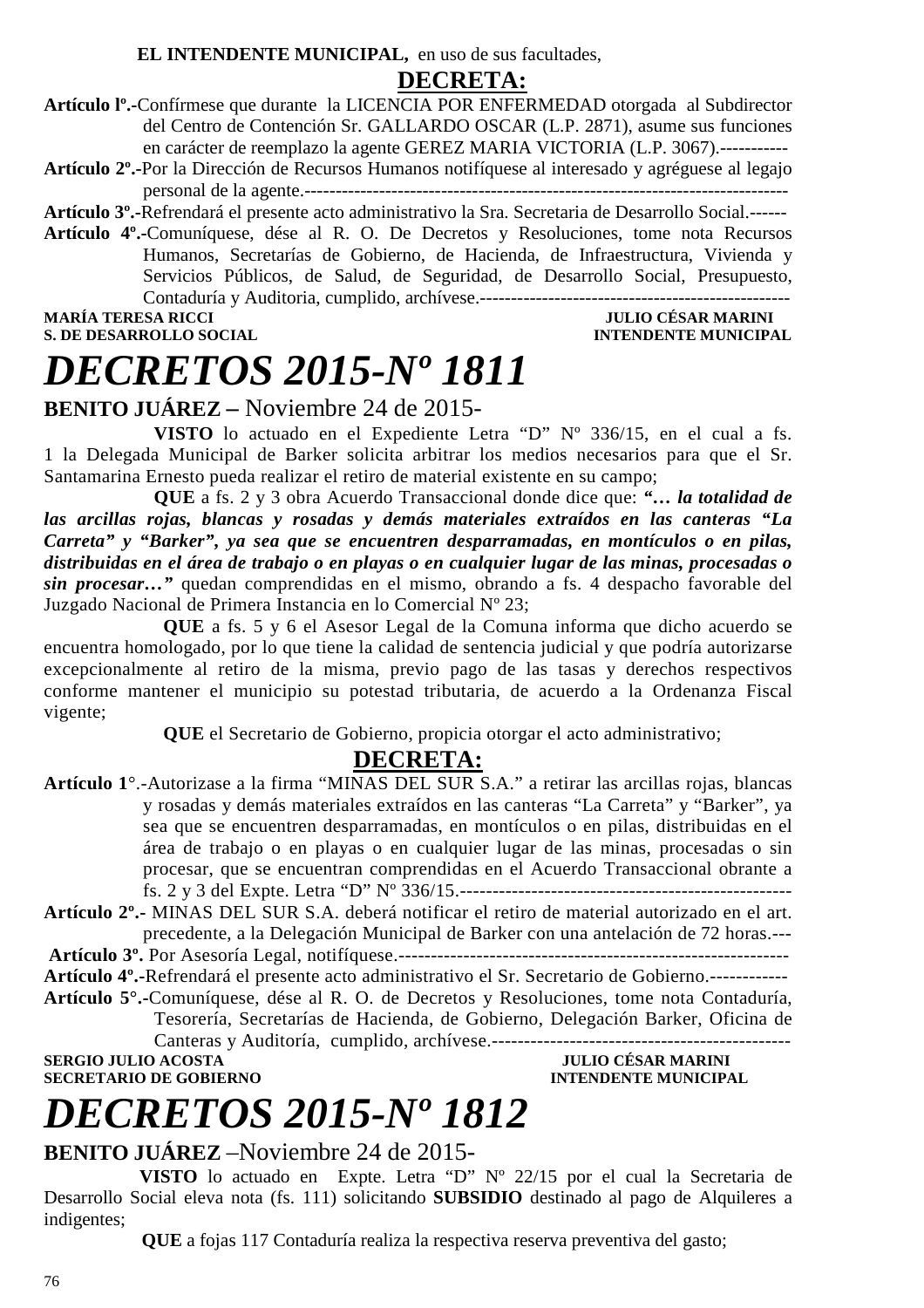**QUE** el Secretario de Gobierno dispone dictar el presente acto administrativo;  **EL INTENDENTE MUNICIPAL,** en uso de sus facultades,

## **DECRETA:**

**Artículo 1º.-**Abonar **SUBSIDIO A INDIGENTES** por la suma total de pesos cincuenta y tres mil quinientos cincuenta (\$ 53.550,00) según lo solicitado por la Secretaria de Desarrollo Social destinado al pago de Alquileres a indigentes, de acuerdo a lo actuado en Expediente Letra "D" Nº 22/15.----------------------------------------------------

**Artículo 2º.-**El gasto será imputado según lo informado por Contaduría a fs. precedentes.------------

**Artículo 3º.-**Refrendará el presente acto administrativo la Sra. Secretaria de Desarrollo Social.----

**Artículo 4º.-**Comuníquese, dése al R. O. de Decretos y Resoluciones, tome nota Contaduría, Tesorería, Auditoría, Dirección de Presupuesto, Secretarías de Desarrollo Social, de Gobierno, de Hacienda y Auditoría, cumplido, archívese.-----------------------------------

**S. DE DESARROLLO SOCIAL CONSUMING AND SOCIAL CONSUMING A SERVICE OF A SERVICE OF A SERVICE OF A SERVICE OF A SERVICE OF A SERVICE OF A SERVICE OF A SERVICE OF A SERVICE OF A SERVICE OF A SERVICE OF A SERVICE OF A SERVICE** 

## **MARÍA TERESA RICCI JULIO CÉSAR MARINI**

# *DECRETOS 2015-Nº 1813*

**BENITO JUÁREZ** –Noviembre 24 de 2015-

 **VISTO** lo actuado en Expte. Letra "D" Nº 21/15 por el cual la Secretaria de Desarrollo Social eleva nota (fs.128) solicitando **SUBSIDIO** destinado a personas indigentes para el mantenimiento de su grupo familiar;

> **QUE** a fojas 136 Contaduría realiza la respectiva reserva preventiva del gasto;  **QUE** el Secretario de Gobierno dispone dictar el presente acto administrativo; **EL INTENDENTE MUNICIPAL** en uso de sus facultades.

## **DECRETA:**

**Artículo 1º.-**Abonar **SUBSIDIO A INDIGENTES** por la suma total de pesos ochenta y siete mil veinte (\$ 87.020,00) según lo solicitado por la Secretaria de Desarrollo Social destinado a personas indigentes para el mantenimiento de su grupo familiar, de acuerdo a lo actuado en Expediente Letra "D" Nº 21/15.-------------------------------------

**Artículo 2º.-**El gasto será imputado según lo informado por Contaduría a fs. precedentes.------------

**Artículo 3º.-**Refrendará el presente acto administrativo la Sra. Secretaria de Desarrollo Social.---- **Artículo 4º.-**Comuníquese, dése al R. O. de Decretos y Resoluciones, tome nota Contaduría,

Tesorería, Auditoria, Dirección de Presupuesto, Secretarías de Desarrollo Social, de Gobierno, de Hacienda y Auditoría, cumplido, archívese.-----------------------------------

**JULIO CÉSAR MARINI S. DE DESARROLLO SOCIAL** *INTENDENTE MUNICIPAL* 

# *DECRETOS 2015-Nº 1814*

## **BENITO JUÁREZ –**Noviembre 24 de 2015**-**

**VISTO** lo actuado en el Expediente Letra "D" Nº 36/15 por el cual la Sra. Secretaria de Desarrollo Social a fojas 432 solicitita SUBSIDIO a personas indigentes destinado al pago de luz;

**QUE** a fojas precedentes Contaduría realiza la respectiva reserva preventiva del

gasto;

**QUE** el Secretario de Gobierno dispone dictar el presente acto administrativo de

subsidio;

 **EL INTENDENTE MUNICIPAL,** en uso de sus facultades,

### **DECRETA**:

**Artículo 1º.-**Abonar SUBSIDIO, destinado al PAGO DE LUZ A INDIGENTES según nomina de beneficiarios, confeccionada y conformada por la Secretaría de Desarrollo Social, por un monto total de pesos quince mil novecientos cuarenta con tres centavos (\$ 15.940,03) de acuerdo a lo actuado en el Expte. Letra "D" Nº 36/15.----------------------

**Artículo 2º.-**El gasto será imputado según lo informado por Contaduría a fs. precedentes.----------- **Artículo 3º.-**Refrendará el presente acto administrativo la Sra. Secretaria de Desarrollo Social.------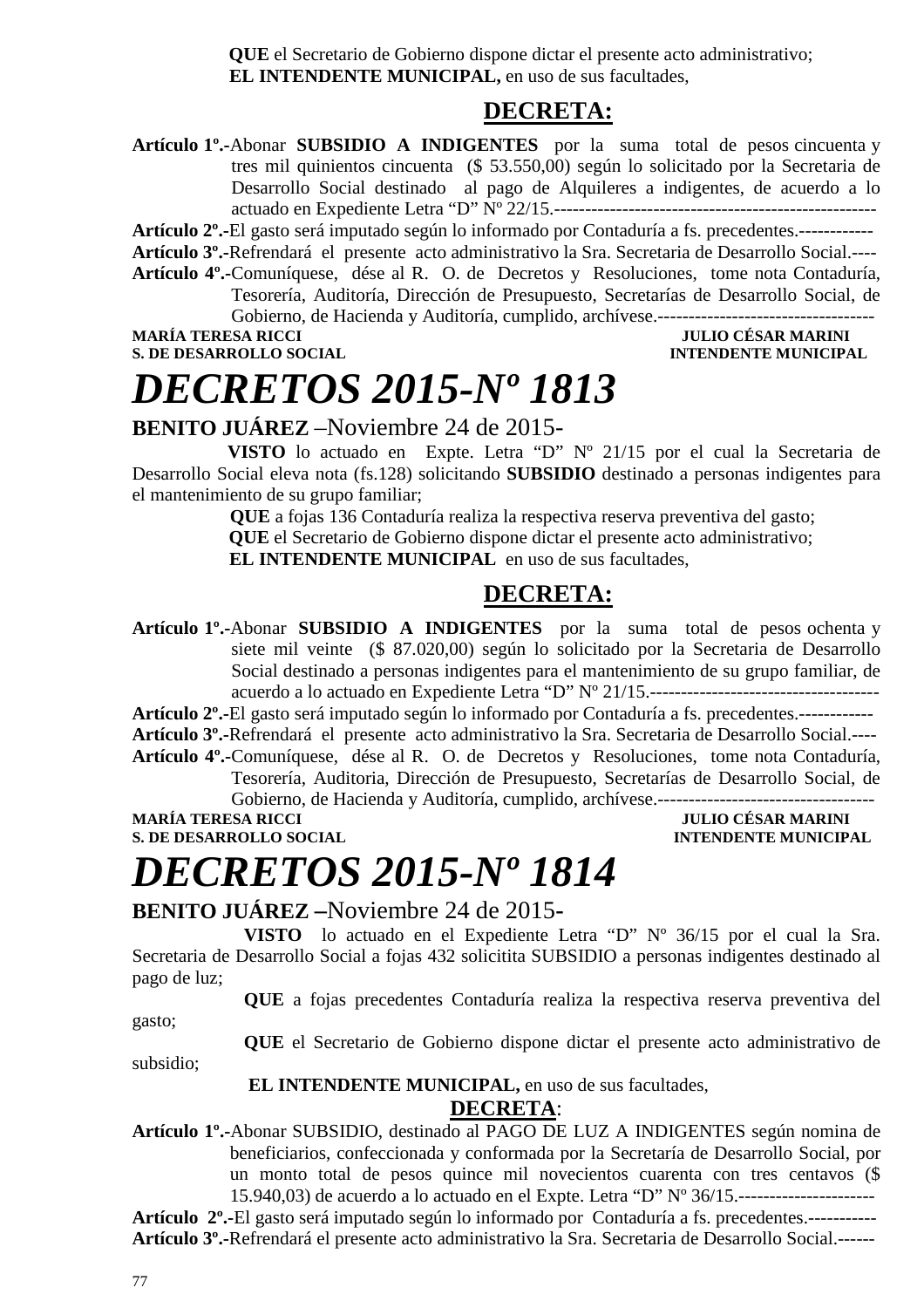**Artículo 4º.-**Comuníquese, desde la R. O. de Decretos y Resoluciones, tome nota, Contaduría, Tesorería, Presupuesto, Secretarías de Desarrollo Social, de Gobierno, de Hacienda y Auditoría, cumplido, archívese-------------------------------------------------------------------

**S. DE DESARROLLO SOCIAL CONSUMING A LOCAL CONSUMING A LOCAL CONSUMING A LOCAL CONSUMING A LOCAL CONSUMING A LOCAL CONSUMING A LOCAL CONSUMING A LOCAL CONSUMING A LOCAL CONSUMING A LOCAL CONSUMING A LOCAL CONSUMING A LOCAL** 

## **MULIO CÉSAR MARINI**

# *DECRETOS 2015-Nº 1815*

**BENITO JUAREZ –** Noviembre 24 de 2015**-** 

**VISTO** lo actuado en el Expediente Letra "D" Nº 27/13 3º cuerpo por el cual la Delegada Municipal de Barker a fojas 953 solicita SUBSIDIO a personas indigentes destinado al pago de luz;

**QUE** a fojas precedentes Contaduría realiza la respectiva reserva preventiva del

gasto;

**QUE** el Secretario de Gobierno dispone dictar el presente acto administrativo de subsidio;

 **EL INTENDENTE MUNICIPAL,** en uso de sus facultades,

## **DECRETA:**

**Artículo 1º.-**Abonar SUBSIDIO A INDIGENTES según nómina de beneficiarios, confeccionada y conformada por la Delegada Municipal de Barker, por un monto total de pesos cinco mil novecientos siete con treinta y dos centavos (\$ 5.907,32) de acuerdo a lo actuado en el Expte. Letra "D" Nº 27/13 3º cuerpo.---------------------------------------------------

**Artículo 2º.-**El gasto será imputado según lo informado por Contaduría a fs. precedentes.----------- **Artículo 3º.-**Refrendará el presente acto administrativo la Sra. Secretaria de Desarrollo Social.------

**Artículo 4º.-**Comuníquese, desde la R. O. de Decretos y Resoluciones, tome nota, Contaduría, Tesorería, Presupuesto, Secretarías de Desarrollo Social, de Gobierno, de Hacienda,

Delegación Barker y Auditoría, cumplido, archívese------------------------------------------

**S. DE DESARROLLO SOCIAL** 

**MULIO CÉSAR MARINI<br>INTENDENTE MUNICIPAL** 

# *DECRETOS 2015-Nº 1816*

## **BENITO JUÁREZ** –Noviembre 24 de 2015-

 **VISTO** lo actuado en Expte. Letra "P" Nº 109/11 en el cual el Encargado de Abastos Municipales informa respecto al incremento en el precio de la hacienda y en los gastos generales de las carnicerías de Abastos Municipales;

**CONSIDERANDO** la necesidad de fijar los valores;

 **QUE** el Secretario de Hacienda solicita el dictado del pertinente acto administrativo;  **QUE** el Secretario de Gobierno dispone dictar el presente acto administrativo;

 **EL INTENDENTE MUNICIPAL**, en uso de sus facultades,

## **DECRETA:**

**Artículo 1º.-** Establézcanse los valores que se detallan a continuación para los distintos cortes que se encuentran a la venta en la carnicería de Abastos Municipales, con vigencia a partir del 30 de Noviembre del corriente año:

| Lomo                | \$62,00. |
|---------------------|----------|
| <b>Cuadril</b>      | \$59,00. |
| <b>Peceto</b>       | \$59,00. |
| Palomita            | \$59,00. |
| <b>Nalga</b>        | \$59,00. |
| <b>Bola de Lomo</b> | \$59,00. |
| Contrapeceto        | \$59,00. |
| Paleta s/h          | \$55,00. |
| Tapa de Asado       | \$55,00. |
| <b>Vacío</b>        | \$55,00. |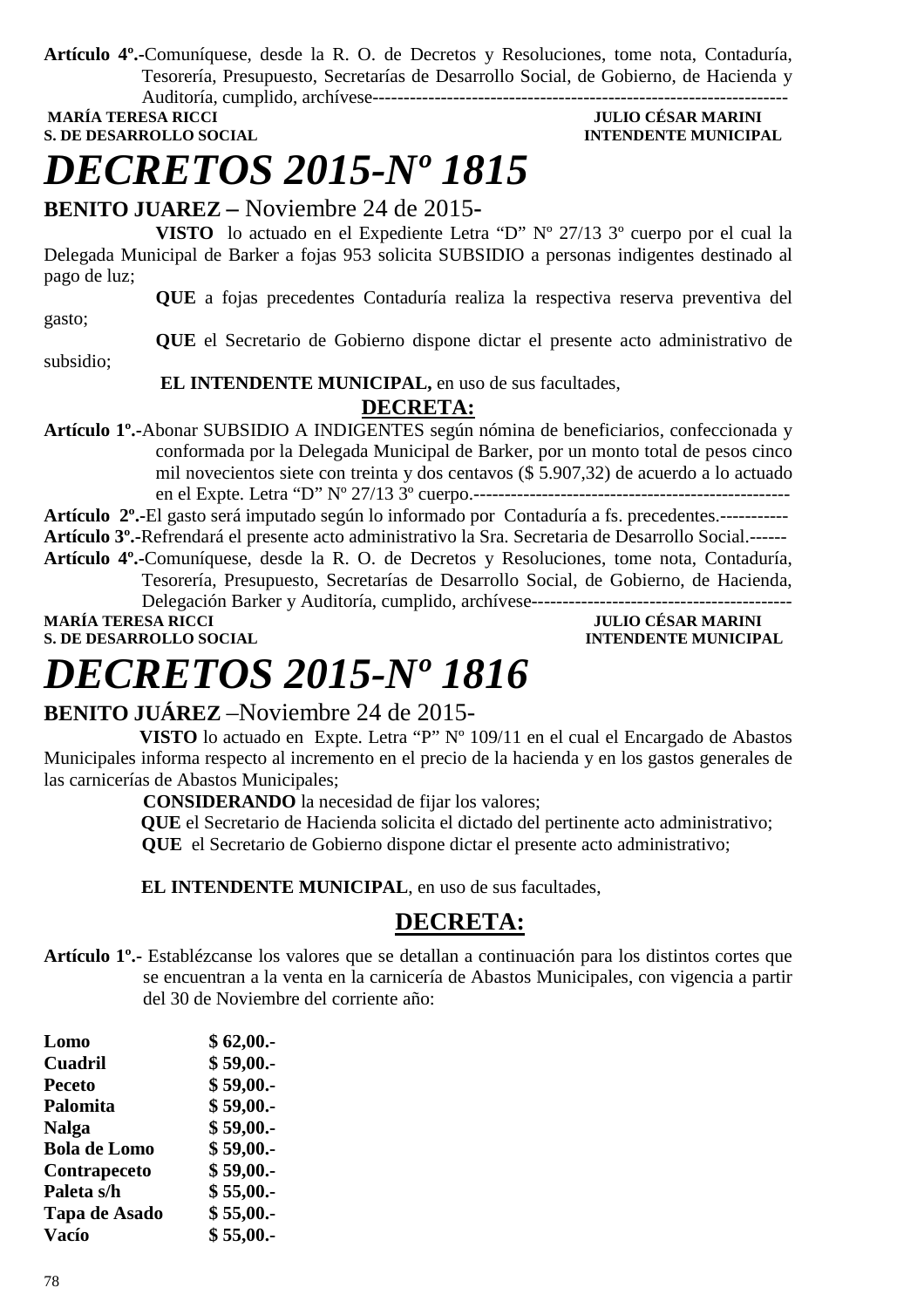| <b>Matambre</b>        | \$62,00.        |
|------------------------|-----------------|
| Asado costilla         | \$49,00.        |
| <b>Chuletas</b>        | \$53,00.        |
| Aguja                  | \$48,00.        |
| <b>Marucha</b>         | \$55,00.        |
| Falda                  | \$40,00.        |
| <b>Puchero</b>         | \$30,00.        |
| <b>Picada</b>          | \$49,00.        |
| <b>Grasa Derretida</b> | \$25,00.        |
| <b>Hueso Pelado</b>    | \$15,00.        |
| Riñón                  | \$20,00.        |
| Ubre                   | \$20,00.        |
| Chorizo vaca           | \$55,00.        |
| Corazón                | \$20,00.        |
| Achuras                | \$20,00.        |
| Hígado                 | \$20,00.        |
| <b>Mondongo</b> sucio  | \$15,00.        |
| Bofe y cuajo           | \$15,00.        |
| Grasa picada           | $\mathbf{\$}$ . |
| <b>Sebo</b>            | \$15,00.        |
| Lengua x Kg.           | \$50,00.        |
| <b>Mondongo Limpio</b> | \$ -            |
| Hamburguesa            | \$55,00.        |
| Seso x Kg.             | \$20,00.        |
| <b>Bife de Chorizo</b> | $\$ -           |
| Chingolo               | \$55,00.        |
| <b>Corte Americano</b> | $\$ -           |
| Entraña                | \$45,00.        |
| Quijada                | \$15,00.        |
| Aguja s/h              | \$55,00.        |
| <b>Chorizo Mezcla</b>  | \$ -            |
| <b>Morcilla</b>        | \$-             |
| Salchicha              | \$              |

**Artículo 2º.-**Refrendará el presente acto administrativo el Sr. Secretario de Hacienda.---------------- **Artículo 3º.-**Comuníquese, dése al R. O. de Decretos y Resoluciones, tome nota Contaduría, Direcciones de Presupuesto, de Producción, Secretarías de Gobierno, de Hacienda, Auditoría, cumplido, archívese.------------------------------------------------------------------

### **JORGE O. ISMAEL JULIO CÉSAR MARINI SECRETARIO DE HACIENDA INTENDENTE MUNICIPAL**

# *DECRETOS 2015-Nº 1817*

## **BENITO JUÁREZ** –Noviembre 25 de 2015-

 **VISTO** lo actuado en Expte. Letra "D" Nº 26/14 por el cual la Delegada Municipal de Barker eleva nota (fs.198) solicitando **SUBSIDIO** destinado a personas indigentes para el mantenimiento de su grupo familiar;

 **QUE** a fojas 201 Contaduría realiza la respectiva reserva preventiva del gasto;  **QUE** el Secretario de Gobierno dispone dictar el presente acto administrativo;  **EL INTENDENTE MUNICIPAL**, en uso de sus facultades,

## **DECRETA:**

**Artículo 1º.-**Abonar **SUBSIDIO A INDIGENTES** por la suma total de pesos diecinueve mil cuatrocientos (\$ 19.400,00) según lo solicitado por la Delegada Municipal de Barker destinado a personas indigentes para el mantenimiento de su grupo familiar, de acuerdo a lo actuado en Expediente Letra "D" Nº 26/14.-------------------------------------

**Artículo 2º.-**El gasto será imputado según lo informado por Contaduría a fs. precedentes.-------------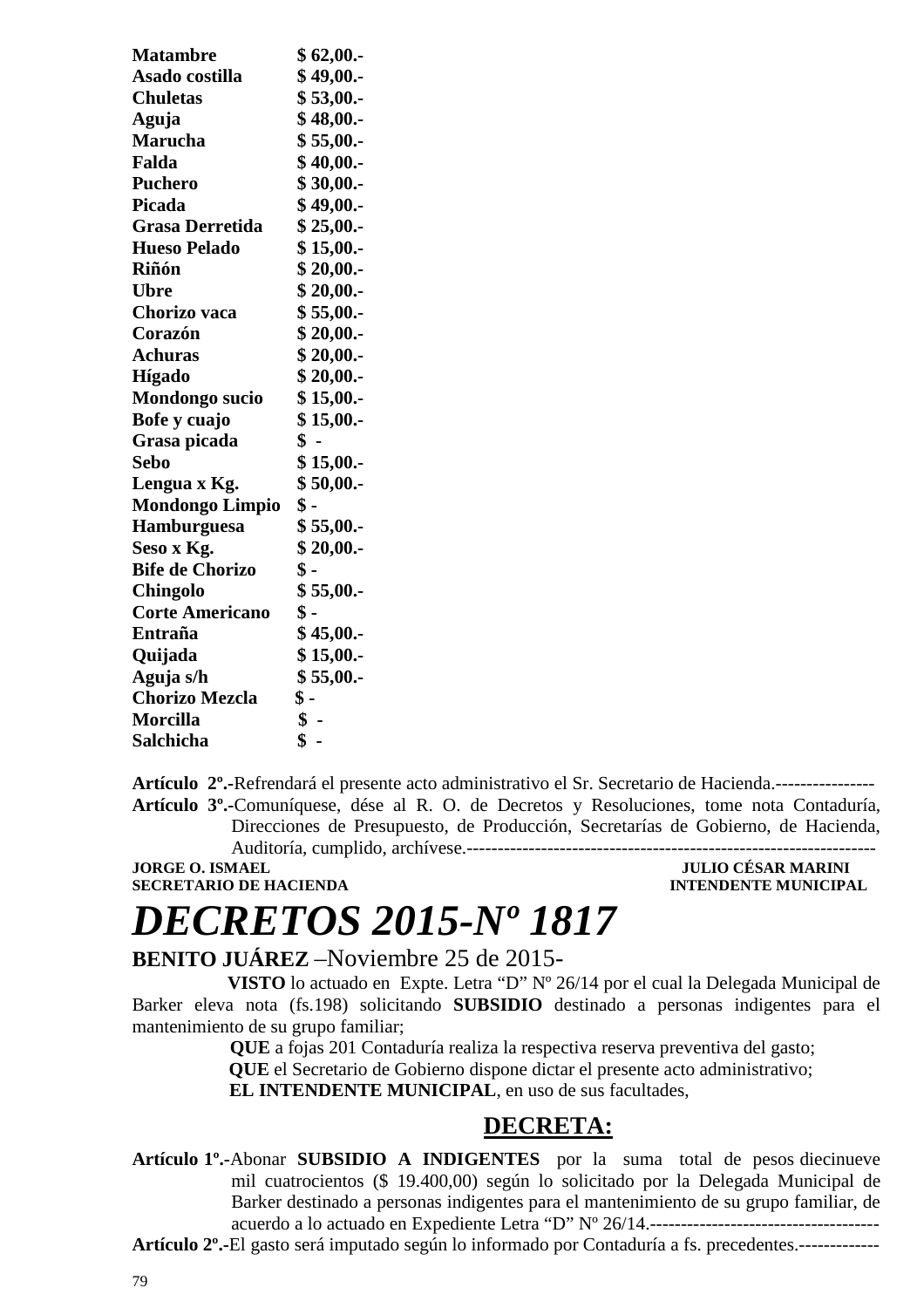**Artículo 3º.-**Refrendará el presente acto administrativo la Sra. Secretaria de Desarrollo Social Interina.----------------------------------------------------------------------------------------------

**Artículo 4º.-**Comuníquese, dése al R. O. de Decretos y Resoluciones, tome nota Contaduría, Tesorería, Auditoria, Dirección de Presupuesto, Secretarías de Desarrollo Social, de Gobierno, de Hacienda, Delegación Barker y Auditoría, cumplido, archívese.----------------<br>IULIO CÉSAR MARINI

**S. DE DESARROLLO SOCIAL INT.** 

**FRONTI BIDINO BIDENTE MUNICIPAL** 

# *DECRETOS 2015-Nº 1818*

## **BENITO JUÁREZ –** Noviembre 25 de 2015 -

 **VISTO** que el día 7 de Diciembre del corriente año, arribará a nuestra ciudad la caravana de autos Hot Rod y Street Rod guiadas por la Policía Municipal desde la Ruta Nº 74 hasta la Plaza Independencia, donde serán expuestos a partir de las 11:00 horas;

**QUE** dicho evento está organizado por la Asociación Argentina de Hot Rod y Street Rod y auspiciado por el Municipio de Benito Juárez, contando con la colaboración del Museo del Automóvil y el acompañamiento del programa "El Garage";

**QUE** el Secretario de Gobierno, dispone emitir acto administrativo;

**EL INTENDENTE MUNICIPAL,** en uso de sus facultades,

## **DECRETA:**

 **Artículo 1º.-**Declarase de **Interés Municipal**, la llegada a nuestra ciudad de los autos Hot Rod y Street Rod a llevarse a cabo el día 7 de Diciembre del corriente año, los cuales serán expuestos en la Plaza Independencia a partir de las 11:00 horas .---------------------------

**Artículo 2º.-**Autorizase a Contaduría a efectuar los pagos que demande el evento del artículo precedente.------------------------------------------------------------------------------------------

**Artículo 3°.-**Refrendará el presente acto administrativo el Sr. Secretario de Gobierno.-----------------

**Artículo 4º.-**Comuníquese, dése al R.O. de Decretos y Resoluciones, tome nota, Dirección de Turismo, Secretarías de Gobierno, de Hacienda y Auditoría, cumplido, archívese.------

**SERGIO JULIO ACOSTA JULIO CÉSAR MARINI<br>SECRETARIO DE GOBIERNO DE PORTUGAL DE LOS DE LOGO DE COBIERNO DE LOGO DE LOGO DE LOGO DE LOGO DE LOGO DE LOGO D SECRETARIO DE GOBIERNO** 

# *DECRETOS 2015-Nº 1819*

**BENITO JUÁREZ** –Noviembre 26 de 2015–

 **VISTO** que el H.C.D. eleva al Departamento Ejecutivo las **ORDENANZAS MUNICIPALES** sancionadas en la Sesión Extraordinaria que se llevó a cabo el día **25 de Noviembre de 2015** para su respectiva promulgación,

**EL INTENDENTE MUNICIPAL**, en uso de sus facultades,

### **DECRETA:**

**Artículo1º.-**Quedan **PROMULGADAS** por el presente acto administrativo las **ORDENANZAS MUNICIPALES** que se indican a continuación, que fueran sancionadas por el Honorable Concejo Deliberante en la Sesión Extraordinaria del día **25 de Noviembre de 2015:** 

**OZA. 5023/15 – DEFINITIVA** Expte. Letra "R" Nº 136/15 ORDENANZA MUNICIPAL FISCAL VIGENTE A PARTIR DEL 01/01/2016.-------------------------------------

**OZA. 5024/15 – DEFINITIVA** Expte. Letra "R" Nº 136/15 ORDENANZA MUNICIPAL IMPOSITIVA VIGENTE A PARTIR DEL 01/01/2016.-----------------------------

**Artículo 2º.-**Refrendará el presente acto administrativo el Sr. Secretario de Gobierno Interino.------- **Artículo 3º.-**Comuníquese, dése al R. O. de Decretos y Resoluciones, tome nota Secretarías de Hacienda, de Gobierno, de Infraestructura, Vivienda y Servicios Públicos, de Seguridad, de Salud, de Desarrollo Social, Contaduría, Presupuesto, Delegación Barker, y Auditoría, cumplido, archívese.--------------------------------------- MARTÍN MARCOVECCHIO JULIO CÉSAR MARINI<br>
S. DE GOBIERNO INT.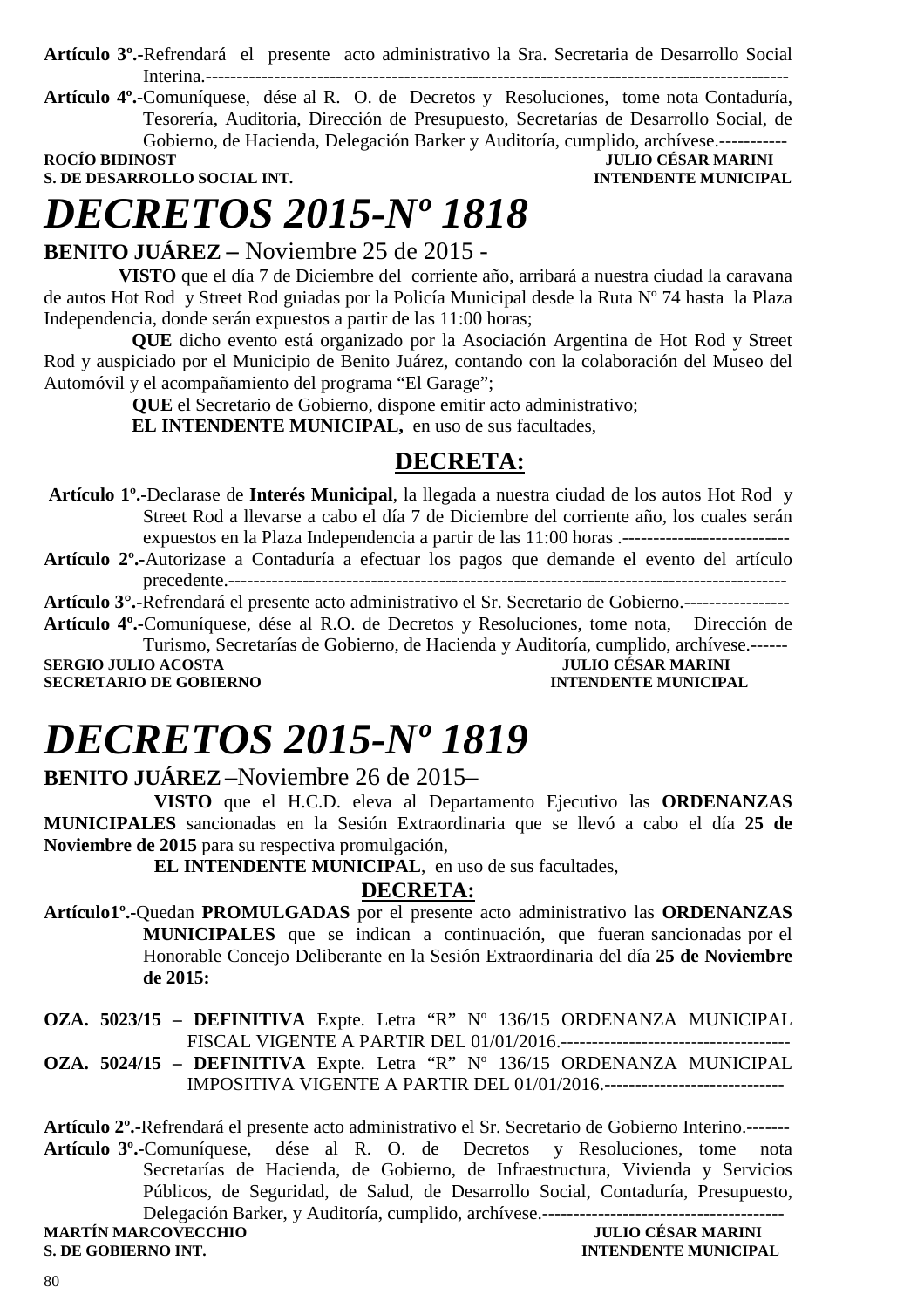# *DECRETOS 2015-Nº 1820*

## **BENITO JUÁREZ** – Noviembre 26 de 2015 –

**VISTO** lo actuado en Expte. Letra "P" Nº 122/12, por el que la "**PARROQUIA NUESTRA SEÑORA DEL CARMEN"** solicita (fs.47) Subsidio con destino a solventar gastos de la institución;

**QUE** a fojas 50 Contaduría efectúa la respectiva reserva preventiva del gasto; mientras que la Secretaría de Gobierno a fojas 51 dispone dictar el presente acto administrativo;

**EL INTENDENTE MUNICIPAL,** en uso de sus facultades,

## **DECRETA:**

**Artículo lº.-** Otórgase **SUBSIDIO** a la **"PARROQUIA NUESTRA SEÑORA DEL CARMEN"**  por la suma de **PESOS VEINTE MIL (\$ 20.000,00)** con destino a solventar gastos de la institución. El mismo deberá ser rendido oportunamente mediante "Balance de Inversión".--------------------------------------------------------------------------------------------

**Artículo 2º.-**El gasto será imputado según lo informado por Contaduría a fs. precedente.-------------

 **Artículo 3º.-**Tesorería, previo a hacer efectivo el Subsidio del Art. 1°, deberá verificar el cumplimiento del Art. 132 del Reglamento de Contabilidad.--------------------------------

**Artículo 4º**.-Refrendará el presente acto administrativo el Sr. Secretario de Gobierno Interino.------- **Artículo 5º.-**Comuníquese, dése al R. O. De Decretos y Resoluciones, tome nota Contaduría,

Tesorería, Secretarías de Gobierno, de Hacienda y Auditoría, cumplido, archívese.----

**MARTÍN MARCOVECCHIO<br>S. DE GOBIERNO INT.** 

## **INTENDENTE MUNICIPAL**

**DIEGO ROSSETTI JULIO CÉSAR MARINI** 

# *DECRETOS 2015-Nº 1821*

## **BENITO JUÁREZ**- Noviembre 26 de 2015-

**VISTO** lo actuado en el Expte. Letra "R" Nº 120/15 en el cual a fojas 2 la Directora de Recursos Humanos solicita la baja por jubilación del agente CARDOSO ARMANDO ISMAEL (L.P. 996);

**QUE** a fojas 3 la Encargada de la Oficina de Patrimonio informa que el mencionado agente posee bienes a su cargo, detallando el valor de los mismos;

**QUE** a fs. 8 obra Resolución Municipal Nº 423/15 por la que se autoriza el descuento de los haberes al agente Cardoso, en virtud de los elementos faltantes antes mencionados;

**QUE** a fojas 10 se solicita la baja de dichos elementos;

 **QUE** el Secretario de Gobierno Interino dispone dictar acto administrativo;

 **EL INTENDENTE MUNICIPAL,** en uso de sus facultades,

## **DECRETA:**

**Artículo lº.-**Dense de baja del Patrimonio Municipal, pertenecientes al área de Servicios Sanitarios, a los elementos que a continuación se detallan de acuerdo a lo actuado en Expediente Letra "R" N° 120/15:

 $*$  1 pala de punta (N° 11008)

\* 1 nivel de albañil de madera (Nº 11026)

\* 1 carretilla metálica (Nº 11030)

**Artículo 2º.-**Refrendará el presente acto administrativo el Sr. Secretario de Infraestructura, Vivienda y Servicios Públicos.-------------------------------------------------------------------

**Artículo 3º.-**Comuníquese, dése al R. O. De Decretos y Resoluciones, tome nota Patrimonio, Contaduría, Secretarías de Gobierno, de Infraestructura, Vivienda y Servicios Públicos y Auditoría, cumplido, archívese.----------------------------------------------------------------

**S. DE INF., VIV., Y SERV. PÚBLICOS INTENDENTE MUNICIPAL** 

# *DECRETOS 2015-Nº 1822*

**BENITO JUÁREZ** – Noviembre 30 de 2015 -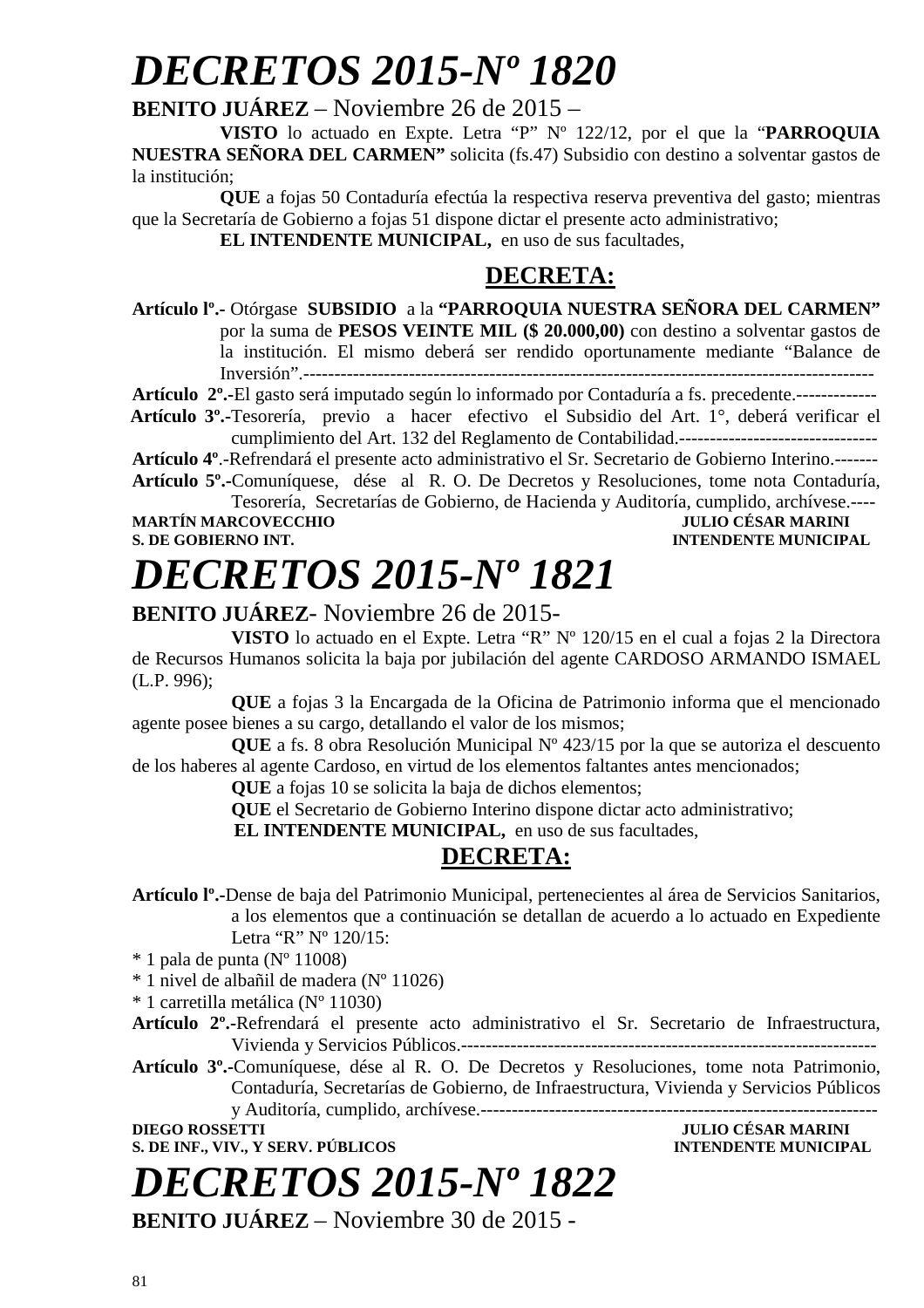**VISTO** lo actuado en el Expte. Letra "D" Nº 103/15 por el cual la Secretaría de Desarrollo Social eleva nota (fs. 64) solicitando **SUBSIDIO** a personas indigentes destinado al pago de gas natural;

 **QUE** a fojas 71 Contaduría realiza la respectiva reserva preventiva del gasto;

 **QUE** el Secretario de Gobierno Interino dispone dictar el presente acto administrativo;  **EL INTENDENTE MUNICIPAL**, en uso de sus facultades,

## **DECRETA:**

**Artículo 1º.-**Abonar **SUBSIDIO A INDIGENTES** por la suma total de Pesos trescientos cuarenta y tres con ochenta y nueve centavos (\$ 343,89), según lo solicitado por la Sra. Secretaria de Desarrollo Social a fojas 64 del Expediente Letra "D" N° 103/15.---------

**Artículo 2º.-**El gasto será imputado según lo informado por Contaduría a fs. precedentes.-------------

- **Artículo 3º.-**Refrendará el presente acto administrativo la Sra. Secretaria de Desarrollo Social Interina.----------------------------------------------------------------------------------------------
- **Artículo 4º.-**Comuníquese, dése al R. O. de Decretos y Resoluciones, tome nota Contaduría, Tesorería, Dirección de Presupuesto, Secretarías de Desarrollo Social, de Gobierno, de Hacienda y Auditoria, cumplido, archívese.------------------------------------------------

**ROCÍO BIDINOST JULIO CÉSAR MARINI S. DE DESARROLLO SOCIAL INT. INTENDENTE MUNICIPAL** 

# *DECRETOS 2015-Nº 1823*

## **BENITO JUÁREZ –**Noviembre 30 de 2015-

**VISTO** lo actuado en el Expediente Letra "A" Nº 181/09 2º Cuerpo, en el cual obra Proyecto "Horno de Ladrillos" perteneciente al Programa Atención de Jóvenes y Adolescentes en el Centro de Día "Apostando a la Vida" del Ministerio de Desarrollo Social de la Provincia de Buenos Aires;

 **QUE** a fs. 530 el Subdirector del Centro de Día "Apostando a la Vida", solicita se efectúe el pago de BECAS, correspondiente al mes de Noviembre de 2015;

 **QUE** a fs. 533 Contaduría realiza la respectiva reserva del gasto;

**QUE** el Secretario de Gobierno Interino dispone dictar el presente acto administrativo; **EL INTENDENTE MUNICIPAL**, en uso de sus facultades,

## **DECRETA:**

**Artículo 1º.-**Dispónese el pago de BECAS, correspondiente al Proyecto "Horno de Ladrillos" perteneciente al Programa Atención de jóvenes y Adolescentes en el Centro de Día "Apostando a la Vida" del Ministerio de Desarrollo Social de la Provincia de Buenos Aires, de acuerdo al listado de beneficiarios que obra a fs. 531 y 532 en el Expte. Letra "A" Nº 181/09 2º Cuerpo, por un importe total de pesos seis mil doscientos cincuenta (\$ 6.250,00).-----------------------------------------------------------------------------------------

## **Artículo 2º.-**El gasto deberá imputarse según lo informado por Contaduría a fojas precedentes.------

- **Artículo 3º.-**Refrendará el presente acto administrativo la Sra. Secretaria de Desarrollo Social Interina.----------------------------------------------------------------------------------------------
- **Artículo 4º.-**Comuníquese, dése al R. O. de Decretos y Resoluciones, tome nota Contaduría, Tesorería, Direcciones de Recursos Humanos, de Presupuesto, Secretarias de Gobierno, de Desarrollo Social, de Hacienda, Contaduría y Auditoría, cumplido, archívese.--------------------------------------------------------------------------------------------

**ROCÍO BIDINOST JULIO CÉSAR MARINI** 

**S. DE DESARROLLO SOCIAL INT.** INTENDENTE MUNICIPAL

# *RESOLUCIONES 2015-Nº 434*

## **BENITO JUÁREZ** – Noviembre 2 de 2015 –

 **VISTO** las Licencias solicitadas por los agentes pertenecientes a las distintas áreas Municipales;

 **QUE** en las "Planillas Licencia" consta el debido conforme refrendado por la Dirección de Recursos Humanos y por los distintos responsables de área;

 **QUE** el Secretario de Gobierno dispone dictar el presente acto administrativo;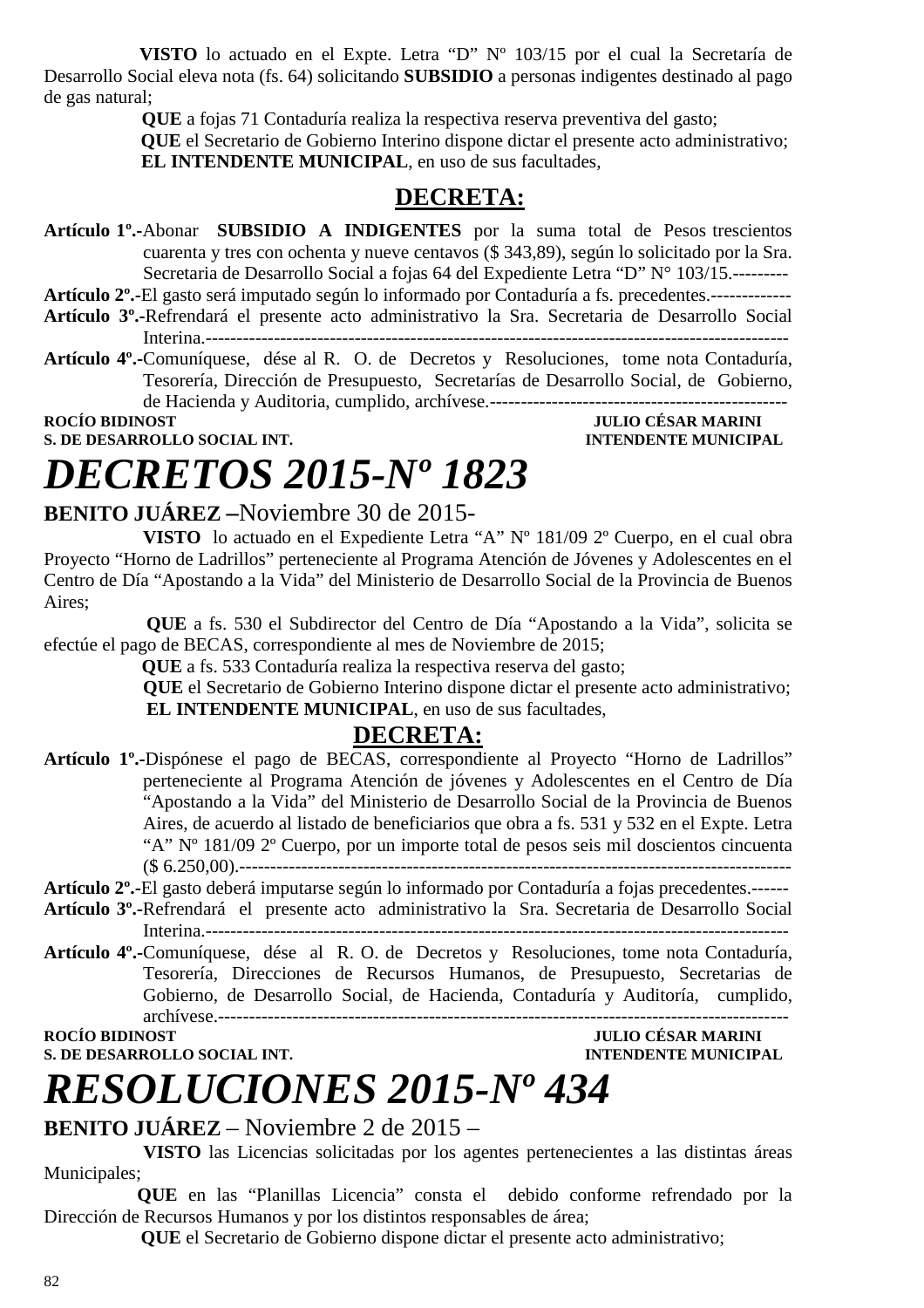## **RESUELVE:**

**Artículo 1º.-**Concédanse las **LICENCIAS ANUALES REGLAMENTARIAS** otorgadas a los agentes y por los días que se detallan a continuación:

**DEL GIORGIO JORGE (L.P. 2682) desde el 5/11/15 y hasta el 11/11/15 L.A.R. 2015** 

**MARCILLA MARCELO (L.P. 2826) desde el 9/11/158 y hasta el 22/11/15 L.A.R. 2015** 

**SUÁREZ CARLOS (L.P. 2580) desde el 23/11/15 y hasta el 6/12/15 L.A.R. 2014** 

- **ALBARRACÍN MARTA (L.P. 2959) desde el 30/10/15 y hasta el 2/11/15 L.A.R. 2014**
- **VERÓN HORACIO (L.P. 1764) desde el 2/11/15 y hasta el 8/11/15 L.A.R. 2014**
- **CONSTANTINI MARÍA RITA (L.P. 910) desde el 29/10/15 y hasta el 4/11/15 L.A.R. 2013**
- **BANEGAS MARÍA INÉS (L.P. 3184) desde el 2/11/15 y hasta el 15/11/15 L.A.R. 2013**

**DISIPIO NÉLIDA (L.P. 2479) desde el 2/11/15 y hasta el 8/11/15 L.A.R. 2014** 

**PALACIOS JUAN CARLOS (L.P. 2159) desde el 2/11/15 y hasta el 8/11/15 L.A.R. 2014** 

**ROMEO MIGUEL ÁNGEL (L.P. 2464) desde el 3/11/15 y hasta el 9/11/15 L.A.R. 2014** 

- **VALENZUELA RUBEN (L.P. 2262) desde el 2/11/15 y hasta el 8/11/15 L.A.R. 2014**
- **Artículo 2º.-**Confírmense las **LICENCIAS POR RAZONES PARTICULARES** a los agentes y por los días que se detallan a continuación:
- **BAZAN ADRIANA (L.P. 2927) por el día 23/10/15**

**ECHEVARRÍA JOAQUÍN (L.P. 3365) por el día 20/10/15** 

**BOSIO LISANDRO (L.P. 3288) por el día 22/10/15** 

**VERÓN HORACIO DEMETRIO (L.P. 1764) por el día 26/10/15** 

- **PEÑAFLOR ABIGAIL (L.P. 3305) por el día 30/10/15**
- **MOLINA SUSANA (L.P. 2948) por el día 28/10/15**
- **POGGI ERICA (L.P. 5142) por el día 30/10/15**

**IRIART LUZ POMPEYA (L.P. 5210) por el día 30/10/15** 

- **Artículo 3º.-**Confírmense las **LICENCIAS POR ACCIDENTE DE TRABAJO** al agente y por los días que se detallan a continuación:
- **ROMEO NANCY BEATRIZ (L.P`. 2008) desde el 1/11/15 y hasta el 30/11/15**
- **OCAÑO NAZARENO JULIÁN (L.P. 3298) por el día 6/11/15 (Junta Médica)**

**Artículo 4º.-**Confírmense la **LICENCIAS GREMIAL** a los agentes y por los días que se detallan a continuación:

**ARGUELLO JUAN CARLOS (L.P. 2058) por el día 6/11/15**

**Artículo 5º.**-Refrendará el presente acto administrativo el Sr. Secretario de Gobierno.-------------- **Artículo 6º.**-Comuníquese, dese al R.O. de Decretos y Resoluciones, tome nota Recursos Humanos,

Secretaría de Gobierno, y Auditoría, cumplido archívese.------------------------------------ **SERGIO JULIO ACOSTA** 

**SECRETARIO DE GOBIERNO** 

# *RESOLUCIONES 2015-Nº 435*

**BENITO JUÁREZ** – Noviembre 3 de 2015 –

 **VISTO** las Licencias solicitadas por los agentes pertenecientes al área de Desarrollo Social;

 **QUE** en las "Planillas Licencia" consta el debido conforme refrendado por la Dirección de Recursos Humanos y por los distintos responsables de área;

 **QUE** el Secretario de Gobierno dispone dictar el presente acto administrativo;

## **RESUELVE:**

**Artículo 1º.-**Concédase la **LICENCIA ANUAL REGLAMENTARIA** a la agente y por los días que se detallan a continuación:

**ACOSTA MARÍA J. (L.P. 2855) desde el 2/11/15 y hasta el 15/11/15 L.A.R. 2014** 

**Artículo 2º.-**Confírmense las **LICENCIAS POR RAZONES PARTICULARES** otorgadas a las agentes y por los días que se detallan a continuación:

**HEREDIA MARÍA INÉS (L.P. 1630) por el día 30/10/15** 

**MARTÍNEZ ELIDA GRISELDA (L.P. 3180) por el día 24/10/15** 

**HAEDO MERCEDES (L.P. 1740) por el día 19/10/15** 

**COLOMBO MARÍA GRACIELA (L.P. 1646) por el día 23/10/15**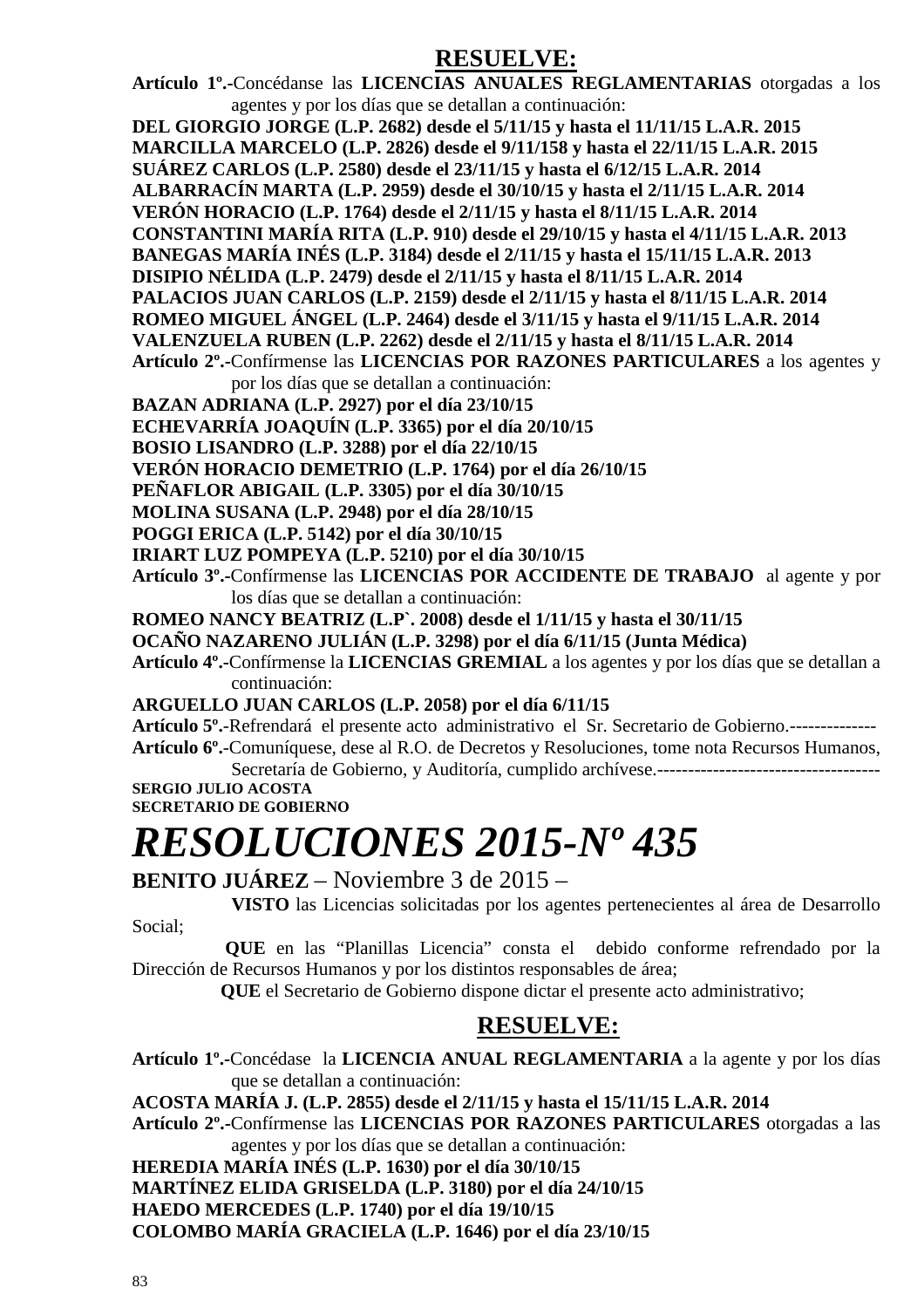**Artículo 3º-**Refrendará el presente acto administrativo la Sra. Secretaría de Desarrollo Social.------------------------------------------------------------------------------------------------

 **Artículo 4º.-**Comuníquese, dese al R.O. de Decretos y Resoluciones, tome nota Recursos Humanos, Secretarías de Gobierno, de Desarrollo Social y Auditoría, cumplido, archívese.--------

 **MARÍA TERESA RICCI S. DE DESARROLLO SOCIAL** 

# *RESOLUCIONES 2015-Nº 436*

**BENITO JUÁREZ** –Noviembre 5 de 2015-

 **VISTO** que el encargado de la Oficina de Guías Sr. DE FRANCESCO LEONARDO ÁNGEL (L.P. 2744), solicita se le conceda LICENCIA POR RAZONES PARTICULARES por el día 30/10/2015;

 **QUE** en la "Planilla Licencia" consta el debido conforme refrendado por la Dirección de Recursos Humanos y;

 **QUE** el Secretario de Gobierno dispone dictar acto administrativo,

## **RESUELVE:**

**Artículo 1º.**-Conceder **LICENCIA POR RAZONES PARTICULARES** al Encargado de la Oficina de Guías Sr. DE FRANCESCO LEONARDO ÁNGEL (L.P. 2744), por el día 30/10/2015.-------------------------------------------------------------------------------------

**Artículo 2º.-**Refrendará el presente acto administrativo el Sr. Secretario de Hacienda.-----------------

**Artículo 3º.-**Comuníquese, dése al R.O. de Decretos y Resoluciones, tome nota Recursos Humanos, Secretarías de Gobierno, de Hacienda y Auditoría, cumplido, archívese.----- **JORGE O. ISMAEL** 

### **SECRETARIO DE HACIENDA**

# *RESOLUCIONES 2015-Nº 437*

## **BENITO JUÁREZ** – Noviembre 5 de 2015 -

 **VISTO** que la Sra. Gerente Vial Ing. GIANQUINTO MARÍA JOSE (L.P. 3186), solicita se le conceda LICENCIA POR ENFERMEDAD desde el 28/10/2015 y hasta 08/12/2015;

 **QUE** en la "Planilla Licencia" consta el debido conforme refrendado por la Dirección de Recursos Humanos y;

 **QUE** el Secretario de Gobierno dispone dictar acto administrativo,

## **RESUELVE:**

- **Artículo 1º.**-Confírmese la **LICENCIA POR ENFERMEDAD** otorgada a la Sra. Gerente Vial Ing. GIANQUINTO MARÌA JOSE (L.P. 3186), desde el día 28/10/2015 y hasta el 08/12/2015.------------------------------------------------------------------------------------------
- **Artículo 2º.-**Refrendará el presente acto administrativo el Sr. Secretario de Infraestructura, Vivienda y Servicios Públicos.-------------------------------------------------------------------
- **Artículo 3º.-**Comuníquese, dése al R.O. de Decretos y Resoluciones, tome nota Recursos Humanos, Secretaría de Gobierno e Infraestructura, Vivienda y Servicios Públicos, cumplido, archívese.-------------------------------------------------------------------------------

**DIEGO ROSSETTI** 

**S. DE INF., VIV., Y SERV. PÚBLICOS** 

# *RESOLUCIONES 2015-Nº 438*

## **BENITO JUÁREZ** – Noviembre 6 de 2015 -

 **VISTO** que el Secretario Privado Sr. SUAREZ MARIO SERGIO (L.P. 2448), solicita se le conceda LICENCIA ANUAL REGLAMENTARIA desde el día 03/11/2015 y hasta el 09/11/2015, correspondiente a L.A.R. 2014;

 **QUE** en la "Planilla Licencia" consta el debido conforme refrendado por la Dirección de Recursos Humanos y;

 **QUE** el Secretario de Gobierno dispone dictar acto administrativo,

## **RESUELVE:**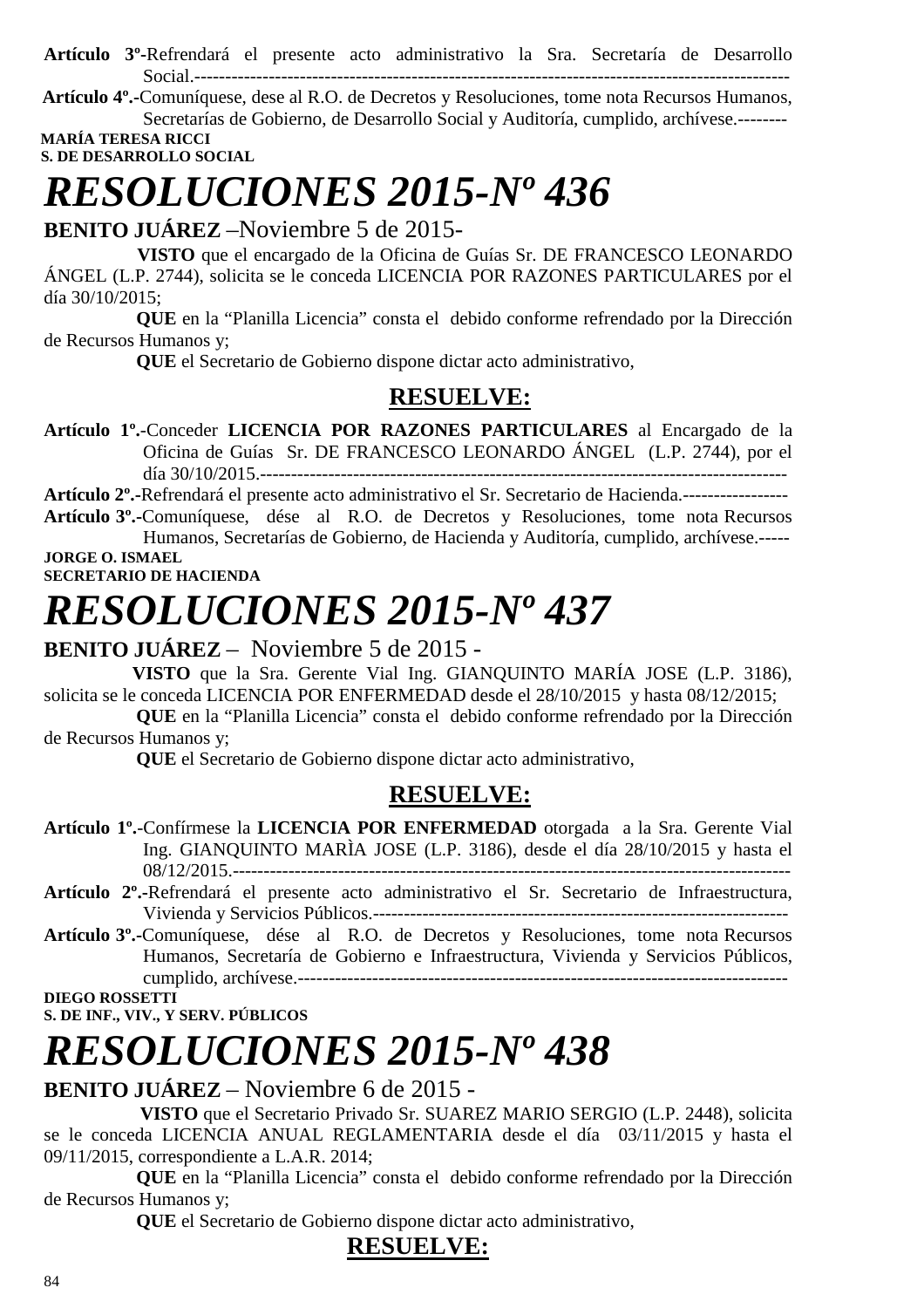**Artículo 1º.**-Conceder **LICENCIA ANUAL REGLAMENTARIA** al Secretario Privado Sr. SUAREZ MARIO SERGIO (L.P. 2448) desde el día 03/11/2015 y hasta el 09/11/2015, correspondiente a L.A.R. 2014.---------------------------------------------------

**Artículo 2º.-**Refrendará el presente acto administrativo el Sr. Secretario de Gobierno.-----------------

**Artículo 3º.-**Comuníquese, dése al R. O. de Decretos y Resoluciones, tome nota Recursos Humanos, Secretaría de Gobierno, de Hacienda y Auditoría, cumplido, archívese.------ **SERGIO JULIO ACOSTA** 

**SECRETARIO DE GOBIERNO** 

## *RESOLUCIONES 2015-Nº 439*  **BENITO JUÁREZ –** Noviembre 6 de 2015**-**

 **VISTO** lo actuado en Expte. Letra "A" Nº 31/14 2º Cuerpo, en el cual a fs. 295 el Asesor Legal de la Comuna solicita se corra traslado de las actuaciones a los Sres. Cadaviz Carmen, Dr. Actis Caporale Gustavo y Cra. Domínguez Ana Victoria;

**QUE** los mismos fueron debidamente notificados de fs. 296 a 298;

**QUE** de fs. 300 a 319 obra nota de la Directora de Auditoría General Interna, adjuntando pruebas donde constan las retenciones hechas sobre las remuneraciones que percibía el agente Godoy, desde Marzo de 2004 a Noviembre de 2007;

**QUE** de fs. 220 a 223, presenta descargo la actual Tesorera Municipal Cra. Ana Victoria Domínguez, donde manifiesta que a la fecha en que se dio inicio a las actuaciones, no se encontraba trabajando en el municipio, adjuntando copia de su Decreto de Designación en el cargo mencionado a partir del 1º de Diciembre del 2010;

**QUE** a fojas 325 el Asesor Legal de la Comuna, informa que mantiene lo dictaminado de fs. 289 a 295 y considera que existe responsabilidad en la acreditación de los depósitos en el Expediente Judicial, resultando responsables quien en ese momento se desempeñaban en el Tesorería Municipal y hoy en día ya no son agentes municipales, sugiriendo se archiven las actuaciones por los motivos antes mencionados;

**QUE** el Secretario de Gobierno dispone dictar el presente acto administrativo;

 **EL INTENDENTE MUNICIPAL**, en uso de sus facultades,

## **RESUELVE:**

**Artículo 1º.-**Archivense las actuaciones administrativas efectuadas en el Expte. Letra "A" Nº 31/14 2º Cuerpo, en autos caratulados "Lappano Pedro S. c/ Municipalidad de Benito Juárez s/ Inc. de Responsabilidad", de acuerdo a lo informado por Asesoría Legal a fs 325,

respecto a la responsabilidad de las personas que en ese momento desempeñaban en la Tesorería Municipal, quienes ya no son agentes municipales.-------------------------------

**Artículo 2º.**-Por la Asesoría Legal, notifíquese.---------------------------------------------------------------

**Artículo 3º.-**Refrendará el presente acto administrativo el Sr. Secretario de Gobierno.-----------------

**Artículo 4º.-**Comuníquese, dése al R. O. de Decretos y Resoluciones, tome nota Recursos Humanos, Secretarías de Gobierno, de Hacienda, Asesoría Legal y Auditoría,

cumplido, archívese.-------------------------------------------------------------------------------

### **SERGIO JULIO ACOSTA JULIO CÉSAR MARINI SECRETARIO DE GOBIERNO INTENDENTE MUNICIPAL**

*RESOLUCIONES 2015-Nº 440* 

## **BENITO JUÁREZ** – Noviembre 12 de 2015–

 **VISTO** lo actuado en el Expediente Letra "G" Nº 31/13 en el cual a fojas 117 obra Decreto Municipal Nº 1112/13 por el cual se adjudica al oferente Damián Domínguez la venta de dos lotes cuya nomenclatura catastral es Circ. II, Secc. D, Mza. 126, Parcelas 7 y 8;

 **QUE** a fojas 119 y 120 obra boleto de compra venta;

 **QUE** a fojas 136 obra carta documento intimando al inicio de las obras, presentación de planos y permiso respectivo, retiro de alambrado perimetral que invade otros lotes, con fecha 3 de noviembre de 2014;

 **QUE** con fecha 25 de noviembre de 2014 se reitera la carta documento por medio de nota del apoderado de la municipalidad;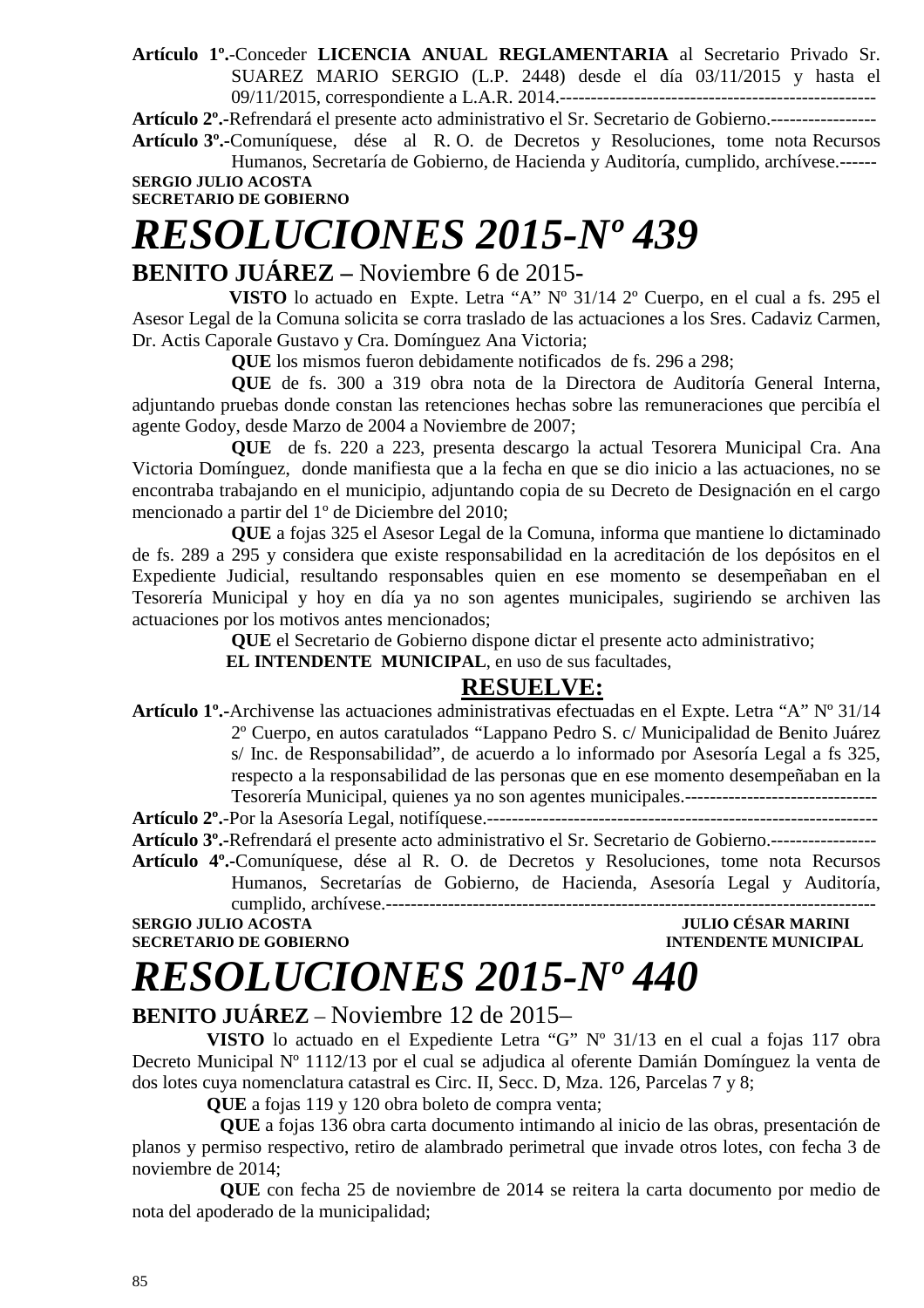**QUE** a fojas 150 obra Acta de los responsables de Turismo, informando que se ha ordenado el desalojo del lote lindero ocupado por el Sr. Domínguez, por lo que se le da plazo hasta el 10 de julio de 2015 para desalojar el lote en cuestión;

 **QUE** a fojas 151 el Asesor Legal de la Comuna solicita autorización para el inicio de acciones legales al Sr. Domínguez Damián;

 **QUE** el Secretario de Gobierno dispone dictar el presente acto administrativo;

### **RESUELVE:**

**Artículo 1º.**-Autorizar al Asesor Legal de la Comuna Dr. Walter Pacheco, al inicio de acciones legales al Sr. Domínguez Damián, por incumplimiento al Artículo 21 del Pliego de Bases y Condiciones, falta de presentación de planos y ocupación del lote lindero, de acuerdo a lo actuado en el Expediente Letra "G" Nº 31/13.----------------------------------

**Artículo 2º.**-Refrendará el presente acto administrativo el Sr. Secretario de Gobierno.--------------

**Artículo 3º.**-Comuníquese, dése al R.O. de Decretos y Resoluciones, tome nota Delegación Barker, Dirección de Turismo, Asesoría Legal y Secretaría de Gobierno, cumplido, archívese.-

**SERGIO JULIO ACOSTA<br>SECRETARIO DE GOBIERNO** 

## **INTENDENTE MUNICIPAL**

# *RESOLUCIONES 2015-Nº 441*

## **BENITO JUÁREZ –** Noviembre 11 de 2015-

 **VISTO** lo actuado en Expte. Letra "H" Nº 15 /15, en el cual de fojas 13 obra informe de Directora de Recursos Humanos del Hospital Municipal "Eva Perón" Ente Descentralizado "Dr. Alfredo Saintout", respecto del incumplimiento en sus tareas y horario de trabajo del agente GONZALEZ JUAN FERNANDO (L.P. 3322);

 **QUE** a fojas 14 obra descargo del mencionado agente;

 **QUE** a fs. 15 el Director Administrativo y la Directora de Recursos Humanos del Hospital Municipal "Eva Perón" Ente Descentralizado "Dr. Alfredo Saintout", solicitan aplicar 5 días de suspensión sin goce de haberes al agente mencionado, en el marco del artículo 63 inc. 2 de la ley 11.757;

 **QUE** a fs. 16 obra nota de la Directora de Recursos Humanos del Municipio, informando que dicho agente desempeña tareas en la cocina en el Hogar de Ancianos dependiente de la Secretaría de Salud, encontrándose en este momento cumpliendo sus funciones en la cocina del Ente Descentralizado;

 **QUE** a fojas 19 y 20 obra dictamen del Asesor Legal;

 **QUE** la Secretaría de Gobierno dispone dictar el presente acto administrativo;

 **EL INTENDENTE MUNICIPAL**, en uso de sus facultades,

## **RESUELVE:**

**Artículo 1º.-**Aplicar la sanción de CINCO DÍAS DE SUSPENSIÓN al agente GONZALEZ JUAN FERNANDO (L.P. 3322), de acuerdo a lo dispuesto en el Art. 63 inc. 2) y Art. 62 inc. c) de la ley 11.757 y a lo actuado en el Expediente Letra "H" Nº 15/15.-----------

**Artículo 2º.**-Por la Dirección de Recursos Humanos del Hospital Municipal "Eva Perón Ente Descentralizado "Dr. Alfredo Saintout", notifíquese.---------------------------------------

 **Artículo 3º.-**Refrendará el presente acto administrativo la Sra. Secretaria de Salud.---------------------

**Artículo 4º.-**Comuníquese, dése al R. O. de Decretos y Resoluciones, tome nota Recursos Humanos del Ente, Contaduría del Ente , Secretarías de Gobierno, de Salud y Auditoría cumplido, archívese.-----------------------------------------------------------------------------

**MARÍA ELISA TIMPANARO** 

**SECRETARIA DE SALUD INTENDENTE MUNICIPAL** 

# *RESOLUCIONES 2015-Nº 442*

### **BENITO JUÁREZ –**Noviembre 12 de 2015**-**

 **VISTO** lo actuado en Expte. Letra "J" Nº 2/14, en el cual la Subdirectora del Jardín Maternal a fojas 4 informa que la agente BARRIO MARIA FERNANDA (L.P. 3089) no ha presentado en tiempo y forma el certificado por enfermedad correspondiente, desde el día 19 y hasta el 21 de Octubre del corriente año;

**QUE** a fs. 6, obra descargo de la agente mencionada;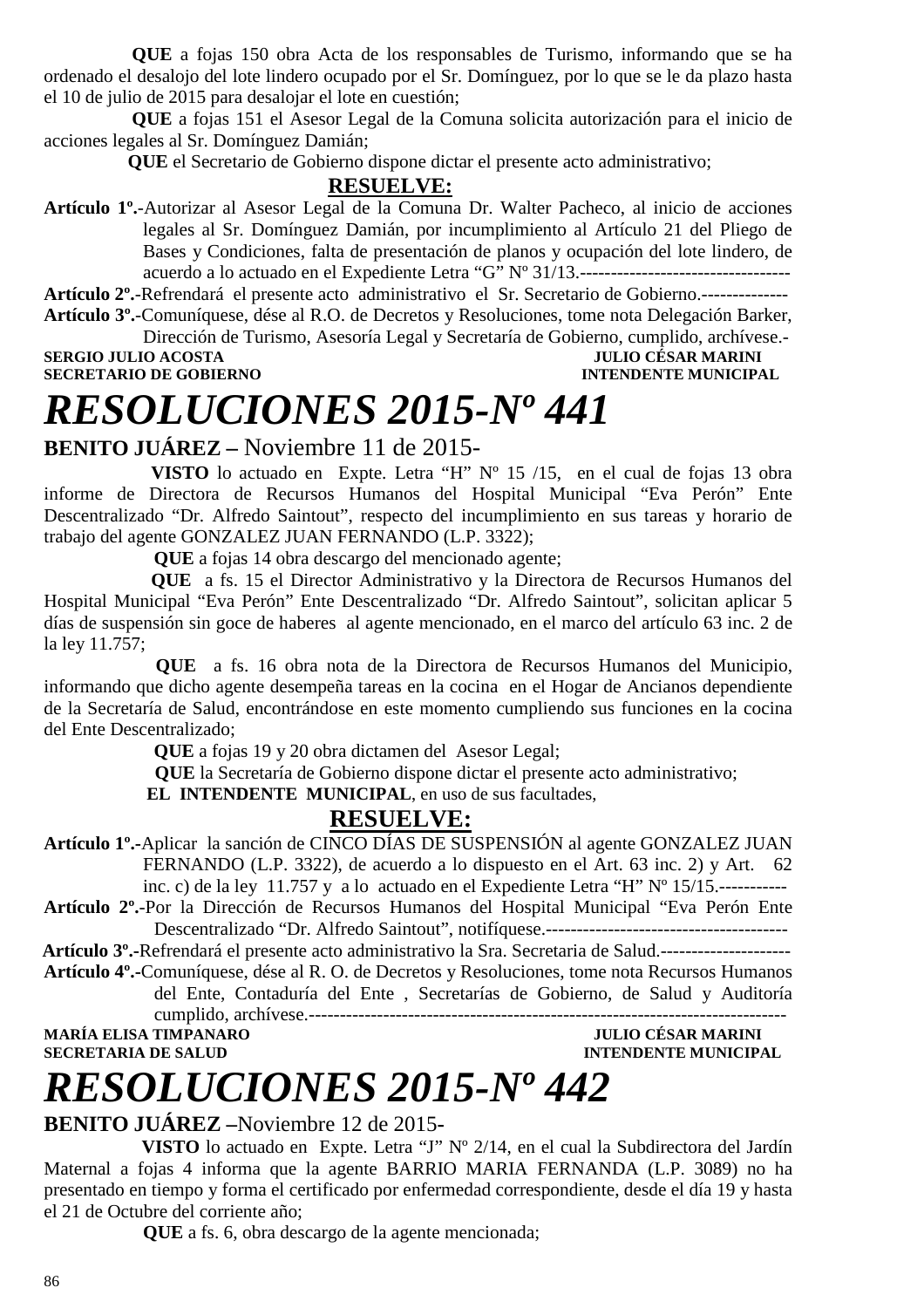**QUE** a fojas 8 la Directora de Recursos Humanos solicita aplicar la sanción de llamado de atención;

**QUE** a fojas 11 y 12 obra informe del Asesor Legal de la Comuna, sugiriendo el dictado del pertinente acto administrativo;

**QUE** el Secretario de Gobierno dispone dictar el presente acto administrativo;

 **EL INTENDENTE MUNICIPAL**, en uso de sus facultades,

### **RESUELVE:**

**Artículo 1º.-**Aplicar un LLAMADO DE ATENCIÓN a la agente BARRIO MARIA FERNANDA (L.P. 3089) de acuerdo a lo dispuesto en el Artículo 62 inc a) de la ley 11.757 y a lo actuado en el Expediente Letra "J" Nº 2/14.----------------------------------------------------

**Artículo 2º.**-Por la Dirección de Recursos Humanos, notifíquese.-----------------------------------------

**Artículo 3º.-**Refrendará el presente acto administrativo la Sra. Secretaria de Desarrollo Social.------

**Artículo 4º.-**Comuníquese, dése al R. O. de Decretos y Resoluciones, tome nota Recursos Humanos, Secretarías de Gobierno, de Desarrollo Social y Auditoría cumplido, archívese.--------------------------------------------------------------------------------------------

**MARÍA TERESA RICCI JULIO CÉSAR MARINI S. DE DESARROLLO SOCIAL** 

# *RESOLUCIONES 2015-Nº 443*

## **BENITO JUÁREZ** – Noviembre 12 de 2015-

**VISTO** lo actuado en el Expediente Letra "A" Nº 102/15, por el cual a fs. 44 y 45 obra Resolución Municipal Nº 426/15 por la cual se imputó el pago parcial efectuado por la firma AMX ARGENTINA S.A de pesos novecientos veintisiete mil trescientos cuarenta con setenta centavos (\$927.340,70) a honorarios, aportes ley, tasa de justicia y su contribución, tasa periodo cuota 1 a 6 de 2013 y pago a cuenta cuota 1 del año 2014, ingresados a las arcas municipales;

**QUE** de fs. 46 y 47 obra presentación efectuada por el Dr. Walter Cesar Keiniger en su carácter de Apoderado de la firma AMX. ARGENTINA S.A., donde acredita el pago bajo protesto de la suma de pesos quinientos noventa y tres mil ochenta y tres con sesenta y tres centavos (\$593.083,63) en concepto de capital de la tasa única para grandes contribuyentes prestadores de servicios públicos (periodo del 1 al 6 del año 2013) y capital de la tasa única de grandes contribuyentes prestadores de servicios públicos y privados (periodo 1 de 2014);

**QUE** de fs. 66 a 70 obra dictamen del Asesor Legal de la Comuna, informando que el pago de pesos novecientos veintisiete mil trescientos cuarenta con setenta centavos (\$927.340,70), realizado por la empresa en cuestión , ha sido imputado por la Dirección de Recaudación según la normativa vigente, Ordenanza Fiscal e Impositiva 4613/12 y 4614/12, Ley 10.397 de aplicación supletoria y sus modificaciones, en especial la Resolución Nº 352/15, la cual fue notificada en forma personal por su apoderado y consentida conforme al art. 38 y ss. de la Oza. 4213/12 y al capitulo XII, art. 86 y conc. de la Ordenanza General de Procedimiento 267/80, resultando el depósito realizado, un pago parcial de la deuda reclamada, y sugiriendo el rechazo de toda otra imputación de pago, como la realizada a criterio de la empresa a fs. 47, que no se ajuste a la normativa señalada;

**QUE** conforme a la normativa aplicable: Ordenanza 4613/12 (Arts. 38 y ss.), Ley 10.397 (por aplicación supletoria, según el art. 119 de la Ordenanza Fiscal 4613/15), artículos 104, 107, 168 y concordantes y Ordenanza Impositiva 4614/12, art. 62;

**QUE** el Secretario de Gobierno dispone dictar el presente acto administrativo;

 **EL INTENDENTE MUNICIPAL,** en uso de sus facultades;

### **RESUELVE:**

**Artículo 1º.-**Rechazase la presentación efectuada por el Apoderado de la firma AMX. ARGENTINA S.A., obrantes a fs. 46 y 47 del Expte. Letra "A" Nº 102/15, de acuerdo a lo dictaminado por el Asesor Legal de la Comuna de fs. 66 a 70, a la normativa aplicable: Ordenanza 4613/12 (Arts. 38 y ss.), Ley 10.397 (por aplicación supletoria, según el art. 119 de la Ordenanza Fiscal 4613/15), artículos 104, 107, 168 y concordantes y Ordenanza Impositiva 4614/12, art. 62 y a lo actuado en el Expte. de referencia.-------------------------------------------------------------------------------------------

**Artículo 2°.-**Por Asesoría Legal, notifíquese.----------------------------------------------------------------

**Artículo 3º.**-Refrendará el presente acto administrativo el Sr. Secretario de Gobierno.----------------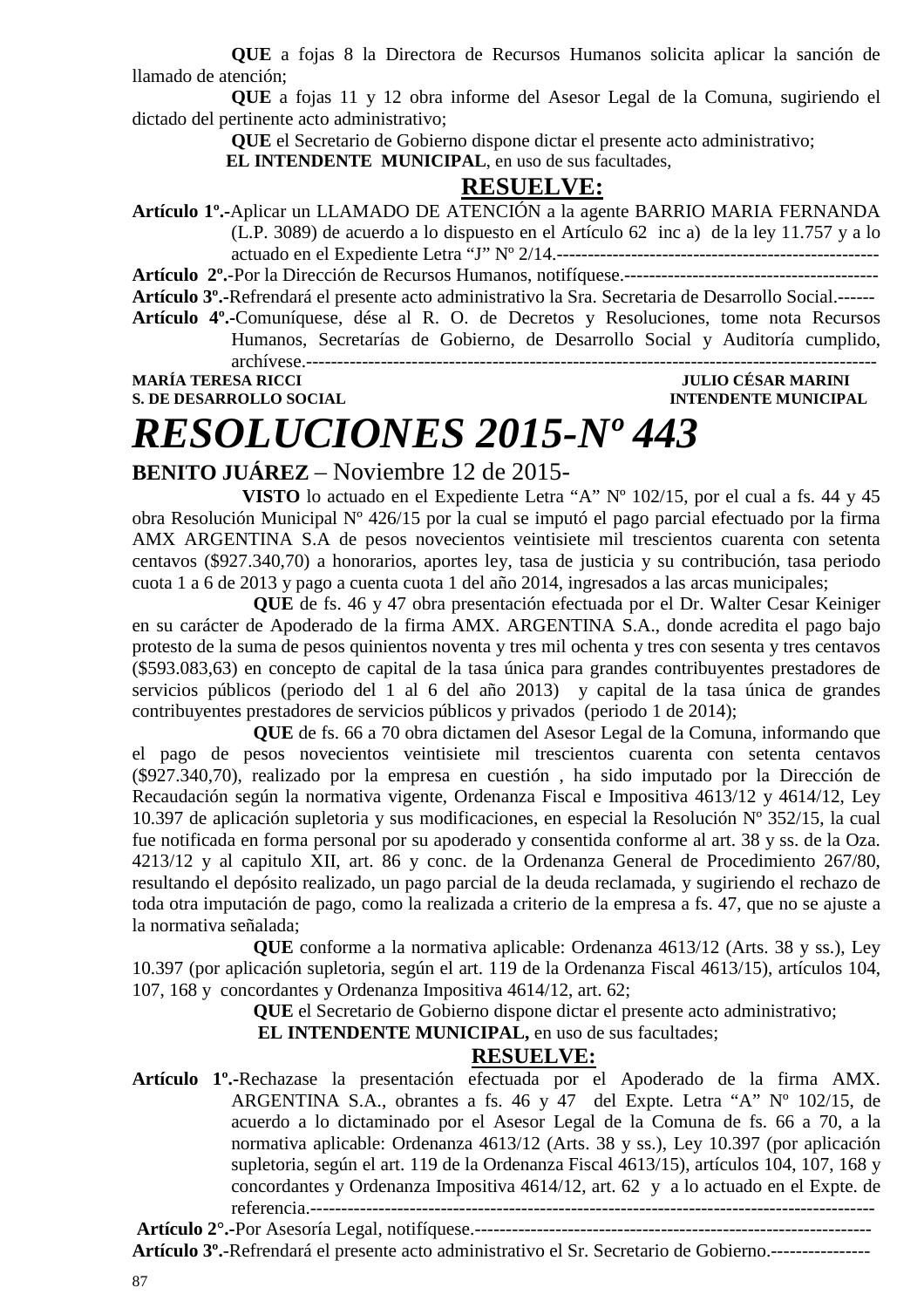**Artículo 4º.**-Comuníquese, dése al R.O. de Decretos y Resoluciones, tome nota, Secretaría de Gobierno, Asesoría Legal y Auditoría, cumplido, archívese.--------------------------------

**SERGIO JULIO ACOSTA** 

**SECRETARIO DE GOBIERNO INTENDENTE MUNICIPAL** 

# *RESOLUCIONES 2015-Nº 444*

**BENITO JUÁREZ** – Noviembre 13 de 2015 –

 **VISTO** las Licencias solicitadas por los agentes pertenecientes a las distintas áreas Municipales;

 **QUE** en las "Planillas Licencia" consta el debido conforme refrendado por la Dirección de Recursos Humanos y por los distintos responsables de área;

 **QUE** el Secretario de Gobierno dispone dictar el presente acto administrativo;

## **RESUELVE:**

**Artículo 1º.-**Concédanse las **LICENCIAS ANUALES REGLAMENTARIAS** otorgadas a los agentes y por los días que se detallan a continuación:

**SMITH ROMINA (L.P. 2795) desde el día 10/11/15 y hasta 13/11/15 L.A.R. 2013** 

**SMITH ROMINA (L.P. 2795) desde el día 16/11/15 y hasta 22/11/15 L.A.R. 2014** 

**TREJO TELMA LILIAN (L.P. 2278) desde el día 10/11/2015 y hasta 16/11/15 L.A.R. 2014** 

**MAY JULIO CESAR (L.P. 2568) desde el día 10/11/15 y hasta 16/11/15 L.A.R. 2014** 

**ARIAS ALEJANDRA (L.P. 2477) desde el día 10/11/15 y hasta 16/11/15 L.A.R. 2014** 

**PEROGGI NATALIA (L.P. 2537) desde el día 16/11/15 y hasta 19/11/15 L.A.R. 2013** 

**MARTINEZ GRACIELA NOEMI (L.P. 2482) desde el día 09/11/15 y hasta 22/11/15 L.A.R. 2013**

**Artículo 2º.-**Confírmense las **LICENCIAS POR RAZONES PARTICULARES** a los agentes y por los días que se detallan a continuación:

## **RAMOS MARCOS (L.P. 2557) por el día 13/11/2015**

## **MERLINO MARTA (L.P. 1234) por el día 06/11/2015**

**Artículo 3º.**-Refrendará el presente acto administrativo el Sr. Secretario de Gobierno.-------------- **Artículo 4º.**-Comuníquese, dese al R.O. de Decretos y Resoluciones, tome nota Recursos Humanos,

Secretaría de Gobierno, y Auditoría, cumplido archívese.------------------------------------

**SERGIO JULIO ACOSTA SECRETARIO DE GOBIERNO** 

# *RESOLUCIONES 2015-Nº 445*

**BENITO JUÁREZ** – Noviembre 13 de 2015–

**VISTO** las Licencias solicitadas por los agentes pertenecientes al área de Hacienda;

 **QUE** en las "Planillas Licencia" consta el debido conforme refrendado por la Dirección de Recursos Humanos y por los distintos responsables de área;

 **QUE** el Secretario de Gobierno dispone dictar el presente acto administrativo;

## **RESUELVE:**

**Artículo 1º.-**Confírmense o concédanse las **LICENCIAS ANUALES REGLAMENTARIAS**  otorgadas a los agentes y por los días que se detallan a continuación:

**SALIM PATRICIA ANDREA (L.P. 2445) desde el día 23/11/2015 y hasta 26/11/2015 L.A.R. 2013** 

**FERNANDO FORTIN (L.P. 2850) desde el 10/11/2015 y hasta 13/11/2015 L.A.R. 2013** 

 **FERNANDO FORTIN (L.P. 2850) desde el 16/11/15 y hasta 22/11/15 L.A.R. 2014** 

**CUTIPA JOSE GABRIEL (L.P. 2849) desde el 10/11/15 y hasta 18/11/15 L.A.R. 2014** 

**BRELIS NANCY NOEMI (L.P. 2213) desde el 17/11/2015 y hasta 20/11/2015 L.A.R. 2014** 

**Artículo 2º.-**Refrendará el presente acto administrativo el Sr. Secretario de Hacienda.--------------- **Artículo 3º.**-Comuníquese, dese al R.O. de Decretos y Resoluciones, tome nota Recursos Humanos, Secretarías de Gobierno, de Hacienda y Auditoría, cumplido, archívese.------------------

**JORGE O. ISMAEL SECRETARIO DE HACIENDA**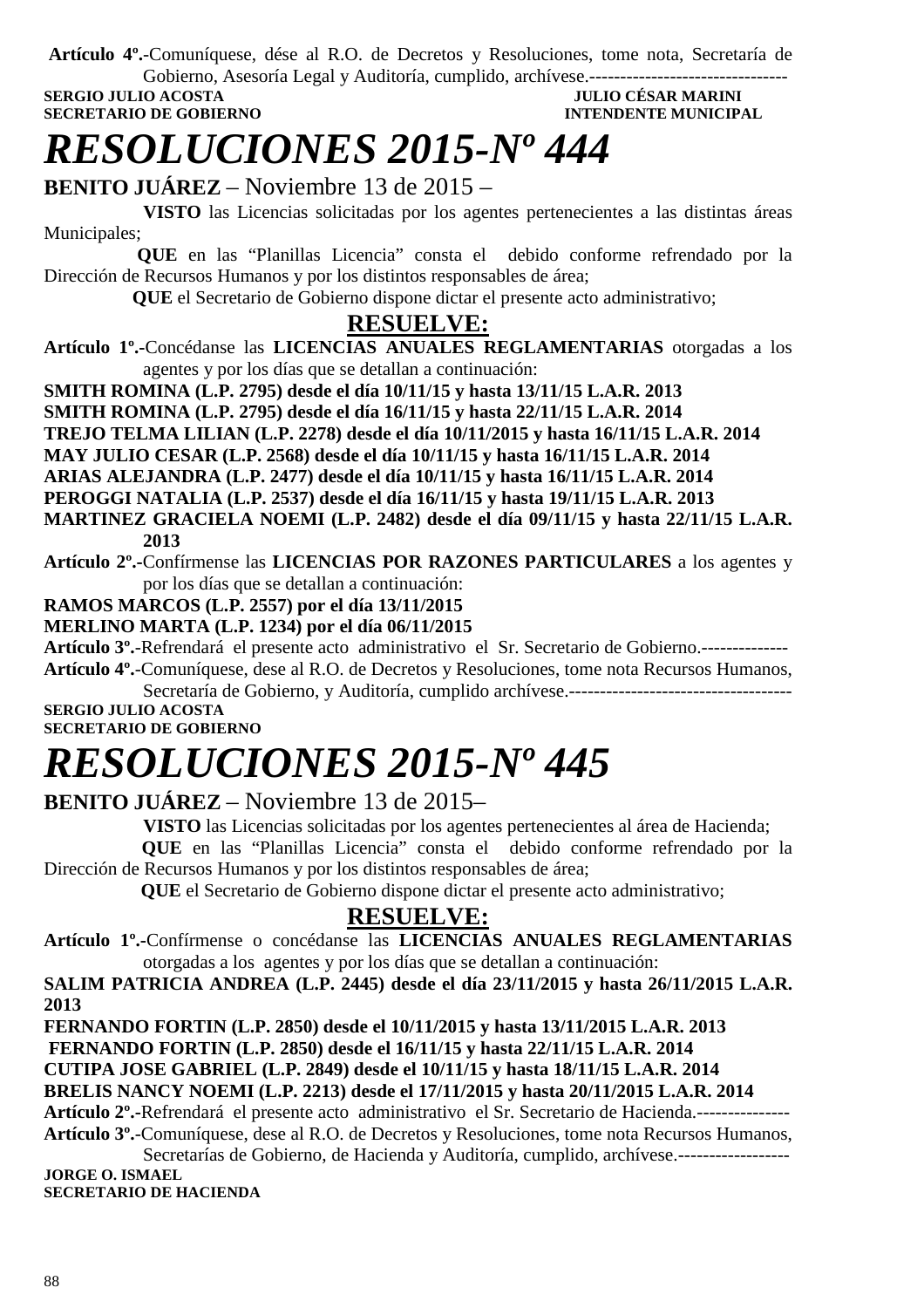# *RESOLUCIONES 2015-Nº 446*

## **BENITO JUÁREZ** – Noviembre 16 de 2015 –

 **VISTO** las Licencias solicitadas por los agentes pertenecientes al área de Infraestructura, Vivienda y Servicios Públicos;

 **QUE** en las "Planillas Licencia" consta el debido conforme refrendado por la Dirección de Recursos Humanos y por los distintos responsables de área;

 **QUE** el Secretario de Gobierno dispone dictar el presente acto administrativo;

## **RESUELVE:**

**Artículo 1º.-**Confírmense las **LICENCIAS ANUALES REGLAMENTARIAS** a los agentes y por los días que se detallan a continuación:

**CASTELLANOS MARIO (L.P. 3164) desde el día 10/11/2015 y hasta 23/11/2015 L.A.R. 2014 MATEO CAROLINA MAGALÍ (L.P. 3110) desde el día 16/11/2015 y hasta 22/11/15 L.A.R. 2015** 

**MANSILLA ROBERTO (L.P. 2683) desde el día 13/11/2015 y hasta 19/11/2015 L.A.R. 2014** 

**JOFRE FRANCISCA (L.P. 2678) desde el día 11/11/2015 y hasta 15/11/15 L.A.R. 2014** 

**JOFRE FRANCISCA (L.P. 2678) desde el día 16/11/2015 y hasta 22/11/2015 L.A.R. 2015** 

**GODOY OMAR (L.P. 794) desde el día 11/11/2015 y hasta 24/11/2015 L.A.R. 2013** 

**Artículo 2º.-**Confírmense las **LICENCIAS POR RAZONES PARTICULARES** a los agentes y por los días que se detallan a continuación:

**BUSTOS HÉCTOR (L.P. 1527) por el día 13/11/2015** 

**PALAVECINO LUIS (L.P. 2782) por el día 13/11/2015** 

**SANANTON CLAUDIO (L.P. 2501) por el día 10/11/2015** 

**TELLERIA MARIANA (L.P. 2763) por el día 11/11/2015** 

**ZABALZA MARIO (L.P. 2449) por el día 06/11/2015** 

**CONCA ARIEL (L.P. 2994) por el día 09/11/2015** 

**LONGHI MARCELO (L.P. 2981) por el día 02/11/2015** 

**RUBEN VEGA (L.P. 3131) por el día 03/11/2015** 

**Artículo 3º.-**Confírmese la **LICENCIA POR MATRIMONIO** al agente y por los días que se detallan a continuación:

**CARRIZO BRAIAN (L.P. 3286) desde el 05/11/2015 y hasta 19/11/2015** 

**Artículo 4º.-**Confírmese la **LICENCIA POR DONACIÓN DE SANGRE** otorgada al agente y por los días que se detallan a continuación:

**AGUILERA DARIO JOSE (L.P. 2550) por el día 11/11/2015** 

**Artículo 5º.-**Concédase la **LICENCIA POR FALLECIMIENTO DE FAMILIAR** al agente y por los días que se detallan a continuación:

**LEONE RAUL (L.P. 2735) desde el 3/11/15 y hasta el 04/11/15** 

**Artículo 6º.-**Concédase la **LICENCIA POR ESTUDIO** al agente y por los días que se detallan a continuación:

**LÓPEZ ALICIA (L.P. 1219) por el día 11/11/2015** 

**Artículo 7º.-**Confírmense las **LICENCIAS POR EXÁMEN** a los agentes y por los días que se detallan a continuación:

**LÓPEZ ALICIA (L.P. 1219) por el día 10/11/2015** 

**LÓPEZ ALICIA (L.P. 1219) por el día 12/11/2015**

**Artículo 8º.-**Refrendará el presente acto administrativo el Sr. Secretario de Infraestructura, Vivienda y Servicios Públicos.-------------------------------------------------------------------

 **Artículo 9º.-**Comuníquese, dése al R.O. de Decretos y Resoluciones, tome nota Recursos Humanos, Secretarías de Gobierno, de Infraestructura, Vivienda y Servicios Públicos y Auditoría, cumplido, archívese.------------------------------------------------------------------

**DIEGO ROSSETTI** 

**S. DE INF., VIV., Y SERV. PÚBLICOS** 

# *RESOLUCIONES 2015-Nº 447*

**BENITO JUÁREZ** – Noviembre 16 de 2015 –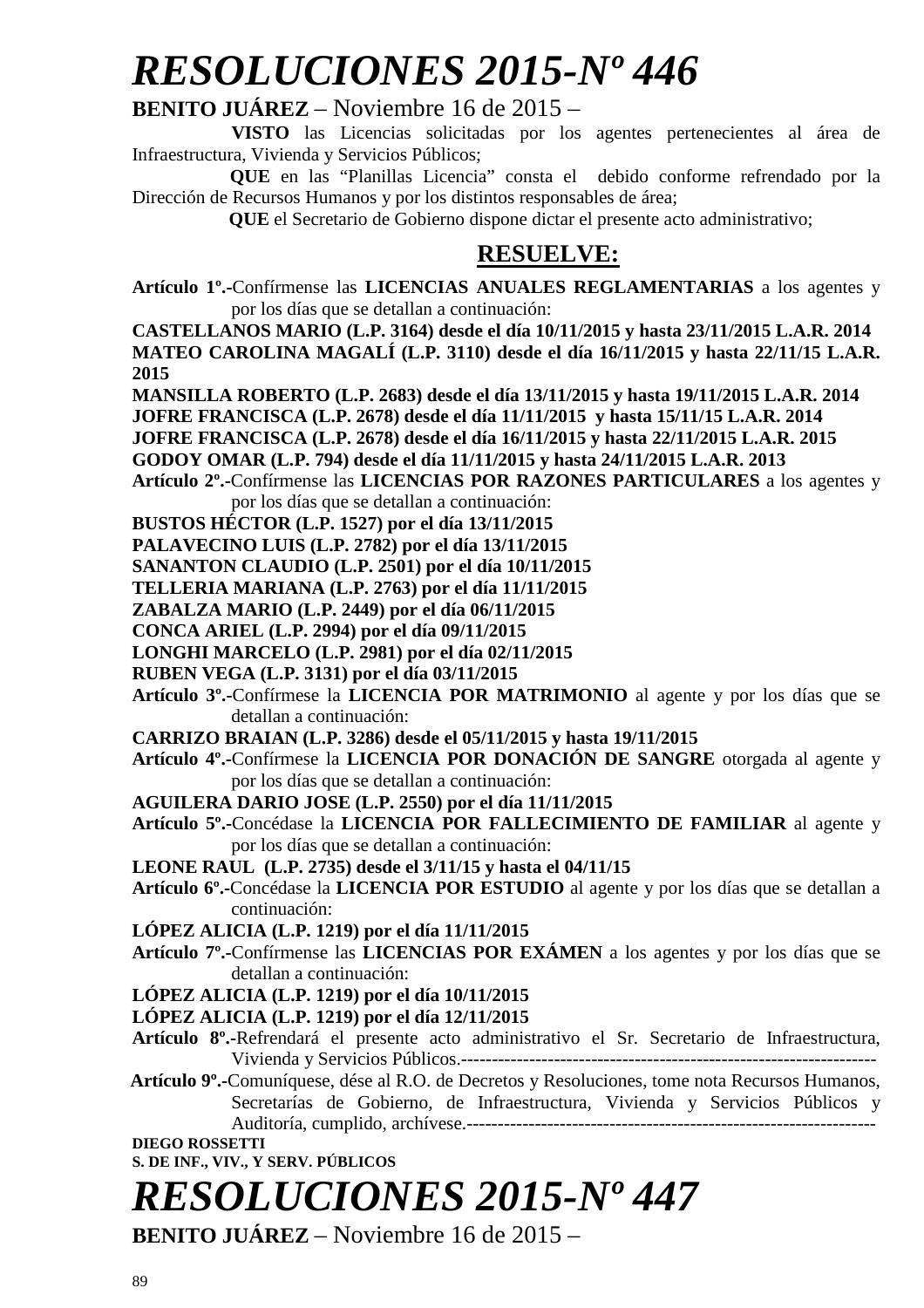**VISTO** las Licencias solicitadas por los agentes pertenecientes al área de Salud;

 **QUE** en las "Planillas Licencia" consta el debido conforme refrendado por la Dirección de Recursos Humanos y por los distintos responsables;

 **QUE** el Secretario de Gobierno dispone dictar el presente acto administrativo;

## **RESUELVE:**

**Artículo 1º.-**Conceder **LICENCIA POR RAZONES PARTICULARES** a las agentes y por los días que se detallan a continuación:

**GAYTAN SONIA (L.P. 2626) por el día 06/11/2015** 

**BARIQUA MARIA LAURA (L.P. 3260) por el día 26/10/2015** 

**Artículo 2º.-**Conceder **LICENCIA POR DONACIÓN DE SANGRE** a la agente y por los días que se detallan a continuación:

**VERDE CINTIA (L.P. 3248) por el día 05/11/2015** 

**Artículo 3º.**-Refrendará el presente acto administrativo la Sra. Secretaria de Salud.------------------- **Artículo 4º.**-Comuníquese, dese al R.O. de Decretos y Resoluciones, tome nota Recursos Humanos,

Secretarías de Gobierno, de Salud y Auditoría cumplido archívese.-----------------------**MARÍA ELISA TIMPANARO** 

**SECRETARIA DE SALUD** 

# *RESOLUCIONES 2015-Nº 448*

**BENITO JUÁREZ** – Noviembre 16 de 2015 -

 **VISTO** que el Subdirector del Centro de Contención Sr. GALLARDO OSCAR (L.P. 2871), solicita se le conceda LICENCIA POR ENFERMEDAD desde el día 10/11/2015 y hasta 13/11/2015.-

 **QUE** en la "Planilla Licencia" consta el debido conforme refrendado por la Dirección de Recursos Humanos;

 **QUE** el Secretario de Gobierno dispone dictar acto administrativo,

## **RESUELVE:**

**Artículo 1º.**-Conceder **LICENCIA POR ENFERMEDAD** al Subdirector del Centro de Contención Sr. GALLARDO OSCAR (L.P. 2871), desde el día 10/11/2015 y hasta el 13/11/2015.------------------------------------------------------------------------------------------

**Artículo 2º.-**Refrendará el presente acto administrativo la Sra. Secretaria de Desarrollo Social.------ **Artículo 3º.-** Comuníquese, dése al R.O. de Decretos y Resoluciones, tome nota Recursos Humanos, Secretarías de Gobierno, de Desarrollo Social y Auditoría, cumplido,

archívese.-------------------------------------------------------------------------------------------- **MARÍA TERESA RICCI** 

**S. DE DESARROLLO SOCIAL** 

# *RESOLUCIONES 2015-Nº 449*

**BENITO JUÁREZ** – Noviembre 17 de 2015 -

 **VISTO** que el Secretario de Gobierno Ing. ACOSTA SERGIO JULIO (L.P.1989), solicita se le conceda LICENCIA ANUAL REGLAMENTARIA, desde el 26/11/2015 y hasta el 06/12/2015, correspondiente a L.A.R. 2014.-

 **QUE** en la "Planilla Licencia" consta el debido conforme refrendado por la Dirección de Recursos Humanos;

 **QUE** el Secretario de Hacienda dispone dictar acto administrativo,

 **EL INTENDENTE MUNICIPAL,** en uso de sus facultades,

## **RESUELVE:**

**Artículo 1º.**-Conceder **LICENCIA ANUAL REGLAMENTARIA** al Secretario de Gobierno Ing. ACOSTA SERGIO JULIO (L.P. 1989), desde el 26/11/2015 y hasta el 06/12/2015, correspondiente a L.A.R. 2014.------------------------------------------------------------------

**Artículo 2º.-**Refrendará el presente acto administrativo el Sr. Secretario de Hacienda.-----------------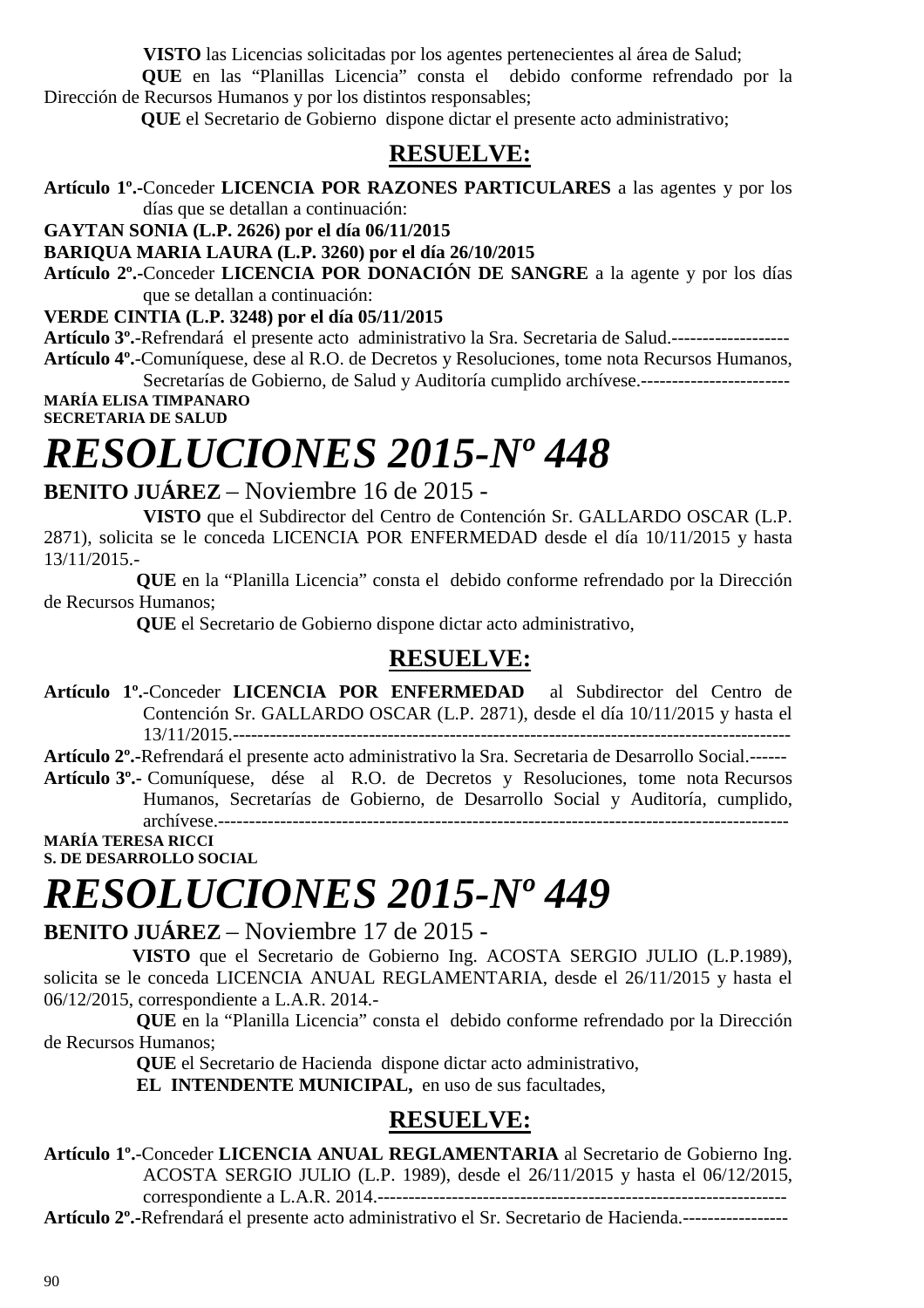**Artículo 3º.-**Comuníquese, dése al R.O. de Decretos y Resoluciones, tome nota Recursos

Humanos, Secretaría de Gobierno y Auditoría, cumplido, archívese.----------------------- **JORGE O. ISMAEL JULIO CÉSAR MARINI SECRETARIO DE HACIENDA INTENDENTE MUNICIPAL** 

*RESOLUCIONES 2015-Nº 450* 

**BENITO JUÁREZ** – Noviembre 17 de 2015 -

 **VISTO** que el Director de Recaudación Sr. SACIDO ROBERTO (L.P. 1516), solicita se le conceda LICENCIA ANUAL REGLAMENTARIA desde el día 16/11/15 y hasta 22/11/15 correspondiente a L.A.R. 2013.-

 **QUE** en la "Planilla Licencia" consta el debido conforme refrendado por la Dirección de Recursos Humanos;

 **QUE** el Secretario de Gobierno dispone dictar acto administrativo,

## **RESUELVE:**

**Artículo 1º.**-Conceder **LICENCIA ANUAL REGLAMENTARIA** al Director de Recaudación Sr. SACIDO ROBERTO (L.P. 1516), desde el día 16/11/15 y hasta 22/11/15, correspondiente a L.A.R. 2013.------------------------------------------------------------------

**Artículo 2º.-**Refrendará el presente acto administrativo el Sr. Secretario de Hacienda.----------------- **Artículo 3º.-**Comuníquese, dése al R.O. de Decretos y Resoluciones, tome nota Recursos

Humanos, Secretarías de Gobierno, de Hacienda y Auditoría cumplido, archívese.------ **JORGE O. ISMAEL** 

**SECRETARIO DE HACIENDA**

# *RESOLUCIONES 2015-Nº 451*

## **BENITO JUÁREZ** –Noviembre 17 de 2015-

 **VISTO** que la encargada del Hogar de Ancianos de Barker Sra. LEÓN HAYDEE (L.P. 1508), solicita se le conceda LICENCIA POR ENFERMEDAD desde el 11/11/15 y hasta el 11/01/16;

 **QUE** en la "Planilla Licencia" consta el debido conforme refrendado por la Dirección de Recursos Humanos y;

 **QUE** el Secretario de Gobierno dispone dictar acto administrativo,

## **RESUELVE:**

**Artículo 1º.**-Conceder **LICENCIA POR ENFERMEDAD** a la Encargada del Hogar de Ancianos de Barker Sra. LEÓN HAYDEE (L.P. 1508), desde el 11/11/15 y hasta el 11/01/16.---- **Artículo 2º.-**Refrendará el presente acto administrativo el Sr. Secretario de Gobierno.----------------

**Artículo 3º.-**Comuníquese, dése al R.O. de Decretos y Resoluciones, tome nota Recursos Humanos, Secretaría de Gobierno, Auditoría y Delegación Barker, cumplido, archívese.--------------------------------------------------------------------------------------------

**SERGIO JULIO ACOSTA SECRETARIO DE GOBIERNO** 

# *RESOLUCIONES 2015-Nº 452*

## **BENITO JUÁREZ** – Noviembre 20 de 2015 -

 **VISTO** que el Director de Cultura y Educación Sr. LATORRE ROBERTO (L.P. 3098), solicita se le conceda LICENCIA ANUAL REGLAMENTARIA, desde el día 23/11/15 y hasta 29/11/2015, correspondiente a L.A.R. 2013;

 **QUE** en la "Planilla Licencia" consta el debido conforme refrendado por la Dirección de Recursos Humanos;

 **QUE** el Secretario de Gobierno dispone dictar acto administrativo,  **EL INTENDENTE MUNICIPAL,** en uso de sus facultades,

## **RESUELVE:**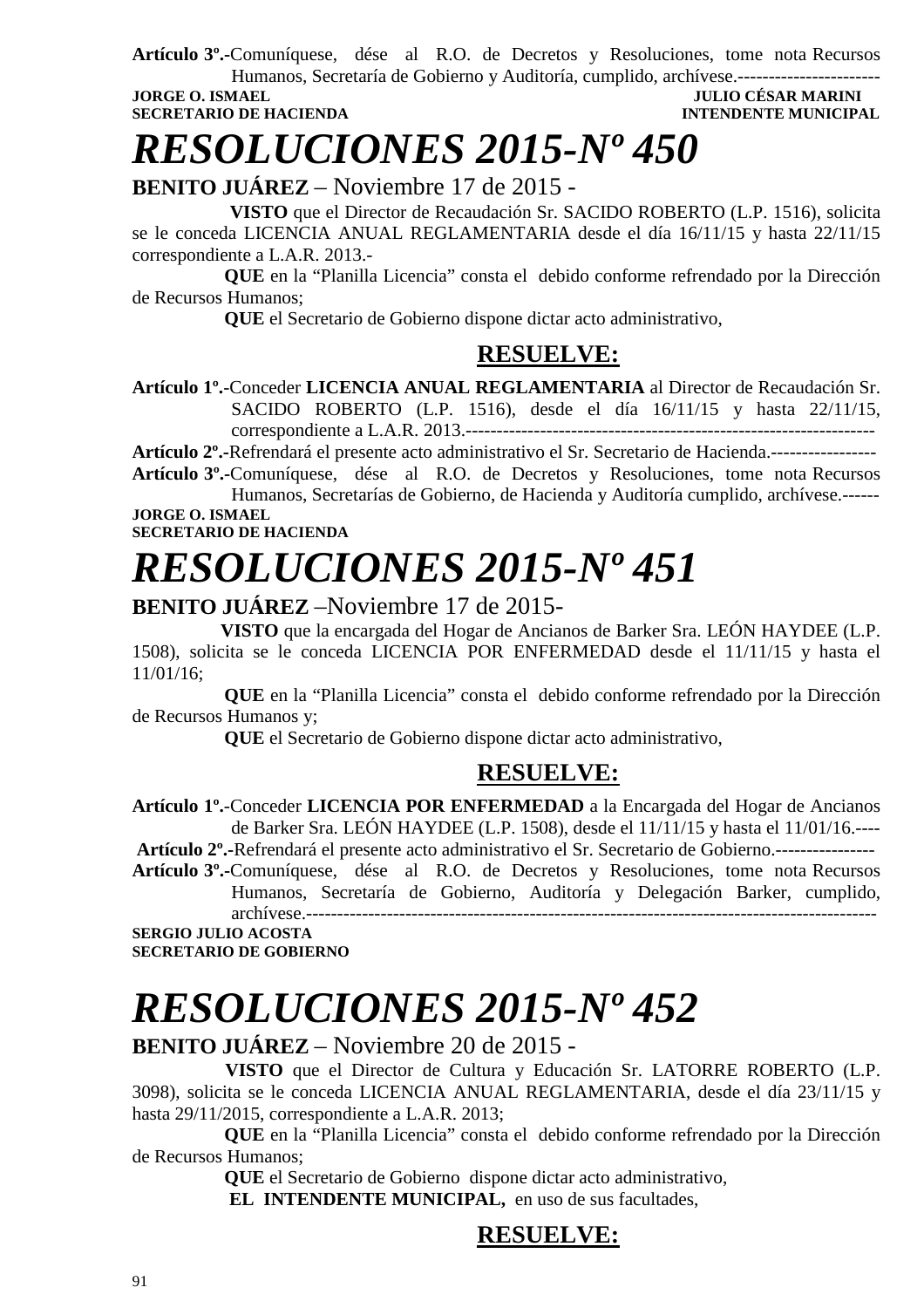**Artículo 1º.**-Conceder **LICENCIA ANUAL REGLAMENTARIA** al Director de Cultura y Educación Sr. LATORRE ROBERTO (L.P. 3098), desde el día 23/11/2015 y hasta 29/11/2015, correspondiente a L.A.R. 2013.-------------------------------------------------

**Artículo 2º.-**Refrendará el presente acto administrativo el Sr. Secretario de Gobierno.-----------------

**Artículo 3º.-**Comuníquese, dése al R.O. de Decretos y Resoluciones, tome nota Recursos Humanos, Secretaría de Gobierno, de Hacienda, Cultura y Educación y Auditoría, cumplido, archívese.-------------------------------------------------------------------------------

**SERGIO JULIO ACOSTA SECRETARIO DE GOBIERNO INTENDENTE MUNICIPAL** 

# *RESOLUCIONES 2015-Nº 453*

## **BENITO JUÁREZ** – Noviembre 23 de 2015 -

 **VISTO** que el Subdirector del Centro de Contención Sr. GALLARDO OSCAR (L.P. 2871), solicita se le conceda LICENCIA POR ENFERMEDAD desde el día 14/11/2015 y hasta 26/11/2015;

 **QUE** en la "Planilla Licencia" consta el debido conforme refrendado por la Dirección de Recursos Humanos;

 **QUE** el Secretario de Gobierno dispone dictar acto administrativo,

## **RESUELVE:**

**Artículo 1º.**-Confírmese la **LICENCIA POR ENFERMEDAD** al Subdirector del Centro de Contención Sr. GALLARDO OSCAR (L.P. 2871), desde el día 14/11/2015 y hasta el 26/11/2015.------------------------------------------------------------------------------------------

**Artículo 2º.-**Refrendará el presente acto administrativo la Sra. Secretaria de Desarrollo Social.------

**Artículo 3º.-**Comuníquese, dése al R.O. de Decretos y Resoluciones, tome nota Recursos Humanos, Secretarías de Gobierno, de Desarrollo Social y Auditoria, cumplido, archívese.-------------------------------------------------------------------------------------------- **MARÍA TERESA RICCI** 

**S. DE DESARROLLO SOCIAL** 

# *RESOLUCIONES 2015-Nº 454*

## **BENITO JUÁREZ –**Noviembre 24 de 2015-

 **VISTO** lo informado por la Dirección de Recursos Humanos en cuanto a la renovación y/o incorporación de los Convenios de **BECAS Y PRÁCTICAS RENTADAS**, debiendo otorgarse acto administrativo;

 **ATENTO** lo previsto por Oza. Mpal. 2.893/99 y su modificación Oza. Mpal. N° 3179/01;

 **QUE** el Secretario de Gobierno dispone dictar el presente acto administrativo;

 **EL INTENDENTE MUNICIPAL**, en uso de sus facultades,

## **RESUELVE:**

**Artículo 1º.-**Renovar las **BECAS Y PRÁCTICAS RENTADAS,** según Ordenanza Municipal 2.893/99 y su modificatoria N° 3.179/01 a los siguientes beneficiarios, que se desempeñan en la Secretaría de Desarrollo Social, de acuerdo a lo informado por Recursos Humanos, con efecto retroactivo al **1/11/2015 y hasta el 30/11/2015:** 

| *ROLON MARÍA DE LOS MILAGROS D.N.I. 35.150.141 \$1.810,00 C. del Sur |                                        |
|----------------------------------------------------------------------|----------------------------------------|
| *RIERA ANTONELA                                                      | D.N.I. 38.893.819 \$1.810,00 D. Social |
| <b>*RIMOLI MARIBEL</b>                                               | D.N.I. 37.980.531 \$1.205,00 D. Social |
| *GIULLIETI JUAN MANUEL                                               | D.N.I. 34.253.447 \$2.410,00 D. Social |

**Artículo 2º.-**El pago de las Becas que origine el artículo precedente, se hará efectivo por Tesorería Municipal, y la imputación deberá realizarse de acuerdo a lo determinado por la Subcontadora a cargo de la Oficina de Presupuesto.------------------------------------------

**Artículo 3º.-**Refrendará el presente acto administrativo la Sra. Secretaria de Desarrollo Social.------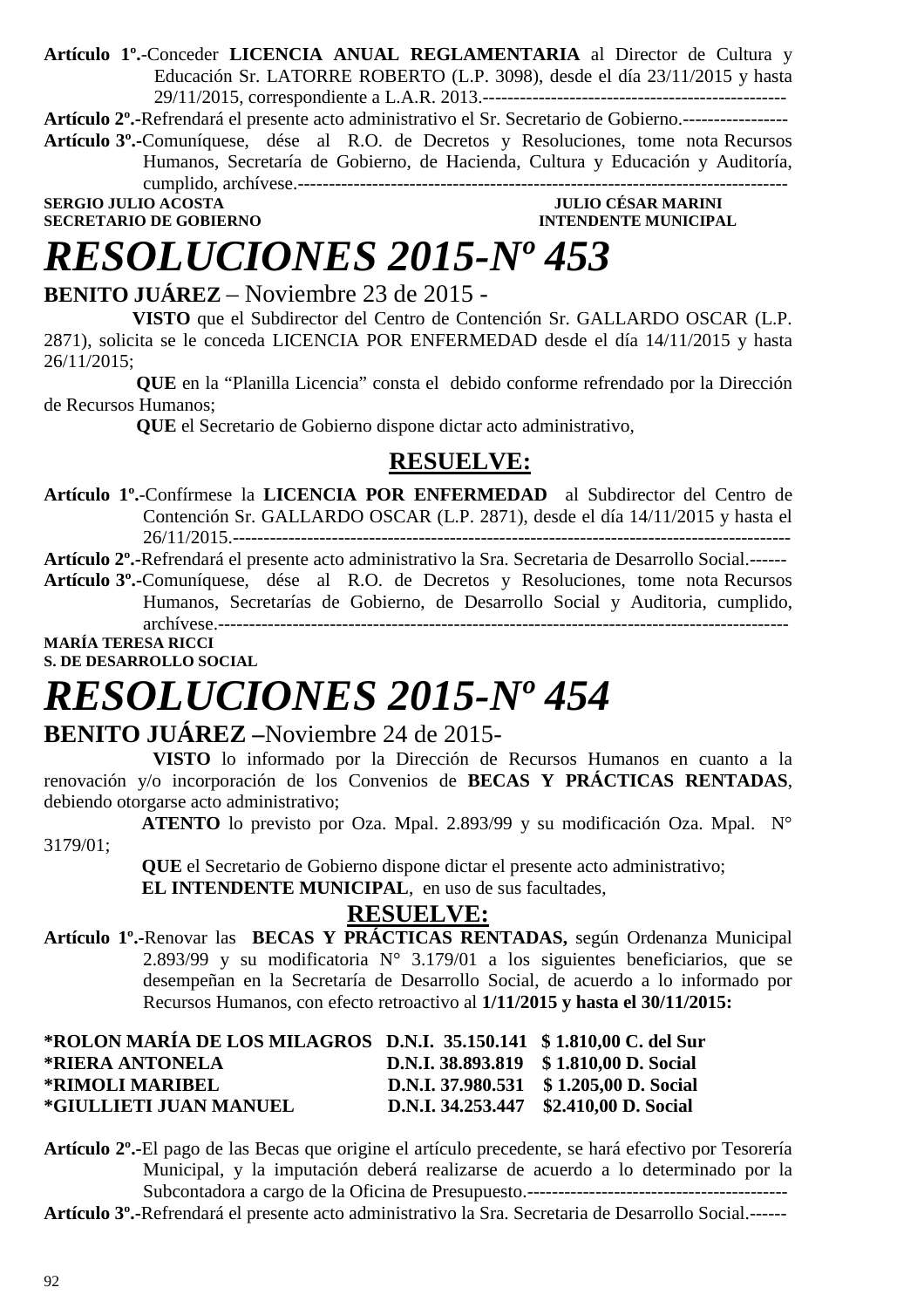**Artículo 4º.-**Comuníquese, dése al R. O. de Decretos y Resoluciones, tome nota Recursos Humanos, Contaduría, Tesorería, Secretarías de Gobierno, de Desarrollo Social y Auditoría, cumplido, archívese.------------------------------------------------------------------

**MARÍA TERESA RICCI** 

## **S. DE DESARROLLO SOCIAL CONSUMING A LOCAL CONSUMING A LOCAL CONSUMING A LOCAL CONSUMING A LOCAL CONSUMING A LOCAL CONSUMING A LOCAL CONSUMING A LOCAL CONSUMING A LOCAL CONSUMING A LOCAL CONSUMING A LOCAL CONSUMING A LOCAL**

*RESOLUCIONES 2015-Nº 455* 

**BENITO JUÁREZ –** Noviembre 24 de 2015-

 **VISTO** lo informado por Recursos Humanos en cuanto a la renovación y/o incorporación de los Convenios de **BECAS Y PRÁCTICAS RENTADAS**, solicitando se formule acto administrativo;

 **Y ATENTO** lo previsto por Oza. Mpal. 2.893/99 y su modificación Oza. Mpal. N° 3179/01;

 **QUE** el Secretario de Gobierno dispone dictar el presente acto administrativo;

 **EL INTENDENTE MUNICIPAL**, en uso de sus facultades,

## **RESUELVE:**

**Artículo 1º.-**Renovar las BECAS Y PRÁCTICAS RENTADAS, según Ordenanza Municipal 2.893/99 y su modificatoria N° 3.179/01 a los siguientes beneficiarios, que se detallan a continuación, de acuerdo a las actuaciones que obran en Expediente Letra "R" Nº 05/15, con efecto retroactivo al **01/11/2015 hasta el 30/11/2015:** 

| *BARTOLOMÉ NAHUEL        | D.N.I. 32.067.408 | \$1.205,00 Deportes                              |
|--------------------------|-------------------|--------------------------------------------------|
| *DE LA TORRE CRISTIAN D. | D.N.I. 30.718.464 | \$2.410,00 Delegación Barker                     |
| *LEDESMA MAXIMILIANO     |                   | D.N.I. 36.671. 727 \$ 2.410,00 Delegación Barker |
| *VALDEZ SAMANTHA         | D.N.I. 35.774.515 | \$2.410,00 Delegación Barker                     |

**Artículo 2º.-Incorporar** las **BECAS Y PRÁCTICAS RENTADAS**, según Ordenanza Municipal 2.893/99 y su modificatoria Nº 3.179/01 a las siguientes beneficiarias, que se desempeñaron en las distintas áreas municipales con efecto retroactivo al 1/11/2015 y hasta el 30/11/2015:

| *MECHEHEM MATIAS   | D.N.I. 37.980.667 | \$966,00 Dirección de Cultura                      |
|--------------------|-------------------|----------------------------------------------------|
| *ARGUELLO AGOSTINA |                   | D.N.I. 36.882.176 \$1.810,00 Licencias de Conducir |

**Artículo 3º.-**El pago de las Becas que originen los artículos precedentes, se hará efectivo por Tesorería Municipal, y la imputación deberá realizarse de acuerdo a lo determinado por la Subcontadora a cargo de la Oficina de Presupuesto.-----------------------------------

**Artículo 4º.-**Refrendará el presente acto administrativo el Sr. Secretario de Gobierno.-----------------

**Artículo 5º.-**Comuníquese, dése al R. O. de Decretos y Resoluciones, tome nota Recursos Humanos, Contaduría, Tesorería, Presupuesto, Secretarías de Gobierno, de Hacienda, Dirección de Deportes, de Cultura y Auditoría, cumplido, archívese.----------------------

**SERGIO JULIO ACOSTA JULIO CÉSAR MARINI SECRETARIO DE GOBIERNO INTENDENTE MUNICIPAL** 

# *RESOLUCIONES 2015-Nº 456*

**BENITO JUÁREZ** – Noviembre 24 de 2015-

 **VISTO** lo informado por la Dirección de Recursos Humanos en cuanto a la renovación y/o incorporación de los Convenios de **BECAS Y PRÁCTICAS RENTADAS**, debiendo otorgarse acto administrativo;

 **ATENTO** lo previsto por Oza. Mpal. 2.893/99 y su modificación Oza. Mpal. N° 3179/01;

 **QUE** el Secretario de Gobierno dispone dictar el presente acto administrativo;  **EL INTENDENTE MUNICIPAL,** en uso de sus facultades,

## **RESUELVE:**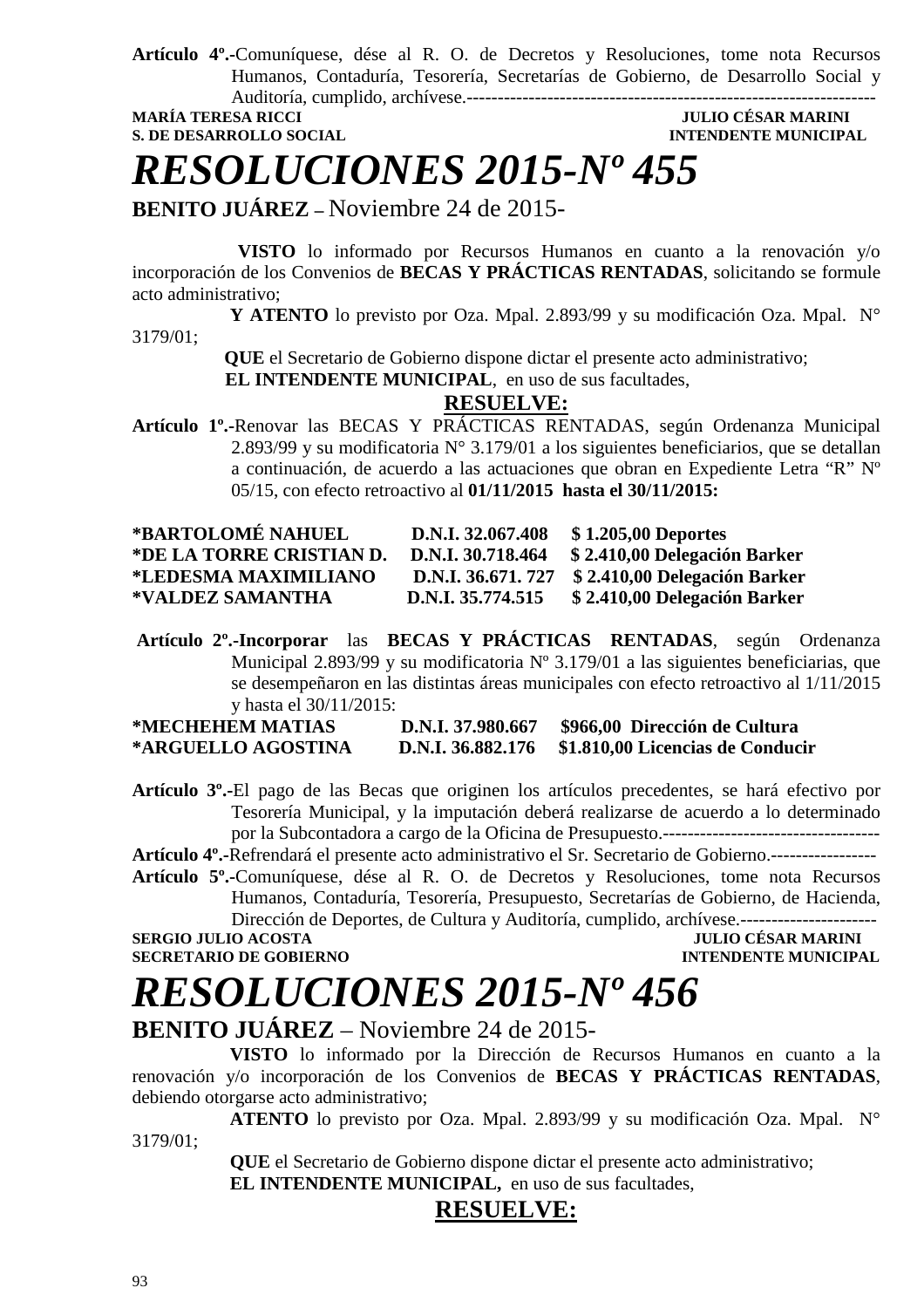**Artículo 1º.-**Renovar las **BECAS Y PRÁCTICAS RENTADAS,** según Ordenanza Municipal 2.893/99 y su modificatoria  $N^{\circ}$  3.179/01 a los siguientes beneficiarios, que se desempeñan en la Secretaría de Infraestructura, Vivienda y Servicios Públicos de acuerdo a lo informado por Recursos Humanos, con efecto retroactivo al **1/11/2015 y hasta el 30/11/2015:** 

### **\*RIGANTI JUAN CRUZ D.N.I. 36.882.010 \$ 2.410,00 Infraestructura**

**Artículo 2º.-**El pago de las Becas que origine el artículo precedente, se hará efectivo por Tesorería Municipal, y la imputación deberá realizarse de acuerdo a lo determinado por la Subcontadora a cargo de la Oficina de Presupuesto.------------------------------------------

- **Artículo 3º.-**Refrendará el presente acto administrativo el Sr. Secretario de Infraestructura, Vivienda y Servicios Públicos.-------------------------------------------------------------------
- **Artículo 4º.-**Comuníquese, dése al R. O. de Decretos y Resoluciones, tome nota Recursos Humanos, Contaduría, Tesorería, Secretarías de Gobierno, de Infraestructura, Vivienda y Servicios Públicos y Auditoría, cumplido, archívese.---------------------------

**DIEGO ROSSETTI JULIO CÉSAR MARINI** 

## **S. DE INF., VIV., Y SERV. PÚBLICOS INTENDENTE MUNICIPAL**

## *RESOLUCIONES 2015-Nº 457*

**BENITO JUÁREZ –**Noviembre 25 de 2015-

 **VISTO** lo informado por la Contadora Municipal Interina, respecto de una observación realizada por el Honorable Tribunal de Cuentas mediante Acta de Verificación de Egresos Nº 2, punto 5, en referencia a la Resolución Municipal Nº 153/15;

**QUE** por dicha resolución, se dispone la renovación de las prácticas rentadas por el período del 01/02/2015 al 28/02/2015;

 **QUE** el Secretario de Gobierno dispone dictar el presente acto administrativo; **EL INTENDENTE MUNICIPAL**, en uso de sus facultades.

## **RESUELVE:**

**Artículo 1º.-**Modifíquese la Resolución Municipal Nº 153/15, por la cual se dispone la renovación de las Prácticas Rentadas de la Secretaría de Desarrollo Social por el periodo del 01/02/2015 al 28/02/2015, debiendo comprender el periodo del 01/03/2015 y hasta 31/03/2015, de acuerdo a lo solicitado por la Contadora Municipal Interina, en referencia al Acta de Verificación de egresos Nº 2.-------------------------------------------

- **Artículo 2º.-**Refrendará el presente acto administrativo la Sra. Secretaria de Desarrollo Social Interina-----------------------------------------------------------------------------------------------
- **Artículo 3º.-**Comuníquese, dése al R. O. de Decretos y Resoluciones, tome nota, Secretarías de Gobierno, de Hacienda, de Desarrollo Social, Contaduría, Asesoría Legal y Auditoría, cumplido, archívese.-------------------------------------------------------------------------------

**S. DE DESARROLLO SOCIAL INT.** 

**ROCIÓ BIDE BIDENTE MUNICIPAL<br>INTENDENTE MUNICIPAL** 

## *RESOLUCIONES 2015-Nº 458*

**BENITO JUÁREZ** – Noviembre 25 de 2015 –

 **VISTO** las Licencias solicitadas por los agentes pertenecientes al área de Desarrollo Social;

 **QUE** en las "Planillas Licencia" consta el debido conforme refrendado por la Dirección de Recursos Humanos y por los distintos responsables de área;

 **QUE** el Secretario de Gobierno dispone dictar el presente acto administrativo;

## **RESUELVE:**

**Artículo 1º.-**Concédase la **LICENCIA ANUAL REGLAMENTARIA** a la agente y por los días que se detallan a continuación:

**GATIER CRISTINA (L.P. 2687) desde el 16/11/15 y hasta el 22/11/15 L.A.R. 2014 HAEDO MERCEDES (L.P. 1740) desde el 16/11/15 y hasta 22/11/15 L.A.R. 2015-11-30**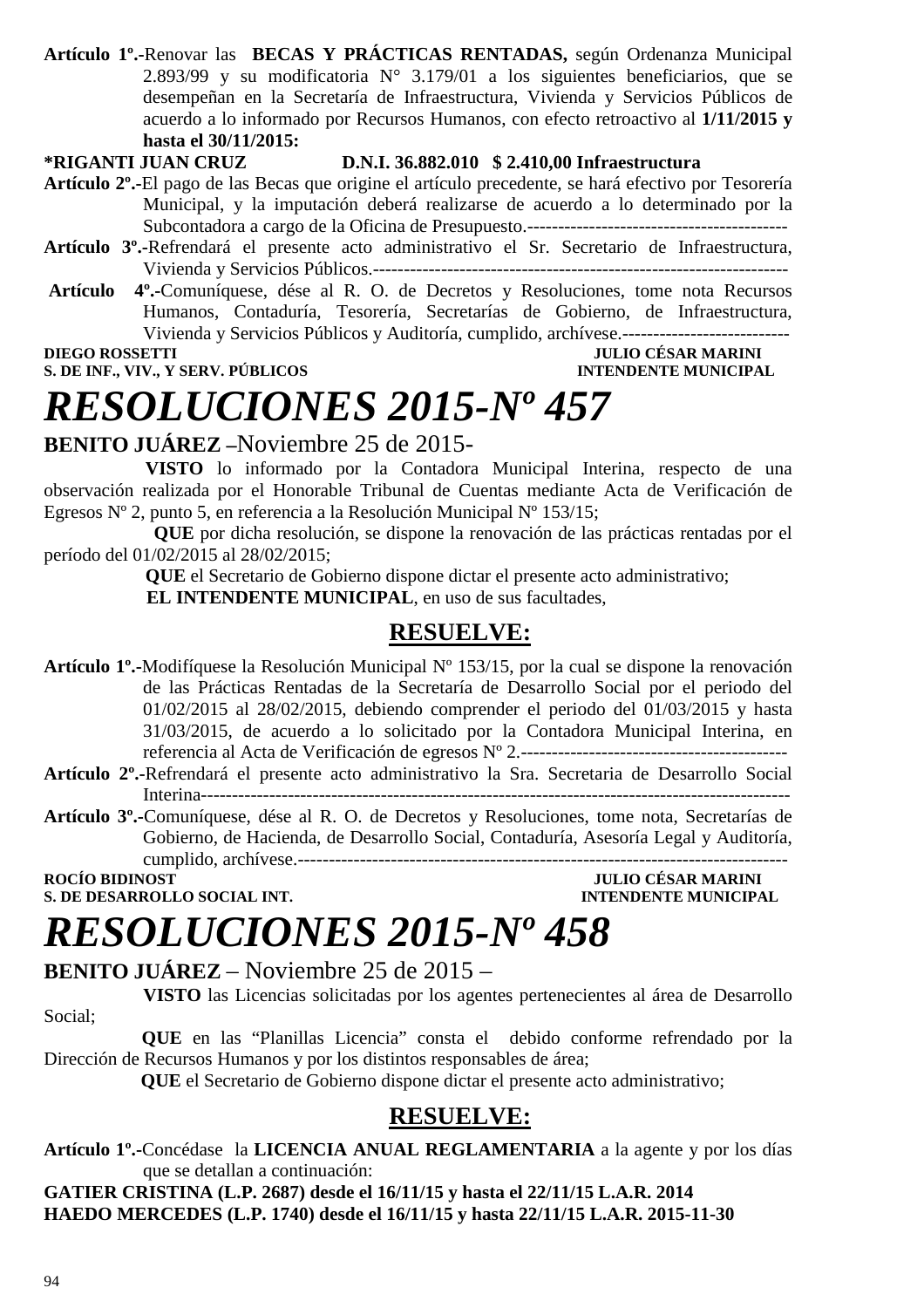- **Artículo 2º.-**Confírmense las **LICENCIAS POR RAZONES PARTICULARES** otorgadas a las agentes y por los días que se detallan a continuación:
- **GOMEZ NANCY (L.P. 2707) por el día 16/11/15**

**RAYA VICTORIA (L.P. 2829) por el día 20/11/15** 

- **Artículo 3º.-**Confírmense las **LICENCIAS POR ESTUDIO** otorgadas a las agentes y por los días que se detallan a continuación:
- **VEDOYA NATALIA P. (L.P. 3178) por los días 16 y 17/11/2015**
- **VEDOYA NATALIA P. (L.P. 3178) por el día 20/11/2015**
- **Artículo 4º.-**Confírmense las **LICENCIAS POR EXAMEN** otorgadas a las agentes y por los días que se detallan a continuación:

**VEDOYA NATALIA P. (L.P. 3178) por el día 18/11/2015** 

- **VEDOYA NATALIA P. (L.P. 3178) por el día 23/11/2015**
- **Artículo 5º.-**Refrendará el presente acto administrativo la Sra. Secretaria de Desarrollo Social Interina---------------------------------------------------------------------------------------
- **Artículo 6º.-**Comuníquese, dese al R.O. de Decretos y Resoluciones, tome nota Recursos Humanos, Secretarías de Gobierno, de Desarrollo Social y Auditoría, cumplido, archívese.--------

**ROCÍO BIDINOST S. DE DESARROLLO SOCIAL INT.** 

# *RESOLUCIONES 2015-Nº 459*

## **BENITO JUÁREZ** – Noviembre 26 de 2015–

 **VISTO** las Licencias solicitadas por los agentes pertenecientes al área de Hacienda; **QUE** en las "Planillas Licencia" consta el debido conforme refrendado por la

Dirección de Recursos Humanos y por los distintos responsables de área;  **QUE** el Secretario de Gobierno Interino dispone dictar el presente acto administrativo;

## **RESUELVE:**

**Artículo 1º.-**Confírmense o concédanse las **LICENCIAS ANUALES REGLAMENTARIAS**  otorgadas a los agentes y por los días que se detallan a continuación:

**FERNANDEZ JULIO A. (L.P. 1337) desde el día 30/11/2015 y hasta 06/12/2015 L.A.R. 2014 IBAÑEZ LUCIA S. (L.P. 3025) desde el 23/11/2015 y hasta 27/11/2015 L.A.R. 2013** 

**SILVA VIVIANA (L.P. 2239) desde el 23/11/15 y hasta 29/11/15 L.A.R. 2013** 

**GALLARDO ANDREA CECILIA (L.P. 2698) desde el 16/11/15 y hasta 22/11/15 L.A.R. 2015 Artículo 2º.-**Refrendará el presente acto administrativo el Sr. Secretario de Hacienda.---------------

**Artículo 3º.**-Comuníquese, dese al R.O. de Decretos y Resoluciones, tome nota Recursos Humanos, Secretarías de Gobierno, de Hacienda y Auditoría, cumplido, archívese.------------------

**JORGE O. ISMAEL SECRETARIO DE HACIENDA** 

# *RESOLUCIONES 2015-Nº 460*

**BENITO JUÁREZ** – Noviembre 26 de 2015 –

 **VISTO** las Licencias solicitadas por los agentes pertenecientes al área de Infraestructura, Vivienda y Servicios Públicos;

 **QUE** en las "Planillas Licencia" consta el debido conforme refrendado por la Dirección de Recursos Humanos y por los distintos responsables de área;

 **QUE** el Secretario de Gobierno interino dispone dictar el presente acto administrativo;

## **RESUELVE:**

**Artículo 1º.-**Confírmense las **LICENCIAS ANUALES REGLAMENTARIAS** a los agentes y por los días que se detallan a continuación:

**SILOMBRA JUAN (L.P. 2407) desde el día 18/11/15 y hasta 24/11/15 L.A.R. 2014 BAIGORRIA CEFERINO (L.P. 1671) desde el día 12/11/15 y hasta 18/11/15 L.A.R. 2015 LIZASU JUAN P. (L.P. 2484) desde el día 16/11/15 y hasta 29/11/15 L.A.R. 2014 MARTINEZ MIGUEL (L.P. 3238) desde el día 16/11/15 y hasta 29/11/15 L.A.R. 2014 SPINELLI CLAUDIO (L.P. 2646) desde el día 10/11/15 y hasta 16/11/15 L.A.R. 2013 MERLINO JUAN M. (L.P. 3183) desde el día 16/11/15 y hasta 20/11/15 L.A.R. 2013**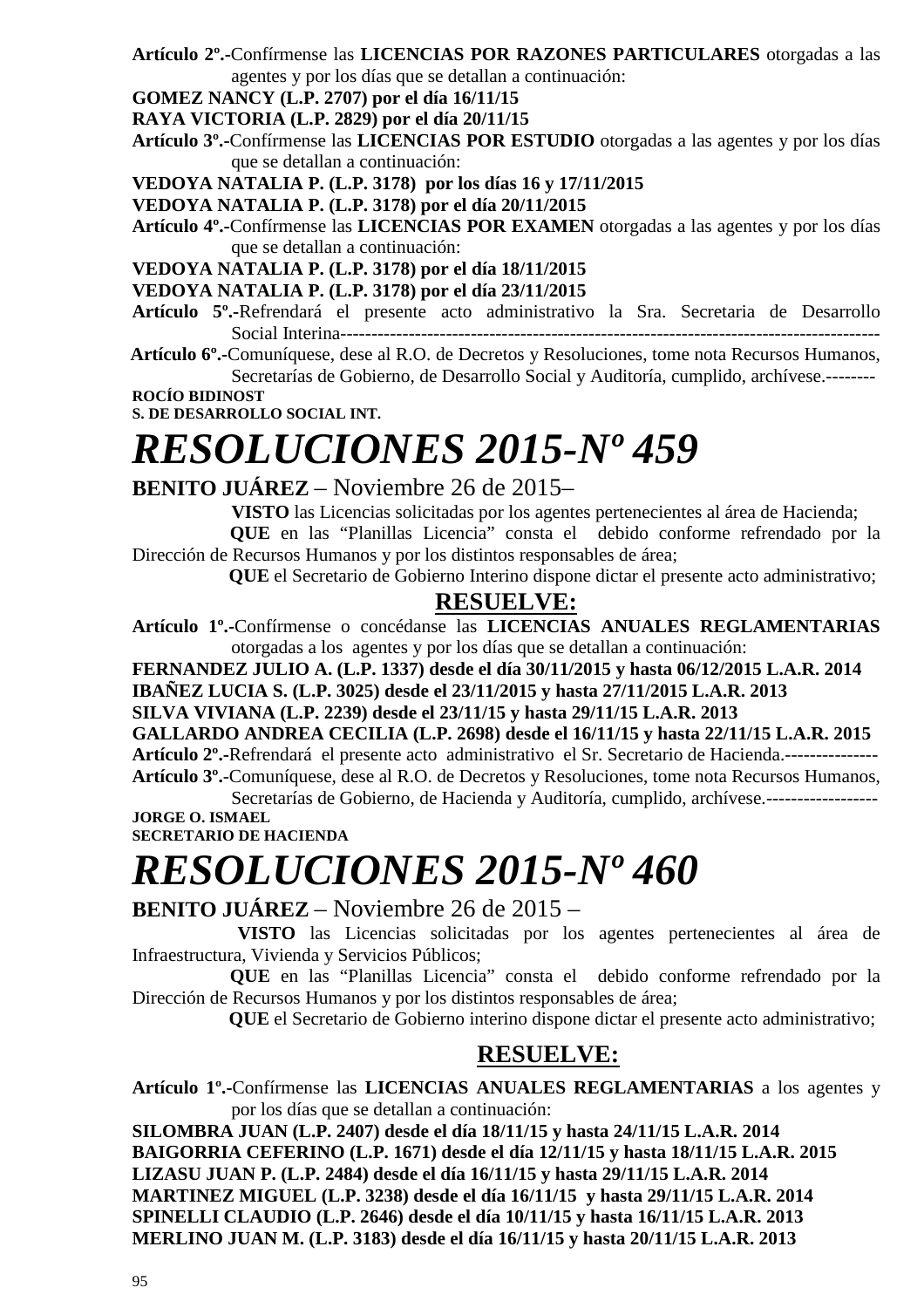**MERLINO JUAN M. (L.P. 3183) desde el día 23/11/15 y hasta 29/11/15 L.A.R. 2014 CARDOSO M. LOURDES (L.P. 2705) desde el día 23/11/15 y hasta 06/12/15 L.A.R. 2015 LOPEZ LUAN M. (L.P. 1982) desde el día 20/11/15 y hasta 26/11/15 L.A.R. 2014 MADRID GUILLERMO R. (L.P. 3250) desde el día 24/11/15 y hasta 30/11/15 L.A.R. 2015 Artículo 2º.-**Confírmense las **LICENCIAS POR RAZONES PARTICULARES** a los agentes y por los días que se detallan a continuación: **GARCIA JUAN (L.P. 2205) por el día 18/11/2015 GOMEZ MARIA DE LOS ANGELES (L.P. 3000) por el día 16/11/2015 BAIGORRIA ALDO (L.P. 3118) por el día 12/11/2015 IBARLUCEA MIGUEL (L.P. 1503) por el día 17/11/2015 LOPEZ ALICIA (L.P. 1219) por el día 13/11/2015 MAIDANA PABLO (L.P. 2994) por el día 09/11/2015 PORCEL DE PERALTA LEONARDO (L.P. 2739) por el día 13/11/2015 CAIRO JOSE MARIO (L.P. 2648) por el día 25/11/2015 Artículo 3º.-**Confírmese la **LICENCIA POR DONACIÓN DE SANGRE** otorgada al agente y por los días que se detallan a continuación: **RAMOS JULIO (L.P. 2858) por el día 20/11/2015 Artículo 4º.-**Concédase la **LICENCIA POR FALLECIMIENTO DE FAMILIAR** al agente y por los días que se detallan a continuación: **MERLINO JUAN MANUEL (L.P. 3183) por el día 12/11/2015 Artículo 5º.-**Concédase la **LICENCIA ACCIDENTE DE TRABAJO** al agente y por los días que se detallan a continuación: **SANTA CRUZ ROBERTO (L.P. 2299) desde el día 18/11/15 y hasta 26/11/2015 ARÉVALO MAURICIO (L.P. 3066) desde el día 13/11/15 y hasta 15/11/15 JOFRE ANTONIA SANDRA (L.P. 2677) desde el día 06/09/15 y hasta 26/10/15 JOFRE ANTONIA SANDRA (L.P. 2677) desde el día 12/11/15 y hasta 23/11/15 Artículo 6º.-**Refrendará el presente acto administrativo el Sr. Secretario de Infraestructura, Vivienda y Servicios Públicos.-------------------------------------------------------------------  **Artículo 7º.-**Comuníquese, dese al R.O. de Decretos y Resoluciones, tome nota Recursos Humanos, Secretarías de Gobierno, de Infraestructura, Vivienda y Servicios Públicos y Auditoría, cumplido, archívese.------------------------------------------------------------------  **DIEGO ROSSETTI S. DE INF., VIV., Y SERV. PÚBLICOS**  *RESOLUCIONES 2015-Nº 461*  **BENITO JUÁREZ** – Noviembre 26 de 2015 – **VISTO** las Licencias solicitadas por los agentes pertenecientes a las distintas áreas

Municipales;

 **QUE** en las "Planillas Licencia" consta el debido conforme refrendado por la Dirección de Recursos Humanos y por los distintos responsables de área;

 **QUE** el Secretario de Gobierno Interino dispone dictar el presente acto administrativo;

## **RESUELVE:**

**Artículo 1º.-**Concédanse las **LICENCIAS ANUALES REGLAMENTARIAS** otorgadas a los agentes y por los días que se detallan a continuación:

**MORI LUIS A. (L.P. 3173) desde el 28/12/15 y hasta el 03/01/15 L.A.R. 2014 DURE FABIANA (L.P. 2336) desde el 21/11/15 y hasta el 11/12/15 L.A.R. 2013** 

**ETCHEGOIN MARIA F. (L.P. 2932) desde el 16/11/15 y hasta el 22/11/15 L.A.R. 2015** 

**SANTOS ALEJANDRO (L.P. 2968) desde el 16/11/15 y hasta el 21/11/15 L.A.R. 2014** 

**CAÑETE WALTER (L.P. 1385) desde el 18/11/15 y hasta el 24/11/15 L.A.R. 2018** 

**DIAZ SILVANA (L.P. 3154) desde el 30/11/15 y hasta el 06/12/15 L.A.R. 2013** 

**Artículo 2º.-**Confírmense las **LICENCIAS POR RAZONES PARTICULARES** a los agentes y por los días que se detallan a continuación:

**BORGES NICOLAS (L.P. 3052) por el día 02/11/15** 

**LAVIN KARINA (L.P. 2071) por el día 18/11/15** 

**ANDRADE LILIANA (L.P. 2809) por el día 02/11/15**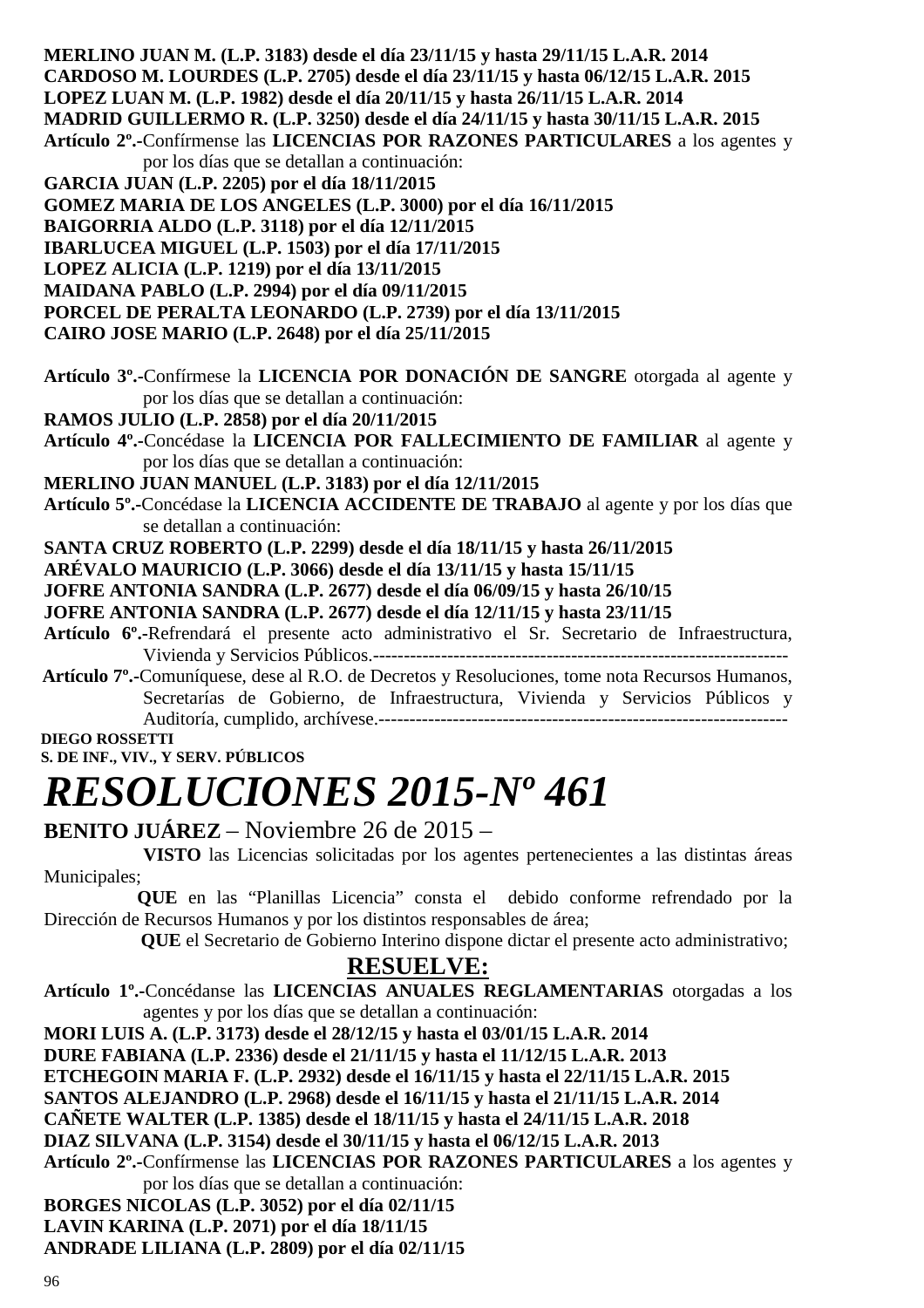**BRUSA IRMA EDITH (L.P. 2954) por el día 16/11/15 CACERES CARMEN (L.P. 1763) por el día 05/11/15 MAZZOLA DANIELA (L.P. 3078) por el día 19/11/15 IOCCA LUIS ALBERTO (L.P. 2928) por el día 16/11/15 GRIERSON MATIAS (L.P. 2923) por el día 20/11/15 ROTOLO MARIA POMPEYA (L.P. 1017) por el día 26/11/15 Artículo 3º.-**Confírmense las **LICENCIAS POR MATRIMONIO** al agente y por los días que se detallan a continuación:

**MAZZOLA DANIELA (L.P. 3078) desde el 20/11/15 y hasta el 04/12/15** 

**Artículo 4º.**-Refrendará el presente acto administrativo el Sr. Secretario de Gobierno Interino----- **Artículo 5º.**-Comuníquese, dese al R.O. de Decretos y Resoluciones, tome nota Recursos Humanos,

Secretaría de Gobierno, y Auditoría, cumplido archívese.------------------------------------ **MARTÍN MARCOVECCHIO S. DE GOBIERNO INTERINO**

# *RESOLUCIONES 2015-Nº 462*

## **BENITO JUÁREZ** –Noviembre 26 de 2015 –

 **VISTO** la Licencia Anual Reglamentaria otorgada al Sr. Secretario de Gobierno mediante Resolución Municipal Nº 449/15, desde el día 26/11/2015 y hasta el 06/12/2015;

 **QUE** el mismo es integrante de la UNIDAD EJECUTORA MUNICIPAL, por lo que se necesita designar un reemplazante para dicha función;

 **EL INTENDENTE MUNICIPAL,** en uso de sus facultades,

## **RESUELVE:**

- **Artículo 1º.-**Desígnese como reemplazo del Sr. Secretario de Gobierno, como integrante de la UNIDAD EJECUTORA MUNICIPAL al Subdirector Administrativo Sr. MARTIN MARCOVECCHIO (L.P. 2481), desde el día 26/11/2015 y hasta 06/12/2015 correspondiente a L.A.R 2014.-------------------------------------------------------------------
- **Artículo 2º.-**Refrendará el presente acto administrativo la el Sr. Secretario de Infraestructura, Vivienda y Servicios Públicos.-------------------------------------------------------------------
- **Artículo 3º.-**Comuníquese, dése al R.O. de Decretos y Resoluciones, tome nota Recursos Humanos, Secretarías de Gobierno, de Hacienda, de Infraestructura, Vivienda y Servicios Públicos y Auditoria, cumplido, archívese.-----------------------------------------------------

**S. DE INF., VIV., Y SERV. PÚBLICOS** 

## **DIEGO ROSSETTI JULIO CÉSAR MARINI**

# *RESOLUCIONES 2015-Nº 463*

## **BENITO JUÁREZ** – Noviembre 26 de 2015-

 **VISTO** lo actuado en el Expediente Letra "R" Nº 137/15 en el cual a fojas 3 obra nota de la Directora de Recursos Humanos solicitando otorgar una Licencia con Goce de haberes a la agente ALBARRAZIN GRISELDA BEATRIZ (L.P. 2585), debido a tener que estar al cuidado de su hijo;

**QUE** a fojas 2 obra Historia Clínica del joven BLASCO MAXIMILIANO, hijo de la agente mencionada;

**QUE** a fojas 4 obra dictamen del Asesor Legal;

**QUE** el Secretario de Gobierno dispone dictar acto administrativo,

 **EL INTENDENTE MUNICIPAL**, en uso de sus facultades

## **RESUELVE:**

**Artículo 1º.**-Conceder LICENCIA EXTRAORDINARIA con goce de haberes a la agente ALBARRAZIN GRISELDA BEATRIZ (L.P. 2585), con efecto retroactivo al 22/10/2015 y hasta 22/11/2015, de acuerdo a lo actuado en el Expediente Letra "R" Nº 137/15.-----------------------------------------------------------------------------------------------

**Artículo 2º.-**Por la Dirección de Recursos Humanos, notifíquese.------------------------------------------

**Artículo 3º.-**Refrendará el presente acto administrativo la Sra. Secretaria de Salud.--------------------